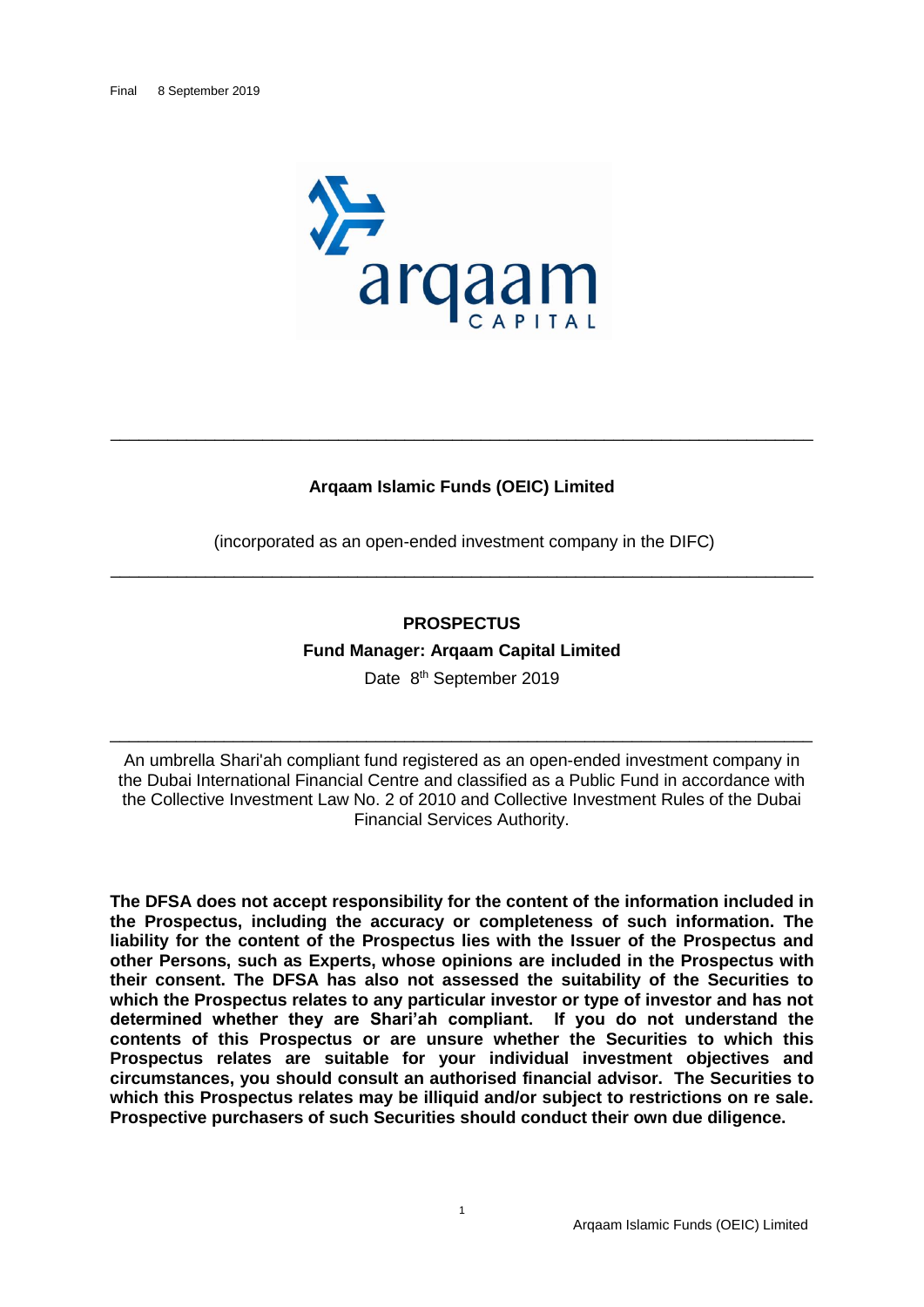# **CONTENTS**

| 1.                                                                                                                  |  |
|---------------------------------------------------------------------------------------------------------------------|--|
| 1.1<br>1.2<br>1.3<br>1.4                                                                                            |  |
| 1.5<br>1.6<br>1.7<br>1.8                                                                                            |  |
| 2.                                                                                                                  |  |
| 3.                                                                                                                  |  |
| $\mathbf{4}$ .                                                                                                      |  |
| 4.1<br>4.2<br>4.3<br>4.4<br>4.5<br>4.6<br>4.7<br>4.8<br>4.9<br>4.10<br>4.11<br>4.12<br>4.13<br>4.14<br>4.15<br>4.16 |  |
| 5                                                                                                                   |  |
| 5.1<br>5.2<br>5.3<br>5.4                                                                                            |  |
| 6<br>6.1                                                                                                            |  |
| 6.2<br>6.3<br>6.4<br>6.5<br>6.6<br>6.7<br>6.8<br>6.9<br>6.10<br>6.10.1<br>6.10.2<br>6.10.3                          |  |
| 6.10.4                                                                                                              |  |
| 6.10.5<br>6.10.6                                                                                                    |  |
| 7                                                                                                                   |  |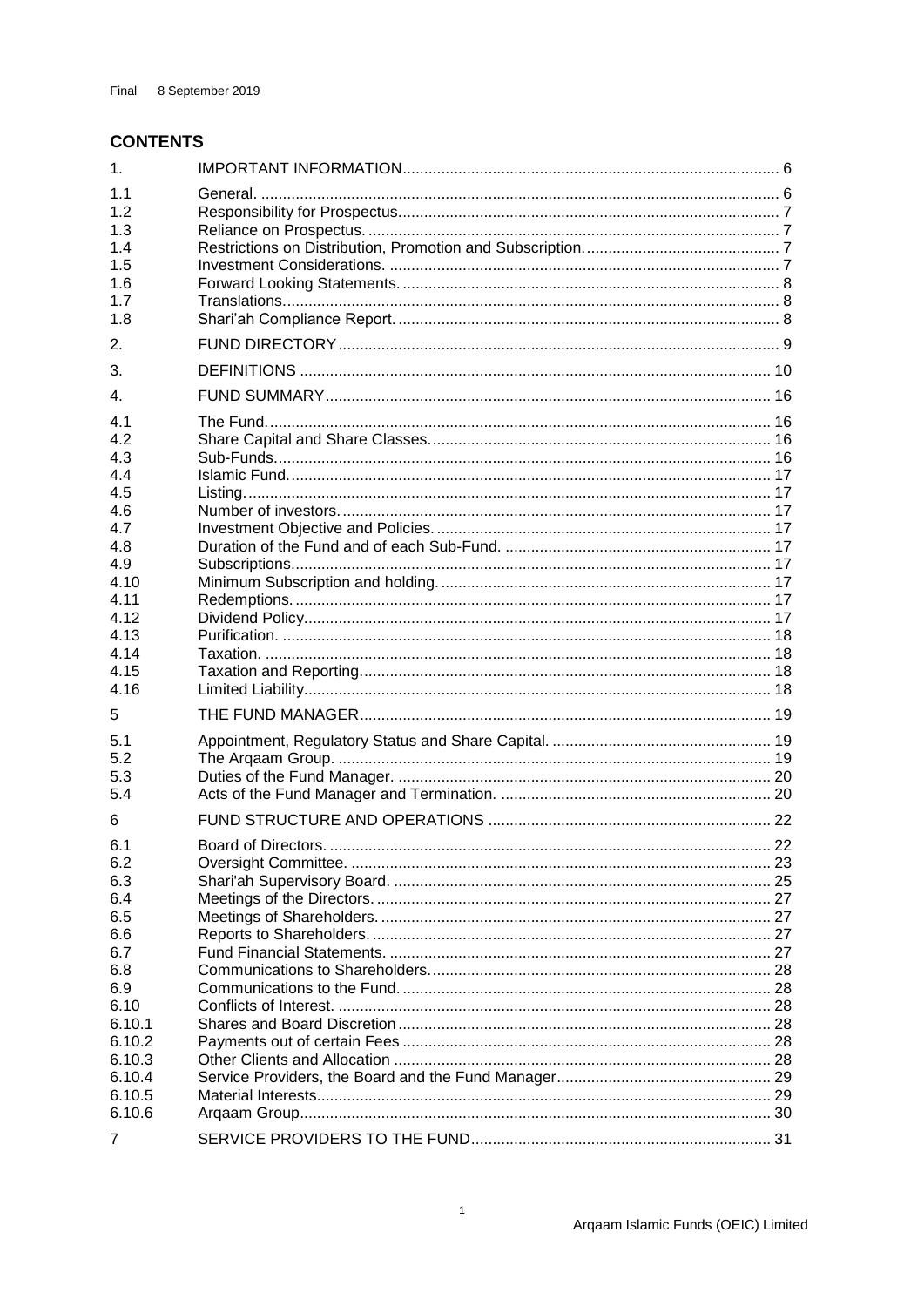| 7.1<br>7.2<br>7.3                                                                                                           |  |
|-----------------------------------------------------------------------------------------------------------------------------|--|
| 7.4<br>8                                                                                                                    |  |
| 8.1<br>8.2<br>8.3<br>8.4<br>8.5<br>8.6<br>8.7<br>8.8<br>8.9<br>8.10<br>8.11<br>8.12<br>8.13<br>8.14<br>8.15<br>8.16<br>8.17 |  |
| 9                                                                                                                           |  |
| 9.1<br>9.2<br>9.3<br>9.4<br>9.5<br>9.6<br>9.7<br>9.8<br>9.9<br>9.10<br>9.11<br>9.12<br>9.13                                 |  |
| 9.14<br>9.15<br>9.16                                                                                                        |  |
| 10                                                                                                                          |  |
| 10.1<br>10.2<br>10.3<br>10.4                                                                                                |  |
| 10.5<br>10.6<br>10.7<br>10.8<br>10.9<br>10.10<br>10.11<br>10.12                                                             |  |
| 11                                                                                                                          |  |
| 11.1                                                                                                                        |  |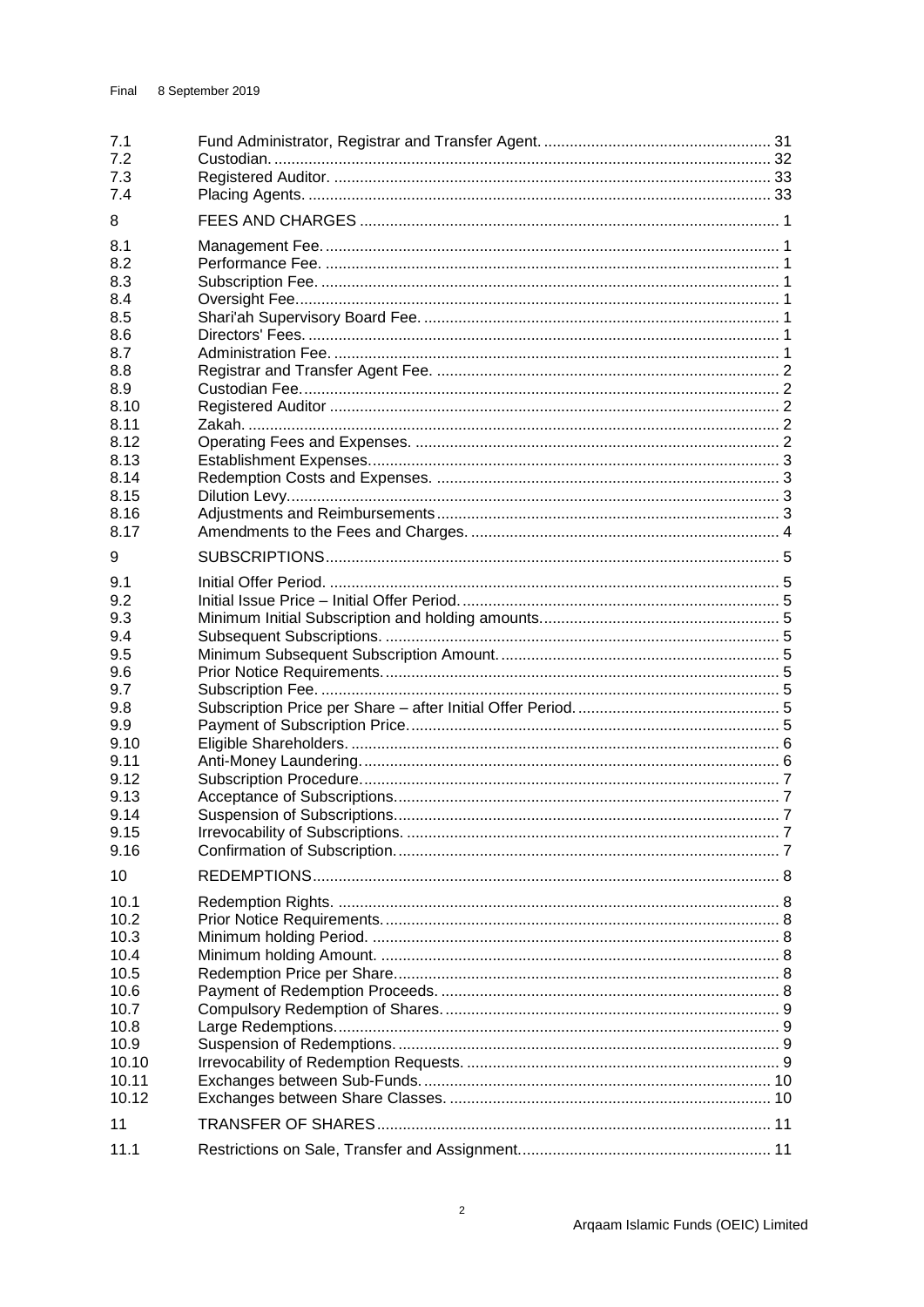| 12                                            |                                                            |  |
|-----------------------------------------------|------------------------------------------------------------|--|
| 12.1<br>12.2<br>12.3<br>12.4                  |                                                            |  |
| 13                                            | ALTERATIONS AND AMENDMENTS TO THE FUND AND OR SUB-FUND  16 |  |
| 13.1<br>13.2<br>13.3                          |                                                            |  |
| 14                                            |                                                            |  |
| 14.1<br>14.2                                  |                                                            |  |
| 15                                            | MATERIAL CONTRACTS, PROCEDURES AND GOVERNING LAW  20       |  |
| 15.1<br>15.2<br>15.3                          |                                                            |  |
|                                               |                                                            |  |
| 1 <sub>1</sub>                                |                                                            |  |
| 1.1<br>1.2<br>1.3<br>1.4<br>1.5<br>1.6<br>1.7 |                                                            |  |
| 2.                                            |                                                            |  |
| 3.                                            |                                                            |  |
| 4.                                            |                                                            |  |
| 5.                                            |                                                            |  |
| 6.                                            |                                                            |  |
| 6.1<br>6.2<br>6.3<br>6.4<br>6.5               |                                                            |  |
| 6.6                                           |                                                            |  |
| 6.7<br>6.8                                    |                                                            |  |
| 6.9                                           |                                                            |  |
| 6.10                                          |                                                            |  |
| 6.11<br>6.12                                  |                                                            |  |
| 6.13                                          |                                                            |  |
| 6.14<br>6.15                                  |                                                            |  |
| 7.                                            |                                                            |  |
| 7.1                                           |                                                            |  |
| 7.2                                           |                                                            |  |
| 7.3<br>7.4                                    |                                                            |  |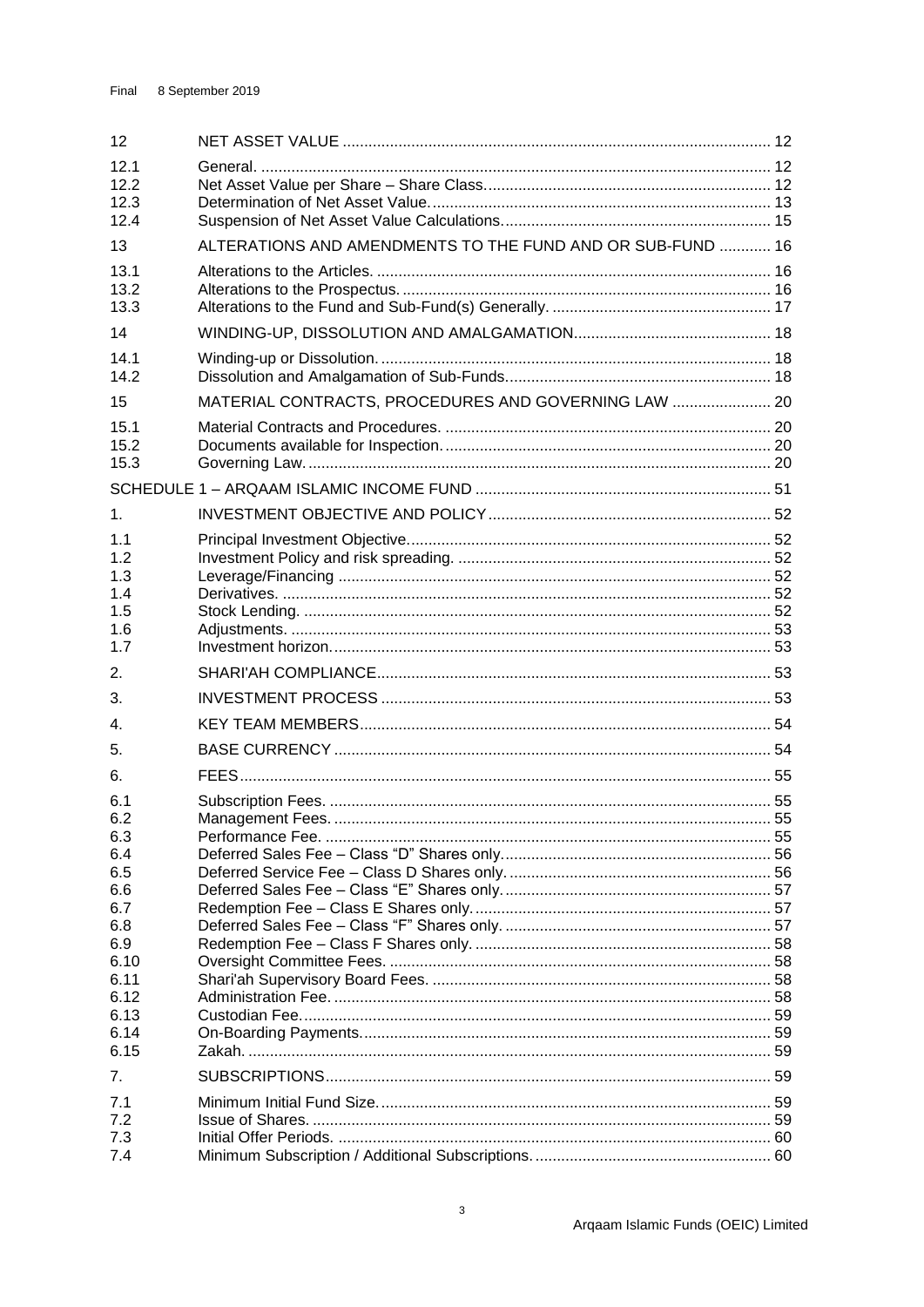| 7.5<br>7.6<br>7.7<br>7.8<br>7.9<br>7.10 |                                                                            |  |
|-----------------------------------------|----------------------------------------------------------------------------|--|
| 8.                                      |                                                                            |  |
| 8.1<br>8.2<br>8.3<br>8.4<br>8.5         |                                                                            |  |
| 9.                                      |                                                                            |  |
| 9.1                                     |                                                                            |  |
| 10 <sub>1</sub>                         |                                                                            |  |
| 10.1                                    | Class "B", Class "D", Class "E" Shares and Class "F" Shares - Distribution |  |
| 10.2                                    | Calculation and Payment of Dividends - Class B Shares, Class D Shares      |  |
|                                         |                                                                            |  |
| 1 <sub>1</sub>                          |                                                                            |  |
| 1.1<br>1.2<br>1.3<br>1.4<br>1.5<br>1.6  |                                                                            |  |
| 1.7                                     |                                                                            |  |
| 2.                                      |                                                                            |  |
| 3.                                      |                                                                            |  |
| $\mathbf{4}$ .                          |                                                                            |  |
| 5.                                      |                                                                            |  |
| 6.                                      |                                                                            |  |
| 7.                                      |                                                                            |  |
| 7.1<br>7.2<br>7.3                       |                                                                            |  |
| 7.4                                     |                                                                            |  |
| 7.5<br>7.6                              |                                                                            |  |
| 7.7                                     |                                                                            |  |
| 7.8                                     |                                                                            |  |
| 7.9                                     |                                                                            |  |
| 7.10<br>7.11                            |                                                                            |  |
| 7.12                                    |                                                                            |  |
| 7.13                                    |                                                                            |  |
| 7.14                                    |                                                                            |  |
| 8.                                      |                                                                            |  |
| 8.1                                     |                                                                            |  |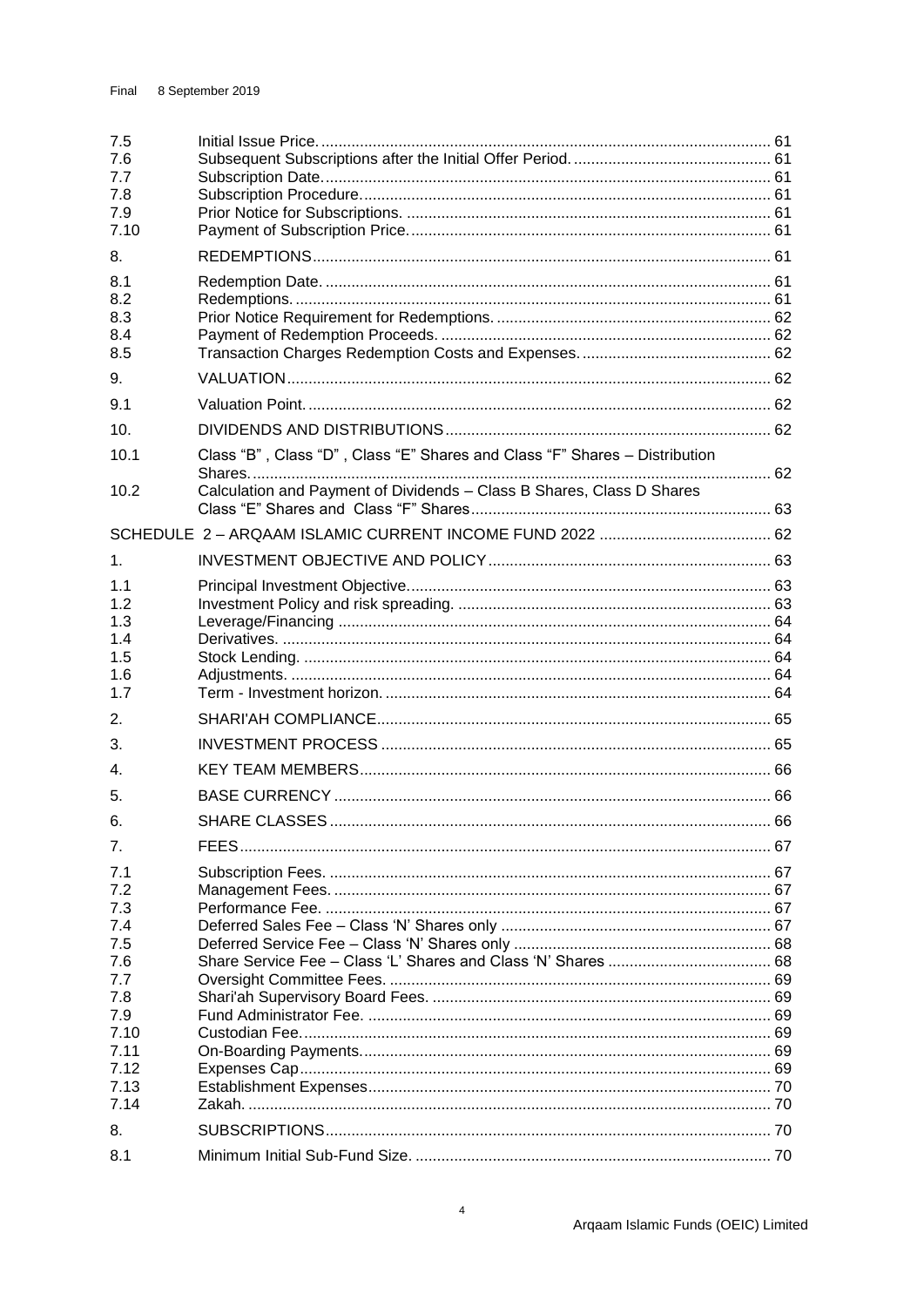| 8.2<br>8.3<br>8.4<br>8.5<br>8.6<br>8.7<br>8.8<br>8.9<br>8.10 |                                                                     |  |
|--------------------------------------------------------------|---------------------------------------------------------------------|--|
| 9.                                                           |                                                                     |  |
| 9.1<br>9.2<br>9.3<br>9.4<br>9.5                              |                                                                     |  |
| 10.                                                          |                                                                     |  |
| 10.1                                                         |                                                                     |  |
| 11.                                                          |                                                                     |  |
| 11.1<br>11.2                                                 | Calculation and Payment of Dividends Class "L" Shares and Class "N" |  |
|                                                              |                                                                     |  |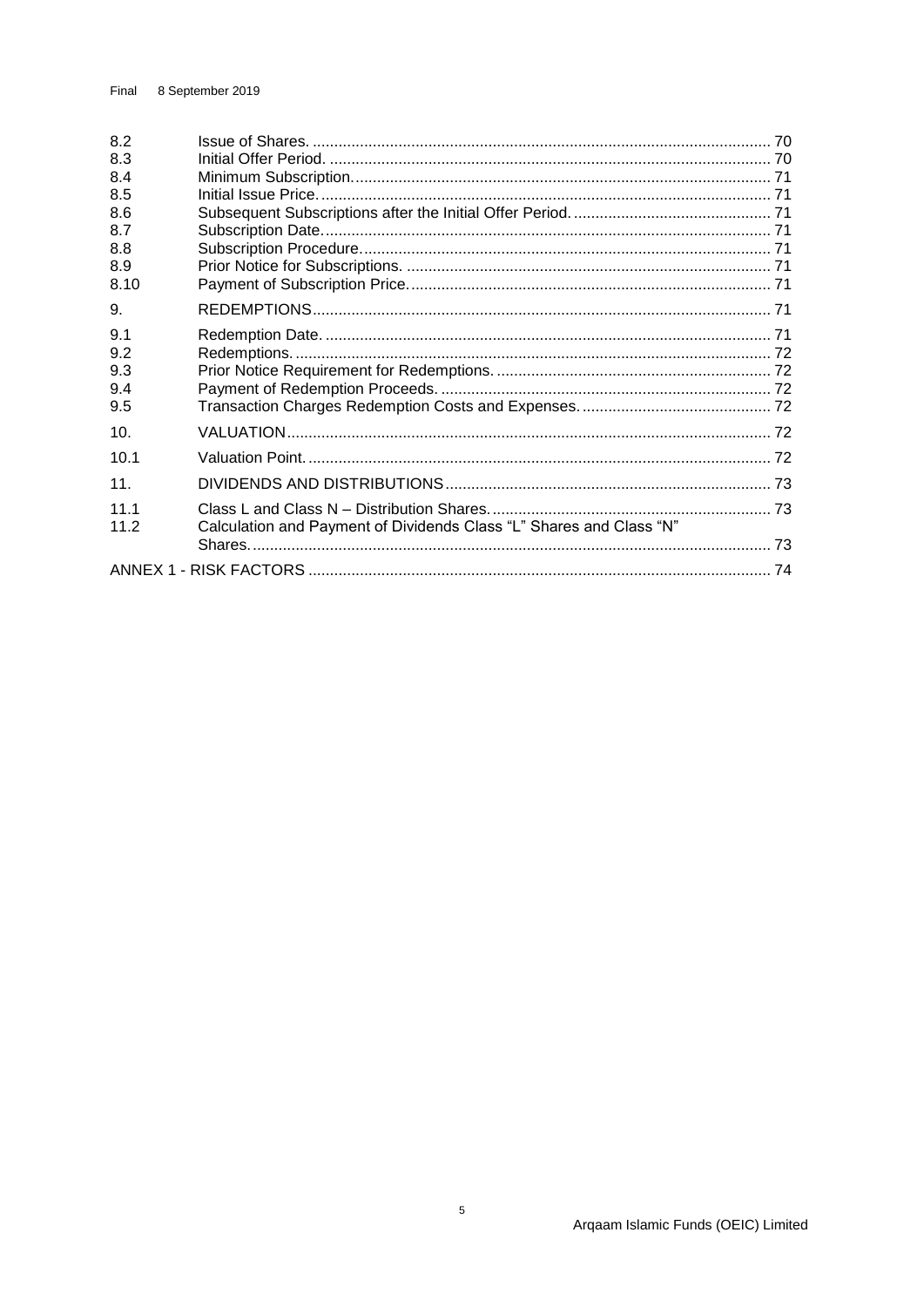# <span id="page-6-0"></span>**1. IMPORTANT INFORMATION**

## **DUBAI INTERNATIONAL FINANCIAL CENTRE**

**THIS PROSPECTUS RELATES TO A PUBLIC FUND IN ACCORDANCE WITH THE COLLECTIVE INVESTMENT LAW NO. 2 OF 2010 AND THE COLLECTIVE INVESTMENT RULES OF THE DUBAI FINANCIAL SERVICES AUTHORITY ("DFSA").**

**THE DFSA HAS NO RESPONSIBILITY FOR REVIEWING OR VERIFYING ANY PROSPECTUS OR OTHER DOCUMENTS IN CONNECTION WITH THIS FUND. ACCORDINGLY, THE DFSA HAS NOT APPROVED THIS PROSPECTUS OR ANY OTHER ASSOCIATED DOCUMENTS NOR TAKEN ANY STEPS TO VERIFY THE INFORMATION SET OUT IN THIS PROSPECTUS, AND HAS NO RESPONSIBILITY FOR IT.**

**THE SHARES TO WHICH THIS PROSPECTUS RELATES MAY BE ILLIQUID AND/OR SUBJECT TO RESTRICTIONS ON THEIR RESALE. PROSPECTIVE PURCHASERS OF THE SHARES OFFERED SHOULD CONDUCT THEIR OWN DUE DILIGENCE ON THE SHARES.**

**IF YOU DO NOT UNDERSTAND THE CONTENTS OF THIS DOCUMENT YOU SHOULD CONSULT AN AUTHORISED FINANCIAL ADVISER.**

**THIS PROSPECTUS IS INTENDED ONLY FOR PROFESSONAL CLIENTS AND MUST NOT BE DELIVERED TO OR RELIED UPON BY A RETAIL CLIENT.**

# **UNITED ARAB EMIRATES (EXCLUDING THE DIFC)**

**THE PROMOTION OF THE FUND AND SUB-FUNDS BY WAY OF A PUBLIC OFFER OF THE SHARES HAS BEEN APPROVED BY THE SECURITIES AND COMMODITIES AUTHORITY ("SCA") OF THE UAE. SCA APPROVAL FOR THE PROMOTION OF THE FUND AND SUB-FUNDS IN THE UAE DOES NOT CONSTITUTE A RECOMMENDATION TO INVEST IN THE FUND. IN ADDITION, SCA IS NOT RESPONSIBLE FOR THE FAILURE BY ANY PARTY OR PARTIES ASSOCIATED WITH THE FUND IN THE PERFORMANCE OF THEIR DUTIES AND FUNCTIONS NOR IS SCA RESPONSIBLE FOR THE ACCURACY AND INTEGRITY OF THE INFORMATION AND THE DETAILS CONTAINED IN THIS PROSPECTUS**.

# **KINGDOM OF SAUDI ARABIA**

**THIS PROSPECTUS MAY NOT BE DISTRIBUTED IN THE KINGDOM EXCEPT TO SUCH PERSONS AS ARE PERMITTED UNDER THE RULES ON THE OFFER OF SECURITIES AND CONTINUING OBLIGATIONS ISSUED BY THE CAPITAL MARKET AUTHORITY.** 

**THE CAPITAL MARKET AUTHORITY DOES NOT MAKE ANY REPRESENTATION AS TO THE ACCURACY OR COMPLETENESS OF THIS DOCUMENT, AND EXPRESSLY DISCLAIMS ANY LIABILITY WHATSOEVER FOR ANY LOSS ARISING FROM, OR INCURRED IN RELIANCE UPON, ANY PART OF THIS DOCUMENT. PROSPECTIVE PURCHASERS OF THE SECURITIES OFFERED HEREBY SHOULD CONDUCT THEIR OWN DUE DILIGENCE ON THE ACCURACY OF THE INFORMATION RELATING TO THE SECURITIES. IF YOU DO NOT UNDERSTAND THE CONTENTS OF THIS DOCUMENT, YOU SHOULD CONSULT AN AUTHORIZED FINANCIAL ADVISOR.**

# <span id="page-6-1"></span>**1.1 General.**

Arqaam Islamic Funds (OEIC) Limited (the "**Fund**") is an umbrella Shari'ah compliant fund, which may offer investors a choice between several Share Classes in a number of Sub-Funds. The Fund is organised as an umbrella company with limited liability registered as an open-ended investment company in the DIFC. As of the date of this Prospectus, the Fund has two Sub-Funds, the Arqaam Islamic Income Fund, which currently has four Share Classes and the Arqaam Islamic Current Income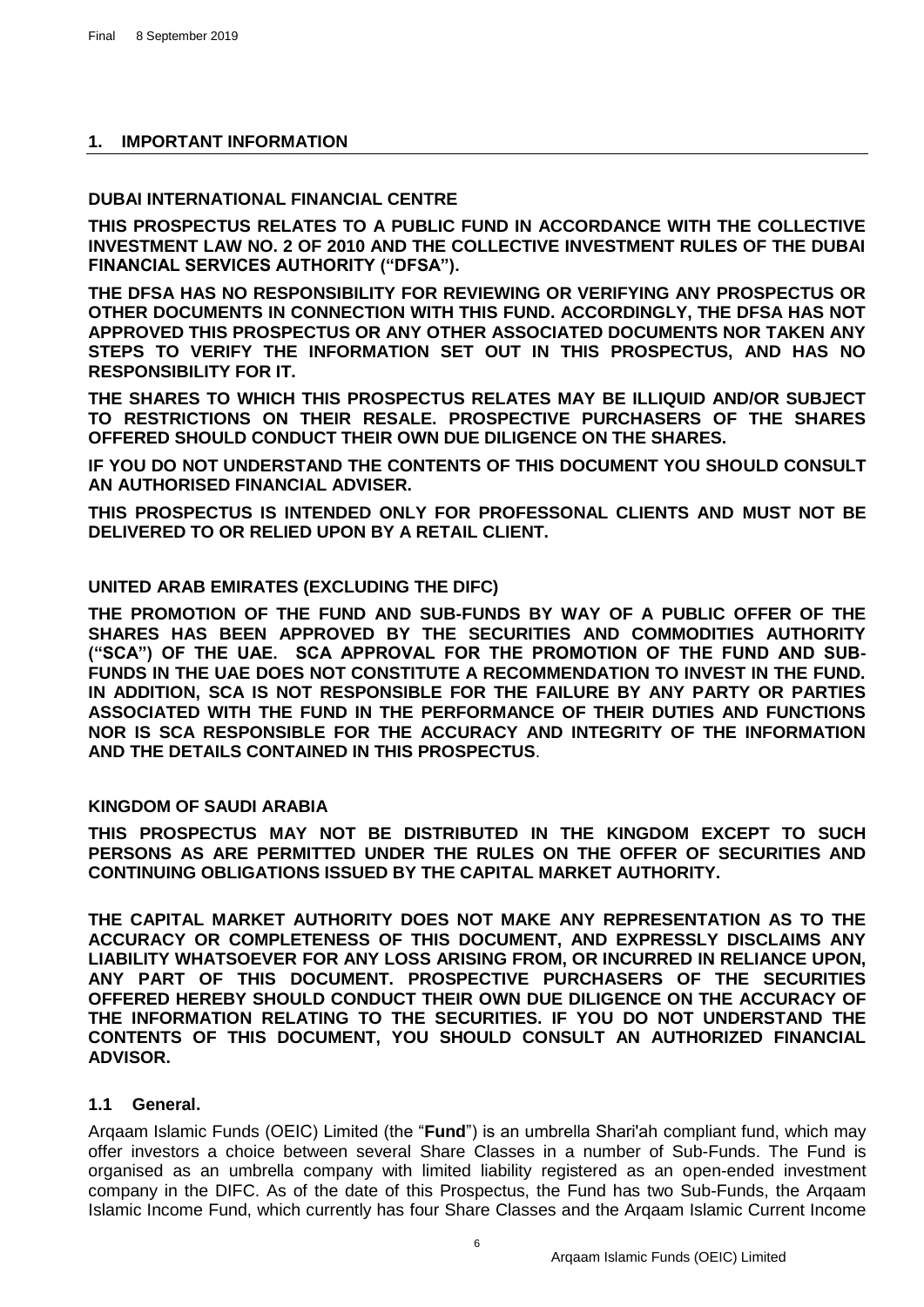Fund 2022 which currently has two Share Classes. The Fund intends to establish further Sub-Funds in the future and may also establish further Share Classes (and Sub-Classes) in relation to each Sub-Fund at any time which may also be denominated in different currencies.

The Fund and the Arqaam Islamic Income Fund (as a Sub-Fund - Schedule 1) was registered with the DFSA on 15<sup>th</sup> May 2017 in accordance with the Rules. The Argaam Islamic Current Income Fund 2022 (as a Sub-Fund - Schedule 2) was registered with the DFSA on 28 June 2018 in accordance with the Rules.

The Fund is constituted as an open-ended investment company established in the DIFC on  $4^{TH}$  June 2017 under the Companies Law.

# This Prospectus is dated 8<sup>th</sup> September 2019 and supersedes and replaces in its entirety the **Prospectus dated 24 th February 2019.**

# <span id="page-7-0"></span>**1.2 Responsibility for Prospectus.**

Arqaam, in its capacity as the Fund Manager of the Fund (the "**Fund Manager**"), is responsible for the information contained in this document. To the best of the knowledge and belief of the Fund Manager (who has taken all reasonable care to ensure that such is the case) the information contained in this document is in accordance with the facts and does not omit anything likely to affect the import of such information. Arqaam Capital Limited has prepared this prospectus solely in its role as Fund Manager.

# <span id="page-7-1"></span>**1.3 Reliance on Prospectus.**

The Shares are offered solely on the basis of the information and representations contained in this Prospectus and any further information given or representations made by any person may not be relied upon as having been authorised by the Fund or the Fund Manager. This Prospectus is valid as of the date shown on the front page hereof. However, neither the delivery of this Prospectus nor the issue of Shares shall under any circumstances create any implication that there has been no change in the affairs of the Fund or any Sub-Fund since the date hereof. In accordance with the CIR, this Prospectus will expire on 8<sup>th</sup> September 2020 at which date the Fund Manager intends to replace this with an updated version. No Shares will be issued on the basis of this Prospectus after such expiry date.

The information contained in this Prospectus will be supplemented by the financial statements and further information contained in the latest annual and semi-annual reports of the Fund and/or the Sub-Funds, copies of which may be obtained free of charge from the Registered Office of the Fund which is located at the offices of the Fund Manager.

# <span id="page-7-2"></span>**1.4 Restrictions on Distribution, Promotion and Subscription.**

**The distribution of this Prospectus and the offering of Shares in certain jurisdictions may be restricted and accordingly persons in receipt of this Prospectus are required by the Fund and the Fund Manager to inform themselves of, and to observe, any such restrictions.**

## **This Prospectus does not constitute an offer or solicitation to any person in any jurisdiction in which such offer or solicitation is not authorised or to any person to whom it would be unlawful to make such offer or solicitation.**

In addition, attention is drawn to Section [9.10](#page-39-0) **["Eligible Shareholders.](#page-39-0)**

It is the responsibility of any person or persons in possession of this Prospectus and wishing to make application for Shares to inform themselves of, and to observe, all applicable laws and regulations of any relevant jurisdiction. Prospective Subscribers for Shares should inform themselves as to all legal requirements also applying and any applicable exchange control regulations and applicable taxes in the countries of their respective citizenship, residence or domicile.

#### <span id="page-7-3"></span>**1.5 Investment Considerations.**

Investment in the Fund carries substantial risk. There can be no assurance that the Fund's investment objective in each of its Sub-Funds will be achieved and investment results may vary substantially over time. An investment in any of the Sub-Funds is not intended to be a complete investment programme for any investor. Prospective Subscribers should carefully consider whether an investment in Shares is suitable for them in light of their circumstances and financial resources (see further in **Annex 1 "Risk Factors"** annexed to this Prospectus) and any specific disclosures (if any) in any applicable Schedule.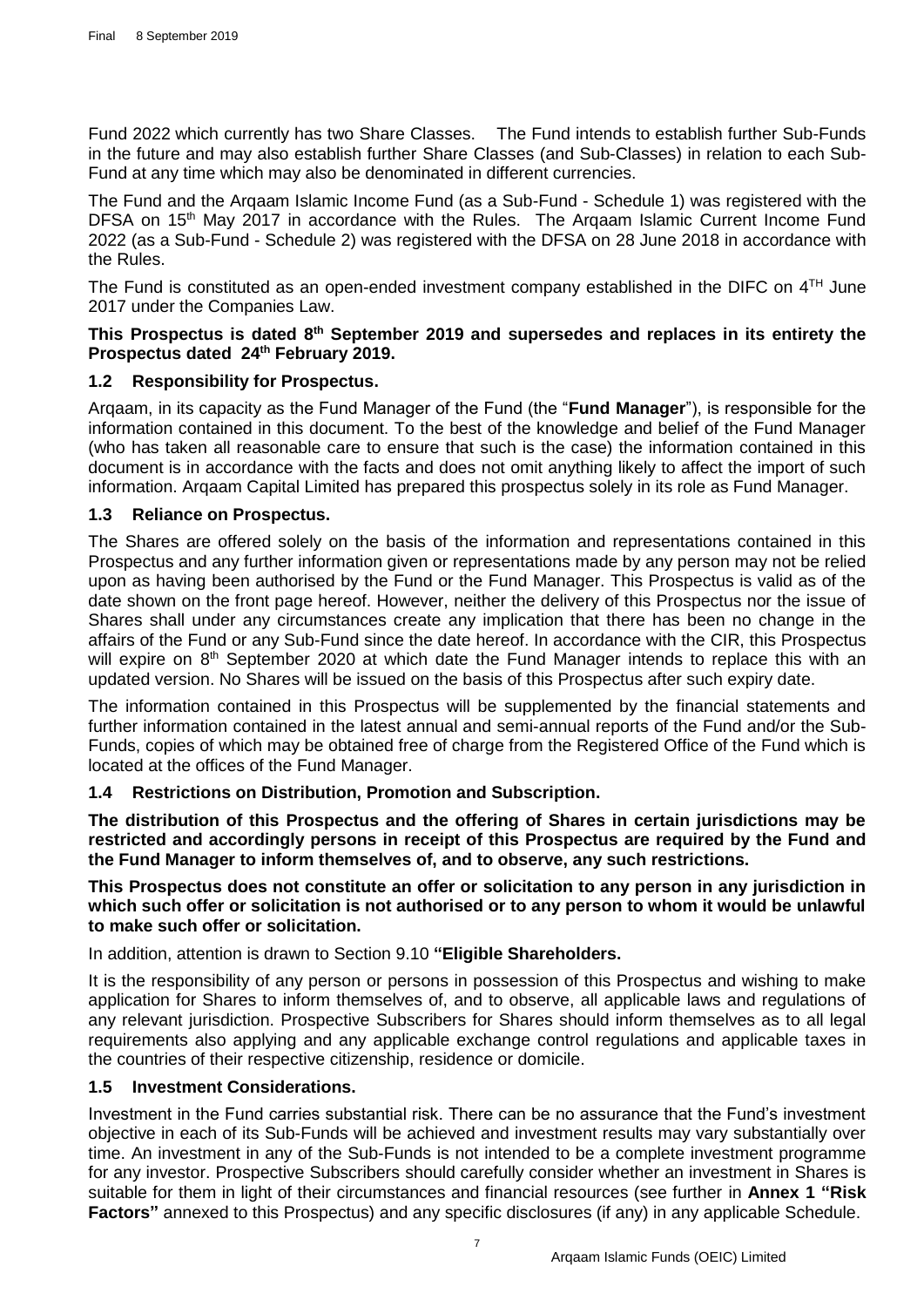# <span id="page-8-0"></span>**1.6 Forward Looking Statements.**

The statements contained in this document that are not historical facts are forward-looking statements. These forward-looking statements are based on current expectations, estimates and projections about the financial and commodity markets, in which the Fund or any Sub-Fund will invest, and the beliefs and assumptions of the Fund Manager. Words such as "expects", "targeted", "anticipates", "should", "intends", "plans", "believes", "seeks", "estimates", "forecasts", "projects", variations of such words and similar expressions are intended to identify such forward-looking statements. These statements are not guarantees of future performance and involve certain risks, uncertainties and assumptions which are difficult to predict. Therefore, actual outcomes and returns may differ materially from what is expressed or forecasted in such forward-looking statements.

# <span id="page-8-1"></span>**1.7 Translations.**

This Prospectus (or part thereof) may be translated into other languages. Any such translation shall have the same meaning as the relevant English language document. To the extent that there is any inconsistency between the English language version of the Prospectus (or part thereof), and any translated version in another language, the English language version of the Prospectus (or part thereof), will prevail, except, to the extent (but only to the extent) required by the laws of any jurisdiction where the Shares are sold, that in an action based upon disclosure in an offering document in a language other than English, the language of the offering document on which such action is based shall prevail.

# <span id="page-8-2"></span>**1.8 Shari'ah Compliance Report.**

The Shari'ah Supervisory Board have reviewed the Prospectus and the Investment Objectives and Policies as set out in Schedule 1 relating to the Arqaam Islamic Income Fund, and Schedule 2 relating to the Arqaam Islamic Current Income Fund 2022 as at the date of this Prospectus and have issued a Shari'ah Compliance Report confirming that the Prospectus, the Fund and the Sub-Funds Investment Objectives and Policies are in compliance with the principles of Shari'ah.

The Shari'ah approval process which relates to this Fund has been carried out in accordance with the legislation applicable in the Dubai International Financial Centre (DIFC).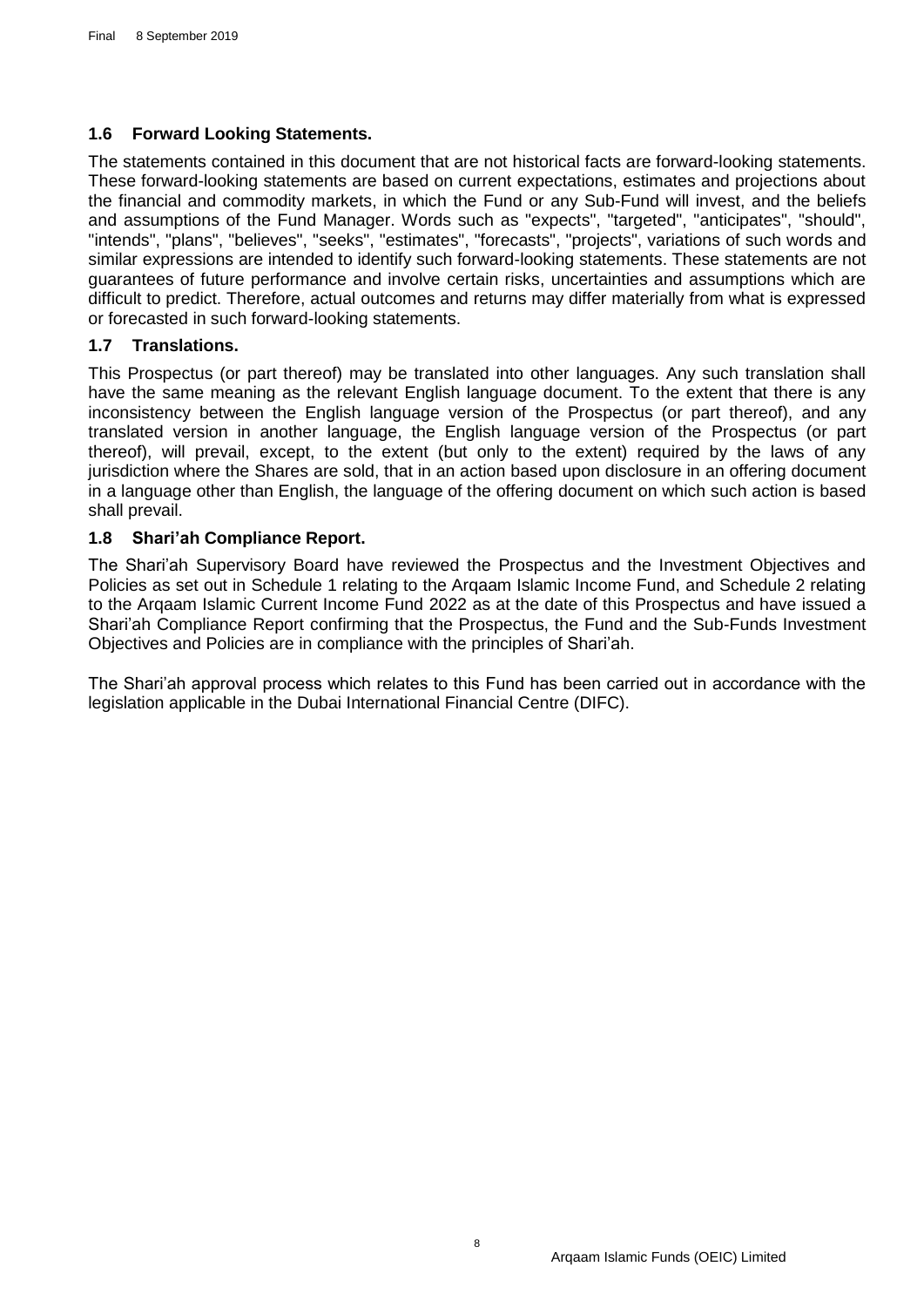# <span id="page-9-0"></span>**2. FUND DIRECTORY**

#### **Fund Manager & Investment Manager Directors**

Arqaam Capital Limited Level 27, Index Tower Dubai International Financial Centre PO Box 506687, Dubai United Arab Emirates

#### **Fund Administrator, Registrar Transfer Agent**

Apex Fund Services (Dubai) Ltd Office 101, Gate Village Building 5 Dubai International Financial Centre PO Box 506534, Dubai United Arab Emirates

## **Shari'ah Supervisory Board Oversight Committee**

Sheikh Dr. Abdul Sattar Abu Ghuddah Sheikh Dr. Muhammad Amin Qattan Sheikh Dr. Amin Fateh

# **Registered Auditor Legal Advisers**

Deloitte & Touche (ME) Building 3, Level 6 Emaar Square, Downtown PO Box 4254 Dubai United Arab Emirates

Mr. Tarek Abdel-Magid (Lotfy) (as representative of the Fund Manager) Mr Hamid Rashidmanesh Mr Marc Hambach

# **Custodian**

Standard Chartered Bank, DIFC Branch Building 1, Gate Precinct Dubai International Financial Centre PO Box 506534, Dubai United Arab Emirates

Ms Sharon Ditchburn Ms Ece Briscoe Mr Syed Farooq Shah

Herbert Smith Freehills LLP Dubai International Financial Centre Gate Village 7, Level 4 Sheikh Zayed Road, PO Box 506631 Dubai United Arab Emirates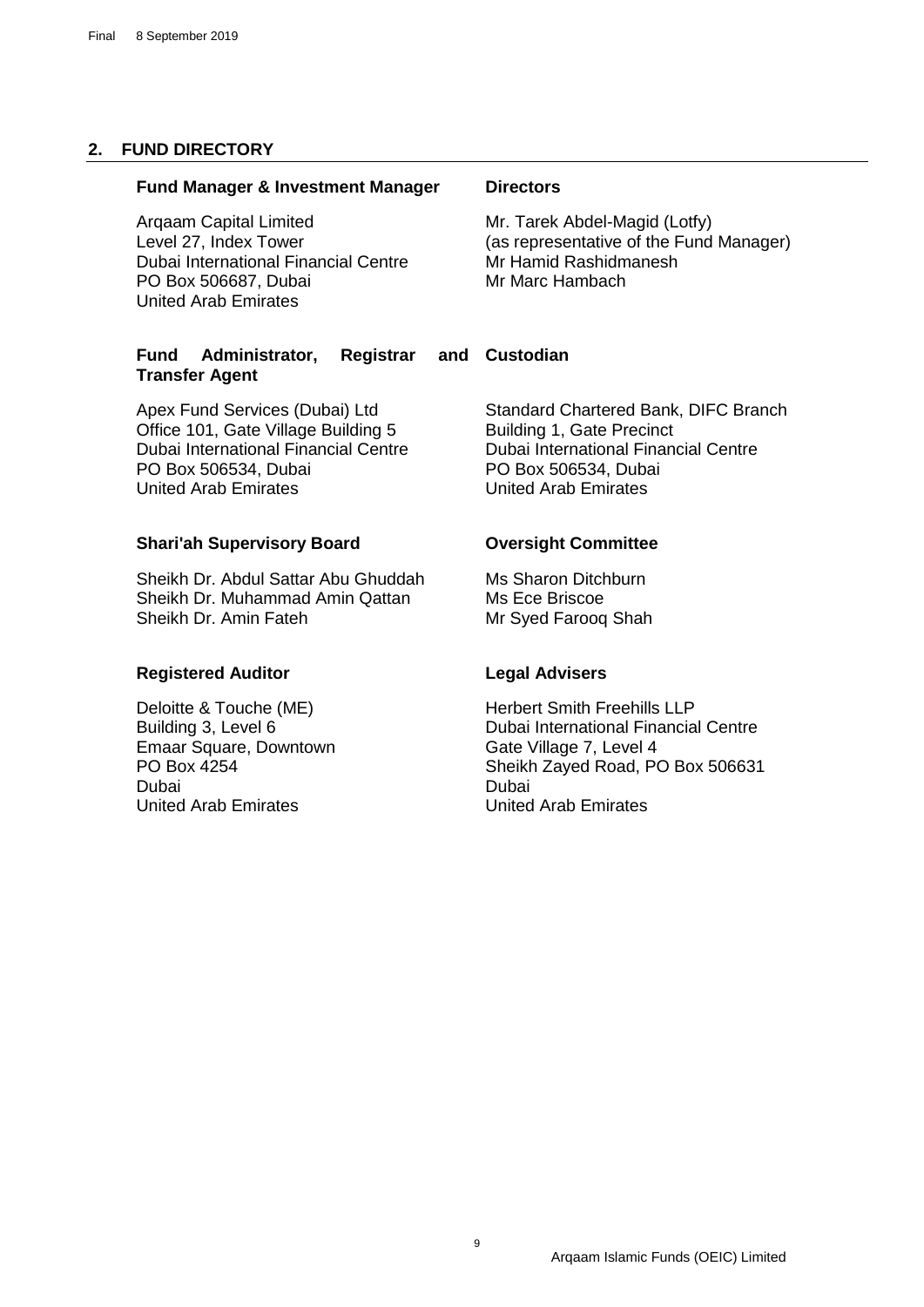# <span id="page-10-0"></span>**3. DEFINITIONS**

Capitalised terms not otherwise defined in this Prospectus shall have the meanings ascribed to them in the CIL or the CIR.

| <b>AAOIFI</b>                   | means the Accounting and Auditing Organisation for<br><b>Islamic Financial Institutions</b>                                                                                                                                                                                                                                                                                                                                                                                                                                                                                                                                                                                                                                                                                                              |
|---------------------------------|----------------------------------------------------------------------------------------------------------------------------------------------------------------------------------------------------------------------------------------------------------------------------------------------------------------------------------------------------------------------------------------------------------------------------------------------------------------------------------------------------------------------------------------------------------------------------------------------------------------------------------------------------------------------------------------------------------------------------------------------------------------------------------------------------------|
| <b>AAOIFI Standards</b>         | means such rules and principles of Sharia'h as codified<br>by AAOIFI in the applicable Sharia'h standards.                                                                                                                                                                                                                                                                                                                                                                                                                                                                                                                                                                                                                                                                                               |
| <b>Administration Agreement</b> | means the agreement between the Fund and the Fund<br>Administrator, Registrar and Transfer Agent relating,<br>amongst other things, to the administration of the Fund<br>and each Sub-Fund (as supplemented, amended or<br>replaced from time to time).                                                                                                                                                                                                                                                                                                                                                                                                                                                                                                                                                  |
| Affiliate                       | means any person that Controls, is Controlled by, or is<br>under common Control, with such person. For this<br>purpose, "Control" means the power of a person (or<br>persons acting in concert) to secure that the affairs of a<br>legal entity are conducted, directly or indirectly, in<br>accordance with the wishes of that person (or persons<br>acting in concert) whether by means of (1) ownership of<br>fifty percent (50%) or more of the voting securities or<br>other controlling interests of that legal entity, (2) having<br>the right to appoint or remove a majority of the directors<br>or managers of that legal entity or otherwise control the<br>composition or votes of its management, or (3) the ability<br>to otherwise direct or control the affairs of that legal<br>entity. |
| <b>Approved List</b>            | means a list, schedule or one or more investment indices<br>relating to one or more securities or instruments compiled<br>as part of the Investment Objective and Policies and<br>approved by the Shari'ah Supervisory Board as may be<br>set out in a relevant Schedule.                                                                                                                                                                                                                                                                                                                                                                                                                                                                                                                                |
| Argaam                          | means Arqaam Capital Limited, a company limited by<br>incorporated<br>the<br><b>DIFC</b><br>with<br>shares<br>in<br>company<br>registration No. 0360                                                                                                                                                                                                                                                                                                                                                                                                                                                                                                                                                                                                                                                     |
| Argaam Cayman                   | means Argaam Capital Limited (incorporated<br>and<br>registered in the Cayman Islands with registered number<br>MC-159345).                                                                                                                                                                                                                                                                                                                                                                                                                                                                                                                                                                                                                                                                              |
| <b>Argaam Clients</b>           | has the meaning ascribed to such term in section 6.10<br>"Conflicts of Interest."                                                                                                                                                                                                                                                                                                                                                                                                                                                                                                                                                                                                                                                                                                                        |
| Argaam Group                    | means Argaam Cayman and its Affiliates.                                                                                                                                                                                                                                                                                                                                                                                                                                                                                                                                                                                                                                                                                                                                                                  |
| <b>Articles</b>                 | means the articles of incorporation of the Fund (as<br>amended or replaced from time to time) and which<br>constitute the constitution of the Fund as required under<br>the CIL and the CIR.                                                                                                                                                                                                                                                                                                                                                                                                                                                                                                                                                                                                             |
| <b>Board</b>                    | means the board of Directors of the Fund.                                                                                                                                                                                                                                                                                                                                                                                                                                                                                                                                                                                                                                                                                                                                                                |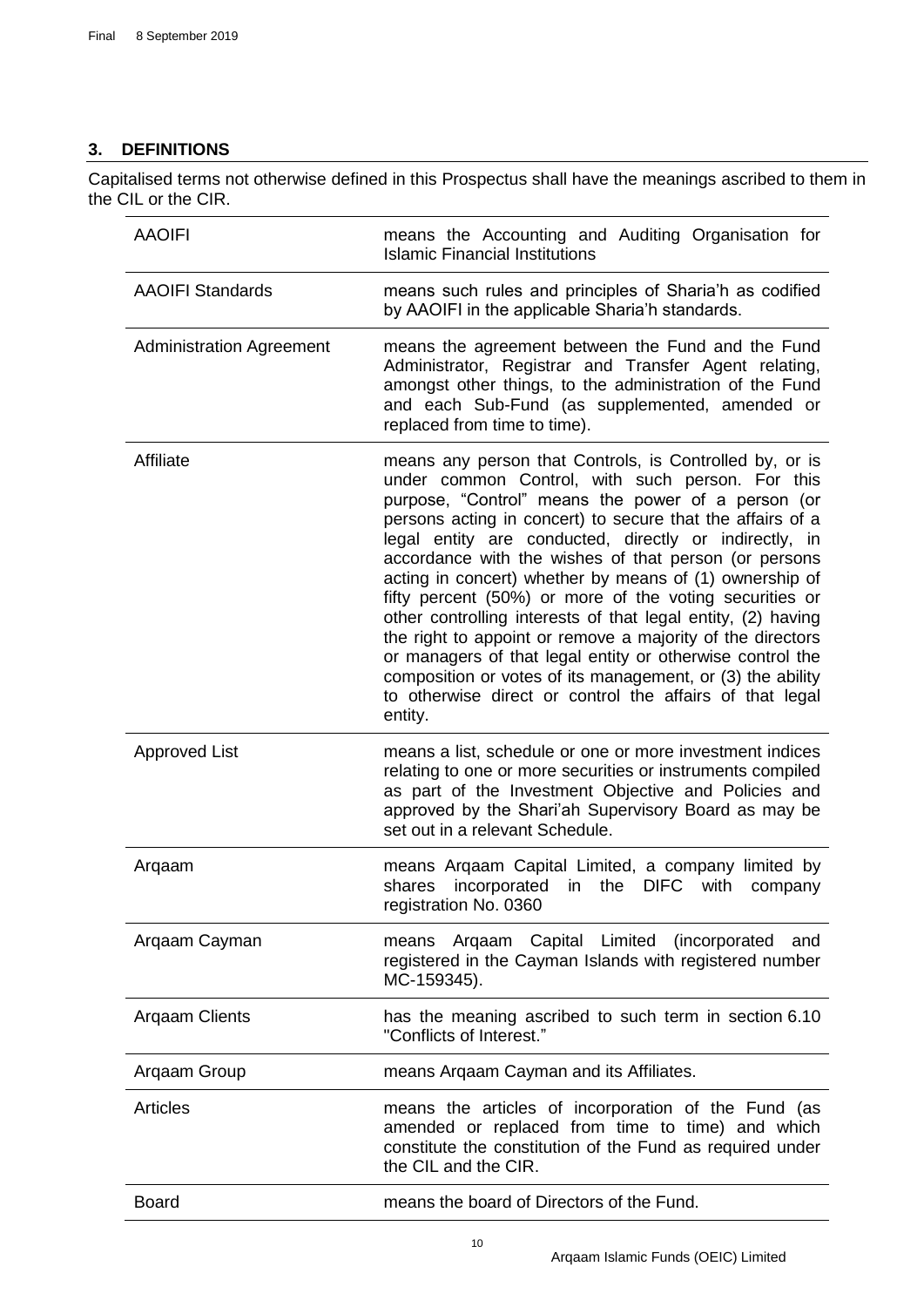| <b>Business Day</b>              | means a day on which banks are open for general<br>banking business in the DIFC and, in relation to a<br>particular Sub-Fund, such other days as may be specified<br>in the relevant Schedule.                      |
|----------------------------------|---------------------------------------------------------------------------------------------------------------------------------------------------------------------------------------------------------------------|
| <b>CIL</b>                       | means the Collective Investment Law No. 2 of 2010.                                                                                                                                                                  |
| <b>CIR</b>                       | means the Collective Investment Rules (CIR) of the<br>DFSA.                                                                                                                                                         |
| <b>Companies Law</b>             | means the Companies Law, DIFC Law No. 2 of 2009<br>together with the regulations made thereunder including<br>any statutory modification or re-enactment thereof for the<br>time being in force.                    |
| Custodian                        | means Standard Chartered Bank, DIFC Branch and<br>includes any successor or replacement Eligible Custodian<br>and or as may be appointed in respect of a relevant Sub-<br>Fund as set out in any relevant Schedule. |
| <b>Custodian Agreement</b>       | means the agreement between the Fund and the<br>Custodian relating to the custody/safekeeping of the<br>assets of each Sub-Fund (as amended or replaced from<br>time to time).                                      |
| <b>DFSA</b>                      | means the Dubai Financial Services Authority and<br>includes any successor or replacement agency or<br>authority.                                                                                                   |
| <b>DIFC</b>                      | means the Dubai International Financial Centre, Dubai,<br>United Arab Emirates.                                                                                                                                     |
| <b>Dilution Levy</b>             | means any dilution levy charged in accordance with the<br>provisions set out in section 8.15 "Dilution Levy.".                                                                                                      |
| <b>Directors</b>                 | means the directors of the Fund and includes any<br>successor or replacement directors.                                                                                                                             |
| Eligible Custodian               | means an Eligible Custodian as defined and prescribed in<br>the CIR.                                                                                                                                                |
| <b>Financial Year</b>            | means the financial year of the Fund will end on 31<br>December of each year.                                                                                                                                       |
| Fund                             | means Argaam Islamic Funds (OEIC) Limited.                                                                                                                                                                          |
| <b>Fund Administrator</b>        | means Apex Fund services (Dubai) Ltd. and includes any<br>successor or replacement fund administrator of the Fund.                                                                                                  |
| <b>Fund Manager</b>              | means Argaam, in its capacity as manager of the Fund in<br>accordance with the Fund Management Agreement and<br>includes any successor or replacement fund manager of<br>the Fund.                                  |
| <b>Fund Management Agreement</b> | means the agreement between the Fund Manager and<br>the Fund, relating to the management of the Fund and<br>each Sub-Fund (as amended or replaced from time to<br>time).                                            |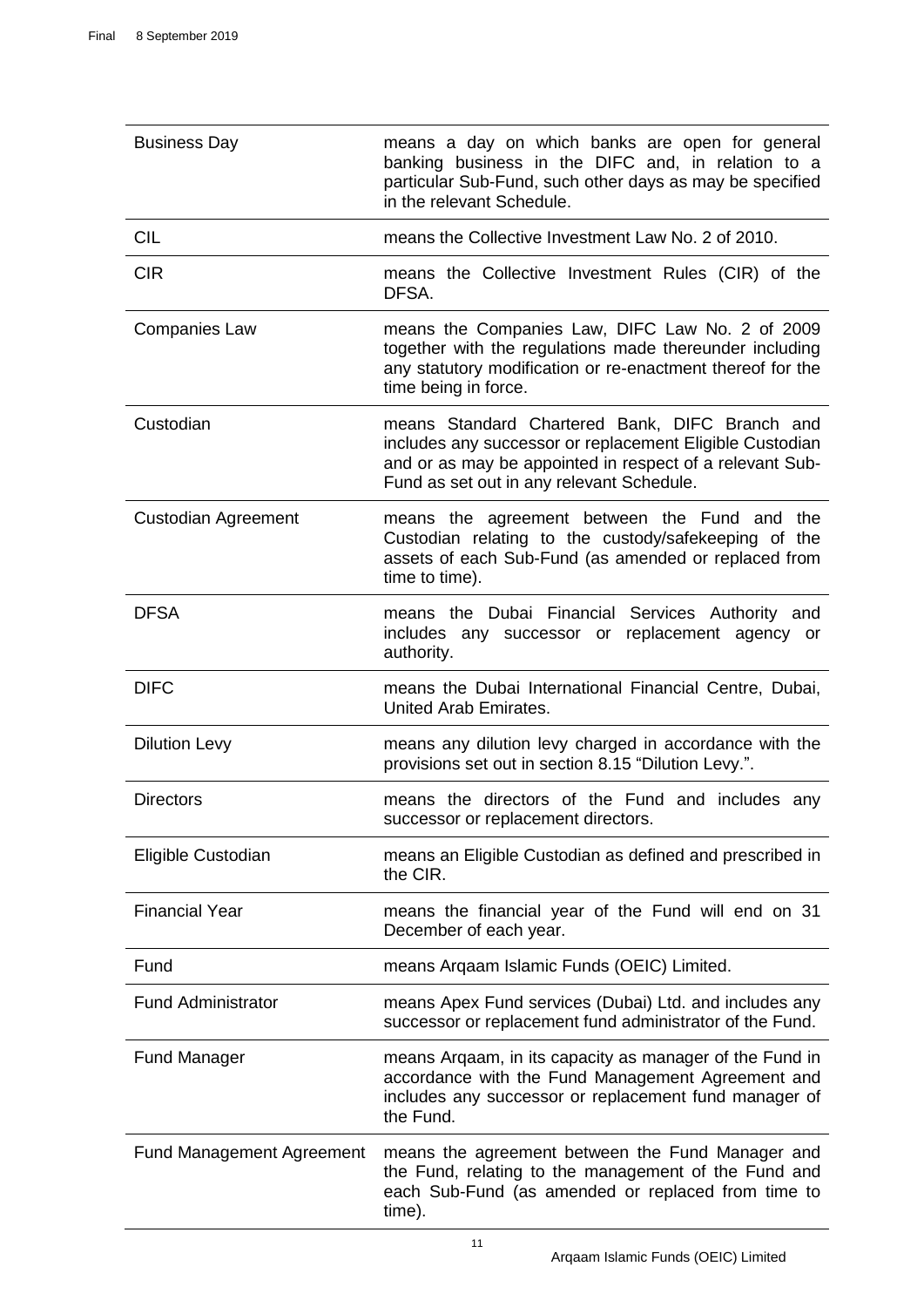| Initial Closing Date                       | means the last day of the Initial Offer Period.                                                                                                                                                                                                                           |
|--------------------------------------------|---------------------------------------------------------------------------------------------------------------------------------------------------------------------------------------------------------------------------------------------------------------------------|
| Initial Issue Date                         | means the first Business Day following the Initial Closing<br>Date.                                                                                                                                                                                                       |
| <b>Initial Issue Price</b>                 | means the fixed price per Share during an Initial Offer<br>Period as set out in the relevant Schedule.                                                                                                                                                                    |
| <b>Initial Offer Period</b>                | means the period determined by the Fund Manager<br>during which Shares are offered for subscription at the<br>Initial Issue Price as specified in the relevant Schedule for<br>each Sub-Fund.                                                                             |
| Objective<br>Investment<br>and<br>Policies | means the investment objective and policies of each Sub-<br>Fund as set out in the relevant Schedule.                                                                                                                                                                     |
| <b>Islamic Finance Rules</b>               | means the Islamic Finance Rules (IFR) of the DFSA.                                                                                                                                                                                                                        |
| <b>Issue Date</b>                          | means the deemed issue date for Shares in a particular<br>Sub-Fund which may differ from a Subscription Date, as<br>may be specified in the relevant Schedule.                                                                                                            |
| <b>Management Fee</b>                      | means the management fee attributed to the Fund<br>Manager in respect of a relevant Sub-Fund as further<br>described in the relevant Schedule, if applicable.                                                                                                             |
| Minimum Initial Fund Size                  | means the minimum initial fund size for each Sub-Fund<br>set out in the relevant Schedule.                                                                                                                                                                                |
| <b>Net Asset Value</b>                     | means the net asset value of a Sub-Fund determined in<br>accordance with the provisions set out in section 12 "NET<br><b>ASSET VALUE".</b>                                                                                                                                |
|                                            |                                                                                                                                                                                                                                                                           |
| Net Asset Value per Share<br>Class         | means the net asset value of a Share Class in a<br>particular Sub-Fund, being, on any Valuation Point, the<br>Net Asset Value per Share of such Share Class multiplied<br>by the number of Shares outstanding in such Share Class<br>on that Valuation Point.             |
| Net Asset Value per Share                  | means the net asset value per Share of a Sub-Fund and<br>Share Class, being, on any Valuation Point, the Net Asset<br>Value of such Sub-Fund and Share Class divided by the<br>number of Shares outstanding for that Sub-Fund and<br>Share Class on that Valuation Point. |
| <b>Operating Fees and Expenses</b>         | means the costs, charges and other expenses set out in<br>Section 8.11 "Operating Fees and Expenses".                                                                                                                                                                     |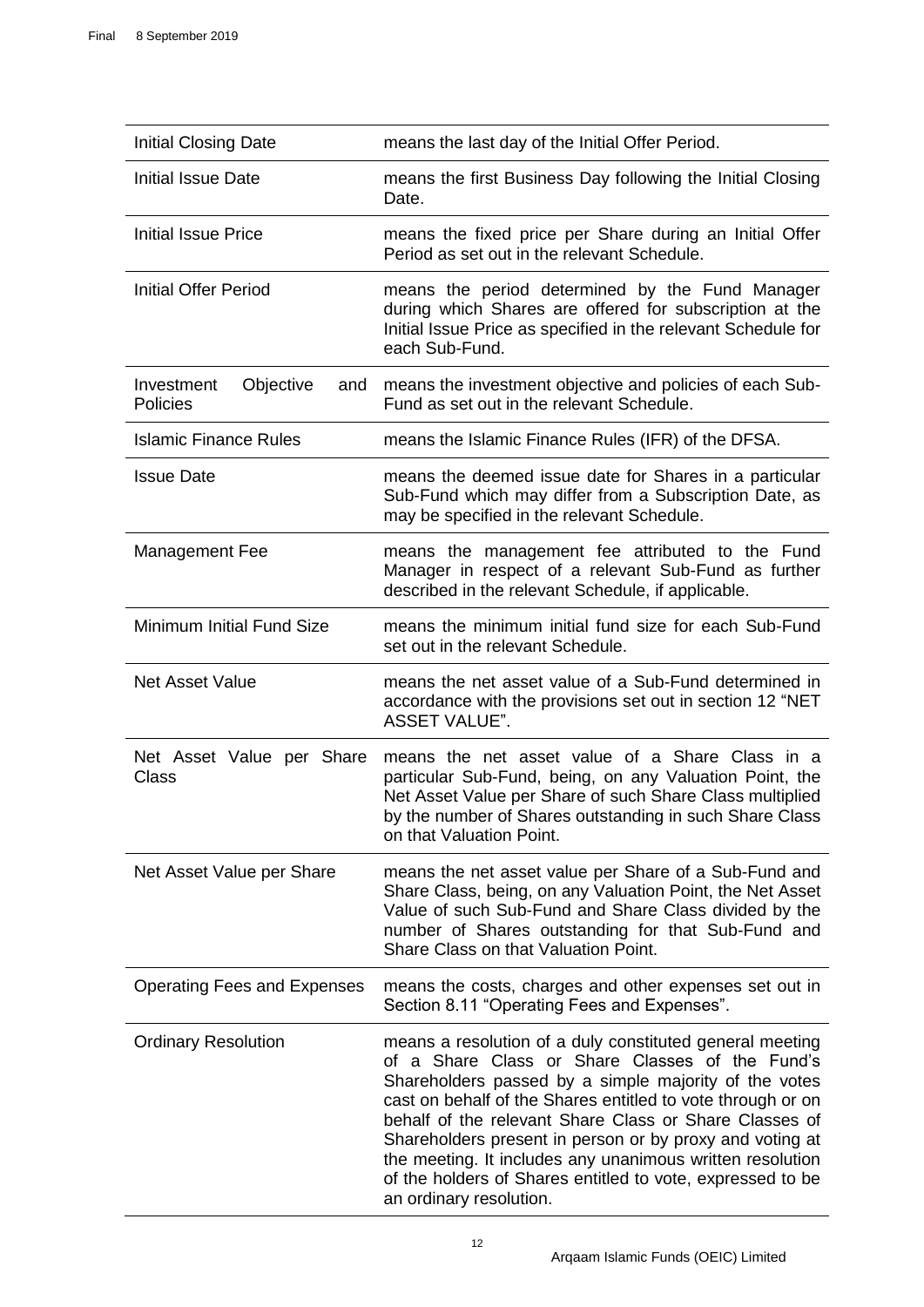| <b>Oversight Committee</b>                     | means the panel or board appointed to oversee and<br>supervise the Fund Manager as required under the CIL<br>and the CIR.                                                             |
|------------------------------------------------|---------------------------------------------------------------------------------------------------------------------------------------------------------------------------------------|
| Performance Fee                                | means the outperformance incentive allocation attributed<br>to the Fund Manager in respect of a relevant Sub-Fund<br>as further described in the relevant Schedule, if<br>applicable. |
| <b>Proprietary Account</b>                     | has the meaning ascribed to such term in section 6.10<br>"Conflicts of Interest."                                                                                                     |
| Pro-Rata Fees                                  | has the meaning ascribed to such term in section 8.16.                                                                                                                                |
| <b>Record Date</b>                             | means the date determined by the Directors on which a<br>Shareholder must own Shares in order to be entitled to a<br>dividend.                                                        |
| <b>Redemption Costs and</b><br><b>Expenses</b> | means in addition to the Dilution Levy, any redemption<br>costs or expense charged in accordance with the<br>provisions set out in section 8.14 "Redemption Costs and<br>Expenses".   |
| <b>Redemption Date</b>                         | means the redemption date for Shares in a particular<br>Sub-Fund as specified in the relevant Schedule.                                                                               |
| <b>Redemption Price</b>                        | means the Net Asset Value per Share minus any<br>Redemption Costs and Expenses, calculated as specified<br>in the relevant Schedule.                                                  |
| <b>Redemption Request</b>                      | means a request by a Shareholder to redeem some or all<br>of its Shares in a Sub-Fund.                                                                                                |
| <b>Registered Office</b>                       | means Level 27, Index Tower, DIFC, PO Box 506687,<br>Dubai, UAE                                                                                                                       |
| <b>Registrar and Transfer Agent</b>            | means Apex Fund Services (Dubai) Ltd. and includes any<br>successor or replacement registrar and transfer agent.                                                                      |
| <b>Rules</b>                                   | means the rules of the DIFC and of the DFSA.                                                                                                                                          |
| Schedule                                       | a Schedule to this Prospectus containing<br>means<br>information with respect to a particular Sub-Fund.                                                                               |
| Share                                          | means, individually and collectively, as the case admits,<br>one or more registered Shares in the Fund or a Sub-<br>Fund, as the context may require.                                 |
| <b>Share Class</b>                             | means a separate class of Shares in the Fund or in any<br>Sub-Fund, which includes any Sub-Class.                                                                                     |
| Shareholder                                    | means a holder of a Share.                                                                                                                                                            |
| <b>Shareholder Register</b>                    | means the register of Shareholders maintained by the<br>Registrar and Transfer Agent in relation to each Sub-<br>Fund at its registered office in the DIFC.                           |
| Shari'ah                                       | means the divine Islamic "law" as revealed in (i) the<br>Qur'an, which is the holy book, (ii) the Sunna, or binding<br>13                                                             |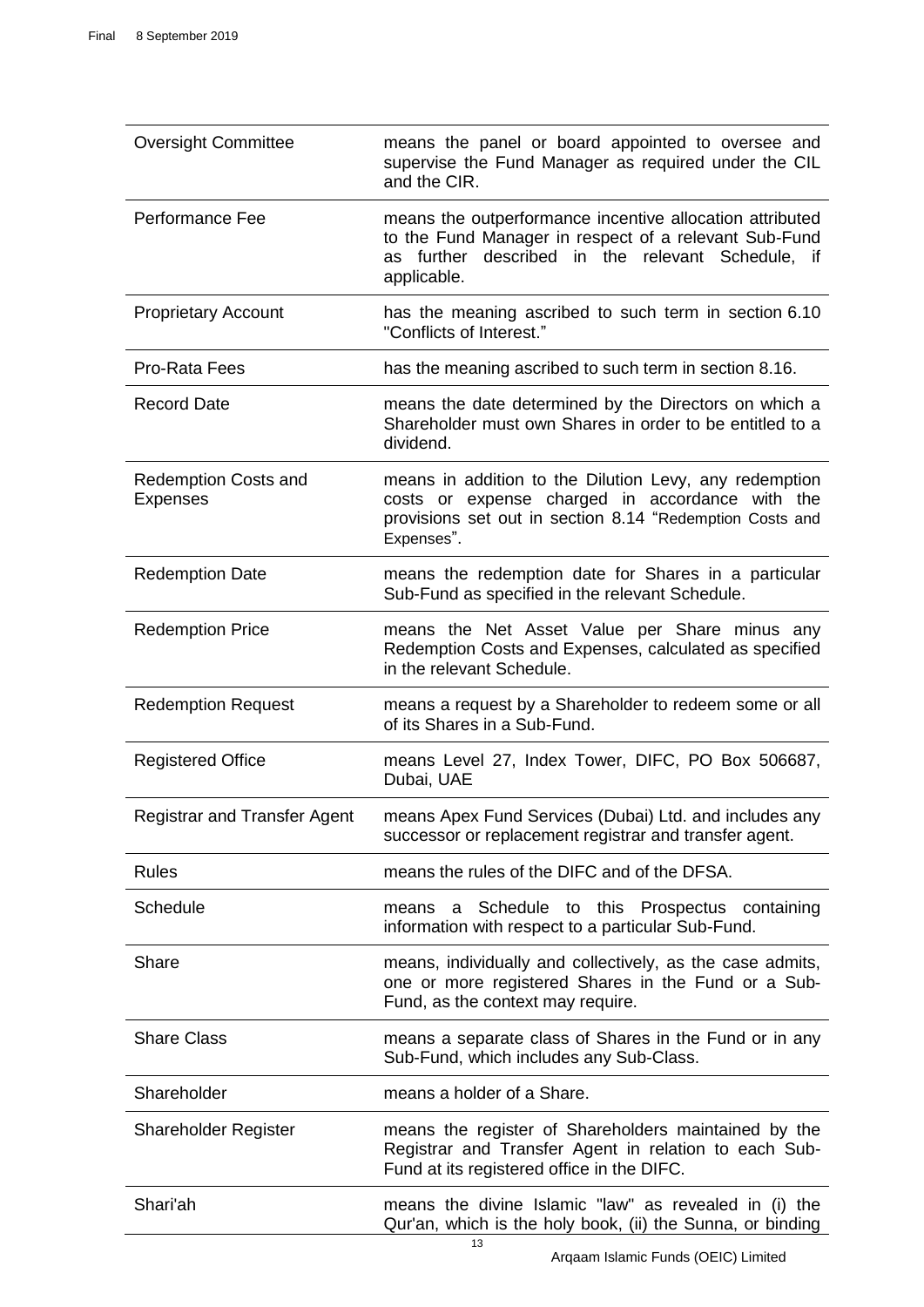|                                           | authority of the dicta and decisions of the Prophet<br>Mohammed (peace be upon him), (iii) ljma'a, or<br>"consensus" of the community of Islamic scholars, and<br>(iv) the Qiyas, or analogical deductions, as well as other<br>primary sources of law.                                      |
|-------------------------------------------|----------------------------------------------------------------------------------------------------------------------------------------------------------------------------------------------------------------------------------------------------------------------------------------------|
| Shari'ah Compliance Report                | means a report of the Shari'ah Supervisory Board<br>confirming that the Prospectus, the Fund and the<br>Sub-Fund and Investment Objectives and Policies are in<br>compliance with the principles of Shari'ah.                                                                                |
| <b>Shari'ah Supervisory Board</b>         | means the Shari'ah supervisory board appointed in<br>relation to the Fund as required under the CIL and the<br>CIR.                                                                                                                                                                          |
| <b>Shari'ah Supervisory</b><br>Procedures | means the Islamic Financial Policy and Procedures<br>Manual (as supplemented, amended or replaced from<br>time to time) in accordance with the Islamic Finance<br>Rules.                                                                                                                     |
| <b>Special Resolution</b>                 | means a resolution in respect of which notice of intention<br>to propose the resolution has been given, and that has<br>been passed by the positive vote of a Share Class or<br>Share Classes of Shareholders holding at least 75% of<br>the Shares entitled to vote on the resolution.      |
| Sub-Class                                 | means any sub-class of a Share Class.                                                                                                                                                                                                                                                        |
| Sub-Fund                                  | means a separate sub-fund of the Fund established and<br>maintained in respect of one or more Share Classes of<br>the Fund to which the assets and liabilities and income<br>and expenditure attributed or allocated to such Sub-Fund<br>will be applied or charged.                         |
| <b>Sub-Fund Property</b>                  | means the assets of the relevant Sub-Fund.                                                                                                                                                                                                                                                   |
| Subscriber                                | means a potential investor in a Sub-Fund who has<br>submitted a Subscription Agreement but to whom Shares<br>have not been issued.                                                                                                                                                           |
| <b>Subscription Account</b>               | means a non-interest (or other form of profit rate) bearing<br>account with the Custodian to which the investment<br>amounts of Subscribers will be deposited pending the<br>relevant Issue Date.                                                                                            |
| <b>Subscription Agreement</b>             | means the subscription application for Shares setting out<br>the terms on which potential Subscribers may subscribe<br>for Shares in a form determined by the Fund Manager<br>and as applicable in respect of any Sub-Fund.                                                                  |
| <b>Subscription Date</b>                  | means the subscription date for Shares in a particular<br>Sub-Fund as specified in the relevant Schedule.                                                                                                                                                                                    |
| <b>Subscription Fee</b>                   | means a fee or charge in respect of a Subscription equal<br>to a percentage of the aggregate subscription amount<br>which may be charged upfront or on a deferred basis<br>and/or waived in whole or in part at the discretion of the<br>Fund Manager as may be stipulated in any applicable |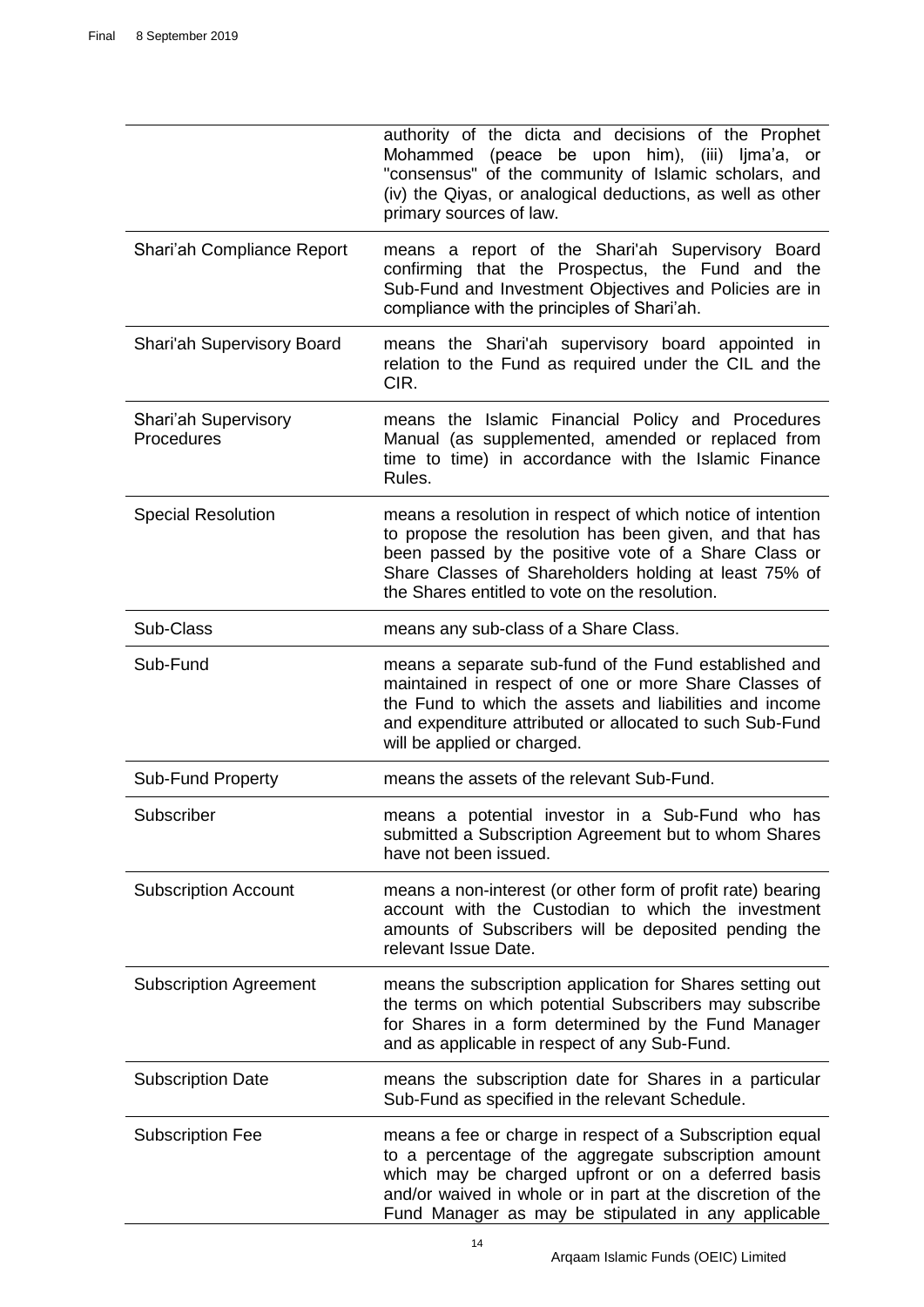|                                                         | Schedule.                                                                                                                                                                      |
|---------------------------------------------------------|--------------------------------------------------------------------------------------------------------------------------------------------------------------------------------|
| <b>Subscription Price</b>                               | means the price per Share (or Share Class) as specified<br>and as determined in accordance with the relevant<br>calculation methodology specified in the relevant<br>Schedule. |
| USD<br><b>States</b><br>United<br>and<br><b>Dollars</b> | means United States dollars, the lawful currency for the<br>time being of the United States of America.                                                                        |
| <b>Valuation Point</b>                                  | means the day and time nominated by the Fund Manager<br>as a valuation point for Shares (or Share Class) in a<br>particular Sub-Fund as specified in the relevant<br>Schedule. |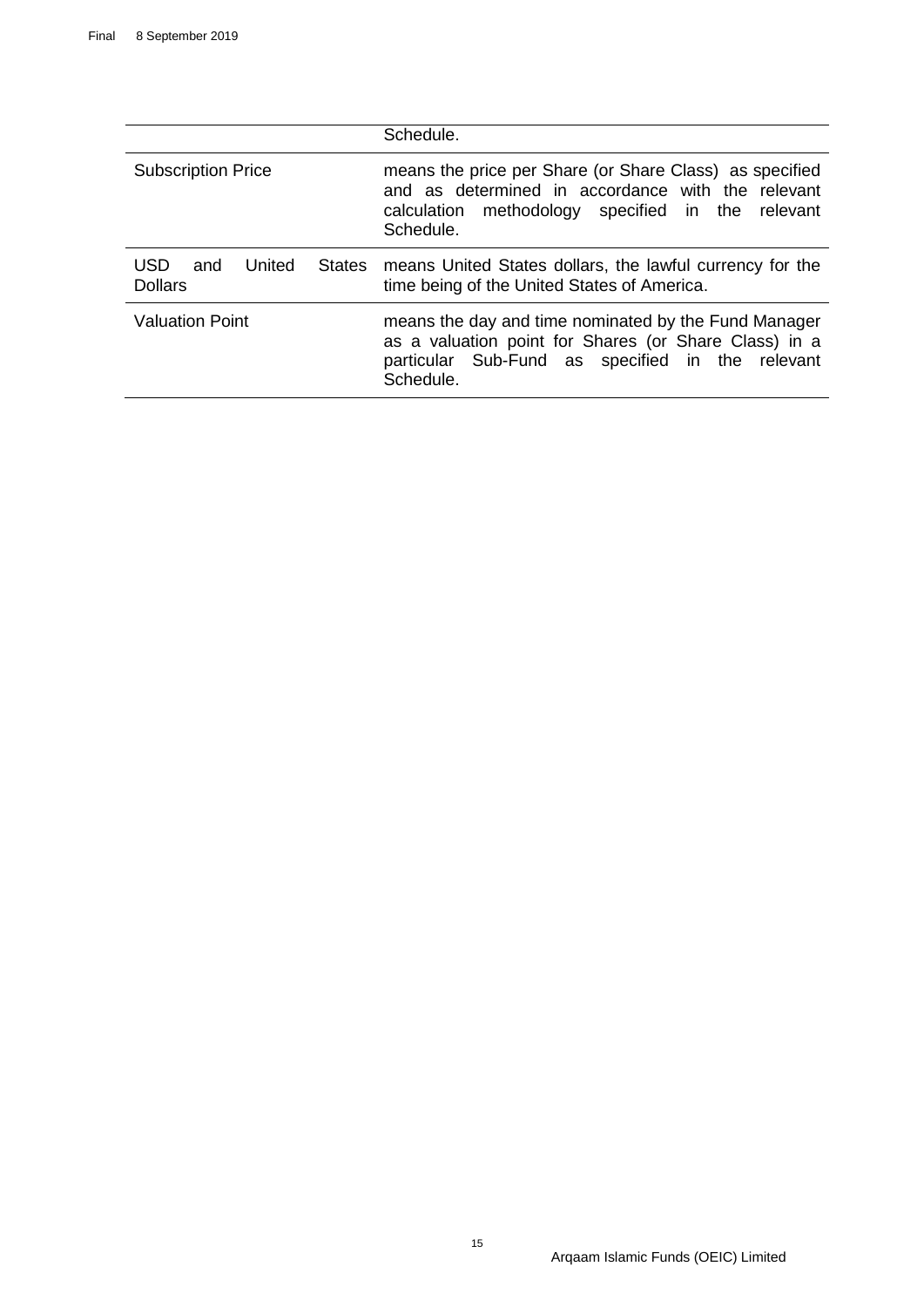# <span id="page-16-0"></span>**4. FUND SUMMARY**

# <span id="page-16-1"></span>**4.1 The Fund.**

The Fund is a DFSA Public Domestic Fund (as defined in the Rules) and was registered with the DFSA on 15 May 2017. The Fund effectively commenced operations as of 22 June 2017 with the launch of the Arqaam Islamic Income Fund, a Sub-Fund of the Fund.

The Fund is constituted as an open-ended investment company established in the DIFC on 4 June 2017 under the Companies Law. The Articles of the Fund are governed by the laws of the DIFC. The Fund is organised as an umbrella fund and each Sub-Fund created by the Fund comprises or will comprise a separate Sub-Fund in the Fund. The Fund is not constituted as a Protected Cell Company in accordance with the provisions of the regulations made under the Companies Law. Therefore, in case the Fund is unable to meet liabilities attributable to any particular Sub-Fund out of the assets attributable to that particular Sub-Fund, the remaining liabilities may have to be met out of the assets attributable to other Sub-Funds (the Sub-Funds are not ring-fenced).

Each Sub-Fund will, in turn, be sub-divided into one or more separate Share Classes. As of the date of this Prospectus the Fund has two Sub-Funds operating, the Arqaam Islamic Income Fund, see Schedule 1 (relating to the Arqaam Islamic Income Fund) and the Arqaam Islamic Current Income Fund 2022, see Schedule 2 (relating to the Arqaam Islamic Current Income Fund 2022).

The Share Classes in the Arqaam Islamic Income Fund currently comprise the Class "A" Shares, Class "B" Shares, Class "C" Shares , Class "D" Shares Class "E" Shares and Class "F" Shares of the Fund.

The Share Classes in the Arqaam Islamic Current Income Fund 2022 currently comprise Class "L" Shares and the Class "N" Shares of the Fund.

The Fund Manager with the Directors have the ability within the authorised share capital of the Fund to establish further Sub-Funds and establish further Share Classes in relation to each of its Sub-Fund. Such further Sub-Funds or Share Classes may also be denominated in currencies other than the United States Dollar.

# <span id="page-16-2"></span>**4.2 Share Capital and Share Classes.**

The current authorised share capital of the Fund is seven million and one hundred United States Dollars (USD 8,000,100) and is divided into:

a. one Class "Z" Share with a par value of one hundred United State Dollars (USD 100);

# In respect of the **Arqaam Islamic Income Fund:**

- b. 100,000,000 Class "A" Shares with a nominal par value of one cent (USD 0.01) per Share;
- c. 100,000,000 Class "B" Shares with a nominal par value of one cent (USD 0.01) per Share;
- d. 100,000,000 Class "C" Shares with a nominal par value of one cent (USD 0.01) per Share;
- e. 100,000,000 Class "D" Shares with a nominal par value of one cent (USD 0.01) per Share;
- f. 100,000,000 Class "E" Shares with a nominal par value of one cent (USD 0.01) per Share;
- g. 100,000,000 Class "F" Shares with a nominal par value of one cent (USD 0.01) per Share

# In respect of the **Arqaam Islamic Current Income Fund 2022**:

- h. 100,000,000 Class "L" Shares with a nominal par value of one cent (USD 0.01) per Share.
- i. 100,000,000 Class "N" Shares with a nominal par value of one cent (USD 0.01) per Share.

The Class "Z" Share in the Fund is the non-participating non-redeemable founder Share in the Fund. The Class "Z" Share has a par value of USD 100 and a subscription price of USD 100, fully paid up. The Class "Z" Share is held by the Fund Manager.

# <span id="page-16-3"></span>**4.3 Sub-Funds.**

Each Sub-Fund will have its own investment objective and policies and may be subject to different terms and conditions and, amongst other things, may have a different base currency for one or more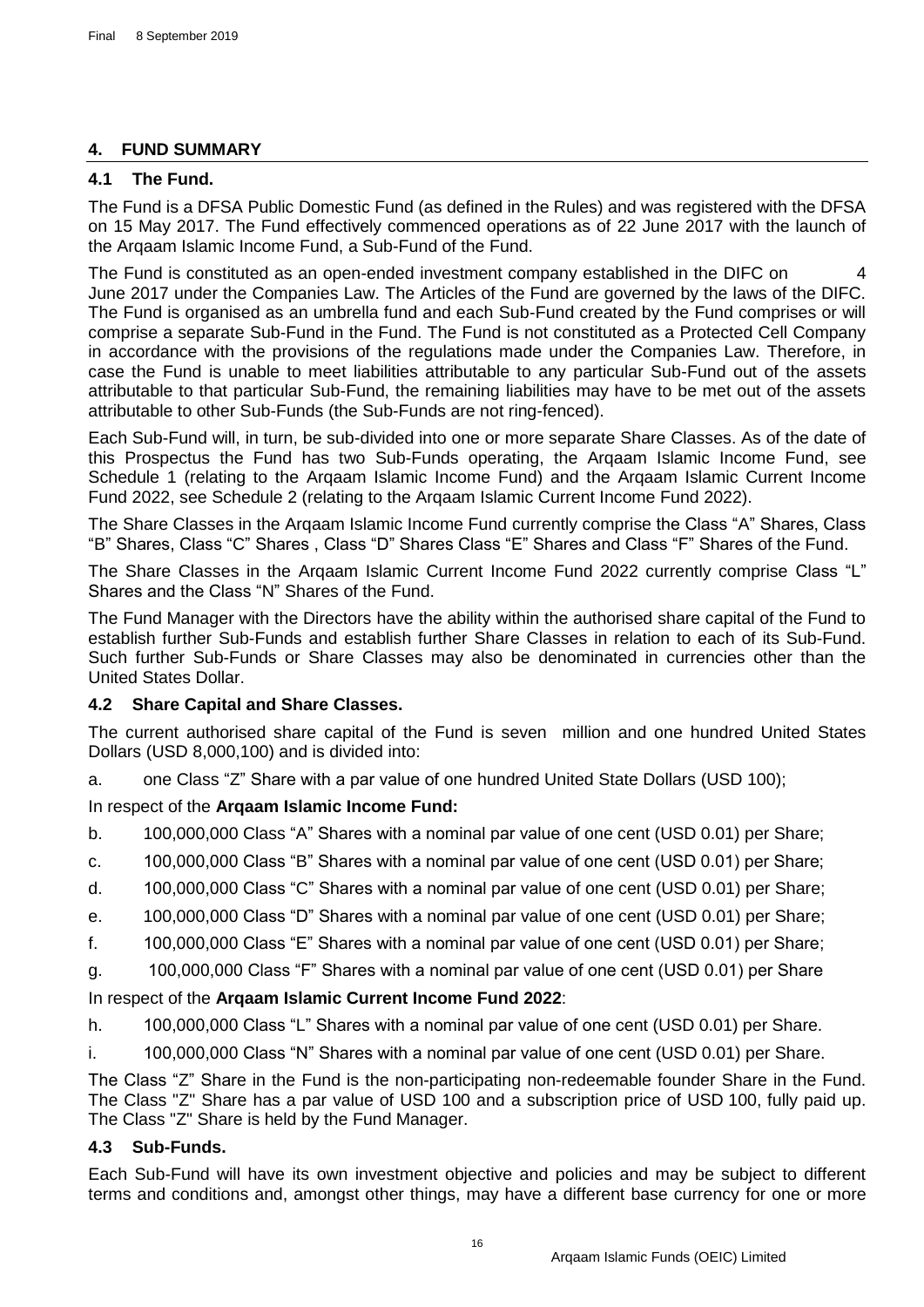Share Classes, minimum subscription amount, fee structure or dividend policy. The terms and conditions of each Sub- Fund are specified in the relevant Schedule.

#### <span id="page-17-0"></span>**4.4 Islamic Fund.**

The Fund is also an Islamic Fund (as defined in the CIR) and the Fund's entire business operations will be conducted in accordance with Shari'ah.

# <span id="page-17-1"></span>**4.5 Listing.**

No application has been made for the listing of the Fund or any Sub-Fund on any stock exchange but an application for any such listing(s) may be made on (an) exchange(s) in the future at the sole discretion of the Fund Manager.

## <span id="page-17-2"></span>**4.6 Number of investors.**

There are no limits on the number of investors who may invest in the Fund and or the relevant Sub-Fund.

## <span id="page-17-3"></span>**4.7 Investment Objective and Policies.**

The investment objective and policies of each Sub-Fund will be set out in the relevant Schedule.

## <span id="page-17-4"></span>**4.8 Duration of the Fund and of each Sub-Fund.**

The duration of the Fund and each Sub-Fund shall be unlimited and shall continue until terminated in accordance with the provisions of this Prospectus, the Articles and, in relation to a Sub-Fund, the relevant Schedule.

## <span id="page-17-5"></span>**4.9 Subscriptions.**

Potential Subscribers may subscribe for Shares during the relevant Initial Offer Period at the Initial Issue Price plus the applicable Subscription Fee, if any, specified in the relevant Schedule, and, subject to the terms of any applicable Schedule, thereafter on each Subscription Date at the relevant Subscription Price upon such number of days' notice or by such time and/ or day as specified in the relevant Schedule.

#### <span id="page-17-6"></span>**4.10 Minimum Subscription and holding.**

The minimum initial subscription amount and the minimum ongoing holding amounts per Share Class for each Sub-Fund for each Shareholder are specified in the relevant Schedule.

#### <span id="page-17-7"></span>**4.11 Redemptions.**

Shares are redeemable at the option of the Shareholder on each Redemption Date upon such number of days' notice or by such time and/or day as specified in the relevant Schedule. Shares will be redeemed at the relevant Redemption Price. The Fund Manager may decide that no redemptions will be accepted before the end of a minimum holding period, if any, specified in the relevant Schedule.

## <span id="page-17-8"></span>**4.12 Dividend Policy.**

The Fund's dividend policy may vary for each Sub-Fund and each Share Class (or Sub-Class) as is set out in the relevant Schedule; however the decision to declare a dividend in relation to any Sub-Fund or Share Class will be made solely by the Board. All Shareholders recorded in the register of the Registrar and Transfer Agent at the end of the Record Date (including the Record Date transactions) shall be eligible for such dividend.

If a dividend is declared by the Fund in relation to any Sub-Fund or Share Class, it will generally be paid to each eligible Shareholder by electronic transfer (net of the electronic transfer fee) to the account instructed by that Shareholder.

In the event that a dividend is declared and remains unclaimed after a period of twelve months from the date of declaration, such dividend will be automatically forfeited and will be donated to a registered charity approved by the Shari'ah Supervisory Board.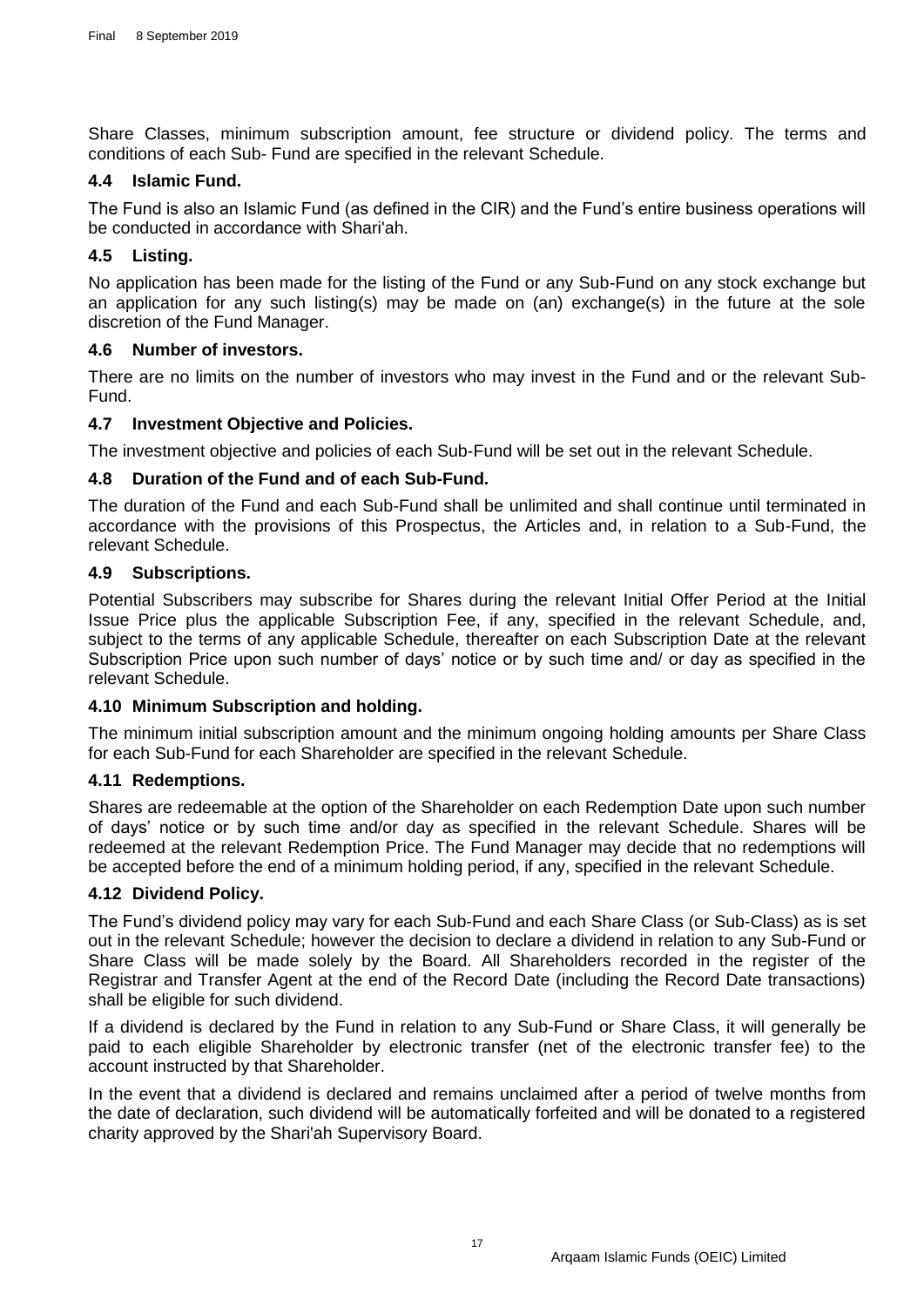# <span id="page-18-0"></span>**4.13 Purification.**

All income which in the opinion of the Fund Manager, with the Shari'ah Supervisory Board concurring, is not permissible under Shari'ah, shall be removed from the relevant Sub-Fund and donated to a registered charity approved by the Shari'ah Supervisory Board.

# <span id="page-18-1"></span>**4.14 Taxation.**

On the basis of current law and practice, the Fund will not be subject to any income or capital gains tax in the DIFC or the United Arab Emirates.

In view of the number of different jurisdictions the laws of which may be applicable to Shareholders, no attempt is made in this Prospectus to summarise the possible local tax consequences of the acquisition, holding or disposal of Shares. Investors should consult their professional advisers on the possible tax, exchange control or other consequences of buying, holding, selling or redeeming Shares under the laws of their country of citizenship, residence or domicile.

# <span id="page-18-2"></span>**4.15 Taxation and Reporting.**

The Fund is required under the Regulations and Guidance Notes made pursuant to treaties, law and intergovernmental agreements entered into by the United Arab Emirates to which the Fund Manager and the Fund is subject, to comply in relation to the (automatic) exchange of information for tax matters (collectively "**AEOI**"). The applicable intergovernmental agreements relates to both U.S. Foreign Account Tax Compliance Act ("**FATCA**") and OECD Standard for Automatic Exchange of Financial Information in Tax Matters – Common Reporting Standard ("**CRS**") requirements. Further details are set out in the relevant Subscription Agreement relating to AEOI.

## <span id="page-18-3"></span>**4.16 Limited Liability.**

Subscribers invest in the Fund with limited liability and cannot lose more than the amount of their investment. Shareholders will not be liable to make any further payment after they have paid the price of their Shares and no further liability for the debts of the Fund (and or any applicable Sub-Fund) can be imposed on any Shareholder in respect of the Shares held by them.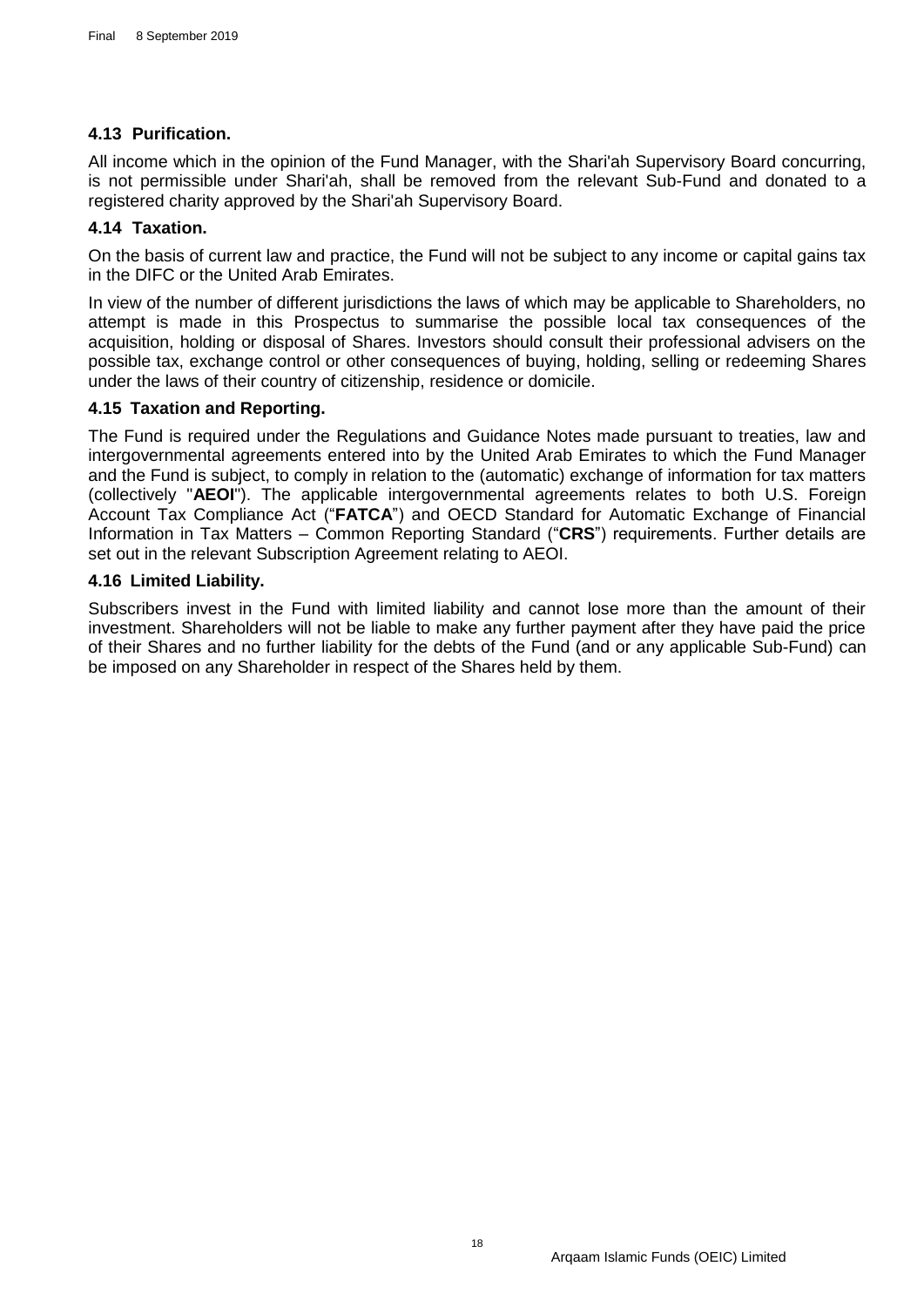# <span id="page-19-0"></span>**5 THE FUND MANAGER**

# <span id="page-19-1"></span>**5.1 Appointment, Regulatory Status and Share Capital.**

Arqaam has been appointed as the Fund Manager of the Fund and, with the approval of the DFSA, also acts as the investment manager of the Fund and will act in accordance with:

- a. The Articles;
- b. The Prospectus; and
- c. The CIL and the CIR.

As Fund Manager, Arqaam, represented by Mr Tarek Abdel- Magid (Lotfy), is also one of the Directors (see section [6.1](#page-22-1) "**[Board of Directors.](#page-22-1)**").

Arqaam, a company limited by shares incorporated in the DIFC on 29 March 2007, is licensed by the DFSA to undertake the following financial services:

- a. Managing a Collective Investment Fund;
- b. Managing Assets;
- c. Advising on Financial Products;
- d. Arranging Credit and Advising on Credit;
- e. Arranging Deals in Investments;
- f. Dealing in Investments as Principal;
- g. Dealing in Investments as Agent;
- h. Arranging Custody; and
- i. Providing Custody

In addition, Arqaam has the following endorsements in respect of the above financial services: Holding or Controlling Client Assets and Conducting Islamic Financial Business by Operating an Islamic Window. Arqaam Clients are restricted to Professional Clients and Market Counterparties, within the meaning of the Rules.

The authorised share capital of the Fund Manager is one hundred million United States Dollars (USD 100,000,000) of which seventy million (USD 70,000,000) is fully paid.

# <span id="page-19-2"></span>**5.2 The Arqaam Group.**

At the date of this Prospectus, the capital base of the Arqaam Group is in excess of USD 150,000,000. Established in 2007 the Arqaam Group is a leading and fast-growing specialist emerging markets focused, full service investment banking group, focused on leveraging the growth of emerging and frontier markets through offices located in the DIFC, Dubai, Johannesburg, Beirut, Cairo, and Tripoli (with further office openings in progress);

Arqaam's ultimate holding company, Arqaam Cayman, is incorporated in the Cayman Islands and its investors and backers represent a strong institutional shareholder base and comprise significant Middle East regional institutions including the likes of the Public Institution for Social Security (the Pension Fund of Kuwait), EmiratesNBD, Commercial Bank International, Crescent Point, Al Dhow Investment Company and Al Khazna Insurance Company.

The Arqaam Group has approximately 190+ employees worldwide. In addition to the Fund Manager, other members of the Arqaam Group are authorised and regulated by the Emirates Securities and Commodities Authority (SCA), Johannesburg Stock Exchange, (JSE), Financial Services Board (FSB) of South Africa, the Egyptian Financial Supervisory Authority (EFSA), Libyan Stock Market (LSM) and UK Financial Conduct Authority (FCA) and hold 6 seats on exchanges in the Middle East and North Africa and in sub-Sahara Africa.

The Arqaam Group concentrates on 14 business lines: Sales and Trading, comprising equity trading, credit trading, equity derivatives and foreign exchange; Investment Banking, comprising debt and equity capital markets and corporate finance in M&A, restructuring and fund raising services; Asset Management, comprising publicly traded securities and fixed income; Alternatives, comprising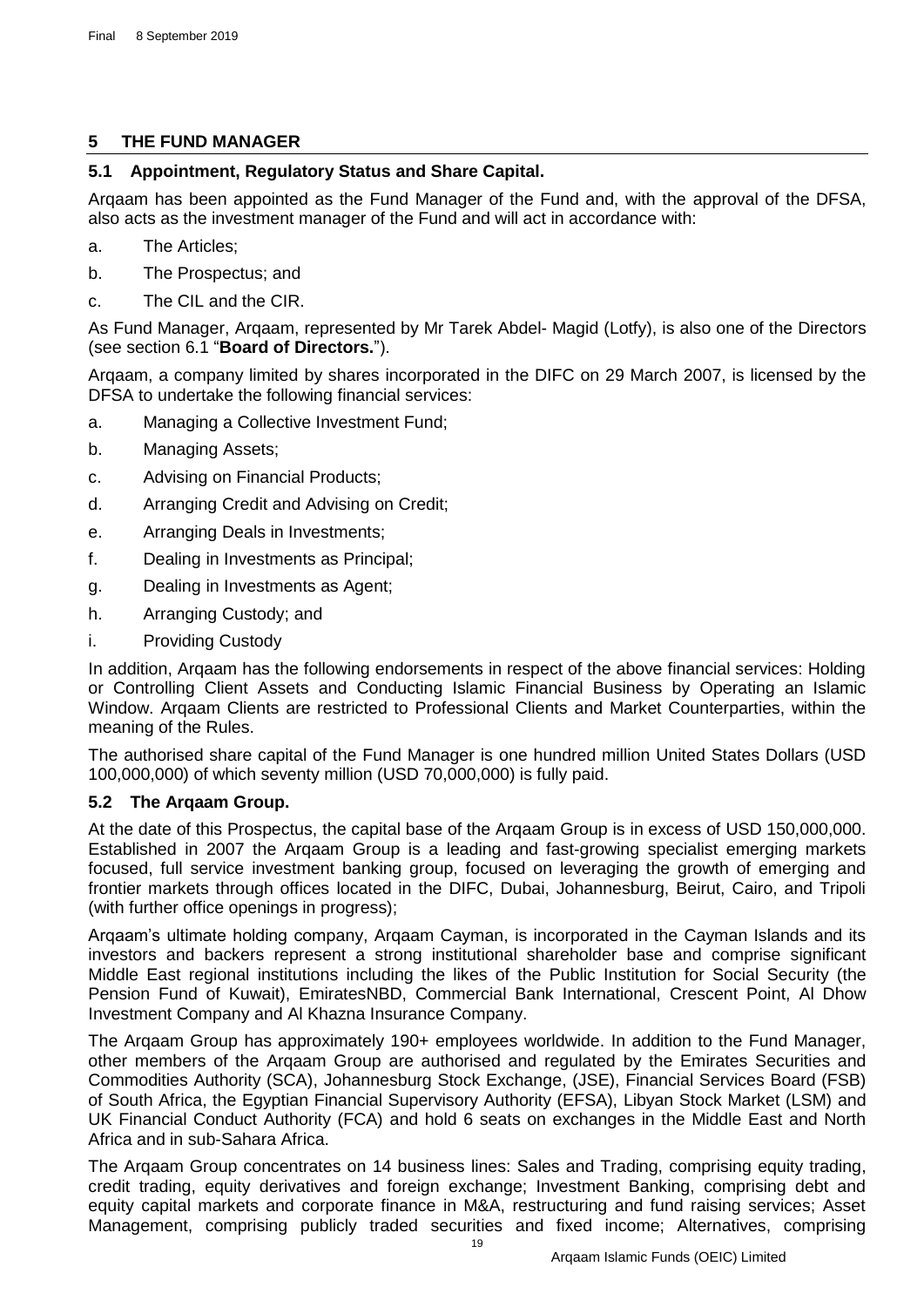infrastructure, principal finance and global macro and hedge strategies; and complementary business lines, Treasury, equity research, custody and client solutions.

Details of the Registered Office and directors of Arqaam are available to the public at its office in the DIFC.

## <span id="page-20-0"></span>**5.3 Duties of the Fund Manager.**

The Fund Manager must, amongst other things:

- a. Carry out such duties and functions in relation to the Fund as are necessary to ensure compliance with the CIL and the Rules that impose obligations on an Fund Manager;
- b. Carry out its duty to make, or ensure that, decisions as to the constituents of the Sub-Fund Property are in accordance with the Investment Objective and Policies of such Sub-Fund;
- c. Take all steps and execute all documents to ensure that transactions are properly entered into for the account of the Fund/each Sub-Fund;
- d. Establish and maintain risk management controls and controls to enable it to identify, assess, mitigate, control and monitor risks in relation to the Fund/each Sub-Fund;
- e. Take all reasonable steps and exercise due diligence to ensure that the Sub-Fund Property is valued in accordance with the CIL, the CIR and the Articles;
- f. Ensure that any transaction in respect of the Sub-Fund Property undertaken with a Related Party (as defined in the CIR) is on terms at least as favourable to the Sub-Fund as any comparable arrangement on normal commercial terms negotiated at arm's length with an independent third party and is effected in accordance with the CIR; and
- g. Make and retain accounting and other records that are necessary to enable it to comply with the CIR and to demonstrate at any time that such compliance has been achieved.

The Fund Manager is responsible to the Shareholders for the safety of the Sub-Fund Property. The Fund Manager is also responsible for managing the Fund and monitoring its performance on a daily basis.

The Fund Manager is responsible, in compliance with all relevant laws, for all operations concerning the Fund and each Sub-Fund and shall be permitted from time to time to delegate certain activities, or outsource certain functions, in accordance with the CIR; notwithstanding such delegation the Fund Manager remains responsible to the Fund and the Shareholders in accordance with the Rules.

# <span id="page-20-1"></span>**5.4 Acts of the Fund Manager and Termination.**

The Board, on behalf of the Fund, will ratify all actions taken by the Fund Manager in accordance with the terms of the Articles and this Prospectus and shall indemnify the Fund Manager, its officers and employees (each an "**indemnified party**") to the fullest extent permitted by the laws of the DIFC against any liability, actions, proceedings, claims, demands, costs or expenses reasonably incurred or sustained by it in connection with any debt, claim, action, demand, suit, proceeding, judgment, decree, liability or obligation of any kind in which it becomes involved as a party or otherwise, by virtue of its being or having been the Fund Manager, an officer or employee of the Fund except where such debt, claim, action, demand, suit, proceeding, judgment, decree, liability or obligation arises as a result of any fraud, gross negligence or wilful default on the part of the relevant indemnified party. Subject to any provision of the Rules to the contrary, no indemnified party shall be liable for any damage, loss, costs or expenses to or of the Fund at any time unless caused by the indemnified party's fraud, gross negligence or wilful default.

Subject always to the provisions of the CIL and the Rules, the Fund Manager may be removed or may resign pursuant to the provisions of the Fund Management Agreement and the Articles.

The Fund Manager's office will be automatically vacated in the following circumstances: the Fund Manager ceases to hold the Class "Z" Shares; is prohibited by the DFSA Rules from being the Fund Manager; becomes bankrupt or otherwise incapable of acting as the Fund Manager; resigns his office by giving notice; is removed from office by Special Resolution. The Fund Manager shall be entitled to resign its appointment by notice in writing to the Fund Manager: by giving not less than 3 months' notice; at any time in the event of the bankruptcy, insolvency, dissolution, liquidation (except for a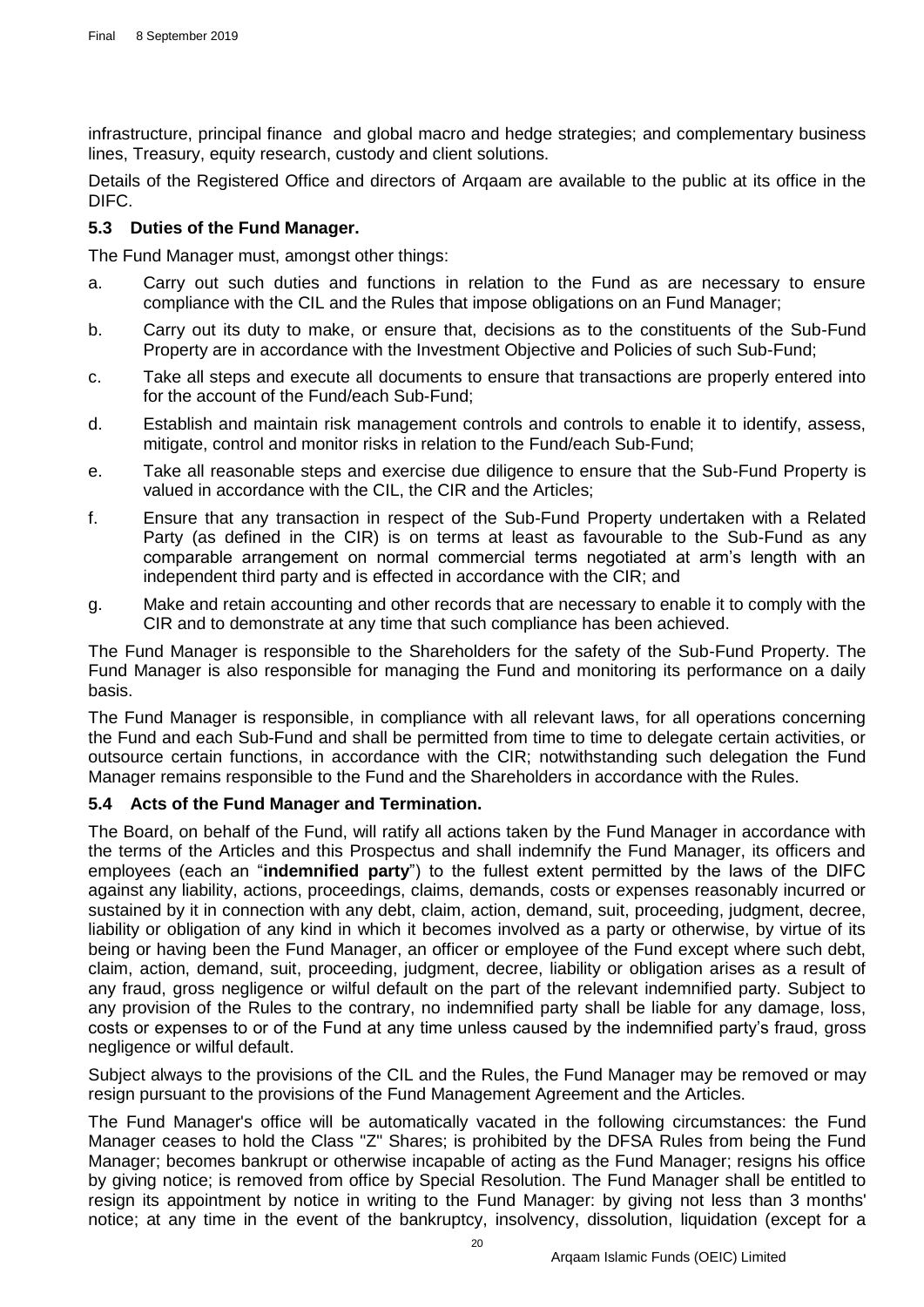voluntary liquidation for the purposes of reconstruction or amalgamation upon terms previously approved in writing by the Fund Manager) or incapacity of the Fund or if some event having an equivalent effect occurs; at any time if the Fund Manager ceases to be permitted to act as such under the CIL or CIR or any other applicable law and/or fails to retain or have any licence and/or permit and/or authorisation necessary for the conduct of the services contemplated under the Fund Management Agreement; or at any time if the Fund, independently from the Fund Manager, commits a material breach of its obligations under the CIL or CIR or any other applicable law, the Articles, the Fund Management Agreement or this Prospectus. On termination of the appointment of the Fund Manager, the Fund Manager shall be entitled to receive all fees and other money accrued up to the date of termination.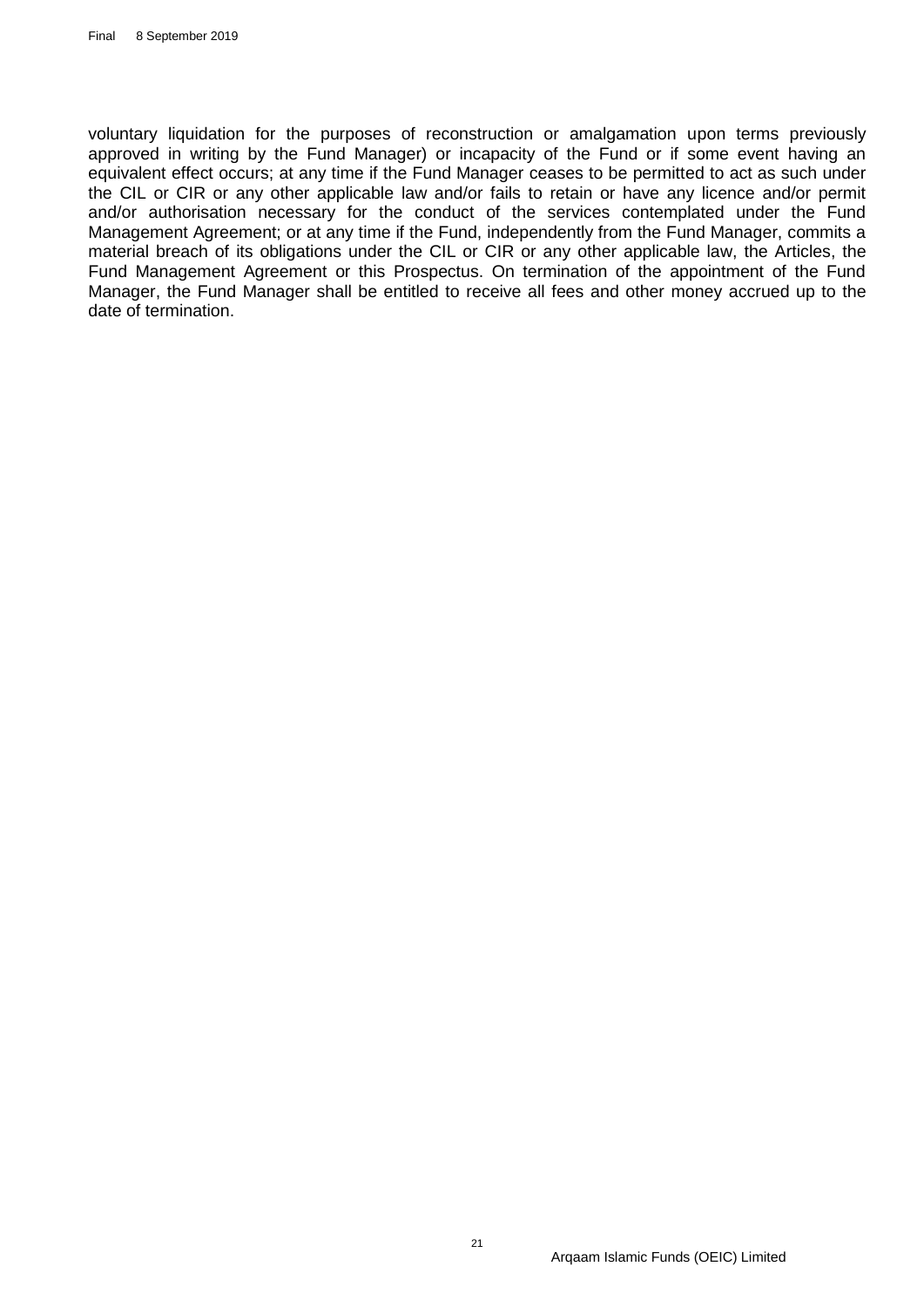# <span id="page-22-0"></span>**6 FUND STRUCTURE AND OPERATIONS**

# <span id="page-22-1"></span>**6.1 Board of Directors.**

The Fund has appointed the following three Directors:

# **Mr Tarek Abdel-Magid (Lotfy) - Director and Representative of the Fund Manager.**

Mr Lotfy is responsible for Arqaam GCC Business including Asset Management, Sales & Trading and Investment Banking.

Prior to joining Arqaam Mr Lotfy was Head Of Deutsche Asset Management for the MENA region. Within this role he was responsible for product development, strategy and placement as well as coverage of the regional client base, including sovereign wealth funds, central banks, family offices and other institutional clients. He was a member of the MENA Executive Committee as well as the Global Institutional Operating Committee.

Previous responsibilities include senior sales and trading roles at EFG-Hermes and Fleming CIIC, where he was Head Of Equity Sales, managing a team of 15 account managers / sales traders.

Mr Lotfy was also Head of Sales at Intercapital Securities, an ING Barings – Commercial International Investment Company (CIIC) joint venture, which was voted top equities firm in Egypt. Commercial International Investment Company advised Egypt on its first private placement, its first Global depository Receipt (GDR), and its first private sector IPO.

Mr Lotfy holds a Bachelor of Science with Honours from McMaster University. He has also completed his NASD Series 7 (General Securities Representative), Series 65 (Registered Investment Advisor), and Series 24 (General Securities Principal).

## **Mr Hamid Rashidmanesh – Director.**

Mr Rashidmanesh is a Managing Director and the General Counsel of the Arqaam Group. Mr. Rashidmanesh is a senior English-qualified solicitor with a broad corporate/commercial background advising on a range of matters, including mergers and acquisitions; fundraisings; financial services issues; joint ventures and private equity transactions in a wide range of fields including infrastructure and real estate. He trained and qualified at the English law firm of Nabarro Nathanson, before moving on to the London office of US law firms McDermott, Will & Emery and Morrison & Foerster. He is referred to in various editions of "Who's Who in American Law" and "Who's Who of Emerging Leaders". Mr. Rashidmanesh has a BSc in Government and Law and a MSc in International Relations from the London School of Economics; and has passed the Common Professional Examination and the Legal Practice Course, with commendation, from The College of Law, Store Street. He also studied for his doctorate degree in the London School of Economics on philosophy and international relations.

# **Mr Marc Hambach – Director.**

Mr Hambach is a German national who has 20 years' experience in regulatory, compliance, legal and operational affairs.

Mr Hambach is Chief Operating Officer for Investbridge Capital (IBC) in the DIFC, a regulated investment firm that provides corporate advisory and asset management solutions to principals and clients in the MENA region and for IBC's affiliated company Gateway Investment Management Services (DIFC) Ltd, a DIFC fund platform which is hosting a number of DIFC registered and offshore funds.

Mr Hambach previously worked at SHUAA Capital (Dubai) as the COO of the Asset Management Division. Prior to that he served for 5 years as an Associate Director in Supervision and Head of AML at the DFSA, the financial services regulator in the DIFC which he joined in 2003 and where he assisted in setting up the regulator and the regulatory regime. From 1999 to 2003 he worked for Clearstream International, the Luxembourg based clearing house in a number of executive positions including Head of Compliance and AML.

Mr Hambach holds a Master Degree in Law from the Ruprecht-Karls-University, Heidelberg, Germany and is an INSEAD Alumni and a Certified Anti Money Laundering Specialist.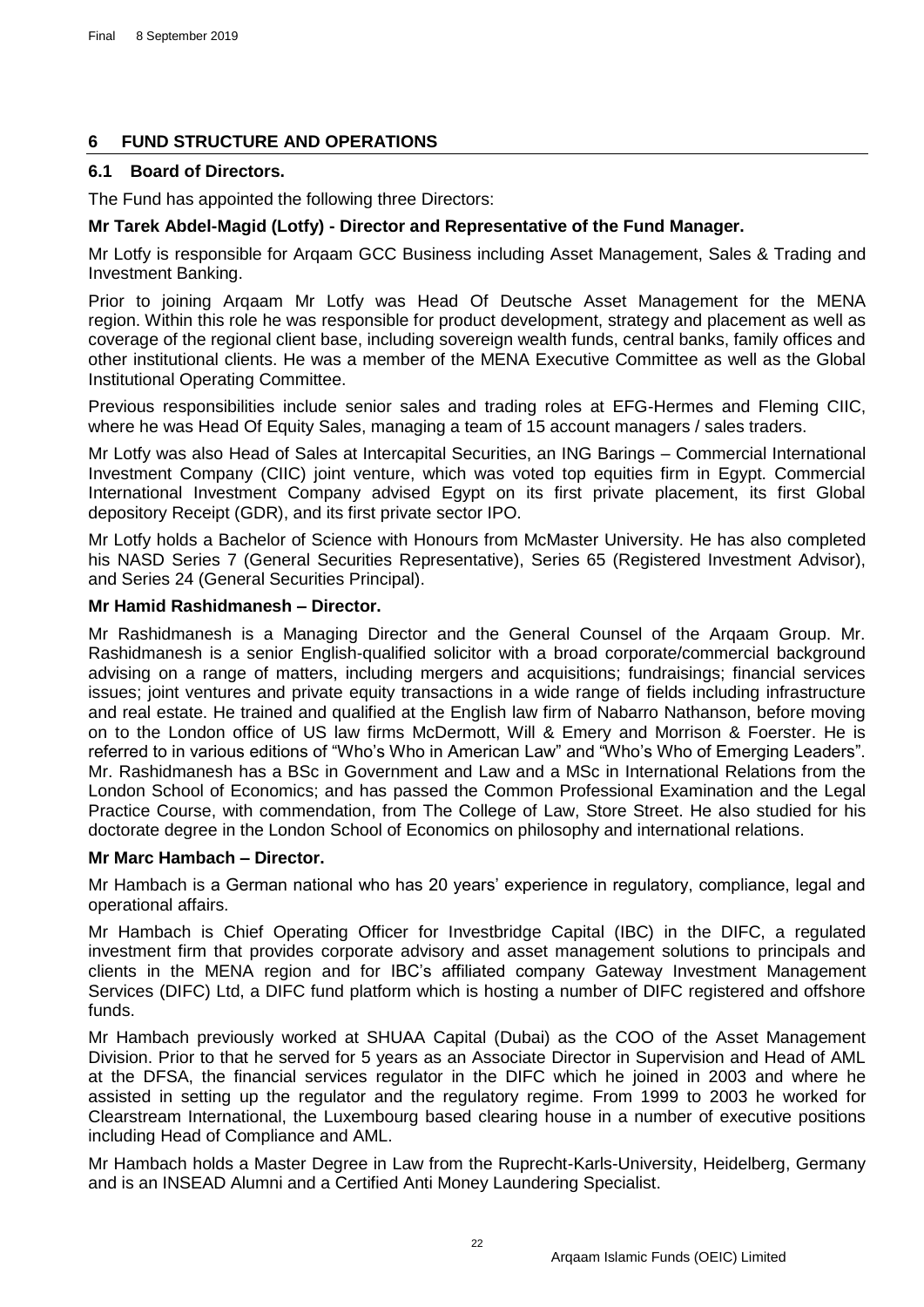The Fund will ratify all actions taken by the Directors in accordance with the terms of the Articles and this Prospectus and shall indemnify the Directors (each an "**indemnified party**") to the fullest extent permitted by the laws of the DIFC against any liability, actions, proceedings, claims, demands, costs or expenses reasonably incurred or sustained by it in connection with any debt, claim, action, demand, suit, proceeding, judgment, decree, liability or obligation of any kind in which it becomes involved as a party or otherwise, by virtue of its being or having been a Director except where such debt, claim, action, demand, suit, proceeding, judgment, decree, liability or obligation arises as a result of any fraud, gross negligence or wilful default on the part of the relevant indemnified party. Subject to any provision of the laws of the Rules to the contrary, no indemnified party shall be liable for any damage, loss, costs or expenses to or of the Fund at any time unless caused by the indemnified party's fraud, gross negligence or wilful default.

Subject always to the provisions of the CIL and the Rules, the Directors may be removed or may resign pursuant to the provisions of the Articles.

# <span id="page-23-0"></span>**6.2 Oversight Committee.**

In accordance with the CIR regulations of the DFSA, an Oversight Committee comprising of three individuals has been appointed by the Fund Manager who shall supervise the activities of the Fund Manager in accordance with the CIL and the CIR. This committee comprises of the following persons who are authorised by the DFSA:

#### **Ms Sharon Ditchburn**

Ms Ditchburn is a Certified Practicing Accountant, Chartered Secretary and holds an Australian Law Degree as well as an MBA specialising in Corporate Governance, Entrepreneurship and Strategy. Ms Ditchburn is the founder, owner and Managing Director of Capital Advantage Consultants. Her experience covers private equity, banking, funds, mergers and acquisitions, corporate restructuring, capital markets business valuation and regulatory services. Ms Ditchburn has been an Authorised Individual in the DIFC for a board range of private equity, hedge and public fund managers and advisors, interim Compliance and General Counsel of NASDAQ Dubai, Head of Finance for a UAE National Bank and is certified by the World Bank/IFC to deliver international Director courses.

#### **Ms Ece Briscoe**

Ms Briscoe is a Manager at Capital Advantage Consultants. Ms Briscoe is a qualified Lawyer with experience in Company and Corporate Law internationally, and a DFSA regulated Compliance/AML Officer for a range of companies including asset managers, insurance platforms and general advisors. Ms Briscoe has more than 10 years of legal/compliance experience in the Middle East, the UK and Turkey, including roles as a senior lawyer, in-house legal counsel, and as an Anti-Money Laundering and Compliance Officer.

#### **Mr Syed Farooq Shah**

Mr Shah is a Senior Manager at Capital Advantage Consultants. Mr. Syed holds an MBA/MPA Degree specialising in Public Finance and Public Policy Making and Engineering Degree in Information Technology specialising in Database and Risk Management. Mr. Syed has more than 10 years of experience with multiple corporate structures and financial services in offshore and onshore jurisdictions. He has pertinent regional knowledge and experience working with UAE Central Bank, Emirates Securities and Commodities Authority and DFSA registered entities since 2008 and currently holds Authorized Individual status with the DFSA as Senior Manager, Compliance Officer and MLRO for various DFSA licensed entities.

#### **Information regarding Capital Advantage Consultants**

Established in 2004, Capital Advantage Consultants was one of the first companies established in the UAE dedicated to compliance and corporate governance and has worked with the DIFC and DFSA since their inception. Capital Advantage Consultants covers both conventional and Islamic financial services, and has significant experience in the onshore GCC markets, Africa and Asia.

Capital Advantage Consultants has a broad range of clients including compliance outsource companies and DFSA regulated entities including Category 2 Investment Banks and Underwriters, Category 3 Asset and Fund Managers, Brokerage firms and Trust companies and Category 4 Fund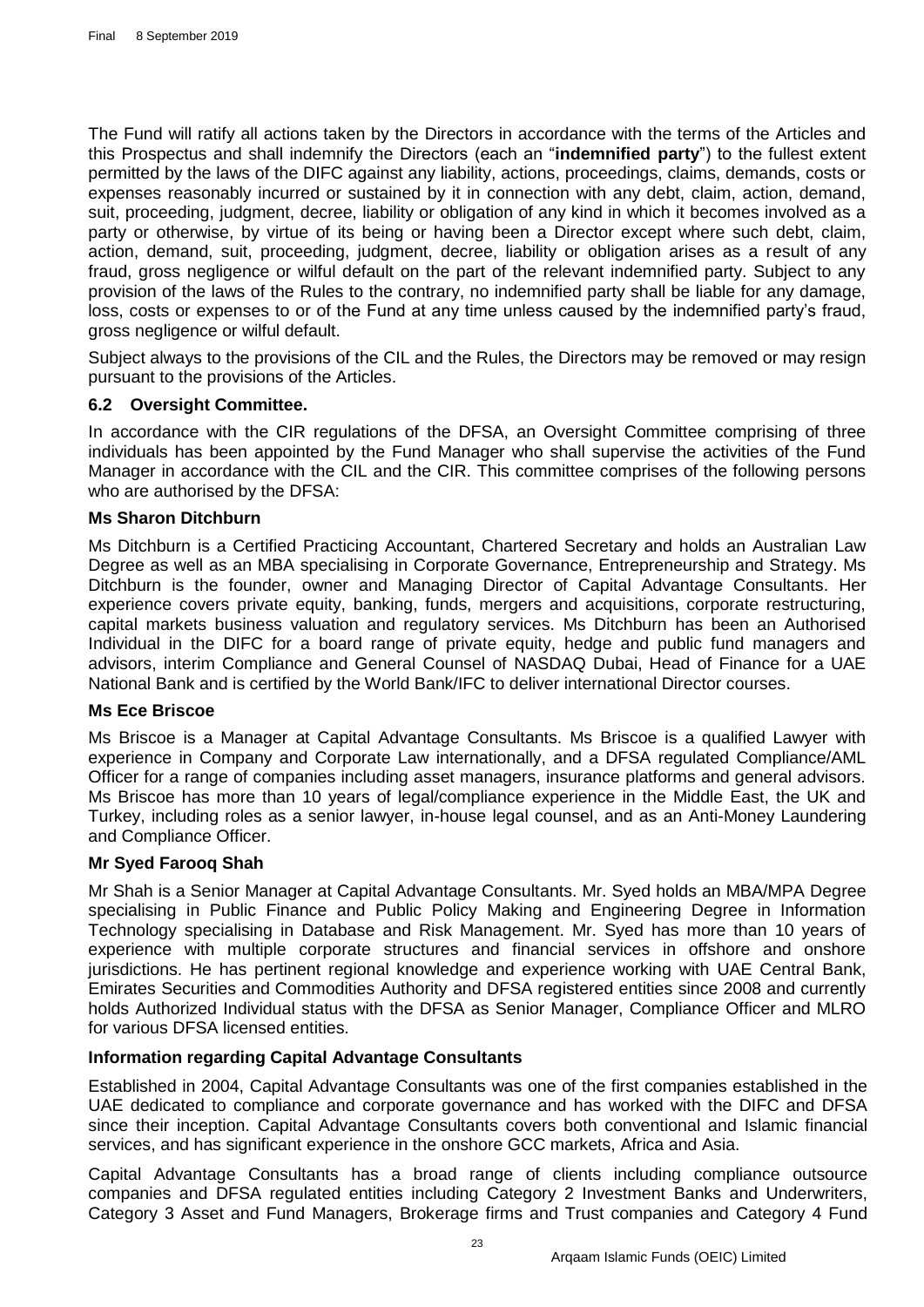Administrators and Advisors/Arrangers. Capital Advantage Consultants has a broad range of experience working with Islamic entities including in the areas of private equity, waqf, sukuk and general banking and has developed governance material for Sharia Supervisory Boards based on both AAOIFI and IFSB guidelines in addition to SSB fatwas and other requirements.

## **Role and Function**

The Oversight Committee must:

- a. monitor whether the Fund Manager:
	- i. is managing the Fund and each Sub-Fund in accordance with the Articles and the most recent Prospectus, including in particular, any investment and financing limitations, requirements relating to the valuation of Sub-Fund Property and any other requirements or restrictions imposed on the Fund under the CIL or the CIR; and
	- ii. is complying with any terms and conditions on the Fund Manager's DFSA licence, particularly with respect to the management of the Fund;
- b. assess whether the Fund Manager's systems and controls, particularly those relating to risk management and compliance, operate as intended and remain adequate;
- c. report to the Fund Manager on its findings, including any actual or potential breaches or inadequacies in relation to the matters specified in (a) and (b), as soon as such breaches or inadequacies are identified or suspected; and
- d. report to the DFSA if:
	- i. the Fund Manager has failed, or is reasonably likely to fail, to take appropriate action to rectify or remedy a matter reported to it within 30 days of that matter being so reported; and
	- ii. the Oversight Committee believes on reasonable grounds that the matter has had, or is likely to have, a materially adverse impact on the interests of the Shareholders.

The Oversight Committee must furthermore, amongst other things:

- a. carry out such duties and functions in relation to the Fund as are necessary to ensure compliance with the CIL and the CIR that impose obligations on an Oversight Committee;
- b. ensure (on a continuing basis) proper management of the Fund by the Fund Manager in accordance with the CIR rules relating to single pricing and dealing, income, investment, financing and reporting;
- c. ensure (on a continuing basis) that (i) the Sub-Fund Property is being used or invested by the Fund Manager in accordance with the CIR rules covering investment & financing; and (ii) the Fund Manager is taking steps to ensure compliance with the CIR rules covering investment and financing with reference to the interest of Shareholders in the Fund;
- d. report to the Fund Manager on the appropriateness and effectiveness of the systems and controls agreed for the oversight function, at least quarterly, in a meeting of the Board, unless circumstances require more frequent meetings;
- e. prepare a report for the Shareholders each year, to be included in the annual report. Such report must contain:
	- i. a description of Oversight Committee's oversight duties;
	- ii. a statement as to whether or not the issue, sale, redemption, cancellation, calculation of the price of Shares and the application of the Fund's income have been carried out in accordance with the CIR and this Prospectus; and
	- iii. a statement as to whether or not the investment and financing powers and other restrictions applicable to the Fund have been exceeded.

The Fund will ratify all actions taken by the Oversight Committee members in accordance with the terms of the Articles and this Prospectus and shall indemnify the Oversight Committee members (each an "indemnified party") to the fullest extent permitted by the laws of the DIFC against any liability,

 $24$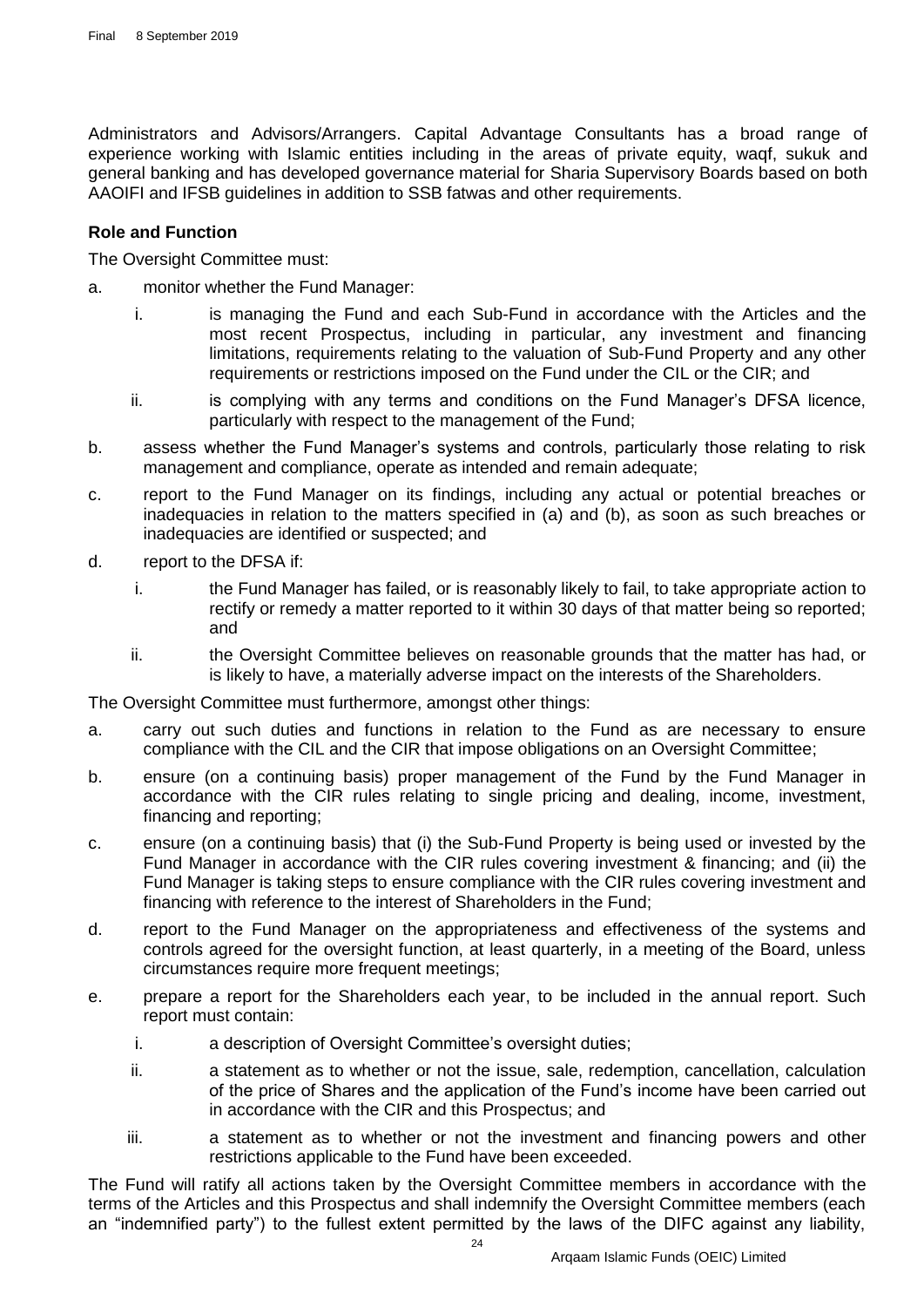actions, proceedings, claims, demands, costs or expenses reasonably incurred or sustained by it in connection with any debt, claim, action, demand, suit, proceeding, judgment, decree, liability or obligation of any kind in which it becomes involved as a party or otherwise, by virtue of its being or having been an Oversight Committee member except where such debt, claim, action, demand, suit, proceeding, judgment, decree, liability or obligation arises as a result of any fraud, negligence or wilful default on the part of the relevant indemnified party. Subject to any provision of the Rules to the contrary, no indemnified party shall be liable for any damage, loss, costs or expenses to or of the Fund at any time unless caused by the indemnified party's fraud, negligence or wilful default.

Subject always to the provisions of the CIL and the Rules, the Oversight Committee members may be removed or may resign pursuant to the provisions of the Articles.

## <span id="page-25-0"></span>**6.3 Shari'ah Supervisory Board.**

A Shari'ah Supervisory Board has been appointed to advise Arqaam on matters of Shari'ah pursuant to the Islamic Finance Rules as it relates to all Islamic Financial Business (as such term is defined in the Islamic Finance Rules) conducted by Arqaam. Arqaam will appoint to the Fund the same Shari'ah Supervisory Board used by Arqaam, as permitted by, and in accordance with, the Islamic Finance Rules. Unless stated otherwise in the relevant Schedule for a particular Sub-Fund, the Shari'ah Supervisory Board will also be appointed in respect of all Sub-Funds.

The role of the Shari'ah Supervisory Board will be to provide ongoing and continuous supervision and adjudication in all Shari'ah matters for the Fund and the relevant Sub-Funds, including but not limited to:

- a. The provision of assistance with respect to the development of the legal and operational structure of the Fund generally and any relevant Sub-Fund, including its investment objective, criteria and strategy, such that they comply with the rules and principles of Shari'ah.
- b. Reviewing and satisfying themselves that the legal and operational structure of the Fund generally and any relevant Sub-Fund, including the provisions of this Prospectus and the Articles and its investment objective, criteria and strategy, comply with the rules and principles of the Shari'ah and issuing an initial certificate or Shari'ah Compliance Report or *fatwa*, on the launch of the Fund/the relevant Sub-Fund and declaring the Fund/the relevant Sub-Fund to be in compliance with principles of Shari'ah.
- c. Providing ongoing support to the Fund/the relevant Sub-Fund in respect of questions or queries the investors and their representatives may raise in respect of the ongoing Shari'ah compliance of the Fund/the relevant Sub-Fund.
- d. Providing ongoing assistance to the Fund/the relevant Sub-Fund in remaining compliant with Shari'ah and active assistance in correcting and/or mitigating any errors (if any) when made.
- e. Attend meetings with the Fund Manager, the Board and any appointed service providers to the Fund/the relevant Sub-Fund as may be required in the discretion of the Fund Manager to ensure the proper performance of the duties of the Shari'ah Supervisory Board.
- f. Provide an audit of the Fund/the relevant Sub-Fund to ensure its operational activities and all investments transactions, including its investment objective, criteria and strategy, are or were made in accordance with the rules and principles of Shari'ah.
- g. Provide required support and assistance to the Fund Manager, the Board and any appointed service providers to the Fund/the relevant Sub-Fund in relation to all actions and obligations required under the Islamic Finance Rules and applicable Rules relating to the status of the Fund/the relevant Sub-Fund as an Islamic Fund (as defined in the CIR) including, but not limited to the preparation of reports to Shareholders and the financial statements of the Fund/the relevant Sub-Fund.
- h. Undertaking reviews of the Fund and the relevant Sub-Funds in accordance with the Islamic Finance Rules and providing annual and interim reports in relation to the same.

The Shari'ah Supervisory Board reserves final authority with regard to the Shari'ah compliance of all business and investment activities of the Fund/ the relevant Sub-Fund as well as the audit of its investment records for Shari'ah compliance. The assessment of the Shari'ah Supervisory Board with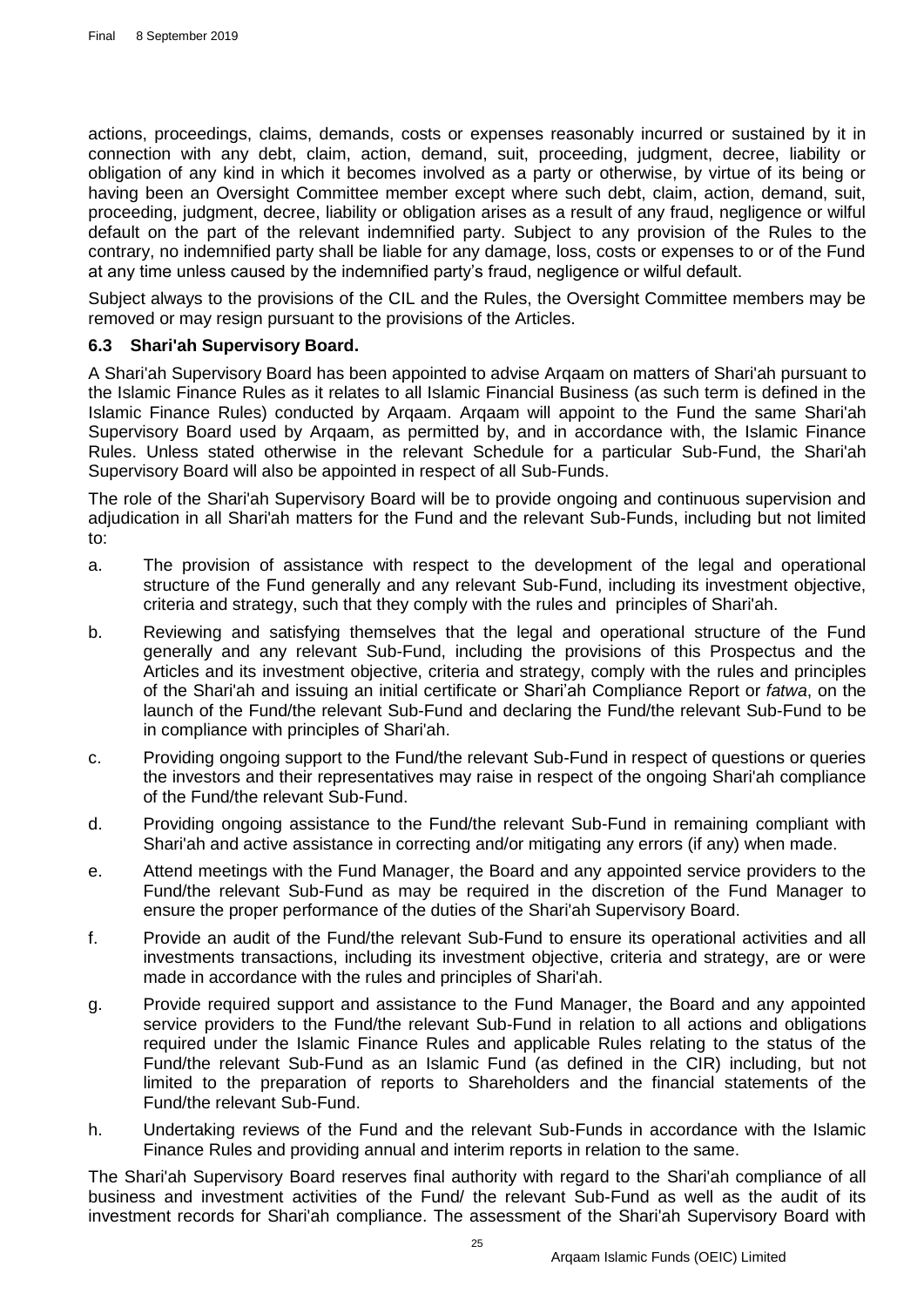regard to Shari'ah compliance of all business and investment activities of the Fund/the relevant Sub-Fund is binding on the Fund/the relevant Sub- Fund in terms of Shari'ah compliance.

Unless otherwise specified in the relevant Schedule for a particular Sub-Fund, the Shari'ah Supervisory Board will comprise the following members:

#### **Sheikh Dr. Abdul Sattar Abu Ghuddah – Chairman.**

Sheikh Dr. Abu Ghuddah is holder of a Bachelors in Shari'ah from Damascus University (1964), a Bachelors of Law from Damascus University (1965), a Masters in Shari'ah from Al-Azhar University (1966), a Masters in Al-Hadith Sciences from Al-Azhar University (1967), and a Doctorate in Comparative Jurisprudence from Al-Azhar (1975).

He is President and General Secretary of the Unified Shari'ah Board of Al-Baraka Banking Group, an expert and a former reporter of the Jurisprudence Encyclopaedia at the Kuwaiti Ministry of Awqaf & Islamic affairs, and a visiting professor at Saleh Kamel's Centre for Islamic Economic Studies, Al-Azhar University.

He is also a member of the International Islamic Fiqh Academy in Jeddah, the Zakat International Shari'ah Board, the Accounting Standards Council and the Shari'ah Council of AAOIFI.

Sheikh Dr. Abu Ghuddah is Vice-President of the Shari'ah Board of Dubai Financial Market (DFM), an executive member of the Shari'ah Board of the Central Bank of Syria, a member of the Shari'ah Committee of the Central Bank of Bahrain, Vice-President of the Shari'ah Board of the Abu Dhabi Islamic Bank, a member of the Shari'ah Board of Sharjah Islamic Bank, Chairman of the Shari'ah Board of Abu Dhabi National Takaful Co., a member of the Shari'ah Board of Takaful Re Limited in (DIFC), Head of National Bonds Shari'ah Board, in addition to being a Head or a member of many other Shari'ah Boards.

Sheikh Dr. Abu Ghuddah is an author and examiner of several books, in addition to being a trainer and instructor for training portfolios of several courses specialized in Islamic banking.

#### **Sheikh Dr. Muhammad Amin Qattan.**

Sheikh Dr. Muhammad Qattan is a holder of a Bachelors of Islamic Economics from Al Imam Muhammad Ibn Saud Islamic University in Riyadh, a Master's and a Doctorates Degrees in Islamic Banks from Birmingham University, Britain.

He is a member of several Shari'ah supervisory bodies in Kuwait, U.A.E., Bahrain, Malaysia, UK, Switzerland and America and a member of a number of scientific and academic committees inside and outside the State of Kuwait.

Sheikh Dr. Muhammad Qattan is an accredited trainer in various Islamic banks and institutions and a lecturer of Islamic Economics in several regional and international universities.

Sheikh Dr. Qattan has written a number of books and work papers for several local and international conferences.

#### **Sheikh Dr. Amin Fateh**

Sheikh Dr. Amin Fateh holds of a Bachelors and Masters in Honorable Hadith from the University of Jordan, and a PhD in Islamic studies from the University of Birmingham in Britain.

He worked as an Imam for the Ministry of Awqaf and Islamic Affairs in Kuwait, an instructor in the Shari'ah Management at Kuwait Finance House in Kuwait, lecturer at the University of Women in Jordan, Director of Religious Affairs at the Islamic Centre of Milwaukee and a lecturer at the Islamic American University in the USA.

He was a founding member of the Shari'ah Scholars Association of North America (SSANA), and a former Chairman of its informational committee and former member of Fiqh Council in USA.

Sheikh Dr. Amin Fateh lectures and runs courses on Islamic studies in Arabic and English and he serves as a Shari'ah consultant for a number of religious and academic institutions and Islamic centres in North America and UAE.

He is a member of AAOIFI Shari'ah Committee in UAE and a member of numerous Shari'ah boards in UAE & abroad.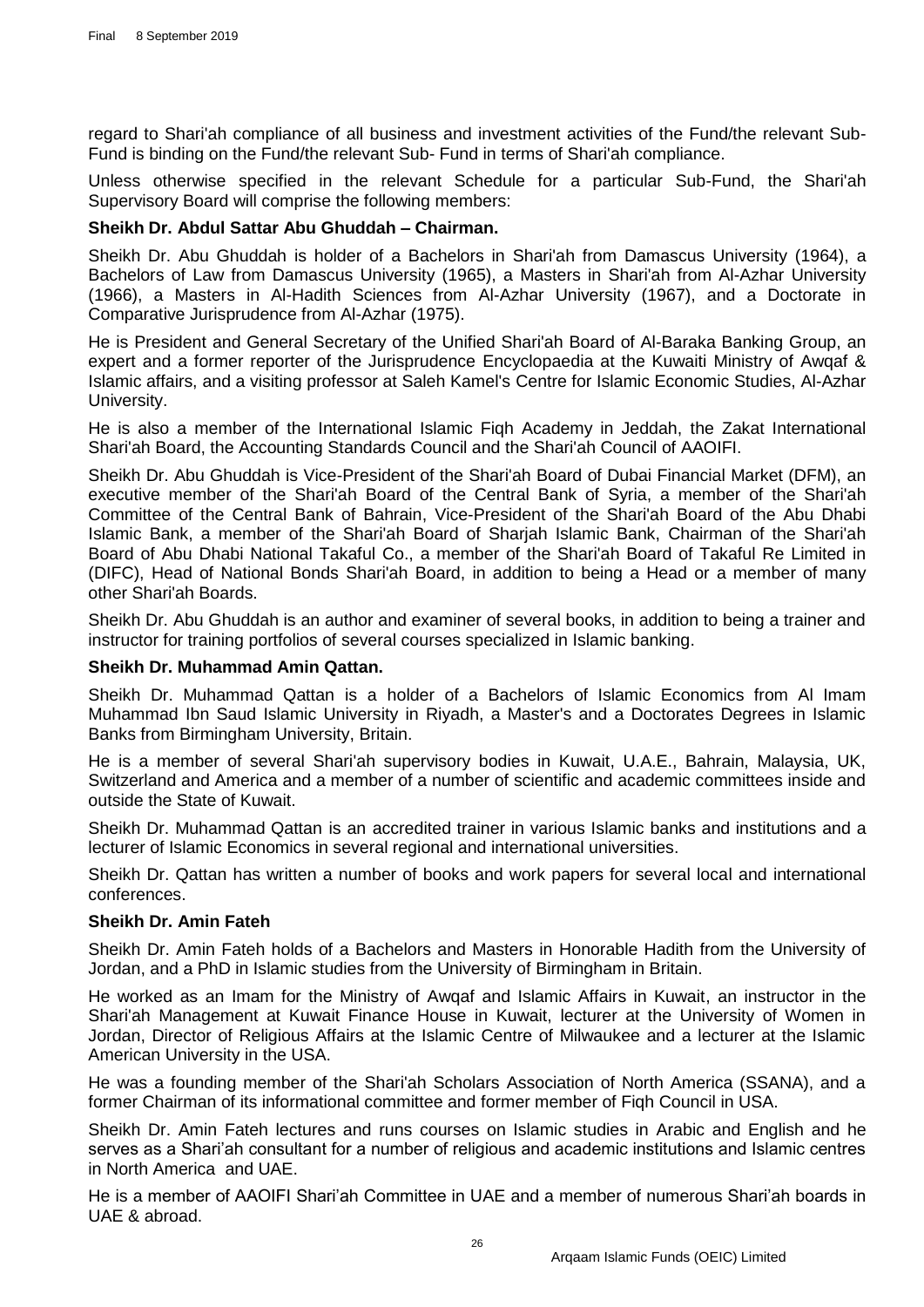# <span id="page-27-0"></span>**6.4 Meetings of the Directors.**

The Directors will hold at least two meetings every twelve months commencing from the date of registration of the Fund with the DFSA, and at such other intervals as required for the proper management and operation of the Fund. At the applicable meetings the periodic reports specified in section [6.6](#page-27-2) ["Reports to Shareholders."](#page-27-2) will be presented.

# <span id="page-27-1"></span>**6.5 Meetings of Shareholders.**

An annual meeting of Shareholders will be held at least every twelve months commencing from the date of registration of the Fund with the DFSA. The convening of each annual general meeting shall be made in accordance with the CIL, the CIR, the Companies Law and the Articles, and each Shareholder shall receive a procedures manual in respect of such meeting setting out and covering the position with regard to, amongst other things, voting rights, proxies, minutes and variation of class rights and class meetings. The annual report specified in section [6.6](#page-27-2) "**[Reports to Shareholders.](#page-27-2)**" will be presented at each meeting.

The Fund Manager, on receipt of a valid request in writing from a Shareholder or Shareholders entitled to request such a meeting, shall immediately call an extraordinary general meeting of Shareholders. Such request must be signed by a Shareholder or Shareholders who, at the date of such request, is or are registered as a Shareholder or Shareholders representing not less than 10% of the value of all the Shares in the Fund or the relevant Sub-Fund then in issue. The calling of such extraordinary general meeting shall be made in accordance with the CIL, the CIR and the Articles, and each Shareholder shall receive a procedures manual in respect of such meeting setting out and covering the position with regard to, among other things, voting rights, proxies, minutes and variation of class rights and class meetings.

An extraordinary general meeting of Shareholders duly convened and held in accordance with the CIL and the CIR shall, by the passing of a Special Resolution, require, authorise or approve any act, matter or document in respect of which any such a resolution is required. Such a resolution shall have no other powers or effect. Where no Special Resolution is specifically required or permitted by the CIL or the CIR, any resolution of the Shareholders eligible to vote shall be passed by an Ordinary Resolution.

# <span id="page-27-2"></span>**6.6 Reports to Shareholders.**

In accordance with the requirements of the CIL and the CIR, the Fund Manager will provide to the Shareholders:

- a. An annual report within 4 months of the end of the Financial Year.
- b. An interim report in respect of the relevant Sub-Fund within 2 months of the six month anniversary of the date of registration of the Fund (or such time period as permitted by the Rules) with the DFSA and thereafter within 2 months of each six month anniversary of the Financial Year.

Each such report will contain the information, comparisons, statements and third-party reports required pursuant to the CIL, the CIR and the Islamic Finance Rules. Each report will be supplied, as appropriate, to the Shareholders free of charge and will also be available free of charge during ordinary office hours at the offices of the Fund Administrator and/or the Fund Manager.

In addition, reports, notices and information in relation to the Fund will be available on Bloomberg and such other mediums as may be determined by the Fund Manager from time to time and as notified to the Shareholders.

# <span id="page-27-3"></span>**6.7 Fund Financial Statements.**

The financial statements of the Fund and each Sub-Fund will be prepared in accordance with International Financial Reporting Standards (IFRS) and where applicable with guidance under applicable AAOIFI Standards and will be audited annually by a Registered Auditor appointed by the Fund Manager.

The Fund Manager will ensure that the Registered Auditor provides a report which will be included in the annual report to the Shareholders in accordance with the requirements of the CIR.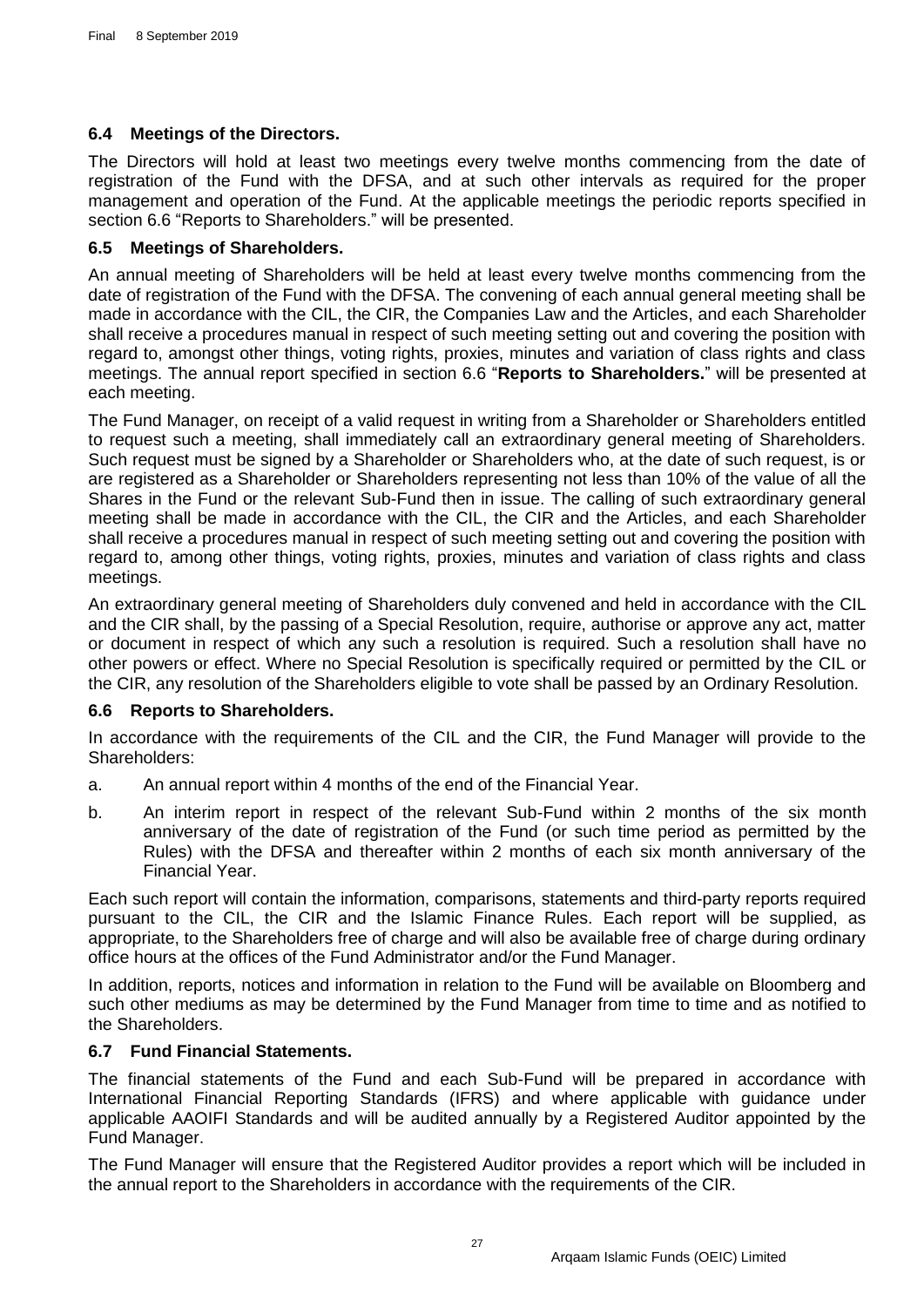# <span id="page-28-0"></span>**6.8 Communications to Shareholders.**

Communications to Shareholders will be sent to their registered addresses recorded in the Shareholders Register.

# <span id="page-28-1"></span>**6.9 Communications to the Fund.**

Communications to the Fund should be addressed to the Fund Manager and/or the Fund Administrator as the context requires.

# <span id="page-28-2"></span>**6.10 Conflicts of Interest.**

The following inherent or potential conflicts of interest should be considered by prospective Subscribers before investing in the Fund and or the relevant Sub-Fund. Where any potential conflict of interest arises, the Board, in conjunction with the Fund Manager, will endeavour to ensure that any such conflict is resolved in a fair and equitable manner and without prejudice to the Shareholders.

## <span id="page-28-3"></span>6.10.1 Shares and Board Discretion

The Board in conjunction with the Fund Manager may under the Articles, create one or more Sub-Funds and issue one or more different Share Classes to Shareholders. Each Share Class may have different fees payable or be subject to a lock-up periods or extended redemption notice periods, (all as would be set out in any relevant Schedule), and it may be the case that one Share Class is only available to a restricted number of Subscribers or even one Subscriber in the absolute discretion of the Board and the Fund Manager, acting in good faith. Such arrangements will be entered into by the Fund in relation to a Sub-Fund on the basis that all Shareholders will benefit from the economies of scale which the Fund will experience by increasing its Net Asset Value through subscriptions for Shares.

The Board and or the Fund Manager may agree, in their absolute discretion acting in good faith, to waive or reduce the Subscription Fee for subscriptions received from prospective Subscribers over a period of time. The Board in conjunction with the Fund Manager of the Fund may, in their absolute discretion acting in good faith, also agree to waive or reduce subscription fees or any other redemption fees that may be applicable in relation to a particular prospective Subscriber or group of Shareholders. Such waivers or reductions would be agreed by the Board and or the Fund Manager on the basis that subscriptions received during the relevant period, or from one or more prospective Subscriber(s) would be in the overall interests of the Shareholders.

The Board and or the Fund Manager may in their absolute discretion acting in good faith reduce any minimum initial or subsequent subscription amounts, or minimum holding amounts for one or more Shareholders, subject to applicable laws and regulations.

Each prospective Subscriber and each Shareholder in subscribing for and in holding Shares agrees that such arrangements will not be treated as affecting their rights as Shareholders.

# <span id="page-28-4"></span>6.10.2 Payments out of certain Fees

The Fund Manager and any distributor or other financial intermediary appointed (unless otherwise agreed between them and the Fund and or the relevant Sub-Fund) may receive payments from the Fund and or the relevant Sub-Fund in relation to the Management Fees, the Performance Fees and the Subscription Fee in relation to one or more Share Classes and one of more Sub-Funds, as may be set out in the relevant Schedule. The Fund Manager and any distributor or other financial intermediary appointed may agree, in its discretion, to reimburse any Shareholder or distributor or other financial intermediary appointed or otherwise provide any of them with a rebate out of all or part of such fees paid by the Fund and or the relevant Sub-Fund in respect of a Share Class. The selection of one or more persons with whom such private agreement may be made and the terms of such agreement is a matter solely between the Fund Manager and any distributor or other financial intermediary appointed and such other person, provided always that a condition of any such agreement is that the Fund and or the relevant Sub-Fund shall not incur any additional obligation or liability whatsoever. Each prospective Subscriber and each Shareholder in subscribing for and in holding Shares agrees that such agreements will not be treated as affecting their rights as Shareholders.

# <span id="page-28-5"></span>6.10.3 Other Clients and Allocation

The Fund Manager may act as investment manager or advisor to other clients (including investment vehicles such as the Fund and or the relevant Sub-Fund, other investment vehicles which issue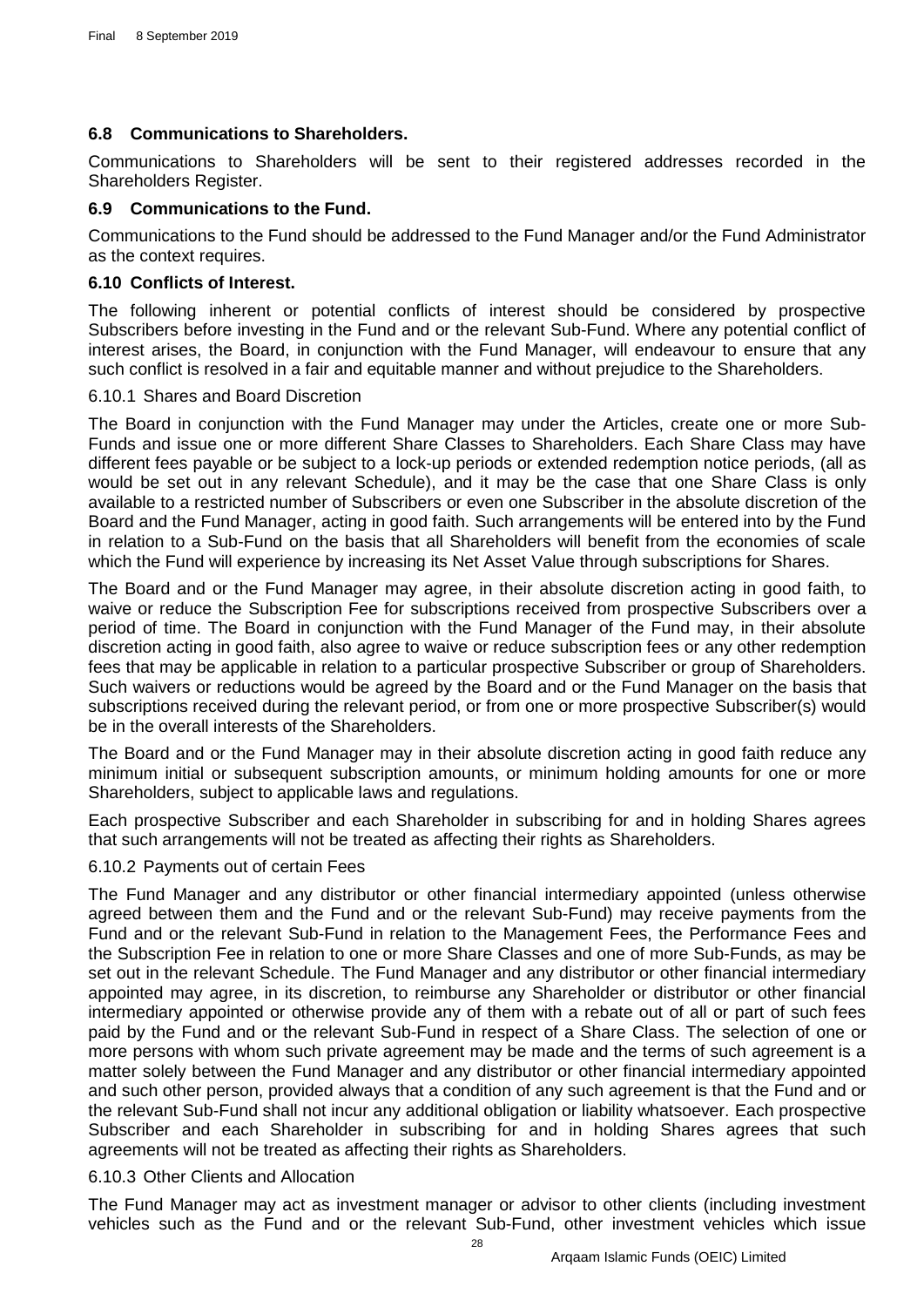securities which the Fund and or the relevant Sub-Fund may invest in, other investment vehicles, managed accounts and funds generally) (**"Arqaam Clients"**) now or in the future.

The Fund Manager, and business teams employed by the Fund Manager, may additionally serve as consultant to, partner or shareholder in other funds, companies and investment firms. Certain investments may be appropriate for the Fund and or the relevant Sub-Fund and also for Arqaam Clients or for the Fund Manager's own proprietary account (the **"Proprietary Account"**). The Proprietary Account is managed by a separate team to the team managing the Fund and or the relevant Sub-Fund and the Fund Manager maintains an information barrier policy in relation to these separate teams. Investment decisions for the Fund and for Arqaam Clients and the Proprietary Account are made with a view to achieving their respective investment objectives and after consideration of such factors as their current holdings, their respective investment policies, availability of cash for investment, and the size of their positions generally. The investment strategy for Arqaam Clients may vary from that for the Fund and or the relevant Sub-Fund.

Frequently, a particular investment may be bought or sold for only the Fund and or the relevant Sub-Fund, or only one Arqaam Client or only the Proprietary Account or in different amounts and at different times for more than one but fewer than all Arqaam Clients, including the Fund and or the relevant Sub-Fund, and the Proprietary Account. Likewise, a particular investment may be bought for the Fund and or the relevant Sub-Fund, or one or more Arqaam Clients or the Proprietary Account when one or more other Arqaam Clients are selling the same security. In addition, purchases or sales of the same investment may be made for two (2) or more Arqaam Clients, including the Fund and or the relevant Sub-Fund, and the Proprietary Account, on the same date. In such event, such transactions will be allocated among the Fund and or the relevant Sub-Fund, the Proprietary Account and Arqaam Clients in a manner believed by the Fund Manager to be fair and equitable to each. Purchase and sale orders for the Fund and or the relevant Sub-Fund, may be combined with those of Arqaam Clients or the Proprietary Account. In effecting transactions, it may not always be possible, or consistent with the possibly differing investment objectives of the Arqaam Clients, the Proprietary Account and of the Fund and or the relevant Sub-Fund, to take or liquidate the same investment positions at the same time or at the same prices. Whilst at times this may be advantageous to the relevant Arqaam Clients, it may at times be disadvantageous.

#### <span id="page-29-0"></span>6.10.4 Service Providers, the Board and the Fund Manager

The Board, the Custodian, the Fund Administrator, the Shari'ah Supervisory Board, the Fund Manager and any distributor or other financial intermediary appointed and any of their directors, officers, employees, agents, and affiliates and any person or company with whom they are affiliated or by whom they are employed may be involved in other financial, investment or other professional activities which may cause conflicts of interest with the Fund and or the relevant Sub-Fund. In particular, they may provide services similar to those provided to the Fund or the relevant Sub-Fund to other entities including entities in which the Fund or the relevant Sub-Fund may invest, and may not be liable to account for any profit earned from such services. They are not required to refrain from any other activity, to account for any profits from any such activity, whether as partner of additional investment companies or otherwise or to devote all or any particular part of the time and effort of any of its partners, officers, directors or employees to the Fund and or the relevant Sub-Fund, and their affairs. To the extent that there are other conflicts of interest on the part Service Providers, the Board and the Fund Manager will endeavour to treat all of such persons equitably.

#### <span id="page-29-1"></span>6.10.5 Material Interests

Members of the Arqaam Group or any employee, officer, director or consultant to any of them or any other fund or client which appoints Arqaam as its investment manager or advisor (hereinafter called an **Interested Party**) may become the owner of Shares and may hold, dispose of or otherwise deal with the same and with the same rights which it would have had if Arqaam were not a party to the Fund Management Agreement and the Interested Party may buy, hold and deal in any investments upon its own account notwithstanding that the same or similar investments may be held by or for the account of or otherwise connected with the Fund and or the relevant Sub-Fund and no person so interested shall be liable to account for any benefit to any other party solely by reason of such interest.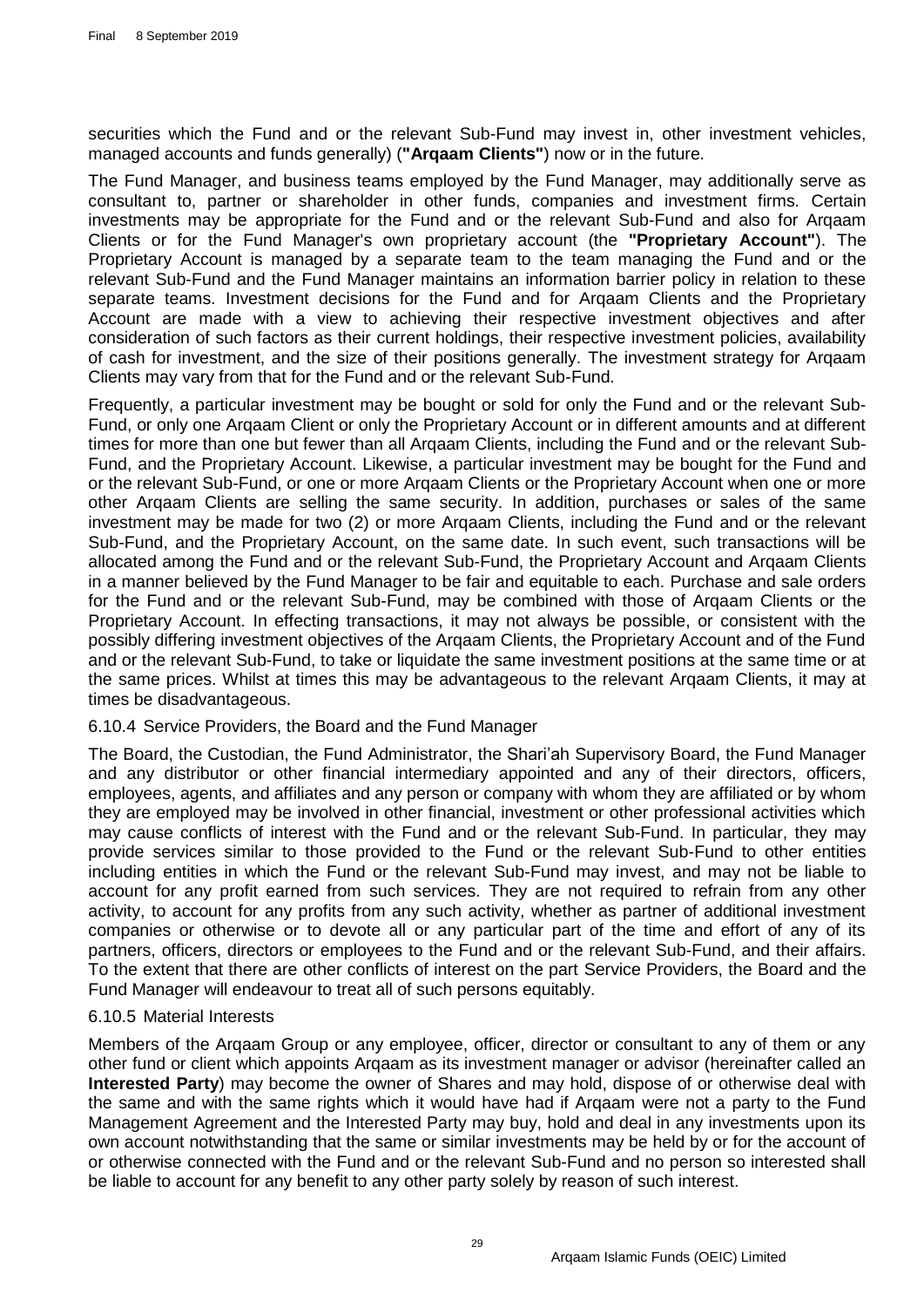An Interested Party may sell to, purchase from or vest in the Fund investments or other assets; or may contract or enter into any financial, banking, currency or other transactions with the Fund or the relevant Sub-Fund or any of the Shareholders or any fund or body any of whose securities are held by or for the account of, or otherwise connected with, the Fund or the relevant Sub-Fund; or may be interested in any such transaction. The Fund Manager will not enter into such a transaction on behalf of the Fund or the relevant Sub-Fund unless it has first taken reasonable steps to ensure fair treatment for the Fund or the relevant Sub-Fund, it has compiled with any applicable Rules (including but not limited to Related Party Transactions (as set out in CIR) and the Fund Manager is of the opinion that such a transaction is in the best interests of the Fund or the relevant Sub-Fund.

An Interested Party may receive or share any commissions which it may negotiate in relation to any sale or purchase of investments or other assets effected by it for the account of the Fund or the relevant Sub-Fund provided that the amount of such commission is not in excess of rates commonly receivable by securities dealers in transactions of the kind contemplated and that in effecting any such sales or purchases the interested party shall do so on the best terms reasonably obtainable having regard to the interests of the Fund or the relevant Sub-Fund and provided further that such commission does not arise in circumstances in which the Fund or the relevant Sub-Fund could have acquired such investments without payment of commission and details of the amounts of remuneration received by the Fund Manager pursuant to the foregoing will be available to the Fund on request.

An Interested Party may complete a transaction which is made pursuant to a contract effected in the normal manner on an exchange or other market where the purchaser or the vendor is undisclosed at the time.

An Interested Party may acquire, hold or dispose of investments or other assets notwithstanding that the same have been acquired at prices lower than those paid by or on behalf of the Fund or the relevant Sub-Fund in respect of the acquisition of investments of the same class in any fund or disposed of at prices higher than those received by or on behalf of the Fund or the relevant Sub-Fund by virtue of a transaction effected by the Fund or the relevant Sub-Fund at or about the same time in which the Interested Party was concerned provided that the acquisition by an Interested Party of such investments is in accordance with the terms and conditions on which such investments have been offered or made available on an arm's length basis and that investments of the same class held by the Fund or the relevant Sub-Fund were acquired on the best terms reasonably obtainable having regard to the interests of the Fund and the relevant Sub-Fund.

#### <span id="page-30-0"></span>6.10.6 Arqaam Group

Arqaam, as part of the Arqaam Group has wide ranging financial services operations in different jurisdictions and in which different parts of the operations act independently of each other. Accordingly, conflicts of interest may arise but any investment team at Arqaam appointed pursuant to the obligations of Arqaam, in its capacity as Fund Manager under the Fund Management Agreement will always seek to act in the best interests of the Fund and or the relevant Sub-Fund and in accordance with all applicable laws and regulation. Members of the Arqaam Group, including Arqaam outside of acting in its capacity as Fund Manager, shall be at liberty in any capacity whatsoever to provide services to other Arqaam Clients of a like nature to those provided by it to the Fund and or the relevant Sub-Fund and to enter into any financial, banking, commercial or advisory contract or other transaction with any other person.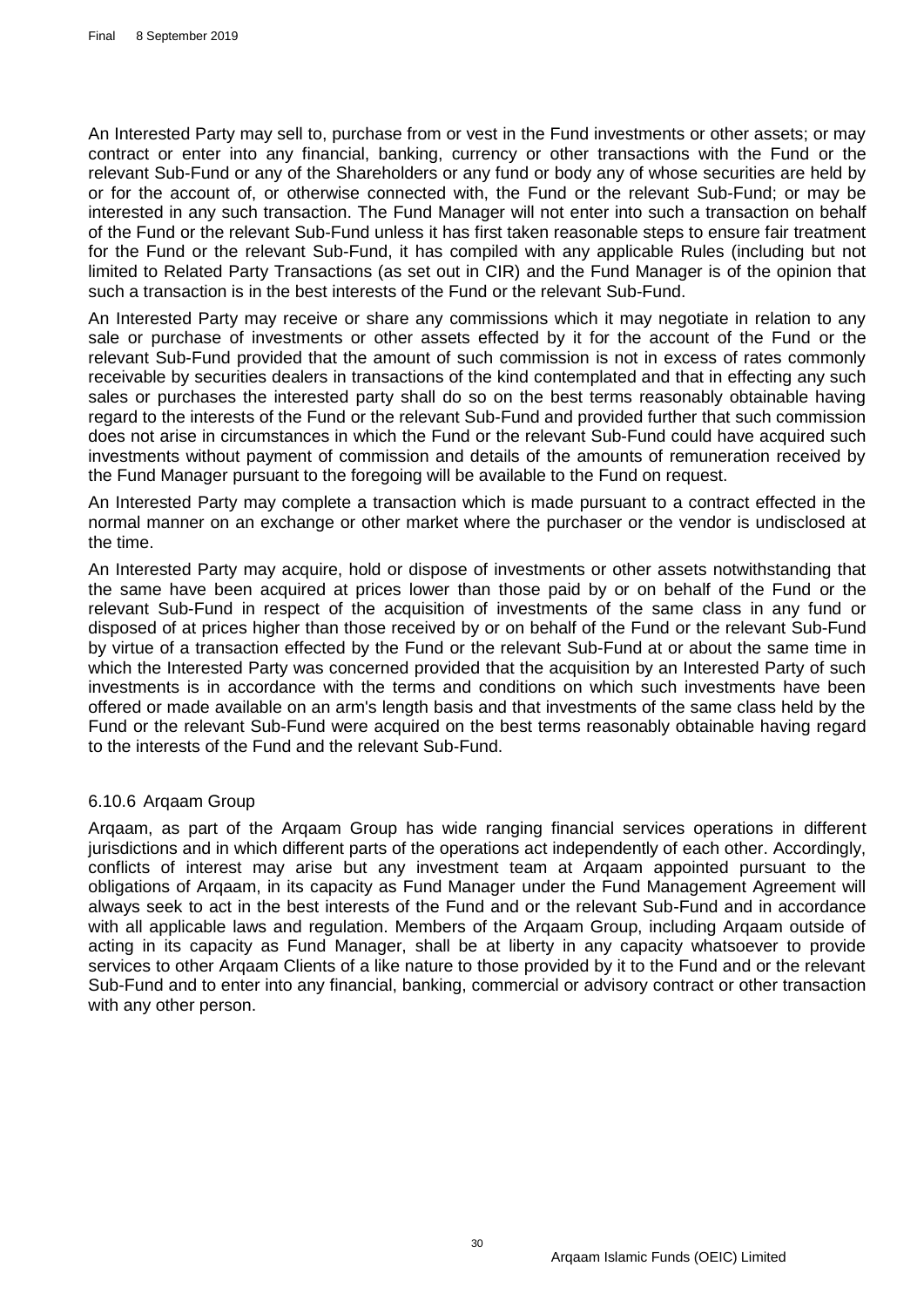# <span id="page-31-0"></span>**7 SERVICE PROVIDERS TO THE FUND**

# <span id="page-31-1"></span>**7.1 Fund Administrator, Registrar and Transfer Agent.**

Apex Fund Services (Dubai) Ltd has been appointed as the Fund Administrator and Registrar and Transfer Agent of the Fund pursuant to the Administration Agreement. The Fund Administrator is regulated by the DFSA.

The Fund Administrator is part of the Apex Group, a global provider of fund administration services with 36 offices across the globe, ISAE 3402/SSAE16 audited, independently owned with over US\$40billion under administration. Apex Group provides specialist fund administration, share registrar, corporate secretarial services and directors to funds and collective investment schemes globally.

The Fund Administrator is responsible for the general administration of the Fund, which includes amongst other things, arranging calculation of asset pricing and fees, providing registrar and transfer agent services in connection with the issue, transfer and redemption of Shares, the collection of subscription payments and processing and payment of redemption payments and administration of uninvested cash. The Fund Administrator has undertaken to comply with all applicable requirements of the CIR whilst carrying out its duties.

The Fund Administrator is entitled to be indemnified against all actions, proceedings, claims, demands, costs, expenses whatsoever (other than those resulting from the fraud, negligence, wilful default or bad faith of the Fund Administrator) which may be made against or incurred by the Fund Administrator arising out of, or in performing, its obligations or duties.

The Fund Administrator is under no duty to supervise compliance with the investment objectives, policy, investment restrictions, financing restrictions or operating guidelines in relation to the Fund and will not participate in transactions and activities.

The Fund Administrator will also undertake the role of the Registrar and Transfer Agent and will be responsible for the keeping of each Shareholder Register. In order to comply with DIFC laws and regulations, the Registrar and Transfer Agent shall maintain the principal of each Shareholder Register at its office in the DIFC.

The Fund Manager will monitor the Fund Administrator's performance on an ongoing basis in accordance with the CIL and the CIR.

The Administration Agreement entered into with the Fund Administrator, Registrar and Transfer Agent, to the extent permitted by the laws of the DIFC, provides, amongst other things, for the following

- a. The Fund Administrator, Registrar and Transfer Agent shall not incur liability by refusing in good faith to perform any duty or obligation in the Administration Agreement which in its reasonable judgment is improper or unauthorised and, in performing its duties and obligations pursuant to the Administration Agreement, it shall not be required at any time to do or procure the doing of anything contrary to or in breach of or which constitutes any offence under any applicable law or regulation then in force.
- b. The Fund Administrator, Registrar and Transfer Agent shall not, in the absence of fraud, negligence, wilful default or bad faith on the part of the Fund Administrator, Registrar and Transfer Agent or its servants be liable to the Fund Manager or to the Fund for any act or omission in the course of or in connection with the services rendered by it under the Administration Agreement or for any loss or damage which the Fund Manager or the Fund may sustain or suffer as a result or in the course of the discharge by the Fund Administrator, Registrar and Transfer Agent or its servants of its duties under or pursuant to the Administration Agreement.
- c. The Fund Manager agrees to indemnify the Fund Administrator, Registrar and Transfer Agent from and against any and all liabilities, obligations, losses, damages, penalties, actions, judgments, suits, costs, expenses or disbursements (that are permissible in accordance with the rules and principles of Shari'ah) of any kind or nature whatsoever (other than those resulting from the fraud, misconduct, negligence or wilful default on the part of the Fund Administrator, Registrar and Transfer Agent or its servants) which may be imposed on, incurred by or asserted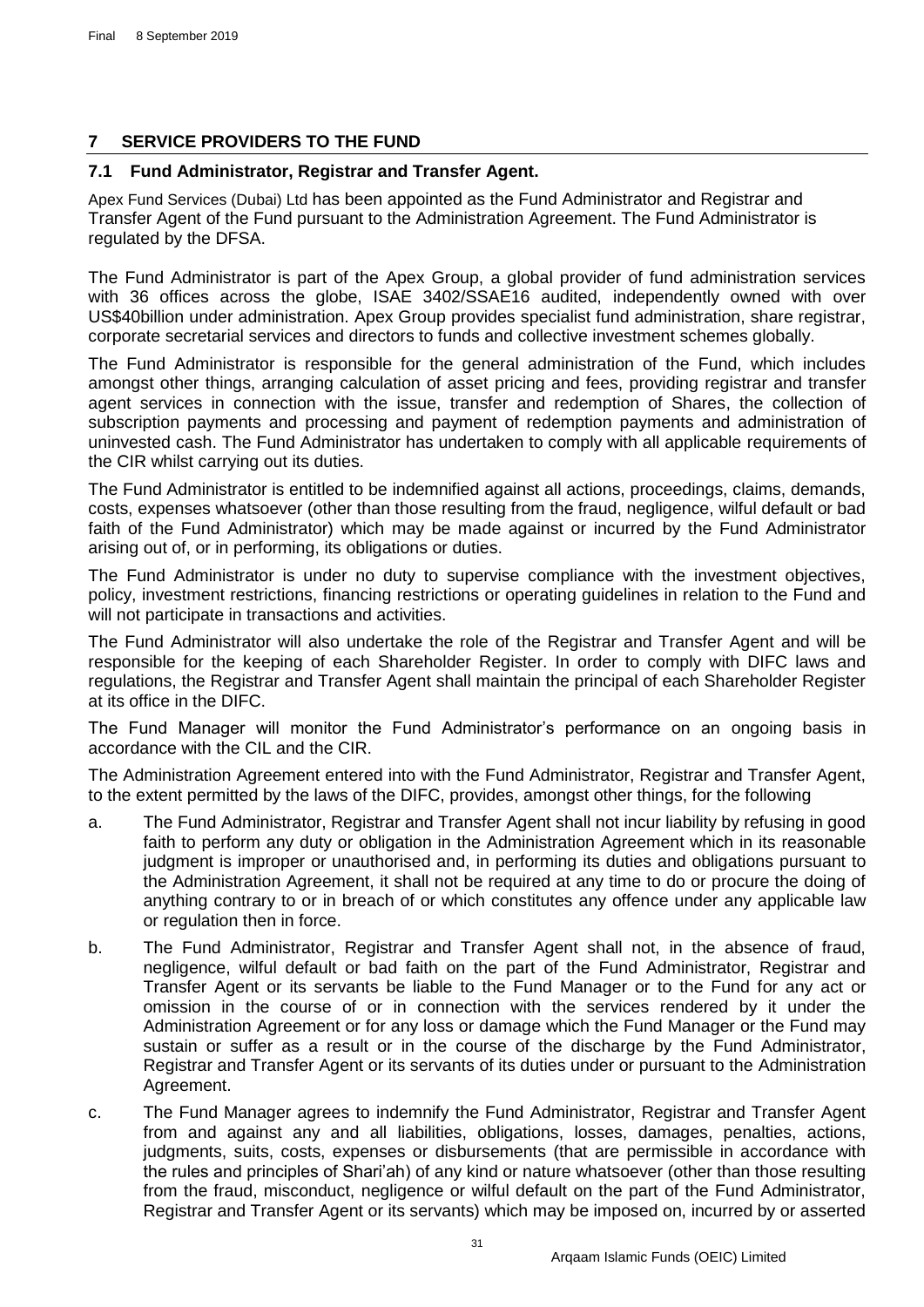against the Fund Administrator, Registrar and Transfer Agent in performing its obligations or duties under the Administration Agreement.

- d. The Fund Administrator, Registrar and Transfer Agent agrees to indemnify the Fund Manager and to hold the Fund Manager harmless against all charges, costs, damages, losses, claims, liabilities, obligations, damages, penalties, actions, judgments, suits, costs, expenses, fees and disbursements (that are permissible in accordance with the rules and principles of Shari'ah) of any kind or nature whatsoever (together with any value added tax or similar tax imposed from time to time), which the Fund Manager may suffer or incur howsoever in connection with or arising from the Fund Administrator, Registrar and Transfer Agent's or its servants' negligence, wilful misconduct, fraud or wilful default in performing its obligations, duties, services under the Administration Agreement.
- e. In calculating any performance fee or any accrual in relation thereto, the Fund Administrator, Registrar and Transfer Agent shall not be liable for any loss suffered by the Fund Manager or any Shareholder by reason of the method of calculation agreed to by the Fund Administrator, Registrar and Transfer Agent or by reason of the Fund Administrator, Registrar and Transfer Agent acting upon any written instructions of the Fund Manager in respect of any such calculation.
- f. The Fund Administrator, Registrar and Transfer Agent shall not be liable for any loss suffered by the Fund Manager whether caused by delays or otherwise resulting from incorrect information or illegible or unclear communications other than due to the Fund Administrator, Registrar and Transfer Agent's own fault.
- g. The Fund Administrator, Registrar and Transfer Agent shall not be responsible for the loss or damage to any documents or other property or for any failure to fulfil its duties under the Administration Agreement if such loss, damage or failure shall be caused by directly or indirectly due to war, terrorism, enemy action, the act of government or other competent authority, of any investment exchange or dealing house, riots, civil disturbance, rebellion, pestilence, storm, tempest, accident, fire, strike, explosion, lock-out or the breakdown, failure or malfunction of any telecommunication or computer service or any occurrence or event beyond the control of the Fund Administrator, Registrar and Transfer Agent.

The appointment of the Fund Administrator may generally be terminated by not less than 90 days' notice in writing. The Administration Agreement may also be terminated in other circumstances.

# <span id="page-32-0"></span>**7.2 Custodian.**

Standard Chartered Bank, acting through its DIFC Branch, has been appointed as the Custodian of the Fund's assets, and has responsibility for custody of certain of the Fund's assets as they relate to the Sub-Fund Property. The Custodian provides custody services to the Fund in relation to the Sub-Fund Property under the terms and conditions of the Custodian Agreement. The Custodian is regulated by the DFSA in the conduct of its custody business. Standard Chartered Bank, acting through its DIFC Branch, qualifies as an Eligible Custodian in accordance with the CIR.

Under the Custodian Agreement, the Custodian may, at the Fund's expense, appoint such subcustodians, agents, and delegates, as it thinks fit, and may delegate its duties, obligations and powers to such parties. The Custodian must exercise reasonable care and appropriate diligence in the selection and monitoring of these parties, maintain what the Custodian considers an appropriate level of supervision over these parties, and make what the Custodian considers appropriate periodic inquiries to confirm that these parties are competently discharging their obligations. The Custodian will not (except as provided in the Custodian Agreement) be responsible for any loss suffered by the Fund by reason of liquidation, bankruptcy or insolvency of any agent, sub-custodian, or delegate but will use reasonable endeavours to recover any property held by such person, and recover any losses or damages suffered by the Fund as a direct consequence.

The Custodian will not be responsible for any cash, securities and/or other assets of the Fund which are not deposited with or held to the Custodian's order. In particular, the Custodian will not be responsible for (i) any cash, securities and/or other assets placed with other co-custodians, brokers, or any other party outside the Custodian's global custodian network; or (ii) any cash placed with any bank or financial institution which is not a member of the Standard Chartered Bank Group. In addition, the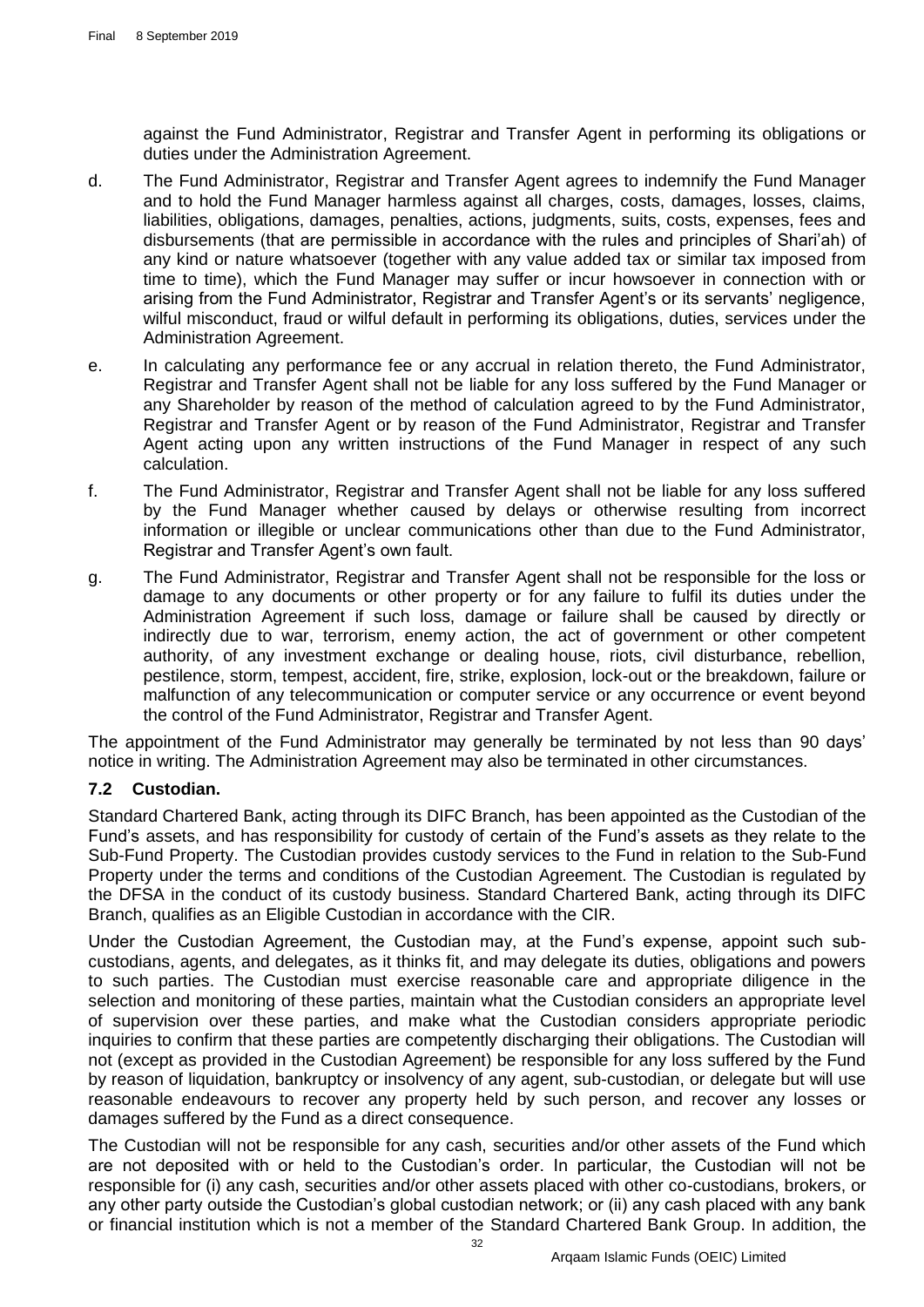Custodian will not be liable for any loss occasioned by reason of the liquidation, bankruptcy or insolvency of such co-custodian, broker or other intermediary.

The Custodian's obligations and liabilities are only to the Fund and or the relevant Sub-Fund and only as provided in the Custodian Agreement and do not extend to owing fiduciary duties to the Fund, any Sub-Fund or the Shareholders. Under the Custodian Agreement (i) the Custodian Agreement may be terminated at any time by either party upon not less than ninety days' prior written notice, (ii) the Custodian shall not be liable to the Fund, any investor or any other person unless it has been negligent, has wilfully defaulted or committed a fraud, (iii) the Fund fully indemnifies the Custodian, its agents, delegates, affiliates, sub-custodians and their respective directors, officers, employees, agents and nominees, on demand against any losses claims expenses (that are permissible in accordance with the rules and principles of Shari'ah) of any kind (including legal and professional expenses), actions or proceedings of any nature which may be incurred by the Custodian arising out of or in connection with the services provided by the Custodian, any agent, sub-custodian, affiliate, or delegate of the Custodian (other than those resulting from the fraud, negligence or wilful misconduct on the part of the Custodian, agent, sub-custodian, affiliate, or delegate) and (iv) the Custodian shall have a general lien over the securities held by the Custodian pursuant to the Custodian Agreement until the satisfaction of all the liabilities and obligations of the Fund under the Custodian Agreement.

The Fund and or the relevant Sub-Fund (and not the Custodian) is responsible for ensuring that the Sub-Fund's Property are delivered to the Custodian as custodian. The Custodian is not responsible for monitoring the Fund's and or the relevant Sub-Fund's compliance with this obligation. Notwithstanding the appointment of the Custodian and the fact that the Custodian will hold the legal title to the Sub-Fund's Property, the Fund Manager shall remain responsible for the Sub-Fund's Property.

The Custodian does not provide any investment management or advisory services to the Fund or to any Sub-Fund and, therefore, is not in any way responsible for the Fund's and or the relevant Sub-Fund's performance or the repayment of capital to the Shareholders, the monitoring of the Fund's investments or the Fund's compliance with its investment objectives or restrictions, financing restrictions or operating guidelines. The Custodian was not involved in preparing, and accepts no responsibility for any information contained in, this Prospectus. None of the Custodian or their employees or agents are directly involved in the business affairs, organisation, sponsorship or management of the Fund or of any Sub-Fund.

# <span id="page-33-0"></span>**7.3 Registered Auditor.**

Deloitte & Touche (ME) has been appointed as the Registered Auditor of the Fund and will audit the Fund's annual financial statements. The Registered Auditor is registered with the DFSA as a Registered Auditor (as defined in the CIR).

# <span id="page-33-1"></span>**7.4 Placing Agents.**

The Fund Manager may appoint one or more placing agents to place Shares. Arqaam Capital UK Investment Management Ltd, an Affiliate of the Fund Manager, may be appointed to place Shares in the European Union. Distributors, sub-distributors, intermediaries and Brokers/Dealers engaged in the activity of marketing and distributing the Shares shall abide by and enforce all the terms of this Prospectus including, where applicable, the terms of any laws and regulations relating to the distribution of the Shares. They shall also abide by the terms of any laws and regulations applicable to them in the country where their activity takes place, including any relevant requirements to identify and know their clients.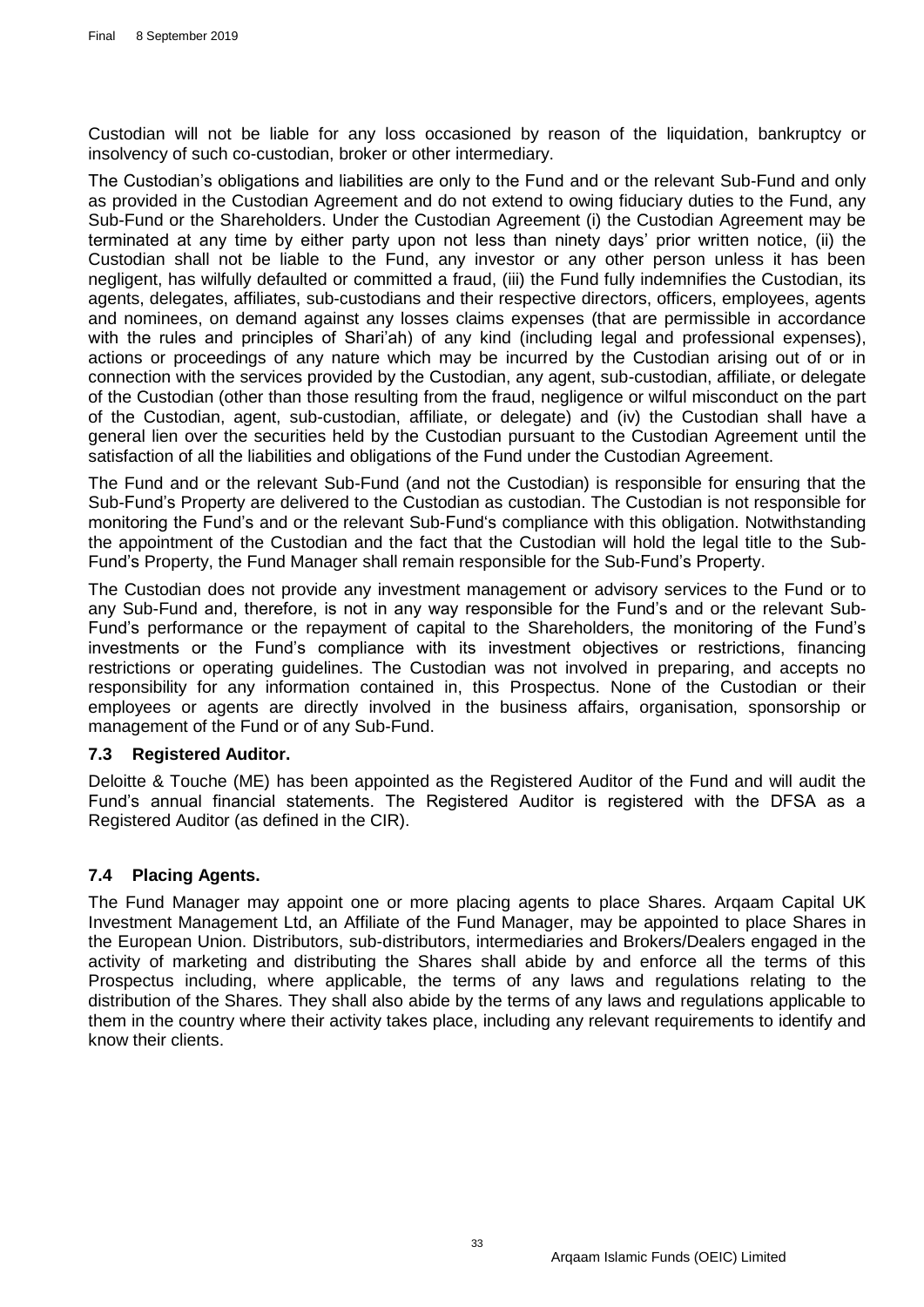# <span id="page-34-0"></span>**8 FEES AND CHARGES**

# <span id="page-34-1"></span>**8.1 Management Fee.**

The Fund Manager will receive from the Fund a management fee in respect of each Sub-Fund as specified in the relevant Schedule.

# <span id="page-34-2"></span>**8.2 Performance Fee.**

In addition to its management fee, the Fund Manager may also be entitled to receive a performance fee from the Fund in respect of each Sub-Fund as specified in the relevant Schedule.

# <span id="page-34-3"></span>**8.3 Subscription Fee.**

During and after any Initial Offer Period, a Subscription Fee or charge equal to a percentage of the aggregate subscription amount for Shares by a Shareholder may be charged upfront or on a deferred basis to such Shareholder or waived in whole or in part at the discretion of the Board or Fund Manager. Subscription fees are generally paid to the financial intermediary through which the subscription application was made and are detailed in the relevant Schedule.

# <span id="page-34-4"></span>**8.4 Oversight Fee.**

The Oversight Committee will receive from the Fund fees for providing oversight services in respect of the Fund and each Sub-Fund an oversight fee of USD 19,200 per annum for the first year (2017) paid quarterly in advance. For second and third years the Oversight Committee will receive from the Fund an oversight fee of USD 21,120 per annum and USD 23,232 per annum respectively, to be paid quarterly in advance. Thereafter the fees will be reviewed on an annual basis. Each Sub-Fund will pay its pro rata share of oversight committee fee as noted herein and in addition to such other fees as specified in the relevant Schedule.

# <span id="page-34-5"></span>**8.5 Shari'ah Supervisory Board Fee.**

The Shari'ah Supervisory Board will receive from the Fund fees for providing supervisory services in respect of the Fund and each Sub-Fund not to exceed of USD 24,000 per annum paid bi annually in advance and USD 1,000 per member of the Shari'ah Supervisory Board (and associated expenses) in relation to attendance at Board meetings of Fund.

For the provision of the services by the members of the Shari'ah Supervisory Board each Sub-Fund will pay its pro rata share of Shari'ah supervisory fee as noted herein and in addition to such other fees as specified in the relevant Schedule.

# <span id="page-34-6"></span>**8.6 Directors' Fees.**

Directors of the Fund who are not connected with the Arqaam Group will be entitled to remuneration for their services as directors. As at the date of this Prospectus the independent non-executive Director appointed to the Fund is entitled to a fee no higher than USD 8,000 per annum, subject to renewal. In addition, directors of the Fund not connected with the Arqaam Group will be entitled to reimbursement of reasonable expenses in respect of their role. For the provision of the services by the non-executive Director each Sub-Fund will pay its pro rata share of the fee as noted herein and in addition to such other fees as specified in the relevant Schedule

# <span id="page-34-7"></span>**8.7 Administration Fee.**

The Fund Administrator will receive from the Fund an administration fee in respect of each Sub-Fund as specified in the relevant Schedule.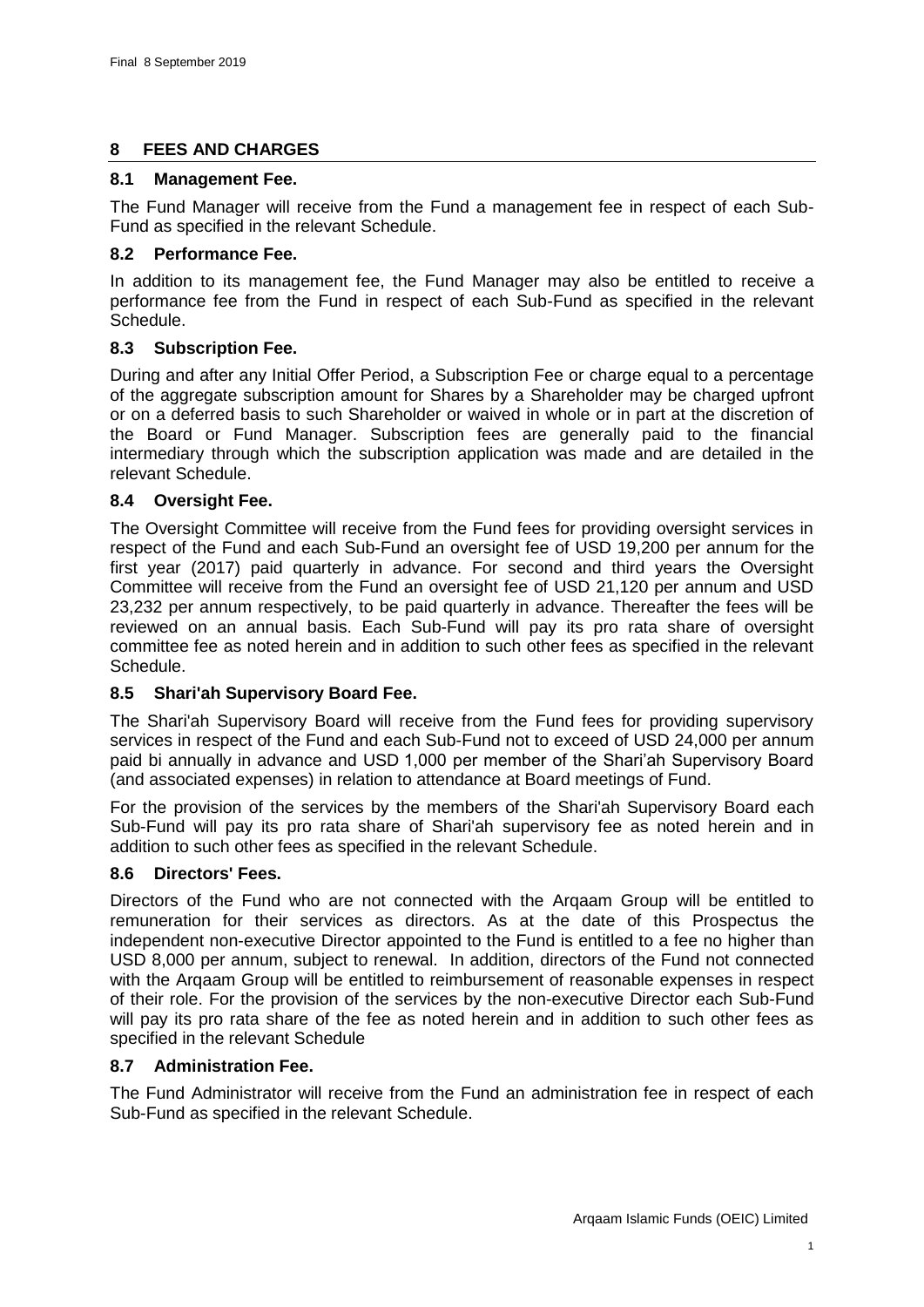# <span id="page-35-0"></span>**8.8 Registrar and Transfer Agent Fee.**

The Registrar and Transfer Agent will receive from the Fund a fee for acting as registrar and transfer agent in respect of each Sub-Fund as specified in the relevant Schedule.

# <span id="page-35-1"></span>**8.9 Custodian Fee.**

The Custodian will receive from the Fund fees for providing custody services in respect of each Sub-Fund as specified in the relevant Schedule.

## <span id="page-35-2"></span>**8.10 Registered Auditor**

The Registered Auditor will receive from the Fund fees for providing audit services in respect of each Sub-Fund on such terms as are agreed from time to time.

## <span id="page-35-3"></span>**8.11 Zakah.**

Unless specified otherwise in the relevant Schedule for a specific Sub-Fund, payment of Zakah is the responsibility of the Shareholders and will not be paid directly by the Fund. Further information concerning Zakah is available in the annual financial statements of the Fund and of the relevant Sub-Fund.

# <span id="page-35-4"></span>**8.12 Operating Fees and Expenses.**

In addition to those fees and charges listed above, and to the extent not included in any of the fees and expenses already noted to be charged to the Fund and or the relevant Sub-Fund, the Fund and the relevant Sub-Fund will also pay the cost and expenses relating to the transactions contemplated by or on behalf of the Sub-Fund and the administration of the Fund and the relevant Sub-Fund, including, but not limited to:

- h. brokers' commissions and charges and any issue, stamp, or transfer taxes (if any) chargeable in connection with any securities transactions;
- i. bank charges (excluding interest) transfer fees, registration fees, and any transaction or registration fees;
- j. all taxes and corporate fees payable to governments or agencies, including, but not limited to the DFSA and DIFC;
- k. any current or future VAT added to services provided to the Fund or any relevant Sub-Fund and generally any current or future VAT that becomes payable on any payments made by the Fund or on behalf of the relevant Sub-Fund may be grossed up, deducted and or accounted for, as applicable, and will as a consequence, be at the expense of the Fund and or the relevant Sub-Fund;
- l. financing charges;
- m. communication expenses with respect to investor services and all expenses of meetings of Shareholders and of preparing, printing and distributing financial and other reports, proxy forms, prospectuses and similar documents;
- n. the cost of Takaful insurances;
- o. the costs for the issue and sale of Shares and of the creation of new Share Classes or Sub-Classes;
- p. the sale and purchase of all investments;
- q. litigation and indemnification expenses and extraordinary expenses not incurred in the ordinary course of business;
- r. marketing and promotional expenses;
- s. the charges and expenses of legal advisers; and
- t. all other organisational and operating expenses.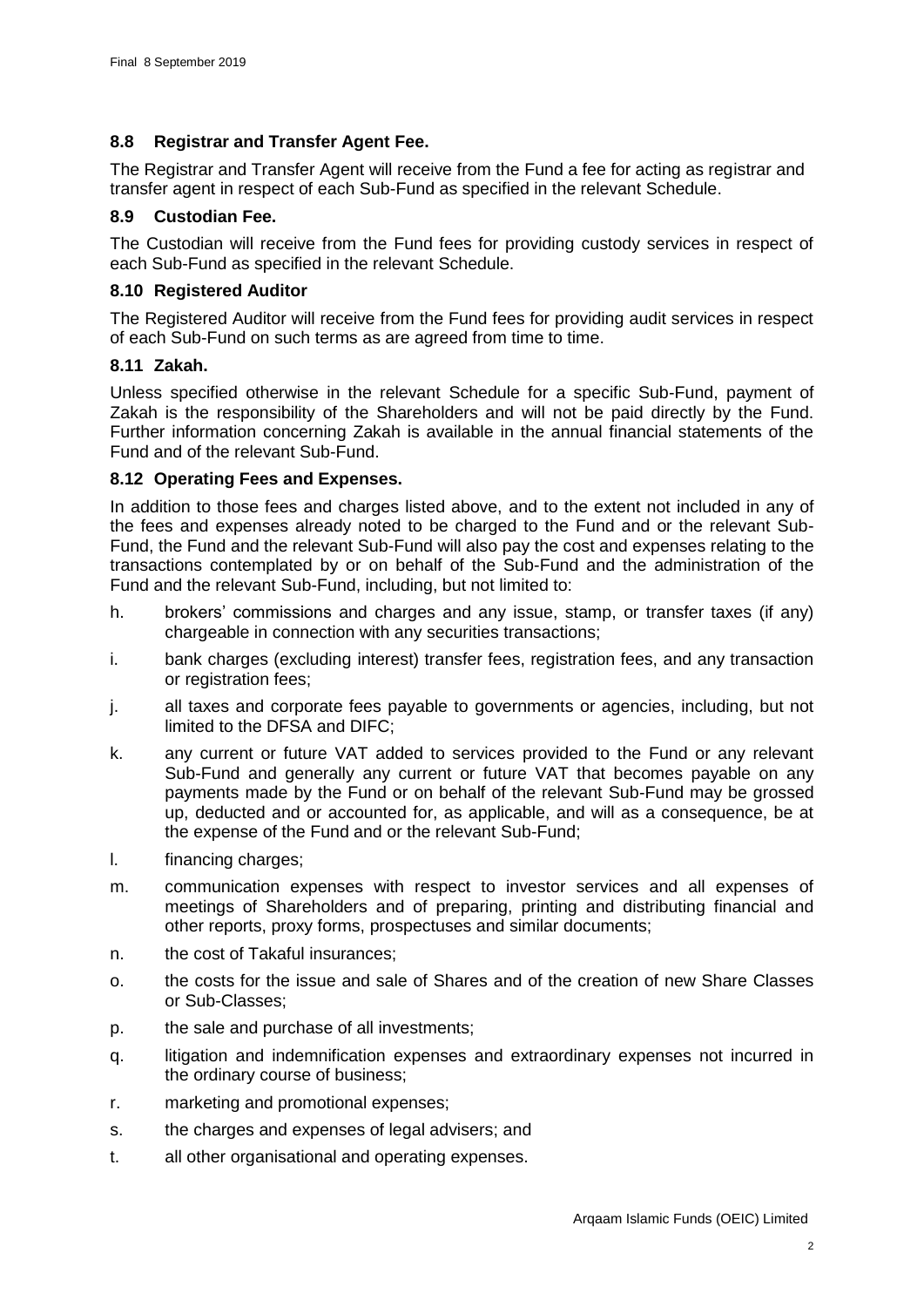# **8.13 Establishment Expenses.**

The total cost and expenses of establishing the Fund and Sub-Fund (as at the date of this Prospectus) is estimated (and will be capped) at USD 40,000 and will be paid by the Fund out of proceeds of the initial issue of Shares. These costs and expenses will be allocated to the Sub-Funds in accordance with the allocation rules set forth under section [12](#page-45-0) ["NET](#page-45-0)  [ASSET VALUE"](#page-45-0). These costs and expenses may, at the discretion of the Fund Manager, and on the advice of the Registered Auditor, be amortised on a straight-line basis in accordance with IFRS from the date on which the Fund commenced business. The Fund Manager may, in its absolute discretion, shorten the period over which such costs and expenses are amortised.

If further Sub-Funds are created in the future, these Sub-Funds will bear, in principle, their own formation expenses.

### **8.14 Redemption Costs and Expenses.**

If the Fund or the Fund Manager incurs any costs, expenses or losses in respect of any redemption of Shares, including any profit paid or payable or any loss, premium, penalty or expense that may be incurred in liquidating or employing securities, deposits or financing to fund the redemption amount, these may be recovered from the redemption amount payable to the redeeming Shareholder. In addition, a redemption fee equal to a percentage of the aggregate redemption amount requested by a Shareholder may be charged to such Shareholder or waived in whole or in part at the discretion of the Fund Manager. In addition, redemption fees (if any) are detailed in the relevant Schedule.

### **8.15 Dilution Levy.**

In certain circumstances, the value of the property of a Sub-Fund may be reduced as a result of charges incurred in dealings in the Sub-Fund's investments or through dealing in those investments at prices other than the mid-market price (including the cost of professional fees incurred or expected to be incurred). In order to off-set this effect, known as "dilution", and the consequent potential adverse effect on the existing or remaining Shareholders in the relevant Sub-Fund, the Fund Manager has the power to charge a "dilution levy" when Shares are bought or sold. It is not, however, possible to predict accurately whether dilution will occur at any future point in time.

Any dilution levy charged must be fair to all Shareholders and potential Shareholders within the relevant Sub-Fund. The charging of a dilution levy will effectively reduce the redemption price or increase the purchase price of the relevant Shares. If charged, the dilution levy would be paid to the Fund and would become the property of the relevant Sub-Fund thus protecting the value of the Shares of the remaining Shareholder's holding Shares in that Sub-Fund. On occasions when the dilution levy is not charged there may be an adverse impact on the total assets of the relevant Sub-Fund.

# **8.16 Adjustments and Reimbursements**

Where fees, costs and expenses are shared pro rata by a Sub-Fund as noted herein (the "**Pro-Rata Fees**") the Fund Manager will allocate such Pro-Rata Fees so that generally each Sub-Fund will bear its pro rata proportion of such Pro-rata Fees corresponding to the Net Asset Value of that Sub-Fund. The Fund Manager reserves the right to periodically review and adjust such allocation as it may determine in its sole discretion acting reasonably and in a manner that is fair and reasonable for all Shareholders in all Sub-Funds.

In addition, and without prejudice to the above and or any term of any Schedule to this Prospectus the Fund Manager may elect not to allocate such Pro-Rata Fees (in whole or in part) but elect (and or its Affiliates) to meet such Pro-rata Fees (in whole or in part). In such circumstances the Fund Manager reserves the right to recharge any such Pro-Rata Fees (in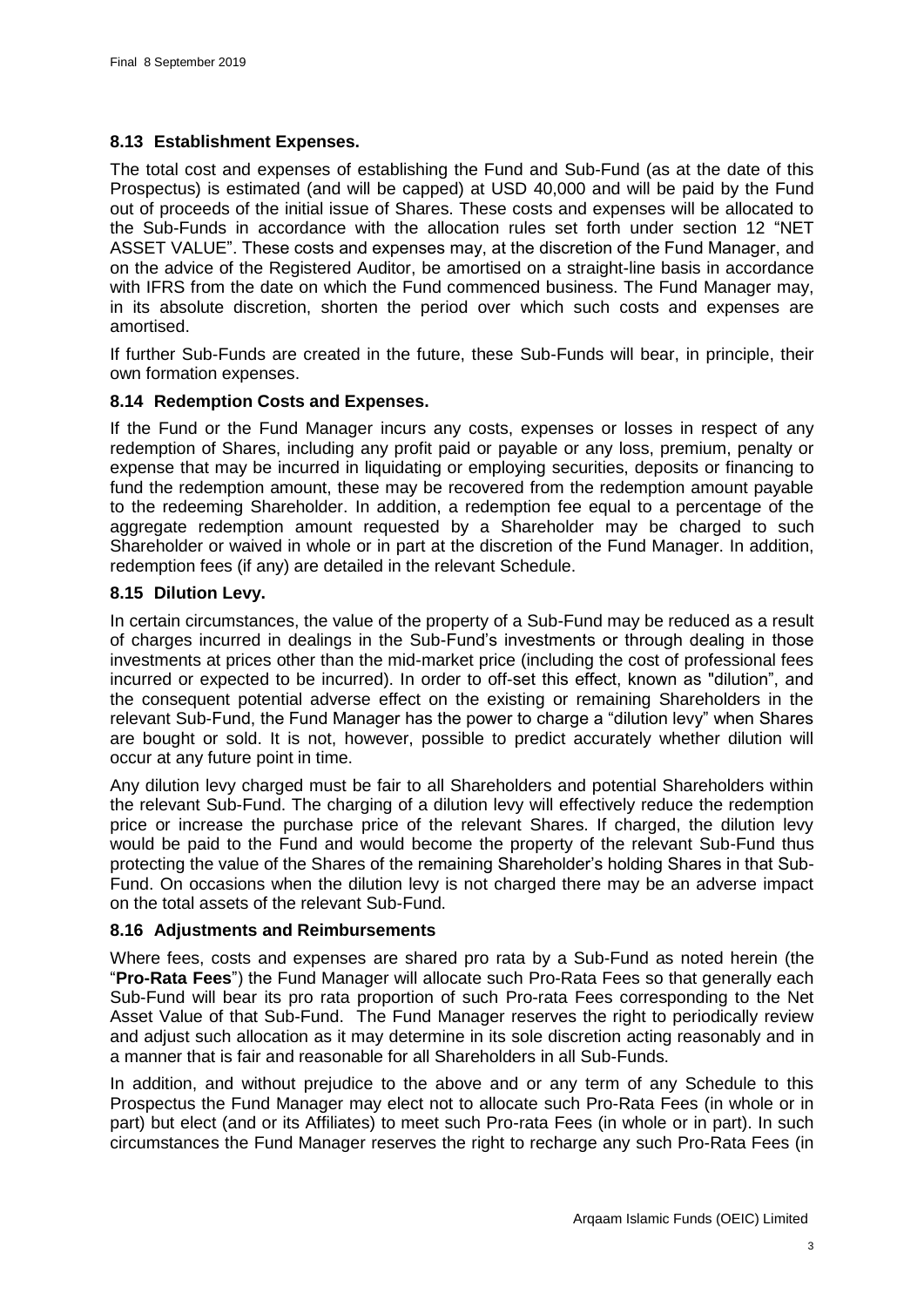whole or in part) covered by the Fund Manager (and or its Affiliates) back to the Fund or Sub-Fund as applicable, on the terms noted herein once the Fund Manager determines in its reasonable discretion that the Sub-Fund's Net Asset Value is of sufficient size to absorb such Pro-Rata Fees (in whole or in part).

### **8.17 Amendments to the Fees and Charges.**

All of the above charges are subject to review from time to time. However, the Fund Manager shall be required to give Shareholders at least 90 days' notice of any proposed increase or other change to its Management Fee, its Performance Fee or change to Redemption Costs and Expenses set out below in relation to a Sub-Fund as a whole or to a specific Share Class (or Sub-Class).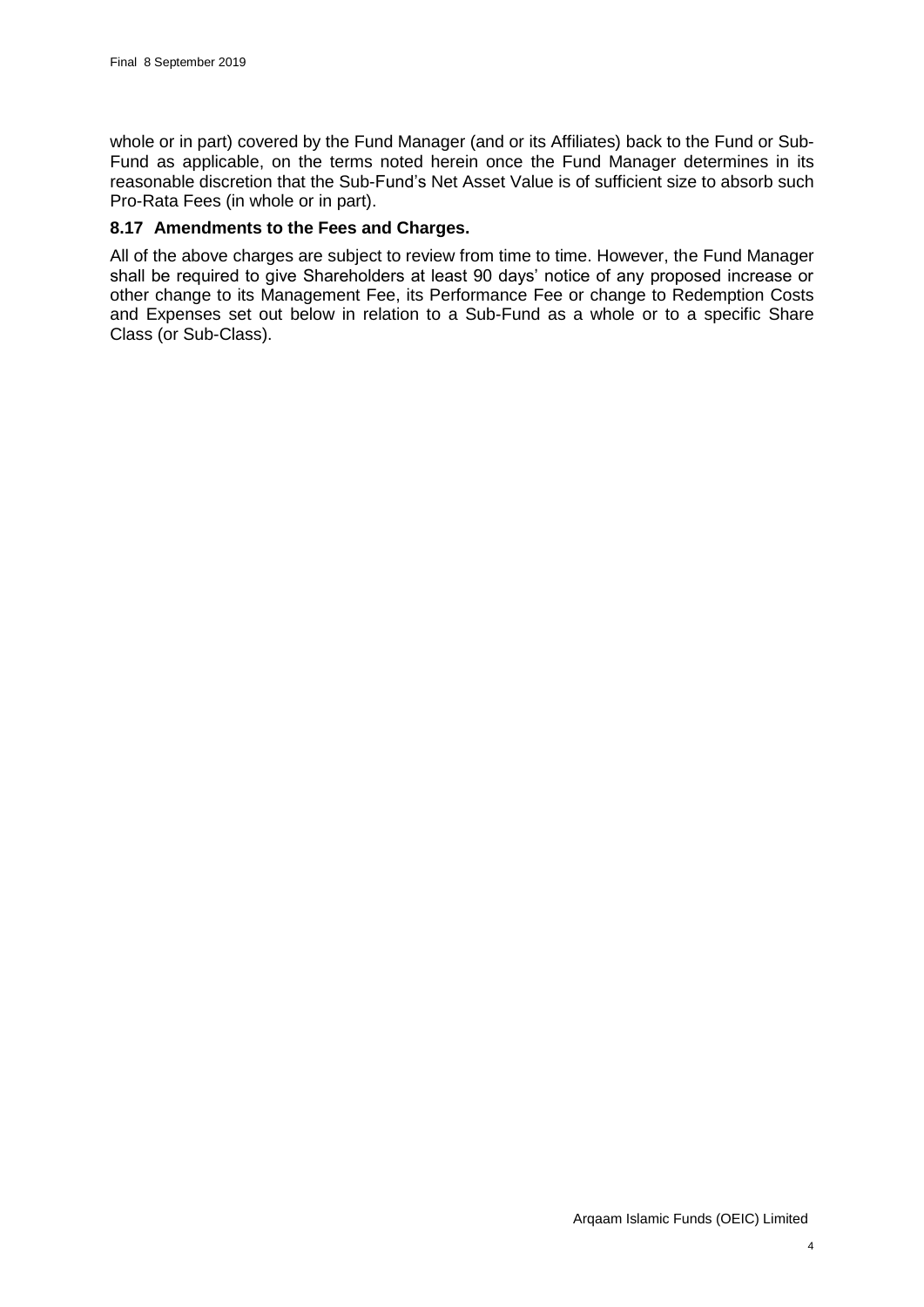# **9 SUBSCRIPTIONS**

# **9.1 Initial Offer Period.**

Application for subscription may be made during the Initial Offer Period specified in the relevant Schedule. Any Initial Offer Period may be extended or terminated earlier by the Fund Manager in its discretion.

# **9.2 Initial Issue Price – Initial Offer Period.**

During any Initial Offer Period, the Initial Issue Price is the price specified in the relevant Schedule plus any additional Subscription Fee (if any).

# **9.3 Minimum Initial Subscription and holding amounts.**

The Fund Manager will set, and may, in its discretion waive, any minimum subscription amount and a minimum ongoing holding amount for each Sub-Fund, as may be specified in the relevant Schedule, subject only to the Rules and any other applicable law or regulation.

# **9.4 Subsequent Subscriptions.**

If the Fund Manager determines that it is in the interest of Shareholders of a Sub-Fund to accept subscriptions after the Initial Offer Period, applications for subscription may be made on or prior to any day that is a Subscription Date for the Sub-Fund concerned (or on such other days as the Fund Manager may from time to time determine), subject to any prior notice requirements specified in the relevant Schedule. Subscriptions may only be made for a fixed amount. The Fund Manager may discontinue the issue of new Shares in any Sub-Fund, Share Class or Sub-Class at any time in its discretion.

# **9.5 Minimum Subsequent Subscription Amount.**

The Fund Manager will set and may, in its discretion waive a minimum subsequent subscription amount, to be specified in the relevant Schedule, subject only to the Rules and any other applicable law or regulation.

# **9.6 Prior Notice Requirements.**

The Fund Manager may in its discretion refuse to accept any application for subscription received after the first day of any prior notice period specified in the relevant Schedule.

# **9.7 Subscription Fee.**

During and after any Initial Offer Period, a Subscription Fee equal to a percentage of the aggregate subscription amount may be charged or waived in whole or in part at the discretion of the Fund Manager. Subscription fees (if any) are detailed in the relevant Schedule.

# **9.8 Subscription Price per Share – after Initial Offer Period.**

After the Initial Offer Period, the Subscription Price in relation to a Sub-Fund is determined as at the relevant Subscription Date as set out in the relevant Schedule.

# **9.9 Payment of Subscription Price.**

The Fund Manager, the Fund Administrator or its agent must receive the full Subscription Price of the Shares (and Subscription Fee (if any)) subscribed for in immediately available funds in the base currency of the Share Class (or Sub-Class) concerned not later than the date or time and/or day specified in the relevant Schedule and or Subscription Agreement. No interest or other form of profit rate will be paid on payments received prior to the closing date of any Initial Offer Period or prior to any Subscription Date or Valuation Point. Except in specific circumstances, no third party payments will be accepted, subject to the sole discretion of the Fund Administrator and the Fund Manager.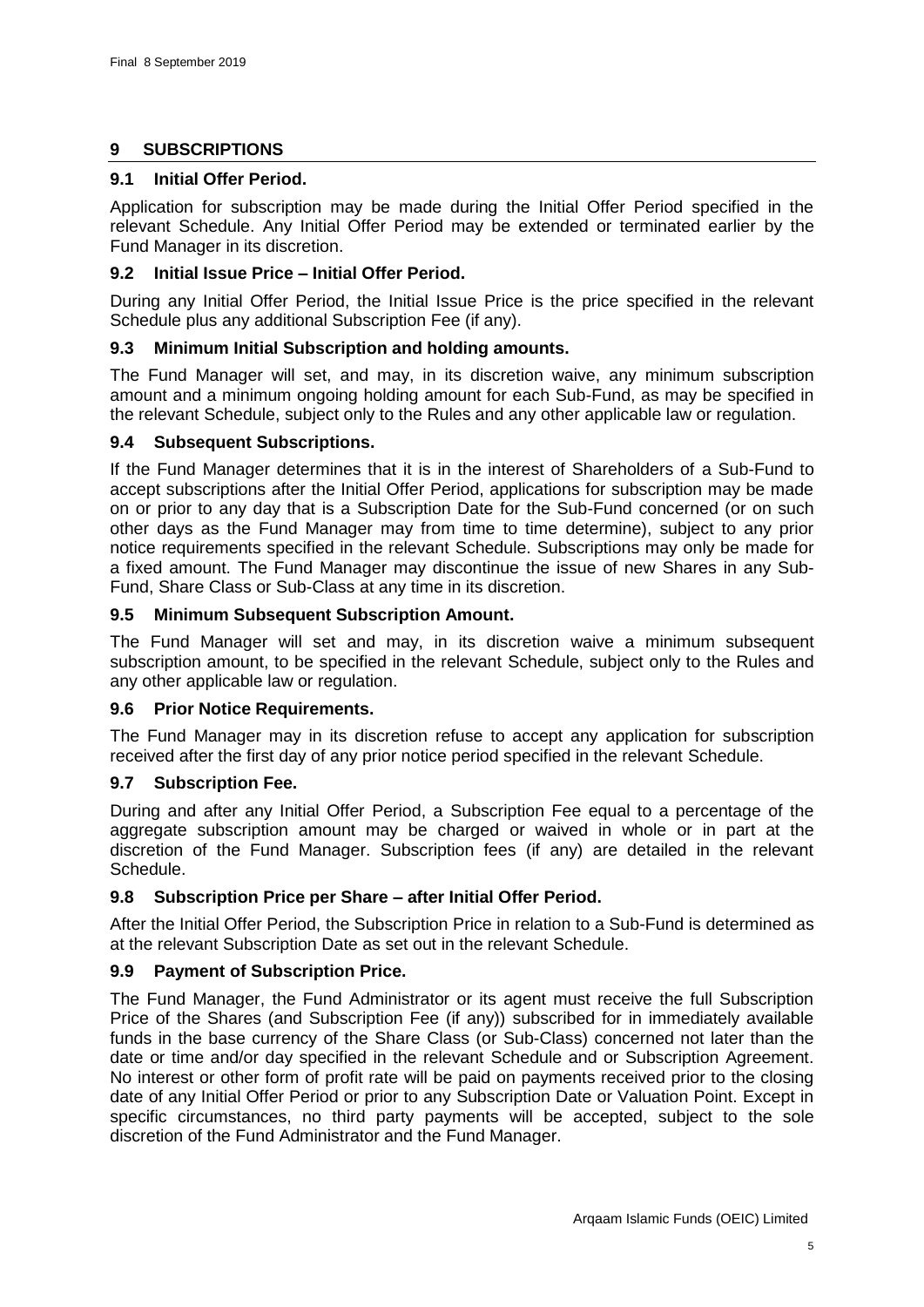# <span id="page-39-0"></span>**9.10 Eligible Shareholders.**

Specific Shareholder eligibility requirements may apply to a particular Sub-Fund, Share Class or Sub-Class and, if so, will be specified in the relevant Schedule. The following eligibility requirements apply to all Sub-Funds irrespective of the Share Class or Sub-Class:

- a. The Subscription Agreement requires each prospective applicant for Shares to represent and warrant to the Fund that, amongst other things, he is able to acquire and hold Shares without violating applicable laws or regulations.
- b. The Shares will not be offered, issued or transferred to any person in circumstances which, in the opinion of the Fund Manager, might result in the Fund incurring any liability to taxation or suffering any other disadvantage which the Fund might not otherwise incur or suffer, or would result in the Fund being required to register under any applicable US securities laws ("**US Securities Laws**").
- c. Shares may generally not be issued or transferred to any US Person (as defined in the US Securities Laws), except that the Fund Manager may authorise the issue or transfer of Shares to or for the account of a US Person provided that:
	- i. such issue or transfer does not result in a violation of the US Securities Act of 1933 (as amended) or the securities laws of any of the States of the United States;
	- ii. such issue or transfer will not require the Fund to register under the US Securities Act of 1940 (as amended);
	- iii. such issue or transfer will not cause any assets of the Fund to be "plan assets" for the purposes of US Employee Retirement Income Security Act of 1974 (as amended); and
	- iv. such issue or transfer will not result in any adverse regulatory or tax consequences to the Fund or its Shareholders.
- d. Each applicant for and transferee of Shares who is a US Person will be required to provide such representations, warranties or documentation as may be required to ensure that these requirements are met prior to the issue, or the registration of any transfer, of Shares.
- e. The Fund will require from each Shareholder acting on behalf of other investors confirmation that any assignment of rights to Shares will be made in compliance with applicable securities laws in the jurisdictions where such assignment is made and that in unregulated jurisdictions such assignments will be made in compliance with the minimum holding requirement.

# <span id="page-39-1"></span>**9.11 Anti-Money Laundering.**

For the purpose of prevention of money laundering, the Fund Manager (through the Fund Administrator) will require a detailed verification of the background of any Subscriber applying to purchase Shares, including the Subscriber's identity, any beneficial owner underlying such Subscriber, the account, and the source of funds.

The Fund Manager and the Fund Administrator reserves the right to request such information as is necessary to verify the identity of a Subscriber or potential applicant for Shares and the underlying beneficial owner(s) of the Shares at any time.

The Fund Manager may also suspend the redemption rights of any Shareholder if the Fund Manager deems it necessary to do so to comply with any anti-money laundering laws or regulations applicable to the Fund, the Fund Manager or any of the Fund's service providers.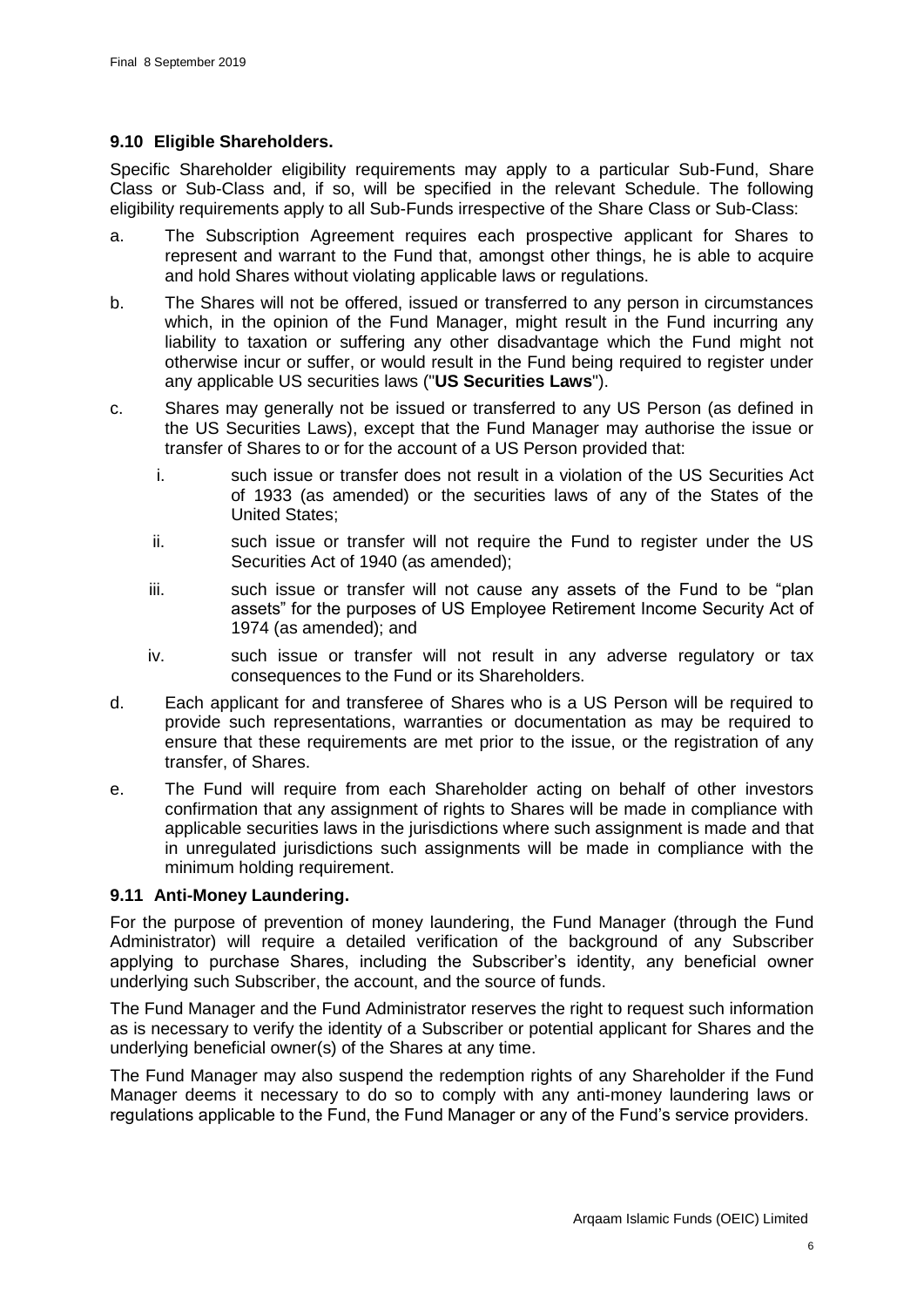The Fund, the Fund Manager, the Fund's service providers and their respective directors, employees and agents shall be held harmless by all Shareholders against any loss arising as a result of any failure or delay in processing any subscription or redemption requests if so doing is likely to cause any of them to breach any applicable laws or regulations.

Each Subscriber and Shareholder will be required to supply such information or make such representations to the Fund, the Fund Manager and the Fund's service providers in connection with such anti-money laundering measures or procedures adopted by the Fund and the Fund Manager from time to time as more fully set out in the Subscription Agreement.

#### **9.12 Subscription Procedure.**

Prospective Subscribers for Shares will be required to complete a Subscription Agreement and to supply all required information in respect of anti-money laundering compliance as may be requested by the Fund Administrator and or the Fund Manager. The Fund Administrator and/or the Fund Manager reserves the right to request the original Subscription Agreement prior to either processing the Subscription Agreement, accepting the same and or issuing Shares. Subscription Agreements may be requested from the Fund Manager.

# **9.13 Acceptance of Subscriptions.**

The Fund Manager reserves the right to accept or refuse any Subscription Agreement, to decline to issue Shares after acceptance of the Subscription Agreement in certain circumstances and or to issue less Shares to a Subscriber than such number applied for.

### **9.14 Suspension of Subscriptions.**

The Fund Manager will suspend the issue of Shares of any Sub-Fund whenever the determination of the Net Asset Value of such Sub-Fund is suspended.

### **9.15 Irrevocability of Subscriptions.**

Any Subscription Agreement submitted shall be irrevocable and may not be withdrawn by any Subscriber in any circumstances, even in the event of a suspension of the determination of the Net Asset Value of the relevant Sub-Fund. In the event of a suspension, the Fund will process the subscription request on the first applicable Valuation Point following the end of the period of suspension.

# **9.16 Confirmation of Subscription.**

Written confirmation of completed subscriptions (indicating the total number of full and fractional Shares (up to four decimals) issued to the Subscriber as of the applicable Subscription Date) will be sent to the Subscriber by e-mail or other electronic means to an address provided in the Subscription Agreement as soon as reasonably practicable and in no event later than the last calendar day of the month following the Subscription Date as of which such Shares have been issued. No formal Share certificates will be issued.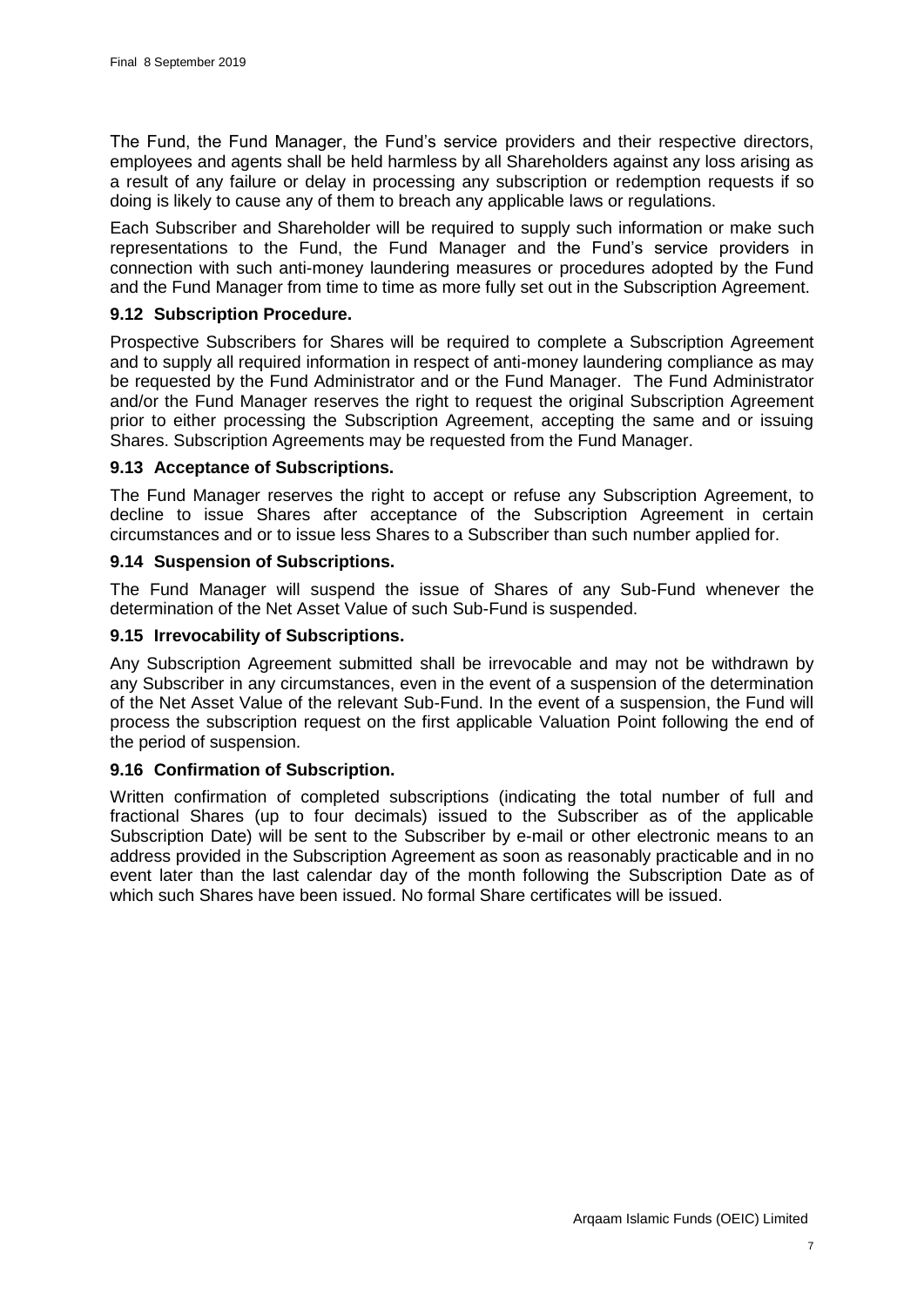# **10 REDEMPTIONS**

### **10.1 Redemption Rights.**

Subject to the restrictions provided in this Prospectus and the relevant Schedule, the Fund Manager may redeem Shares in accordance with the terms of the relevant Schedule or any Shareholder may apply for the redemption of some or all of his Shares or of a fixed value amount. Shares will be redeemed at the Redemption Price determined as at the Redemption Date as determined on the corresponding previous Business Day's Valuation Point, less any Redemption Costs and Expenses. If the value of a Shareholder's holding on the relevant Redemption Date is less than the fixed value amount which the Shareholder has applied to redeem, the Shareholder will be deemed to have requested the redemption of all of his Shares.

# **10.2 Prior Notice Requirements.**

The Fund Manager may in its discretion refuse to accept any Redemption Request received after the first day of any prior notice period specified in the relevant Schedule.

### **10.3 Minimum holding Period.**

The Fund Manager may in its discretion determine that no Redemption Request will be accepted before the expiration of a minimum holding period specified in the relevant Schedule. The Fund Manager may, subject to observing the principle of equal treatment of Shareholders, waive or reduce any minimum holding period requirement at any time in their discretion or if required by applicable law or regulation.

### **10.4 Minimum holding Amount.**

If as a result of a Redemption Request, the value of a Shareholder's holding would become less than the minimum holding amount specified in the relevant Schedule, the Fund Manager may decide to compulsorily redeem all Shares from that Shareholder. Before any such compulsory redemption, each Shareholder concerned will receive one month's prior notice to increase his holding above the applicable minimum holding amount at the applicable Net Asset Value per Share.

# **10.5 Redemption Price per Share.**

Shares may not be redeemed during any Initial Offer Period (or any extension thereof). After any Initial Offer Period (or any extension thereof), the Redemption Price per Share of each Sub-Fund is the Net Asset Value per Share of such Sub-Fund determined as at the Redemption Date, as determined on the corresponding previous Business Day's Valuation Point, reduced by Redemption Costs and Expenses (if any) as more fully specified in the relevant Schedule.

# **10.6 Payment of Redemption Proceeds.**

Redemption proceeds, net of any applicable Redemption Costs and Expenses, are paid in the base currency of the relevant Sub-Fund (or Share Class as may be applicable). Unless otherwise provided in the relevant Schedule, the net redemption proceeds will be paid as soon as reasonably practicable and normally within five Business Days after the relevant Net Asset Value per Share as at the relevant Valuation Point corresponding to the relevant Redemption Date has been calculated and is available. The Fund Administrator reserves the right to request the original Redemption Request prior to either processing the Redemption Request and/or remitting any redemption proceeds. Redemption proceeds will only be paid in favour of the relevant Shareholder and will be paid by electronic transfer (net of the electronic transfer fee) to the account instructed by that Shareholder or, if no account details are held, by cheque mailed to the address shown for that Shareholder in the Shareholders Register.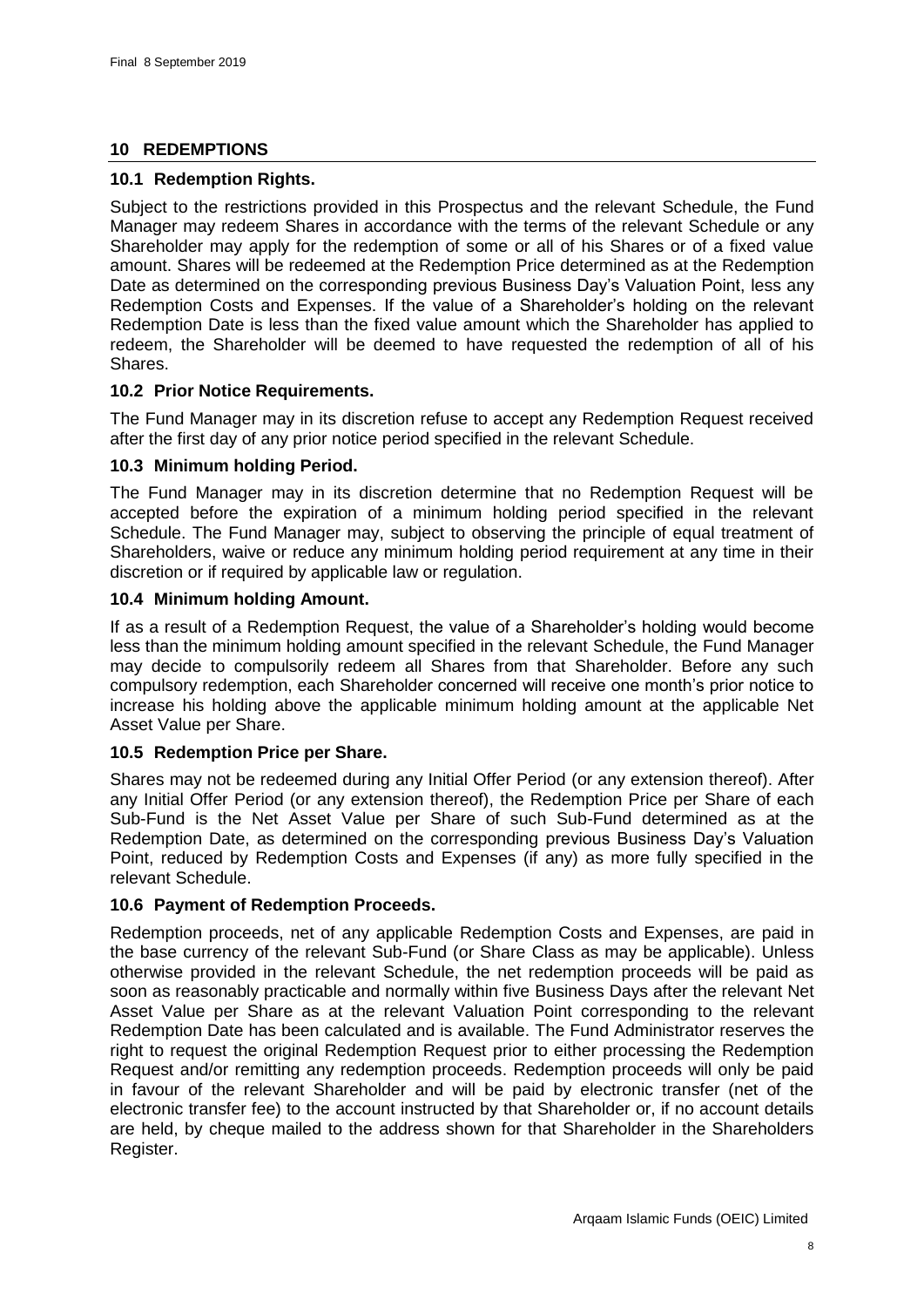Whilst the Fund intends to make all redemptions in cash, if requested by a Shareholder, redemptions may be made in kind (in specie) at the discretion of the Fund Manager. In order to satisfy payment of the redemption proceeds to such Shareholder in kind, the Fund Manager will allocate to the Shareholder investments from the portfolio of assets of the relevant Sub-Fund equal to the value of the Shares to be redeemed. The nature and type of assets to be transferred in such case shall be determined on a fair and reasonable basis and without prejudicing the interests of the other Shareholders. The valuation used shall be confirmed by a special report of the Registered Auditor. The costs of any such redemptions in kind shall be borne by the redeeming Shareholder.

# **10.7 Compulsory Redemption of Shares.**

If the Fund Manager becomes aware that a Shareholder of record is holding Shares for the account of a person who does not meet the Shareholder eligibility requirements specified in section [9.10](#page-39-0) "**[Eligible Shareholders."](#page-39-0)** and or in the relevant Schedule, or is holding Shares in breach of any law or regulation or otherwise in circumstances having, or which may have, adverse regulatory, tax or fiscal consequences for the Fund or a Sub-Fund or a majority of its Shareholders, or otherwise be detrimental to the interests of the Fund or a Sub-Fund or a majority of its Shareholders, or is in material breach of any obligation as set out in the Subscription Agreement, the Fund Manager may compulsorily redeem such Shares in accordance with the provisions of the Articles at the prevailing Redemption Price of the relevant Sub-Fund. Shareholders are required to notify the Fund and the Registrar and Transfer Agent immediately if they cease to meet the Shareholder eligibility requirements specified in section [9.10](#page-39-0) "**Eligible Shareholders**" or in the relevant Schedule and or as more fully set out in the Subscription Agreement, or hold Shares in breach of any law or regulation or otherwise in circumstances having, or which may have, adverse regulatory, tax or fiscal consequences for the Fund or a majority of its Shareholders or be detrimental to the interests of the Fund or a majority of its Shareholders.

# **10.8 Large Redemptions.**

If Redemption Requests of more than 10% of the total number of Shares outstanding in a Share Class are received in respect of any Redemption Date, the Fund Manager may decide to defer any redemption request in whole or in part, so that the 10% limit is not exceeded. Under these circumstances, redemptions may be deferred to a next following Valuation Point being no later than the next Redemption Date, or as the Fund Manager may decide, and such Valuation Point will constitute a Redemption Date for the purpose of the provisions hereof. Any redemption requests in respect of the relevant Redemption Date so reduced will be given priority over subsequent redemption requests received for the succeeding Redemption Date, subject always to the 10% limit. The limitation will be applied pro rata to all Shareholders who have requested redemptions to be effected on or as at such Redemption Date so that the proportion redeemed of each holding so requested is the same for all such Shareholders.

#### **10.9 Suspension of Redemptions.**

Redemption of Shares of any Sub-Fund will be suspended whenever the determination of the Net Asset Value of such Sub-Fund is suspended.

#### **10.10Irrevocability of Redemption Requests.**

Redemption Requests of Shares are irrevocable and may not be withdrawn by any Shareholder in any circumstances, except in the event of a suspension of the determination of the Net Asset Value of the relevant Sub-Fund. In the event of such a suspension, the Shareholders of the relevant Sub-Fund, who have made a Redemption Request, may give written notice to the Fund that they wish to withdraw their Redemption Request.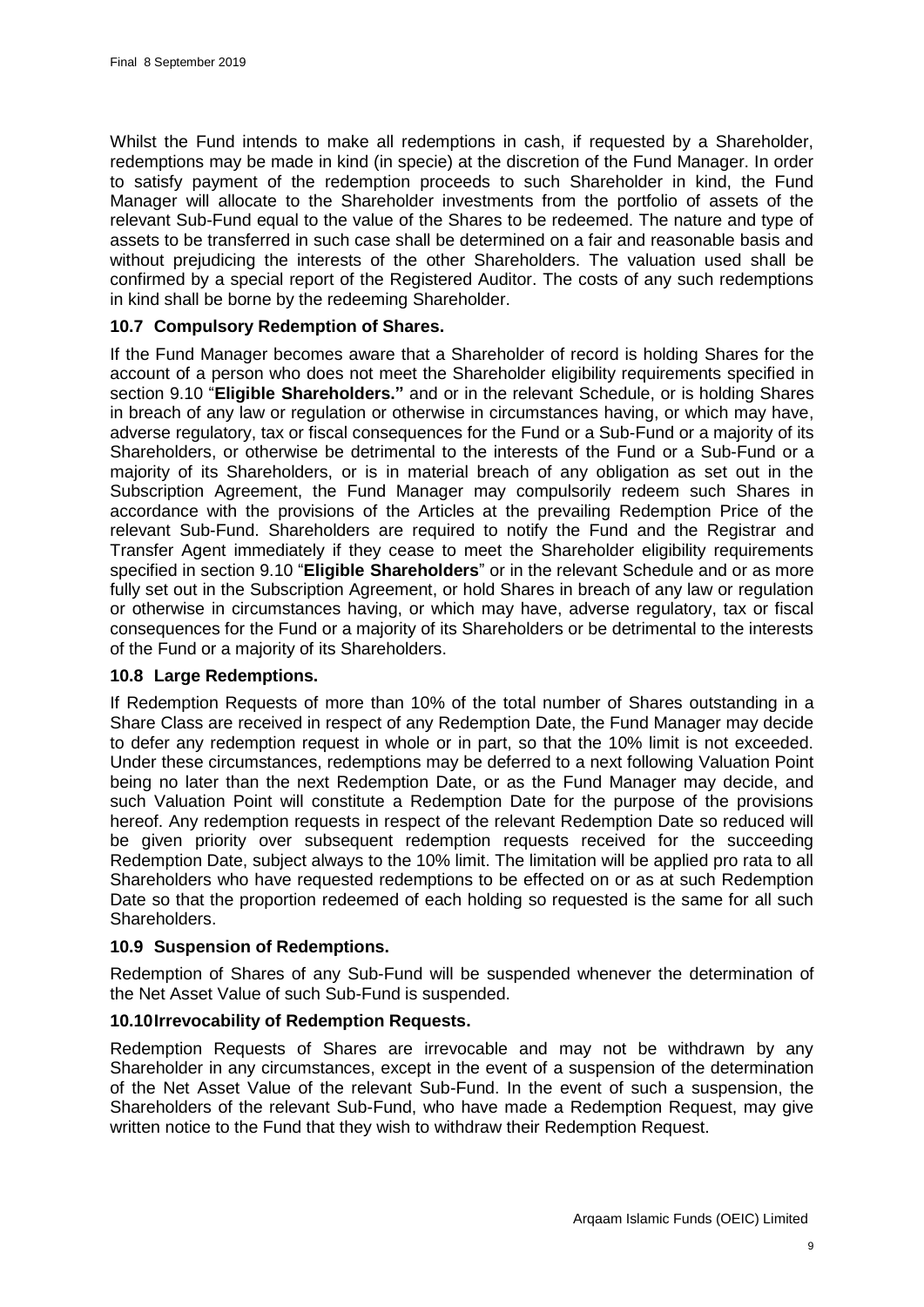# **10.11Exchanges between Sub-Funds.**

Shareholders may exchange Shares in one Sub-Fund for Shares in any other Sub-Fund established and any such exchange will be treated as two transactions, namely, a redemption of the Shares held in the relevant Sub-Fund and a subscription for Shares in the other Sub-Fund and the provisions in relation to redemptions and subscriptions as stated in this Prospectus and any relevant Schedule (including in relation to charges) will apply to both transactions.

# **10.12Exchanges between Share Classes.**

Shareholders may exchange Shares in one Share Class or Sub-Class ("**Switch-Out**") for Shares in any other Share Class or Sub-Class ("**Switch-In**") free of charge. Any such exchange will be treated as two transactions, namely, a Switch-Out effected by redemption of the Shares held in the relevant Share Class or Sub-Class and a Switch-In effected by a subscription for Shares in the other Share Class or Sub-Class. Both the Switch-Out and the Switch-In shall have the same settlement date and occur at the relevant Net Asset Value per Share (and currency if applicable) of the respective Share Class. The provisions in relation to redemptions and subscriptions as stated in this Prospectus, except in relation to charges, will apply to both the Switch-Out and the Switch-In.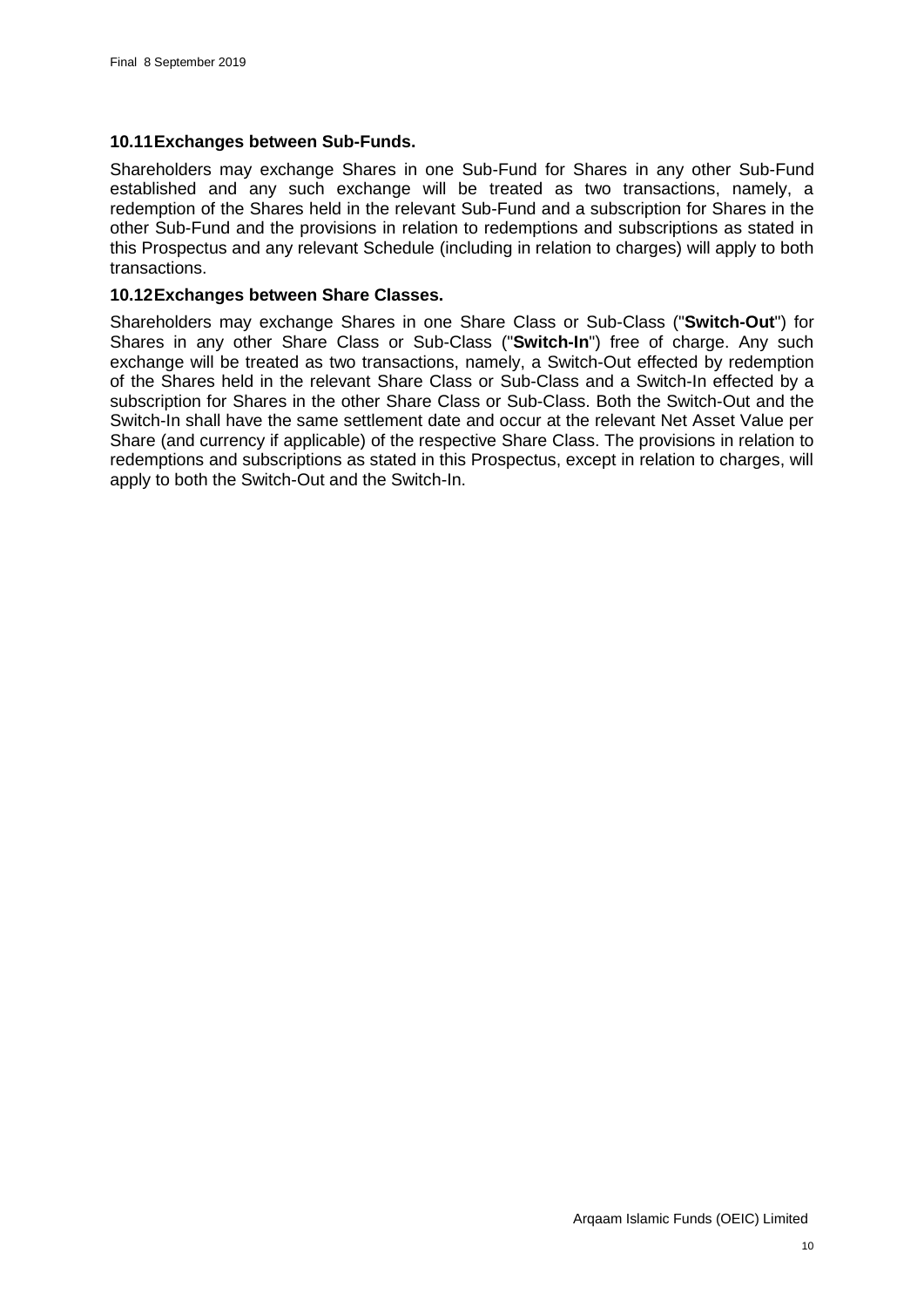# **11 TRANSFER OF SHARES**

#### **11.1 Restrictions on Sale, Transfer and Assignment.**

Shares are transferable (including by way of sale or legal or beneficial assignment) subject to the consent of the Fund Manager and of the Directors. The Directors, in granting or withholding such consent will take into consideration the restrictions mentioned in section [9.10](#page-39-0) "**[Eligible Shareholders.](#page-39-0)**" any additional restrictions specified in the relevant Schedule, the Articles and the Subscription Agreement. In addition, the Directors will also take into consideration whether such transfer might result in the Fund incurring any liability to taxation or suffering any other disadvantage which the Fund might not otherwise incur or suffer, or would result in the Fund being required to register under any applicable US Securities Laws.

The Directors will in all cases as a condition of granting such consent, require such potential transferee to comply with requirements set out in section [9.11](#page-39-1) "**[Anti-Money Laundering."](#page-39-1)** and, subject to the discretion of the Directors enter into a form of transfer agreement on such terms as the Directors, with the advice of the Fund Manager, may determine.

Shares may not be transferred, sold or assigned (legally or beneficially) directly or indirectly, to any person in any circumstances without the consent of the Directors and the Fund Manager.

The Fund has and intends to exercise, the right of mandatory redemption of any Shares sold or acquired in contravention of the foregoing prohibitions.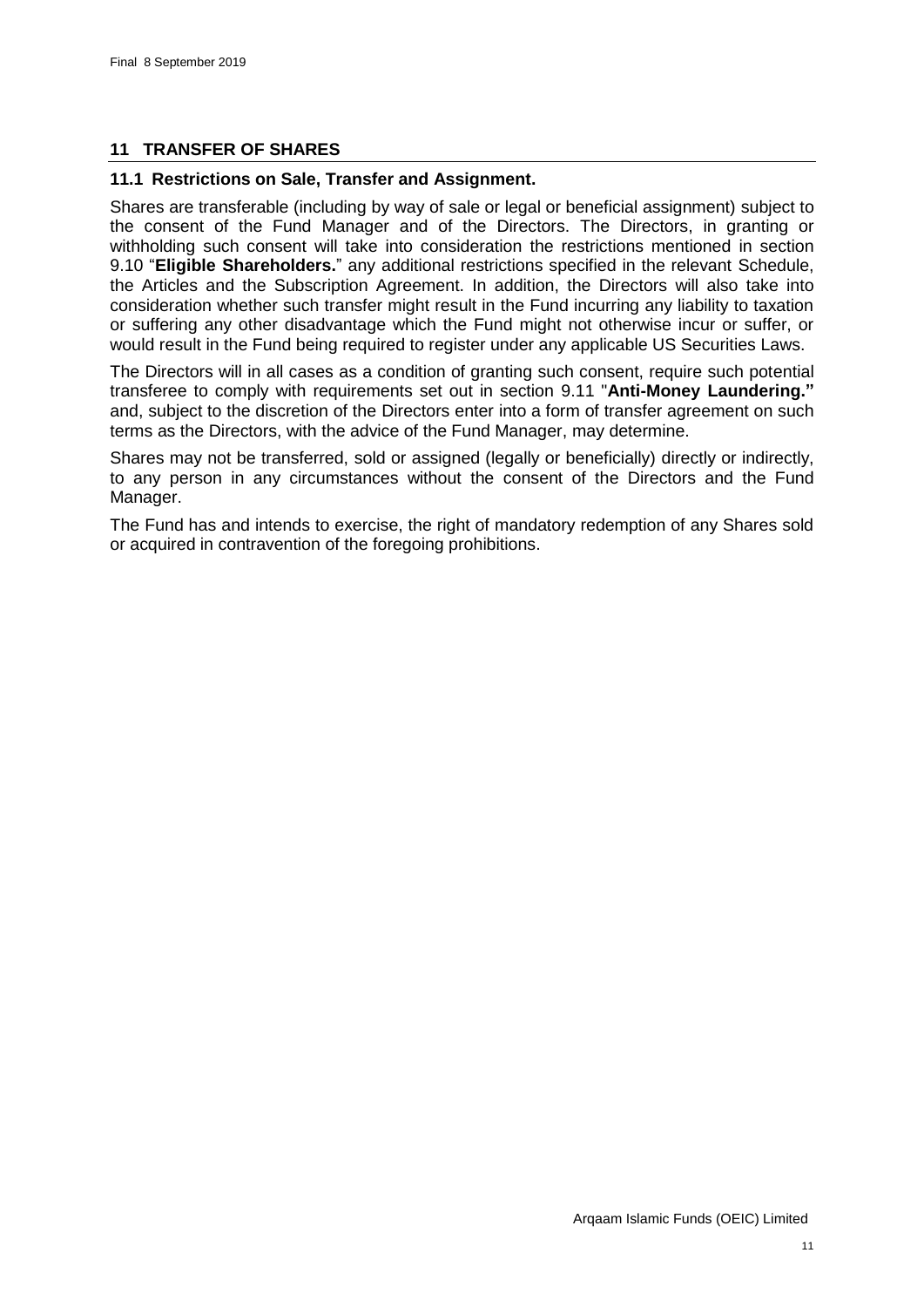# <span id="page-45-0"></span>**12 NET ASSET VALUE**

### **12.1 General.**

The Fund constitutes a single legal entity, but the assets of each Sub-Fund shall be invested for the exclusive benefit of the Shareholders of the corresponding Sub-Fund and the assets of a specific Sub-Fund are solely accountable for the liabilities, commitments and obligations of that Sub-Fund.

The Fund, in accordance with the valuation provisions set out in the Articles, and summarised below, will establish a separate pool of assets and liabilities in respect of each Sub-Fund and the assets and liabilities shall be allocated in the following manner:

- a. The net proceeds from the issue of Shares in a Sub-Fund are to be applied in the books of the Fund to that Sub-Fund and the assets and liabilities and income and expenditure attributable thereto are applied to such Sub-Fund subject to the provisions set forth below.
- b. Generally, each Share Class shall bear its own profits, gains, losses, costs, income and expenditure to the extent specifically attributable to that Share Class. In particular, the profits, gains, losses, costs, income and expenditure associated with: (i) any Management Fee, Performance Fee, (if any) establishment costs, brokerage fees, other operating expenses, and any applicable tax referable to such Share Class; (ii) hedging a Share Class against adverse movements relative to the relevant Share Class base Currency; and (iii) the conversion of monies in connection with the purchase and redemption of such Share Class will be borne by the Shareholders of the relevant Share Class and will be reflected in the Net Asset Value per Share of that Share Class.
- c. Where any income or asset is derived from another asset, such income or asset is applied in the books of the Fund to the same Sub-Fund as the asset from which it was derived and on each revaluation of an asset, the increase or diminution in value is applied to the relevant Sub-Fund.
- d. Where the Fund incurs a liability, which relates to any asset of a particular Sub-Fund or to any action taken in connection with an asset of a particular Sub-Fund, such liability is allocated to the relevant Sub-Fund.
- e. If any asset or liability of the Fund cannot be considered as being attributable to a particular Sub-Fund, such asset or liability will be allocated to all the Sub-Funds pro rata to their respective Net Asset Values, or in such other manner as the Fund Manager, acting in good faith, may decide.
- f. Upon the payment of distributions to the Shareholders of any Sub-Fund (if any), the Net Asset Value of such Sub-Fund shall be reduced by the amount of such distributions.

# **12.2 Net Asset Value per Share – Share Class.**

In respect of each Sub-Fund, the Net Asset Value and the Net Asset Value per Share of the relevant Sub-Fund is determined in the base currency of such Share Class within each Sub-Fund as at each Valuation Point determined by taking into account the rate of exchange prevailing at the relevant Valuation Point.

The Net Asset Value per Share of a particular Share Class shall be calculated by dividing (a) the total asset value of the relevant Sub-Fund attributable to that Share Class less the total liability value of the relevant Sub-Fund attributable to that Share Class by (b) the total number of Shares of that Share Class of the relevant Sub-Fund outstanding.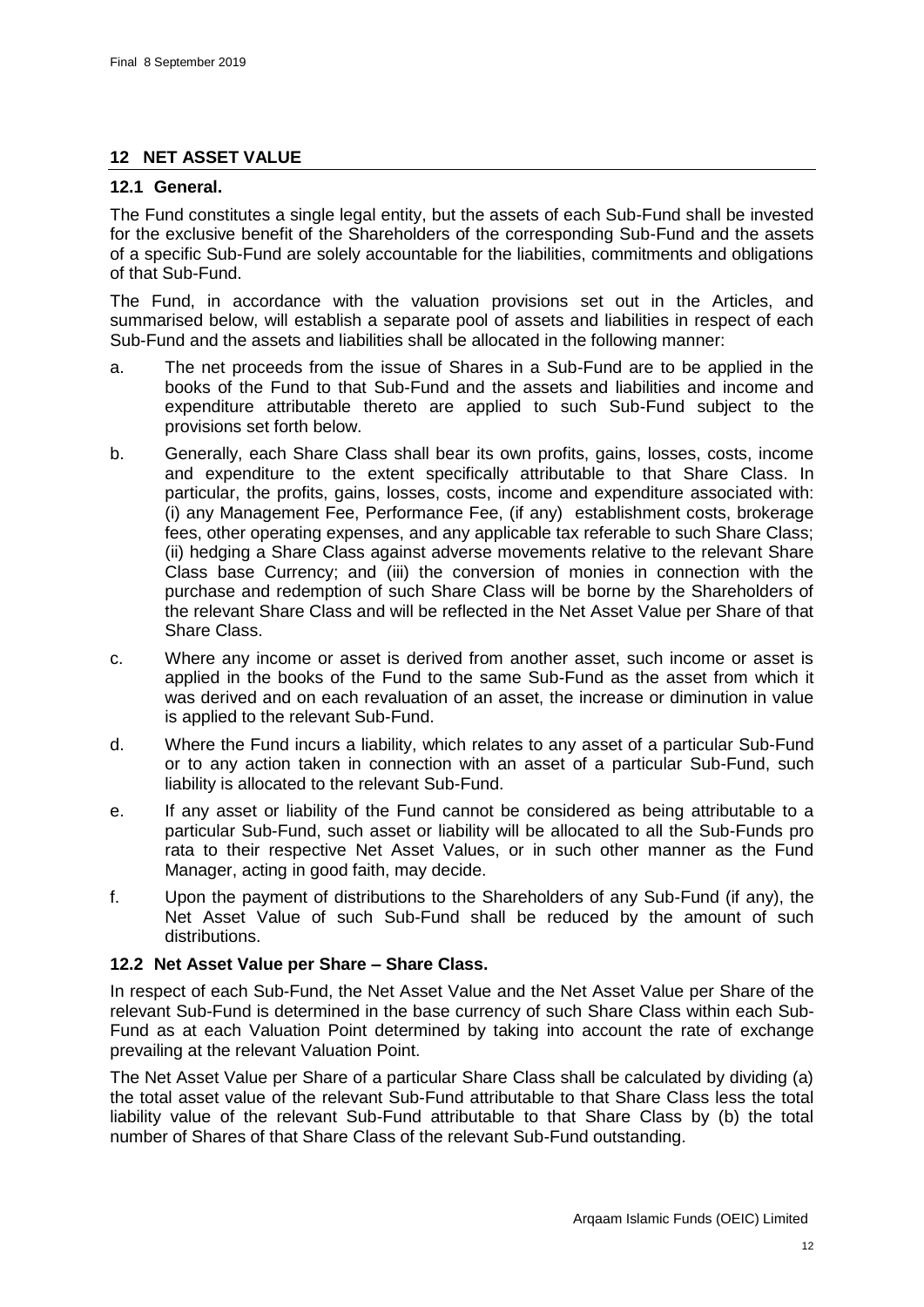The Net Asset Value per Share of each Sub-Fund as at a Valuation Point will be calculated up to 4 decimal places and available no later than 2 Business Days after the relevant Valuation Point.

As the Net Asset Value per Share, and where relevant, the Net Asset Value per Share Class will be determined after the day on which subscription, redemption or exchange requests are made, Subscribers will not know the total number of whole and fractional Shares which they will be issued, and Shareholders will not know the net redemption value of their Shares as at the day on which their request for subscription, redemption or exchange is made.

### **12.3 Determination of Net Asset Value.**

The net assets of each Sub-Fund consist of the value of the total assets attributable to such Sub-Fund less the total liabilities (including any Operating Fees and Expenses, Pro-Rata Fees and all other fees, charges and expense payable and or accrued and or estimated that are payable out of the assets of the Sub-Fund) attributable to such Sub-Fund, calculated at such time as the Fund Manager shall have set for such purpose. The Fund Administrator, acting independently and based on the information received from the Fund Manager, shall determine the value of the assets of the Fund as follows:

- a. The value of any cash on hand or on deposit, bills and demand notes and accounts receivable, prepaid expenses, cash dividends declared and profits accrued, and not yet received shall be deemed to be the full amount thereof, unless, however, the same is unlikely to be paid or received in full, in which case the value thereof shall be determined after making such discount as the Fund Manager may consider appropriate to reflect the true value thereof.
- b. The value of securities which are quoted, traded or dealt in on any stock exchange shall be based on the latest available bid price for a long position or the last available offer price for a short position on the stock exchange which is normally the principal market of such securities, and each security traded on any other regulated market shall be valued in a manner as similar as possible to that provided for quoted securities.
- c. For non-quoted securities or securities not traded or dealt in on any stock exchange or other regulated market, as well as quoted or non-quoted securities on such other market for which no valuation price is available, or securities for which the quoted prices are, in the opinion of the Fund Manager, not representative of the fair market value, the value thereof shall be determined prudently and in good faith by the Fund Manager on the basis of cost or on the valuations from counterparties, issuers or brokers.
- d. Securities issued by any open-ended collective investment fund shall be valued at their last available price or net asset value as reported or provided by such funds or their agents (to be confirmed in writing by a director of the Fund Manager).
- e. Liquid assets and money market instruments may be valued at nominal value plus any accrued profit or on an amortised cost basis.
- f. All other securities and assets will be valued at fair market value as determined in good faith pursuant to procedures established by the Fund Manager.

The Fund Manager is authorised to apply other valuation principles for the assets of the Fund and/or any Sub-Fund if the valuation principles set forth above appear impossible to apply in the circumstances or inappropriate for the asset concerned. Any Sub-Fund investing in a collective investment fund will determine its Net Asset Value primarily on the basis of the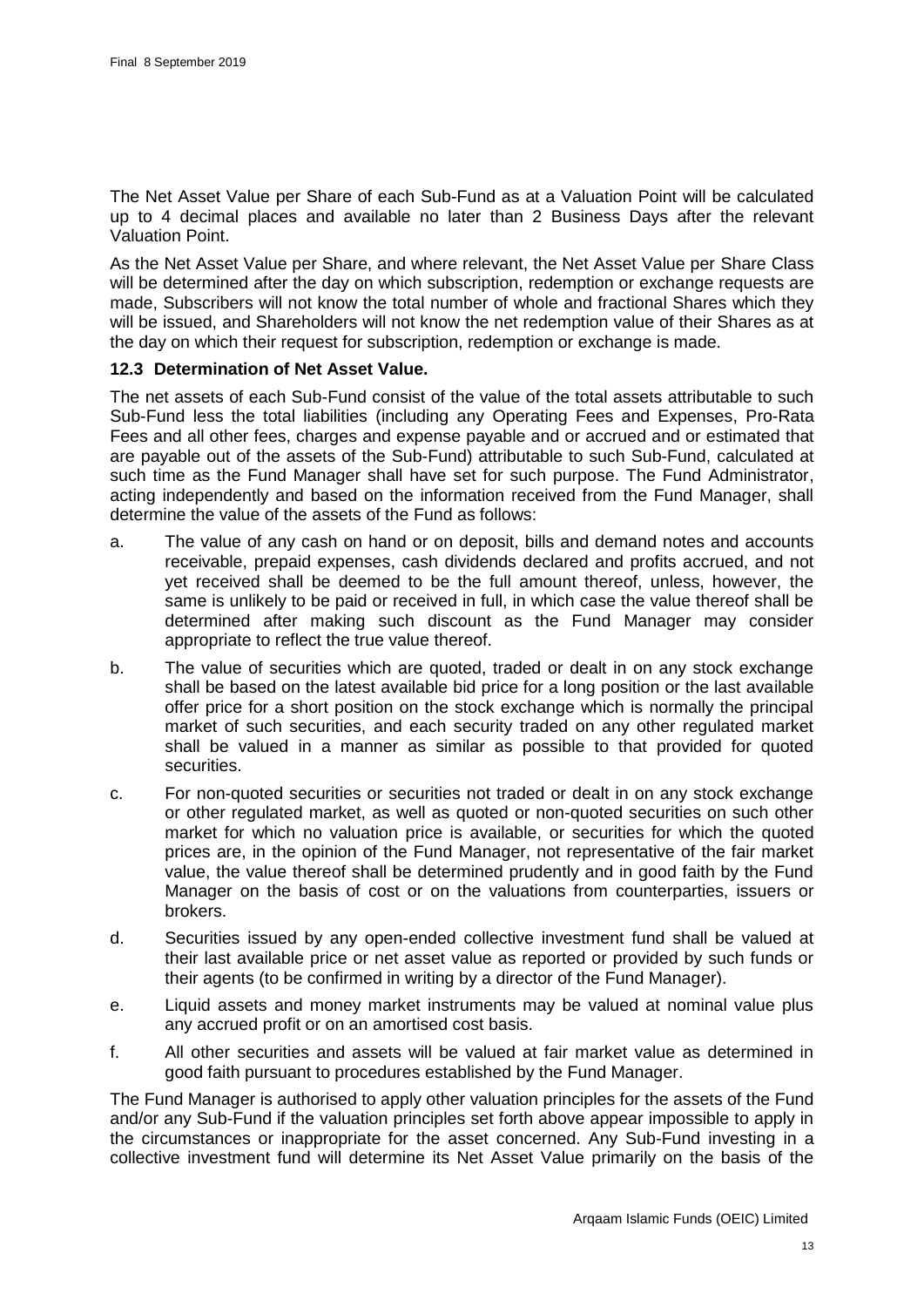value of its interests in such collective investment fund, as reported or provided by such collective investment fund.

The Fund and the Fund Administrator, acting upon the recommendations provided by the Fund Manager, will make all reasonable efforts to correctly assess the value of all securities held by a Sub-Fund based on the information made available to them, and such valuations will be binding upon the Fund and its Shareholders absent manifest error. Neither the Fund, nor the Fund Administrator nor the Fund Manager has any control over the valuation methods and accounting rules adopted by the collective investment funds in which the Sub-Fund may invest and no assurance can be given that such methods and rules will at all times allow the Fund to correctly assess the value of its assets and investments.

If the value of a Sub-Fund's assets is adjusted after any Valuation Point (as a consequence, for instance, of any adjustment made by a collective investment fund to the value of its own assets), the Fund Manager will not be required to revise or re-calculate the Net Asset Value on the basis of which subscriptions, redemptions or exchanges of Shares of that Sub-Fund may have been previously accepted. In any Sub-Fund, the Fund Manager may determine to establish reserves, which may be caused by revaluation of assets and make provisions for contingencies.

The value of assets denominated in a currency other than the base currency of a given Sub-Fund shall be determined by taking into account the rate of exchange prevailing at the relevant Valuation Point.

The Net Asset Value per Share, and where relevant, the Net Asset Value of a particular Share Class, of each Sub-Fund and the Initial Issue Price, Subscription Price and Redemption Prices, as the case may be, per Share will be available from the Registered Office of the Fund and at the DIFC office of the Fund Administrator as soon as practicable after each Valuation Point in accordance with the requirements of the CIR.

The Fund will also publish the Net Asset Value per Share, and where relevant, the Net Asset Value per Share Class (or Sub-Class) of each Sub-Fund as soon as practicable after each Valuation Point in accordance with the requirements of the CIR. The Net Asset Value per Share, and where relevant, the Net Asset Value per Share Class, of each Sub-Fund will in particular be published on Bloomberg and such other mediums as determined by the Fund Manager from time to time and notified to the Shareholders.

The Directors have delegated to the Fund Administrator the determination of the Net Asset Value and the Net Asset Value per Share, subject to the overall supervision and direction of the Fund Manager. In determining the Net Asset Value, and the Net Asset Value per Share, the Fund Administrator will follow the valuation policies and procedures adopted by the Fund as set out above.

For the purpose of calculating the Net Asset Value, and the Net Asset Value per Share the Fund Administrator shall, and shall be entitled to, rely on, and will not be responsible for the accuracy of, financial data furnished to it by Prime Broker(s) appointed by the Fund or the relevant Sub-Fund (if applicable), market makers and/or independent third-party pricing services. The Fund Administrator may also use and rely on industry standard financial models or other financial models approved by the Fund Manager and the Directors in pricing any of the Fund's securities, investments or other assets. If and to the extent that the Directors or the Fund Manager are responsible for or otherwise involved in the pricing of any of the Fund's securities, investments or other assets, the Fund Administrator may accept, use and rely on such prices in determining the Net Asset Value, and the Net Asset Value per Share and shall not be liable to the Fund in so doing.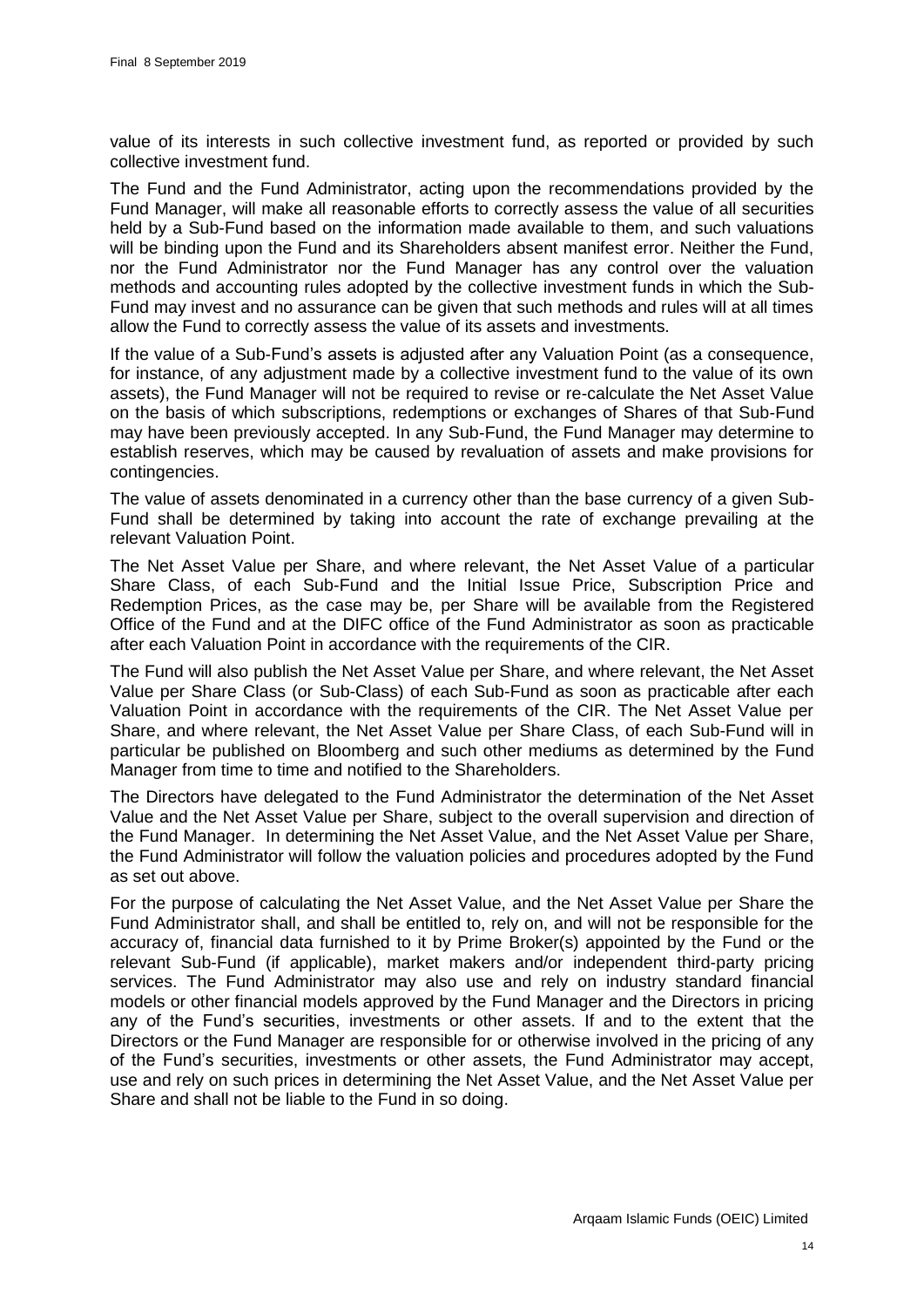#### **12.4 Suspension of Net Asset Value Calculations.**

The Fund Manager may where exceptional circumstances arise, at any time, suspend the calculation of the Net Asset Value of any Sub-Fund or Share Class (and the Net Asset Value per Share) whereupon the issue and redemption of Shares in that Sub-Fund will be suspended, under any one or more of the following circumstances:

- a. Where there is a closure of or suspension of trading on any market on which any assets of that Sub-Fund are traded.
- b. Where a breakdown occurs in any of the means normally employed by the Fund Administrator or the Fund Manager to ascertain the value of the assets of that Sub-Fund or when for any other reason the value of the assets of that Sub-Fund cannot reasonably be ascertained.
- c. Where circumstances exist as a result of which in the opinion of the Fund Administrator or the Fund Manager it is not reasonably practicable for the Sub-Fund to realise any assets, which together constitute a material proportion of the overall assets of that Sub-Fund.
- d. Where, for any other reason, the Fund Manager determines on reasonable grounds that it is in the best interests of the Sub-Fund and/or the relevant Shareholders.

Any such suspension (and the reason therefore) will be notified to the relevant Shareholders and the DFSA as soon as practicable after such suspension has been declared. The Fund Manager will generally act to lift such suspension as soon as possible in all cases and should such exceptional circumstances continue, the Fund Manager is entitled to apply to the DFSA for the continuation of such suspension. The Fund Manager will notify the relevant Shareholders of any such application to the DFSA and, if granted as soon as practicable after the date of granting. The Fund Manager will notify the Shareholders and the DFSA as soon as practicable after such suspension has been lifted.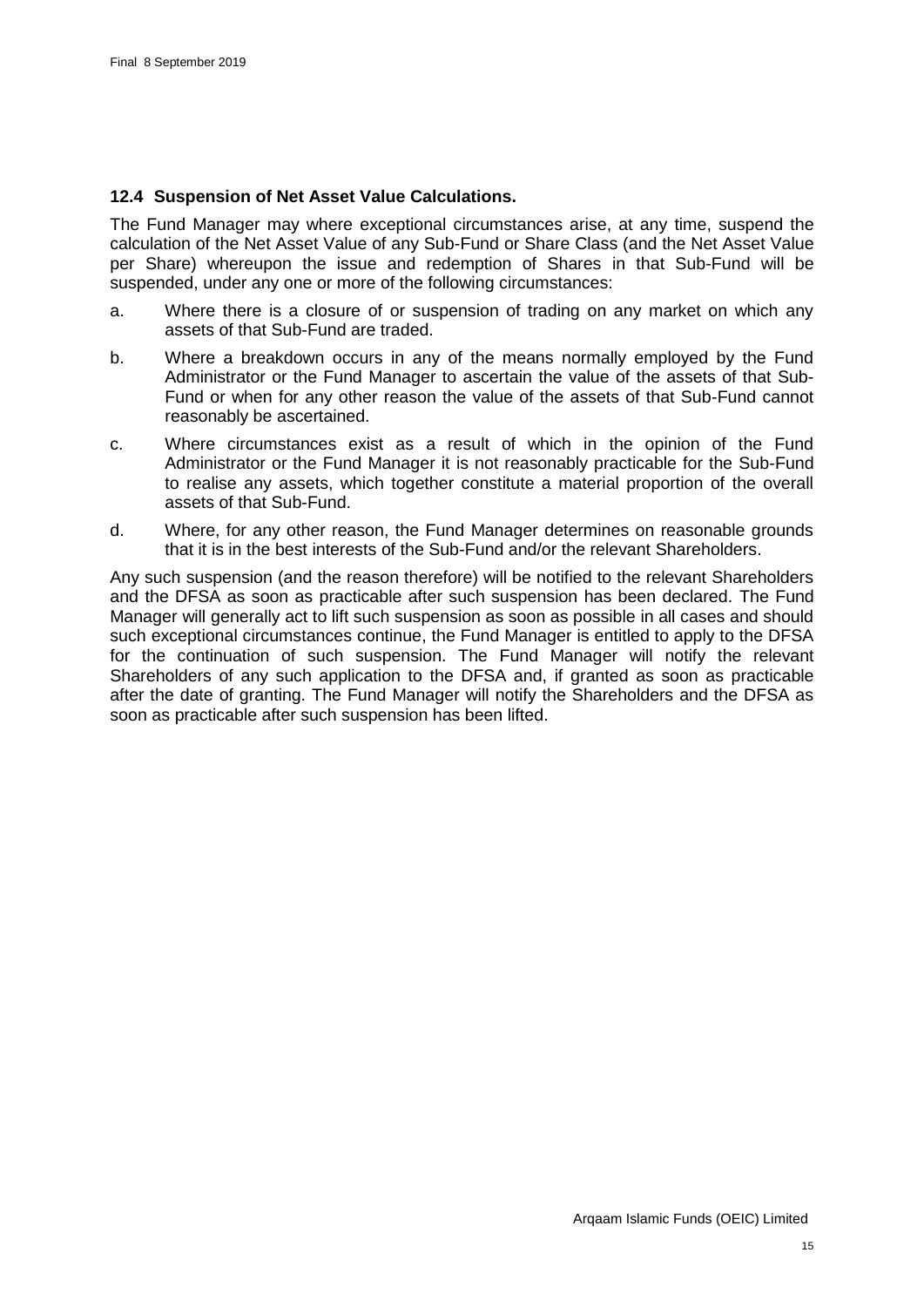# **13 ALTERATIONS AND AMENDMENTS TO THE FUND AND OR SUB-FUND**

#### **13.1 Alterations to the Articles.**

a. Matters requiring a Special Resolution of Shareholders.

If any proposal to change a Sub-Fund's investment, financing or gearing powers is made or if any other fundamental change (as defined in the CIL and the CIR) is proposed relating to the Sub-Fund as a whole and or to a Share Class (or Sub-Class) in respect of a Sub-Fund, a Special Resolution approving any such proposal must be passed by Shareholders holding Shares of that Sub-Fund and or of that Share Class (or Sub-Class) at a meeting of Shareholders convened solely for that purpose. The DFSA must also approve any such proposal.

b. Matters requiring an Ordinary Resolution of Shareholders.

If any materially significant change (as defined in the CIL and the CIR) is proposed or any other proposal which may adversely affect Shareholders as a whole and or to Shareholders holding Shares in a specific Share Class (or Sub-Class) in respect of a Sub-Fund, an Ordinary Resolution approving any such proposal must be passed by such Shareholders at a meeting of Shareholders convened solely for that purpose.

c. All other amendment to the Articles must be made in accordance with the Companies Law and the Rules.

### **13.2 Alterations to the Prospectus.**

a. Matters requiring a Special Resolution of Shareholders.

If any proposal to change a Sub-Fund's investment, financing or gearing powers is made or if any other fundamental change (as defined in the CIL and the CIR) is proposed relating to the Sub-Fund as a whole and or to a specific Share Class (or Sub-Class) in respect of a Sub-Fund, a Special Resolution approving any such proposal must be passed by such Shareholders at a meeting of those Shareholders convened solely for that purpose. The DFSA must also approve any such proposal.

b. Matters requiring an Ordinary Resolution of Shareholders.

If any materially significant change (as defined in the CIR Rules) is proposed, or any other proposal which may adversely affect Shareholders as a whole and or to Shareholders holding Shares in a specific Share Class (or Sub-Class) in respect of a Sub-Fund, an Ordinary Resolution approving any such proposal must be passed by such Shareholders at a meeting of those Shareholders convened solely for that purpose.

c. Matters merely requiring pre-event notification to Shareholders.

If the Fund Manager considers that any proposed change may potentially be significant (as defined in the CIR), the Director will give the Shareholders of a specific the Sub-Fund as a whole and or of a specific Share Class (or Sub-Class) in respect of a Sub-Fund, reasonable notice of the proposed change before the change is effected.

d. Matters merely requiring post-event notification to Shareholders.

If the Fund Manager considers on reasonable grounds that any proposed change will not adversely affect Shareholders' rights in a specific Sub-Fund as a whole and or in a specific Share Class (or Sub-Class) in respect of a Sub-Fund, then any such change may be made by the Fund Manager without recourse to such Shareholders other than to notify them after the change has been effected.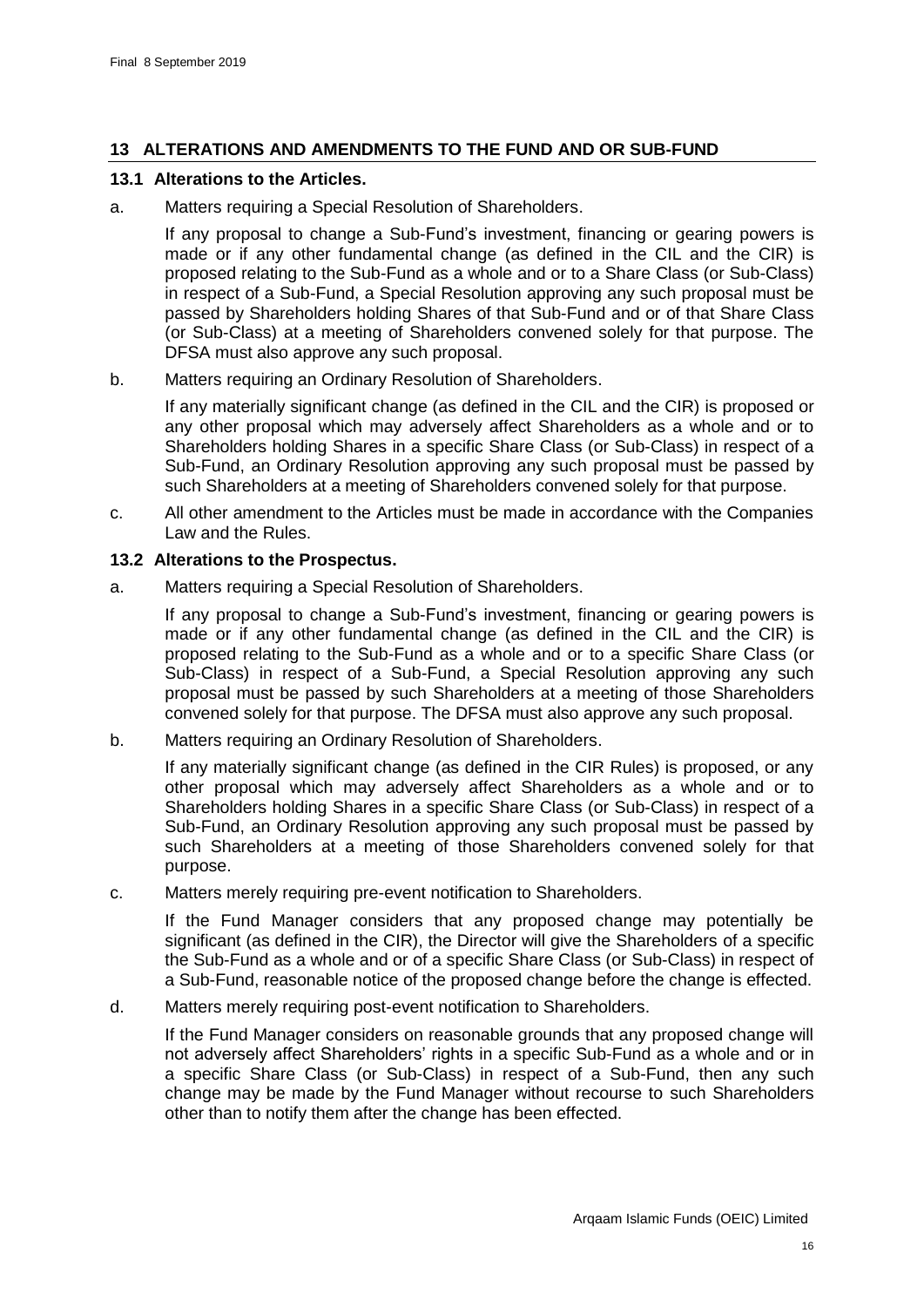# **13.3 Alterations to the Fund and Sub-Fund(s) Generally.**

a. Matters requiring a Special Resolution of Shareholders.

If any proposal to change the Fund Manager or the Registered Auditor is made or if any other fundamental change (as defined in the CIR) is proposed, relating to the Sub-Fund as a whole and or to a specific Share Class (or Sub-Class) in respect of a Sub-Fund, a Special Resolution approving such proposal must be passed by such Shareholders at a meeting of those Shareholders convened solely for that purpose. The DFSA must also approve any such proposal.

b. Matters requiring an Ordinary Resolution of Shareholders.

If any materially significant change (as defined in the CIR) is proposed which may adversely affect Shareholders, relating to the Sub-Fund as a whole and or to a specific Share Class (or Sub-Class) in respect of a Sub-Fund, an Ordinary Resolution approving any such proposal must be passed by such Shareholders at a meeting of those Shareholders convened solely for that purpose.

c. Matters merely requiring pre-event notification to Shareholders.

If the Fund Manager considers that any proposed change may potentially be significant (as defined in the CIR), relating to the Sub-Fund as a whole and or to a specific Share Class (or Sub-Class) in respect of a Sub-Fund, the Fund Manager will give the relevant Shareholders reasonable notice of the proposed change before the change is effected.

d. Matters merely requiring post-event notification to Shareholders.

If the Fund Manager considers on reasonable grounds that any proposed change will not adversely affect Shareholders' rights, relating to the Sub-Fund as a whole and or to a Share Class (or Sub-Class) in respect of a Sub-Fund, then any such change may be made by the Fund Manager without recourse to such Shareholders other than to notify them after the change has been effected.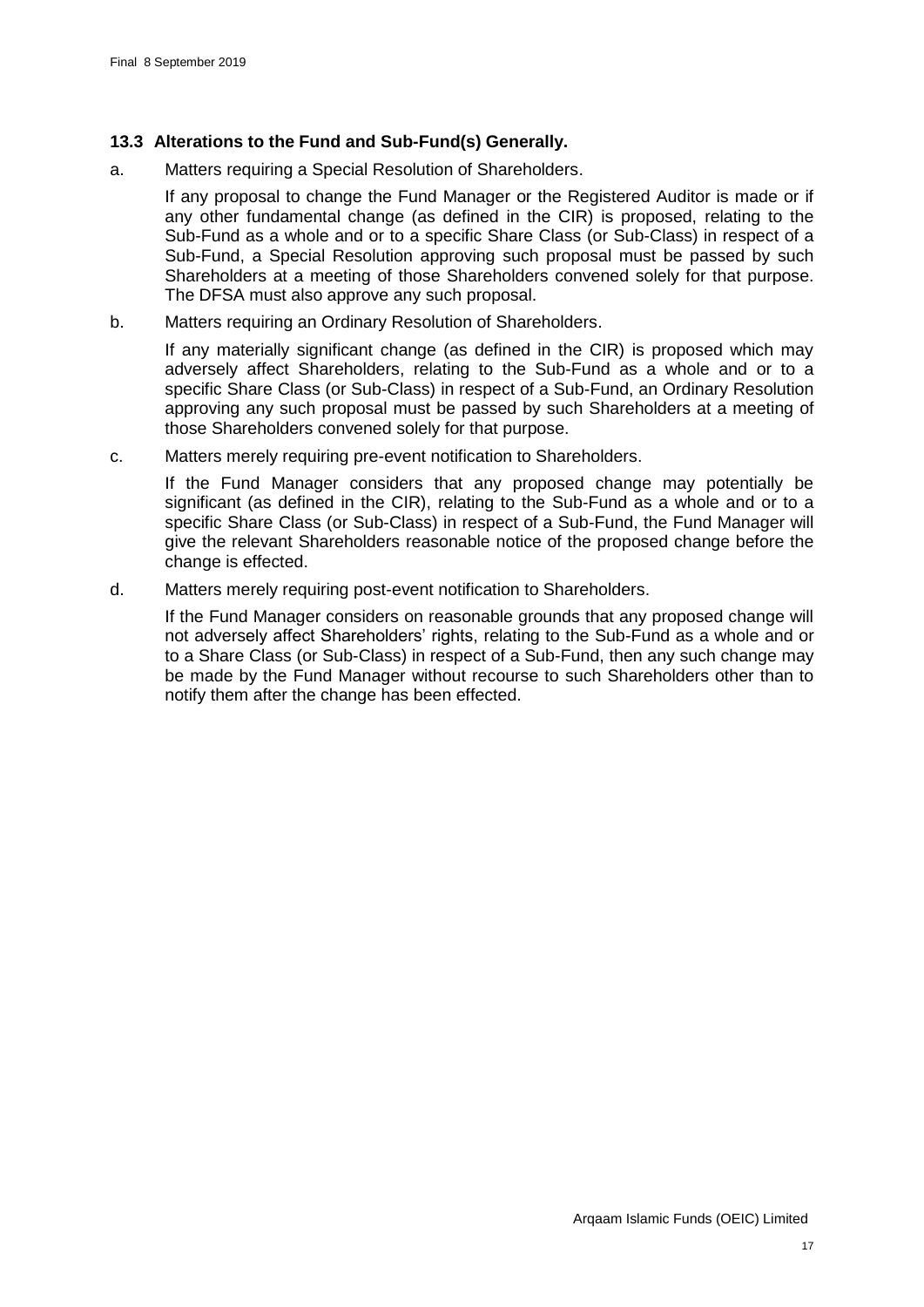# **14 WINDING-UP, DISSOLUTION AND AMALGAMATION**

### **14.1 Winding-up or Dissolution.**

The Fund may be wound up at any time:

- a. By the Fund Manager in accordance with the Articles.
- b. By the Shareholders by the passing of a Special Resolution at an extraordinary general meeting directing the Fund Manager to wind up the Fund.
- c. Otherwise in accordance with the CIL and/or the CIR.

Upon such determination being made the Fund Manager will advise the Shareholders in writing that such determination has been made and will set out the Fund Manager's plans for the liquidation of the assets of the Fund and distribution of the Fund assets to the Shareholders.

Upon a winding-up of the Fund, the proceeds from the liquidation of the assets of each Sub-Fund shall be applied:

- a. First, in paying to any party any unpaid fees, costs or expenses payable by the Sub-Fund and then unpaid (and retaining adequate provision for all liabilities properly so payable and for the cost of the winding up).
- b. Second, in paying to the relevant Shareholders of that Sub-Fund the balance of the proceeds, which balance shall be apportioned between such Shareholders pro rata to the number of Shares (or to a Share Class (or Sub-Class) in respect of a Sub-Fund) in the Sub-Fund held by each of them.

### **14.2 Dissolution and Amalgamation of Sub-Funds.**

- a. A Sub-Fund (or a Share Class (or Sub-Class) in respect of a Sub-Fund) may be dissolved by compulsory redemption of such Shares of the relevant Sub-Fund, at the discretion of the Fund Manager:
	- i. If the Net Asset Value of the relevant Sub-Fund has decreased below USD 5 million.
	- ii. If the Sub-Fund shall cease to be authorised or otherwise officially approved.
	- iii. If any law shall be passed or otherwise enacted which renders it illegal or, in the opinion of the Fund Manager, impractical or inadvisable to continue the relevant Sub-Fund.
	- iv. If required by the DFSA to terminate the Fund or the relevant Sub-Fund.
	- v. If the Fund Manager, at any time, determines that it is in the best interests of the Fund, the Sub-Fund, the relevant Shareholders or the Fund Manager that the Sub-Fund be dissolved.
- b. The Redemption Price for the relevant Shares will be the Net Asset Value per Share (taking into account actual realisation prices of the investments and realisation expenses), calculated as of the Valuation Point at which such a decision shall take effect.
- c. The Fund Manager shall serve a written notice to the holders of the relevant Shares prior to the effective date of the compulsory redemption, which will indicate the reasons for, and the procedure of the redemption operations. Unless it is otherwise decided in the interest of, or to keep equal treatment between the Shareholders, the Shareholders of the Sub-Fund concerned may continue to request redemption of their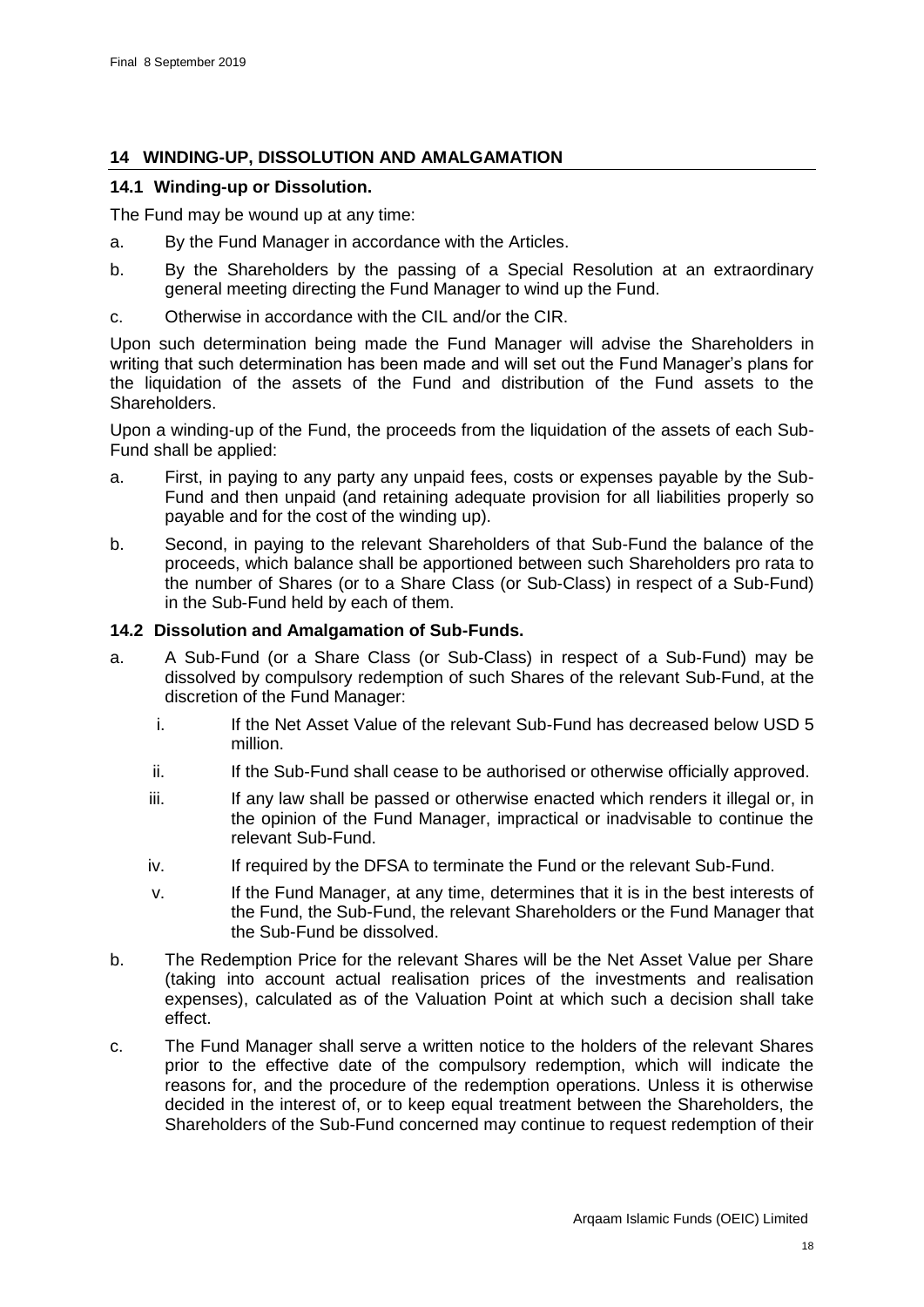Shares free of charge (but taking into account actual realisation prices of investments and realisation expenses) prior to the effective date of the compulsory redemption.

- d. Notwithstanding the powers conferred to the Fund Manager in the preceding paragraph, a general meeting of Shareholders of any Sub-Fund may, upon proposal from the Fund Manager, redeem all the Shares of such Sub-Fund and refund to the Shareholders the Net Asset Value of their Shares (taking into account actual realisation prices of investments and realisation expenses) calculated as of the Valuation Point at which such decision shall take effect. There shall be no quorum requirements for such a general meeting of Shareholders at which resolutions shall be adopted by simple majority of those present or represented, if such a decision does not result in the liquidation of the Fund.
- e. Any asset which has remained unclaimed shall be dealt with in accordance with the applicable CIR.
- f. All redeemed Shares shall be cancelled.
- g. Under the circumstances provided for under paragraph 1 above, the Fund Manager may decide to allocate the assets of any Sub-Fund to those of another existing Sub-Fund within the Fund and to re-designate the Shares of the Sub-Fund concerned as Shares of another Sub-Fund (following a split or consolidation, if necessary, and the payment of the amount corresponding to any fractional entitlement to Shareholders). Such decision will be notified to the Shareholders concerned (and, in addition, the notification will contain information in relation to the new Sub- Fund), one month before the date on which the amalgamation becomes effective in order to enable Shareholders to request redemption of their Shares, free of charge, during such period.
- h. Notwithstanding the powers conferred on the Fund Manager by the preceding paragraph, a contribution of all assets and liabilities attributable to any Sub-Fund to another Sub-Fund may be decided upon by a general meeting of the Shareholders of the contributing Sub-Fund with a Special Resolution, if the amalgamation does not result in the liquidation of the Fund.
- i. A contribution of the assets and liabilities attributable to any Sub-Fund to a sub-fund of a third-party entity shall be decided by a general meeting of Shareholders by Special Resolution.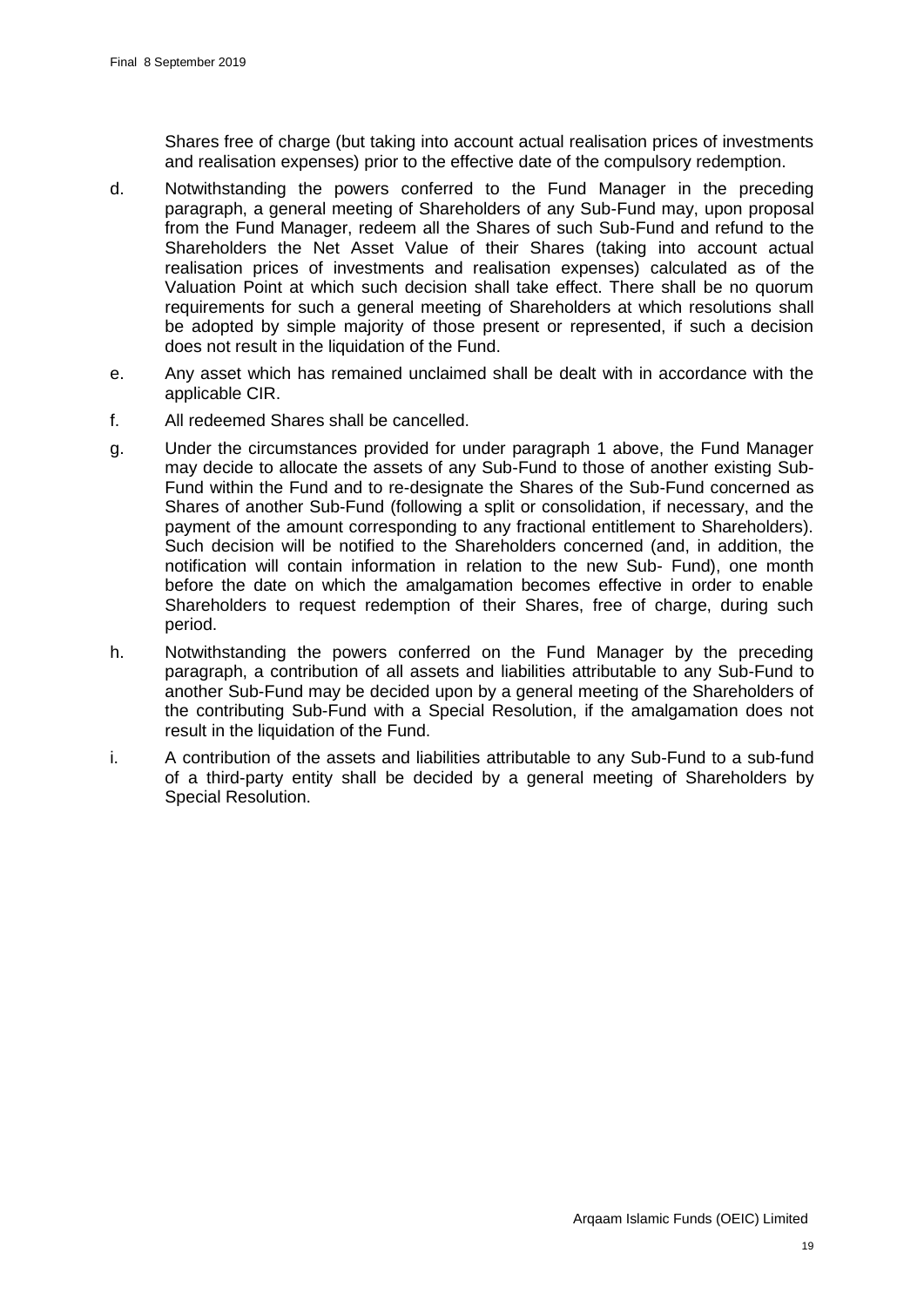# <span id="page-53-0"></span>**15 MATERIAL CONTRACTS, PROCEDURES AND GOVERNING LAW**

# **15.1 Material Contracts and Procedures.**

The following contracts, not being contracts entered into in the ordinary course of business, have been entered into by the Fund and are, or may be, material:

- a. Administration Agreement;
- b. Custodian Agreement;
- c. Shari'ah Supervisory Procedures;
- d. The agreement between the Registered Auditor and the Fund; and
- e. The Fund Management Agreement.

Any of the above agreements may be amended by the mutual consent of the parties, with consent on behalf of the Fund being given by the Fund Manager.

# **15.2 Documents available for Inspection.**

Copies of the following documents are available for inspection during business hours on each Business Day at the Registered Office of the Fund in the DIFC:

- a. The Articles.
- b. The current Prospectus.
- c. The material contracts referred to above; and
- d. The latest annual and interim reports of the Fund.

# **15.3 Governing Law.**

The governing law of the Fund and this Prospectus shall be the laws of the DIFC.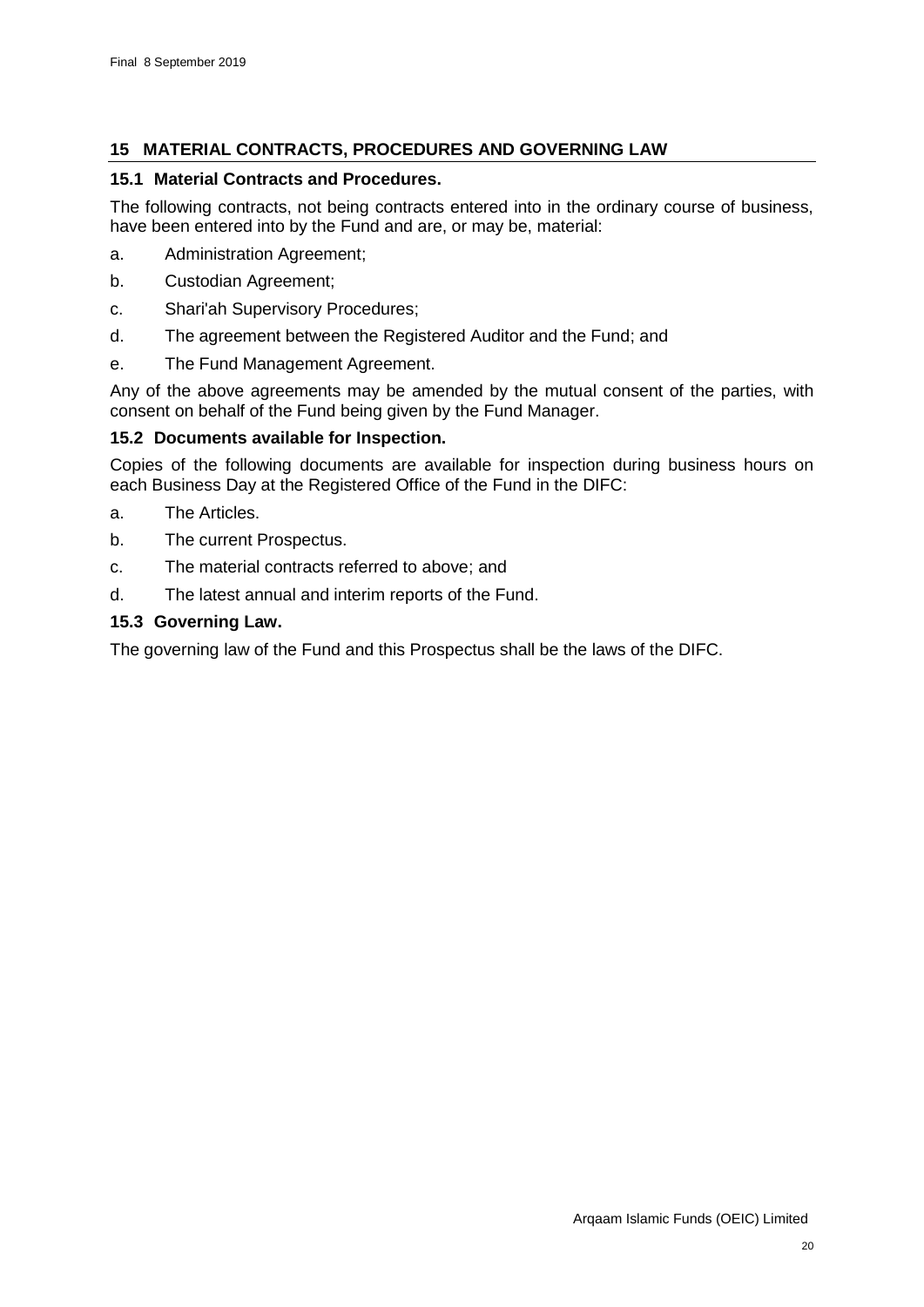# **SCHEDULE 1 – ARQAAM ISLAMIC INCOME FUND**



# **Arqaam Islamic Funds (OEIC) Limited ("FUND")** (incorporated as an open-ended investment company in the DIFC)

**Amended and Restated** 

**SCHEDULE** relating to the Sub-Fund **Arqaam Islamic Income Fund**

**Fund Manager: Arqaam Capital Limited**

Date 8<sup>th</sup> September 2019

Arqaam Islamic Funds (OEIC) Limited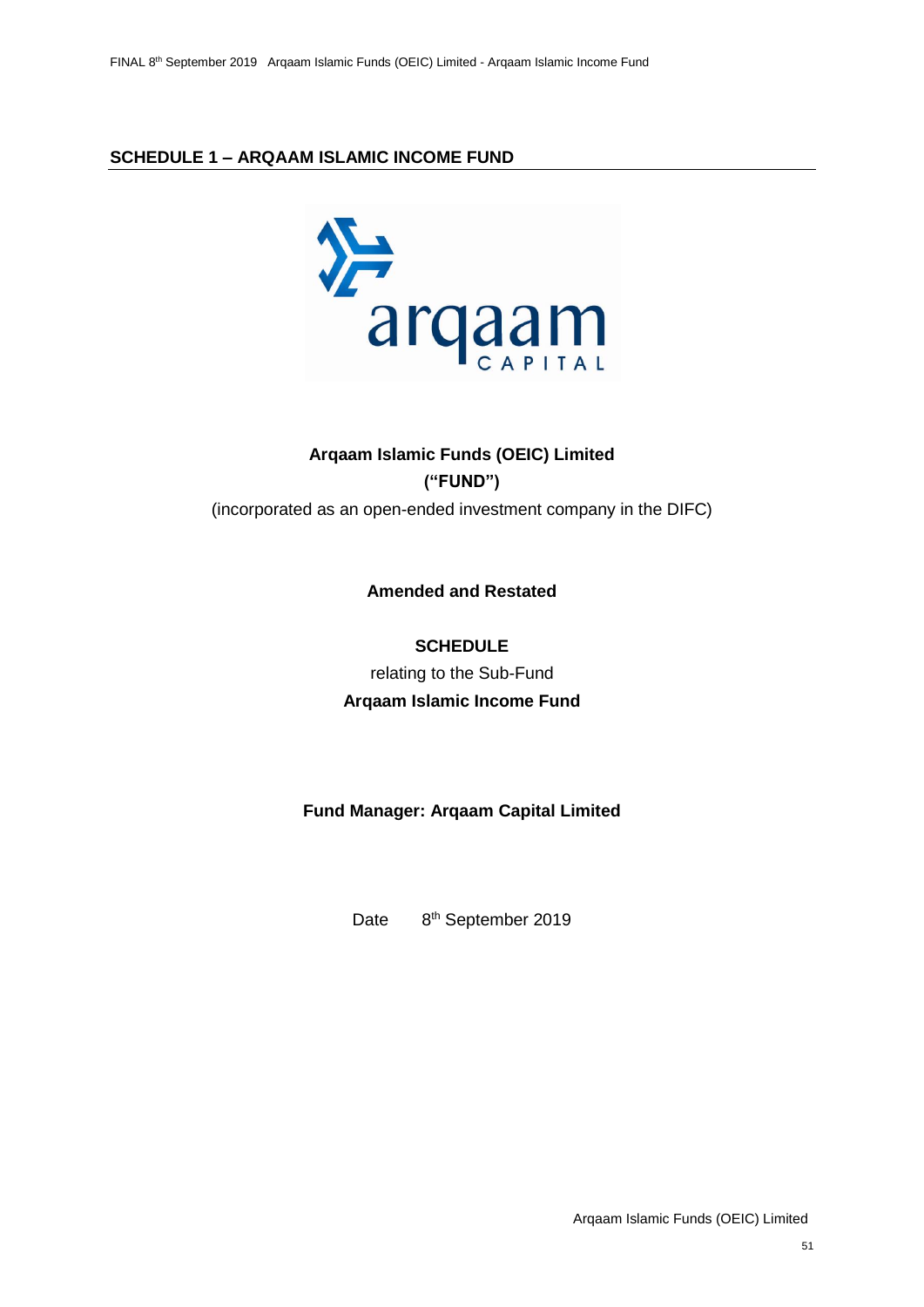This Schedule is dated 8<sup>th</sup> September 2019 and supersedes and replaces in its entirety the Schedule dated 24<sup>th</sup> February 2019. This Schedule is valid only if accompanied by the currently valid Prospectus dated 8 th September 2019.

# **1. INVESTMENT OBJECTIVE AND POLICY**

# **1.1 Principal Investment Objective.**

The investment objective of the Arqaam Islamic Income Fund is to invest in securities and or instruments with the aim to provide the Shareholders with Shari'ah compliant returns. The Arqaam Islamic Income Fund will only invest in Shari'ah compliant securities (that are permissible to trade) and instruments approved by the Shari'ah Supervisory Board. The Arqaam Islamic Income Fund will target an annual average return of 6%, net of Fees.

### **1.2 Investment Policy and risk spreading.**

The Arqaam Islamic Income Fund's investment policy and investment restrictions will be as follows:

- a. All investments made by the Arqaam Islamic Income Fund will be in securities and instruments denominated in United States Dollars or in a currency pegged to the United States Dollar.
- b. The Arqaam Islamic Income Fund will primarily invest in Sukuks with no geographical limitation or restriction on the issuer.
- c. The Arqaam Islamic Income Fund will not acquire more than 10% of any outstanding security or instrument by any one single issuing body.
- d. The Arqaam Islamic Income Fund will not invest more than 15% of its Net Asset Value in a single security.
- e. The Arqaam Islamic Income Fund will not invest more than 20% of its Net Asset Value in private placements of securities or instruments.
- f. There will be no credit rating restrictions in respect of any investment made by the Arqaam Islamic Income Fund. However, the Fund Manager will undertake an in-depth credit review of each investment prior to investing in such security or instrument.
- g. Cash in the Arqaam Islamic Income Fund may be deposited overnight (or longer if required) on a *wakala* account on terms approved by the Shari'ah Supervisory Board. After 60 Business Days following the Initial Closing Date, the Arqaam Islamic Income Fund will not allocate more than 20% of its Net Asset Value in cash or cash equivalent securities.

# **1.3 Leverage/Financing**

The Arqaam Islamic Income Fund may use Shari'ah compliant forms of leverage but such leverage shall not exceed 20% of the Arqaam Islamic Income Fund' Net Asset Value. See **Annex 1 Risk Factors – "Risks relating to the use of Leverage".**

# **1.4 Derivatives.**

The Arqaam Islamic Income Fund will not utilise derivatives, except that it may enter into profit rate swaps for hedging purposes (Tahawwut) but not for speculative purposes. All such transactions will require separate Shari'ah Supervisory Board approval.

# **1.5 Stock Lending.**

The Arqaam Islamic Income Fund will not engage in stock lending.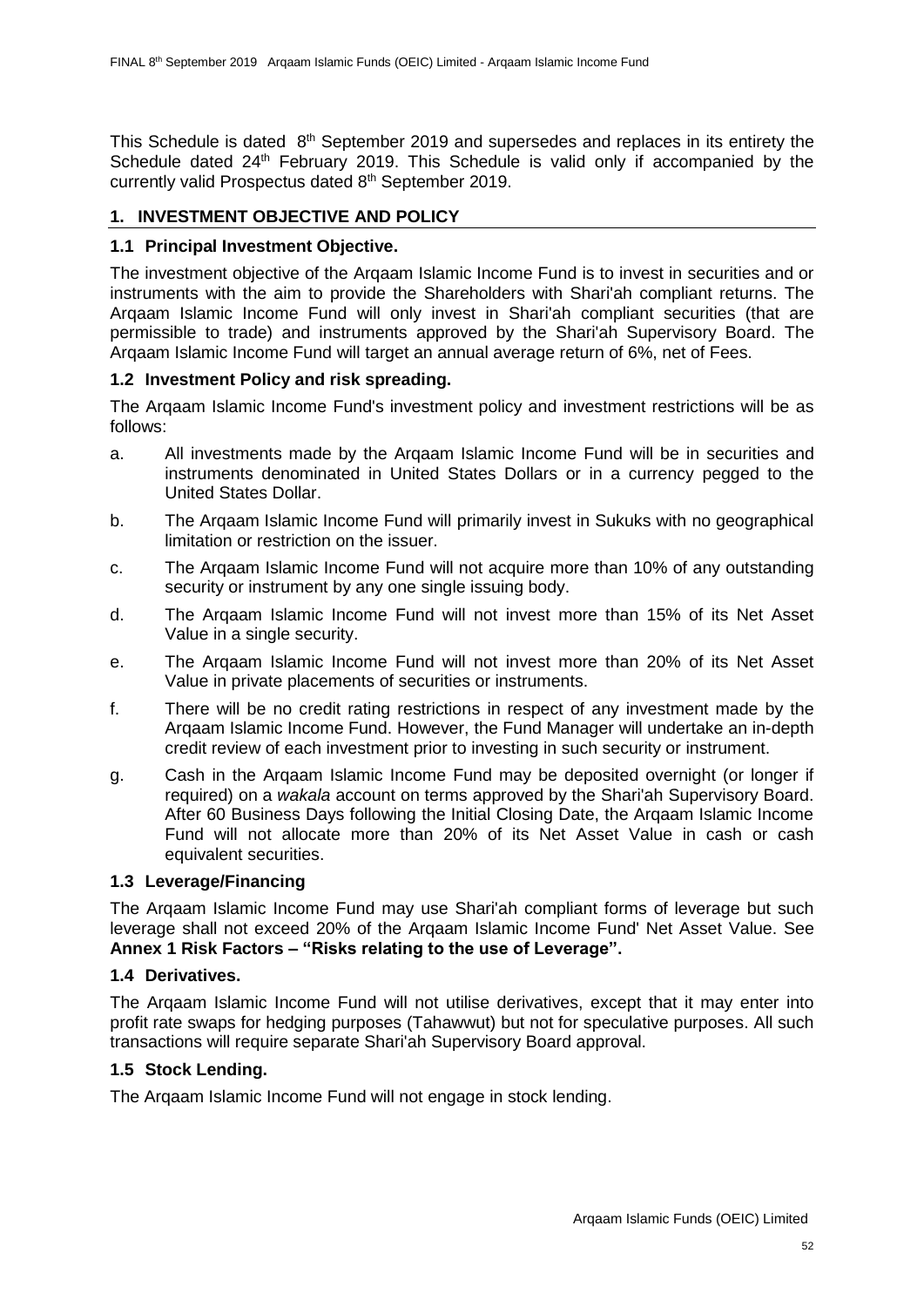# **1.6 Adjustments.**

The Fund Manager will at all times seek to apply the limits and restrictions set out herein. The limits set out will not be breached as a result of any events or circumstances outside the reasonable control of the Fund Manager, including, but not limited to, changes in the price or value of assets of the securities or instruments brought about solely through movements in the market, or as a result of the exercise of subscription or redemption rights in respect of the Arqaam Islamic Income Fund or any third party, changes to Net Asset Value and or amendments proposed by the Shari'ah Supervisory Board to the approved securities or instruments on the Approved List or to changes in any third party indices on which the Fund Manager, in pursuing the investment policy of the Arqaam Islamic Income Fund, relies. In such events the Fund Manager will take such corrective action, in its sole discretion, as it deems advisable to remedy the situation, taking into account the interests of the Shareholders, and the advice of the Shari'ah Supervisory Board.

# **1.7 Investment horizon.**

The Arqaam Islamic Income Fund is not an appropriate vehicle for short-term investment, as its investment objectives are set on a medium to long-term basis.

# **2. SHARI'AH COMPLIANCE**

At the inception of the Arqaam Islamic Income Fund, and thereafter, the Shari'ah Supervisory Board will approve a list of securities and instruments (including Sukuks) which are deemed to be Shari'ah compliant and have been approved by the Shari'ah Supervisory Board (the **"Approved List"**). The Shari'ah Supervisory Board may add securities (that are permissible to trade) or delete securities (that are not permissible to trade) and instruments (including Sukuks) from the Approved List in its discretion. The Arqaam Islamic Income Fund will only invest in securities and instruments (including Sukuks) which have been approved by the Shari'ah Supervisory Board and are on the Approved List. The Shari'ah Supervisory Board may also, to the extent required, approve the utilisation of the S&P Pan Arab Composite Shari'ah Index.

The investment team will inform the Shari'ah Supervisory Board of any change in the circumstances or underlying securities and instruments (including Sukuks) that might affect the permissibility of trading and investment under the Approved List.

The Shari'ah Supervisory Board will review all investments of the Arqaam Islamic Income Fund on a semi-annual basis. If any investments made by the Arqaam Islamic Income Fund are, in the opinion of the Shari'ah Supervisory Board, found not to be Shari'ah compliant, such investments will generally be liquidated within 15 Business Days or such other period approved by the Shari'ah Supervisory Board taking into account the interests of the Shareholders. Any income, gain or other profit (including but not limited to dividends or other distributions) designated as requiring purification or cleansing made on such investments will be donated to a registered charity approved by the Shari'ah Supervisory Board.

# **3. INVESTMENT PROCESS**

The Fund Manager follows a top down approach, whereby the investments team of the Arqaam Islamic Income Fund meets on a periodic basis to discuss the macroeconomic outlook. Following the consensus decision by the investment team on the investment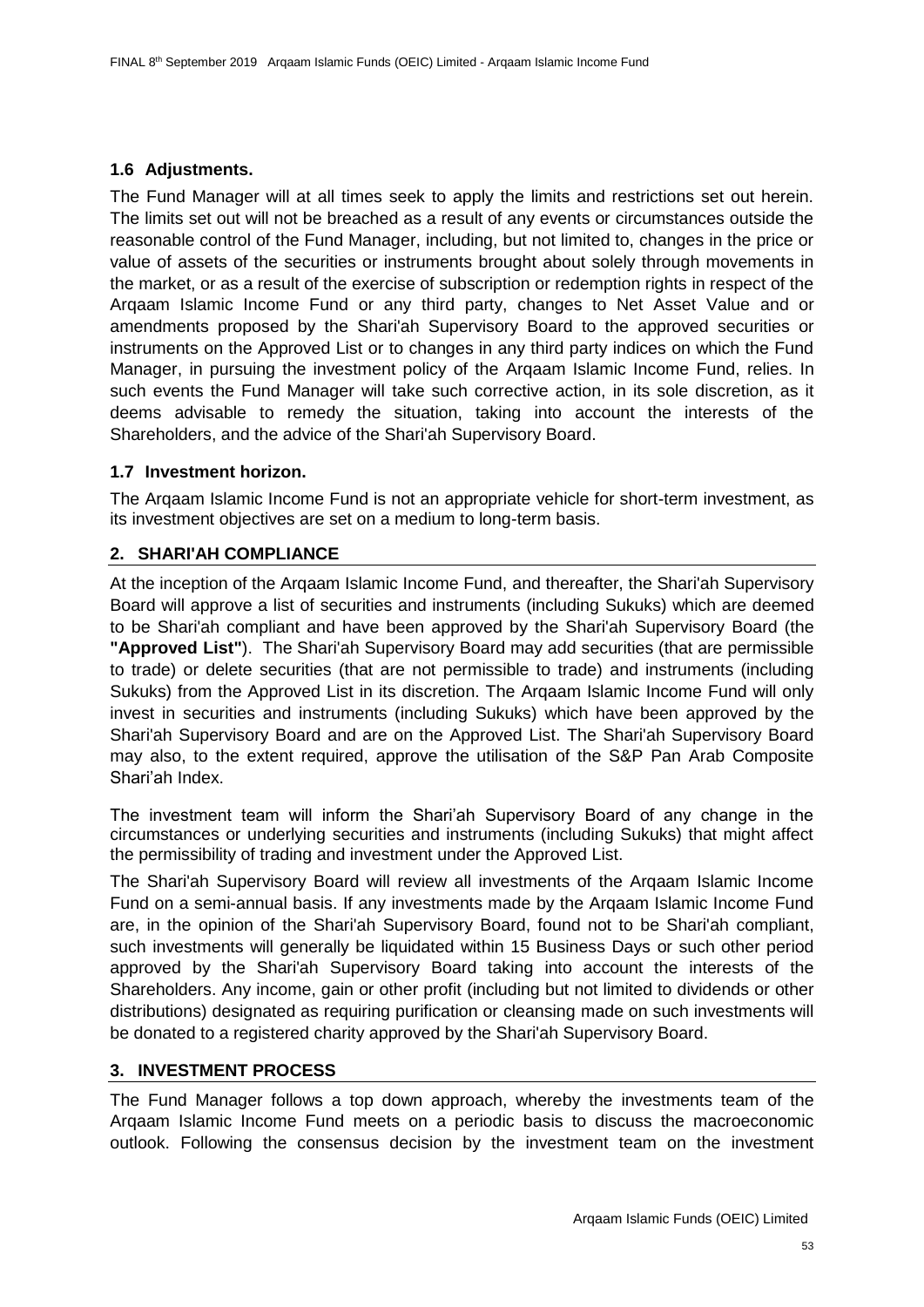outlook, the investment team will select the sectors identified. Once the sector selection is complete, the investment team performs an in-depth credit review of the companies in that sector and the related securities and instruments. The targeted securities and or relevant instruments (including Sukuks) and or relevant indices will be submitted to the Shari'ah Supervisory Board for approval and inclusion on the Approved List. Once approved by the Shari'ah Supervisory Board the investment team of the Fund Manager will exercise its discretion in the exercise of its investment powers in selecting securities and instruments (including Sukuks) from the Approved List in accordance with the investment policy and risk spreading criteria as set out herein. The investment team will seek a written approval from the Shari'ah Supervisory Board for every new addition to the Approved List.

# **4. KEY TEAM MEMBERS**

The Arqaam Islamic Income Fund will be Co-Managed by Abdul Kadir Hussain who is the Head of Fixed Income Asset Management at Arqaam and by Zeina Rizk, Director of Fixed Income Asset Management at Arqaam.

### - **Mr Abdul Kadir Hussain.**

Mr Hussain has 24 years investment experience in the emerging market space, with a 10 year public track record in managing conventional fixed income credit-based funds and a 6 year public track record managing Shari'ah compliant fixed income credit funds. The funds managed by Mr Hussain have won awards in every year since 2010, and the Islamic funds managed by Mr Hussein have been recognized by Bloomberg as the best in the MENA region in 2012, 2014, and 2015. Prior to moving to the UAE, Mr Hussain Global Head of Non-US Credit Research of Credit Suisse where he won 'Best High Yield" analyst in Asia for 3 consecutive years from 2000 to 2003.

# - **Ms Zeina Rizk.**

Ms Rizk has over 10 years of investment experience in the global credit market, with a 6-year track record of managing both a conventional global credit fund and a Shari'ah compliant global credit fund. The Shari'ah compliant fund won the best Shari'ah compliant fund award from MENA Fund Manager in 2014 and 2015. During her career Ms Rizk was also fixed income advisor and management team member of a global fixed income fund domiciled in Luxembourg, and has held previous positions as a credit and market risk supervisor, and an associate in securitization.

# **5. BASE CURRENCY**

The base currency of the Arqaam Islamic Income Fund is the United States Dollar. Shares in the Arqaam Islamic Income Fund will be issued and redeemed in United States Dollars. However, the Arqaam Islamic Income Fund's assets may be invested in securities and other investments that are denominated in currencies other than United States Dollars. Accordingly, the value of an investment may be affected favourably or unfavourably by fluctuations in exchange rates. In addition, prospective Subscribers whose assets and liabilities are primarily denominated in currencies other than the United States Dollars should take into account the potential risk of loss arising from fluctuations in the rate of exchange between the United States Dollar and such other currency. The Investment Objectives and Policy does allow for the Investment Team to enter into Shari'ah compliant currency hedging transactions but the Investment Team will not actively seek to hedge such exposure to currency fluctuations as part of their day to day management of the Arqaam Islamic Income Fund.

See also Section 8 below **"Redemptions".**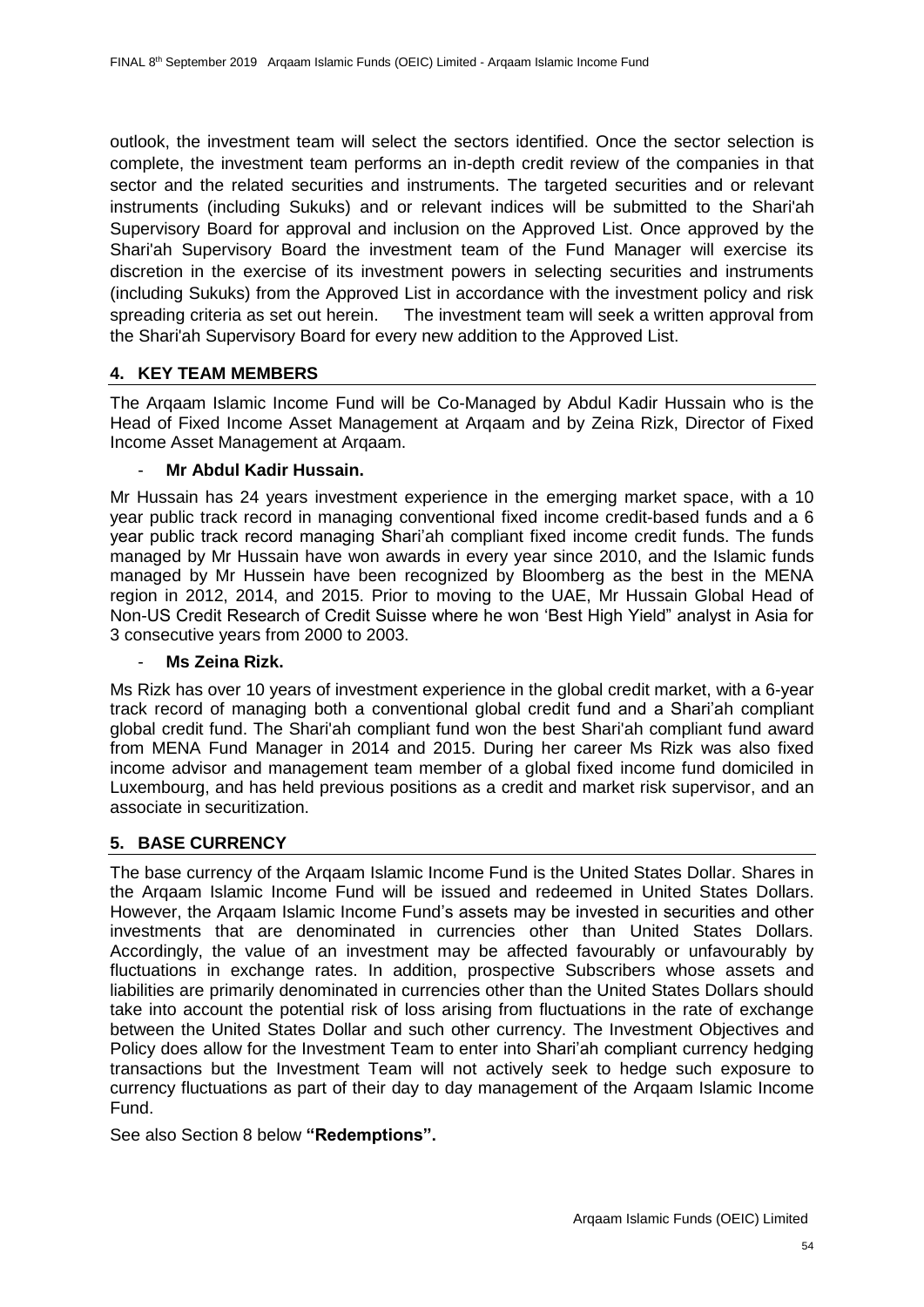# **6. FEES**

In addition to the Operating Fees and Expenses and to other Pro-Rata Fees as both set out in the Prospectus to which the Sub-Fund will be subject the Sub-Fund will also meet the following costs and expenses.

# **6.1 Subscription Fees.**

The Fund Manager will depending on the relevant Share Class, receive the following subscription fees from Subscribers:

- Up to 5% of the amount subscribed for Class "A" Shares;
- Up to 5% of the amount subscribed for Class "B" Shares;
- 0% of the amount subscribed for Class "C" Shares:
- 0% of the amount subscribed for Class "D" Shares;
- 0% of the amount subscribed for Class "E" Shares:
- 0% of the amount subscribed for Class "F" Shares.

The Subscription Fee is payable in addition to the Subscription Price. The Subscription Price (excluding the Subscription Fee, if any) will be invested into the relevant Share Class at the Net Asset Value per Share. The Fund Manager may, in its sole discretion, waive a portion of such Subscription Fee or decide to transfer part or all of such Subscription Fee to a relevant distributor appointed by the Fund Manager in respect of the marketing and distribution of the Shares in the Arqaam Islamic Income Fund. In addition, Subscribers investing via a thirdparty distributor or placing agent may also be subject to a subscription fee and or entry charge as determined and charged by such third-party distributor or placing agent outside of those charged by the Fund Manager. The Fund may therefore receive the net proceeds of such subscription and apply the same in the subscription for the applicable Share Class.

# **6.2 Management Fees.**

The Fund Manager will receive a management fee in relation to each Share Class, payable out of the assets attributable to the relevant Share Class of the Arqaam Islamic Income Fund of:

- 1.5% *per annum* of the Net Asset Value per Share Class in respect of the Class "A" Shares;
- 1.5% *per annum* of the Net Asset Value per Share Class in respect of the Class "B" Shares;
- 0.75% *per annum* of the Net Asset Value per Share Class of the Class "C" Shares;
- 1% *per annum* of the Net Asset Value per Share Class of the Class "D" Shares;
- 1 % *per annum* of the Net Asset Value per Share Class of the Class "E" Shares; and
- 1.10% *per annum* of the Net Asset Value per Share Class of the Class "F" Shares

calculated and accrued as at each Valuation Point (calculated before the deduction of accrued Management Fees at each Valuation Point) and payable monthly in arrears on the first day of each month following the Initial Closing Date.

# **6.3 Performance Fee.**

No performance fees will be payable in respect of the Arqaam Islamic Income Fund.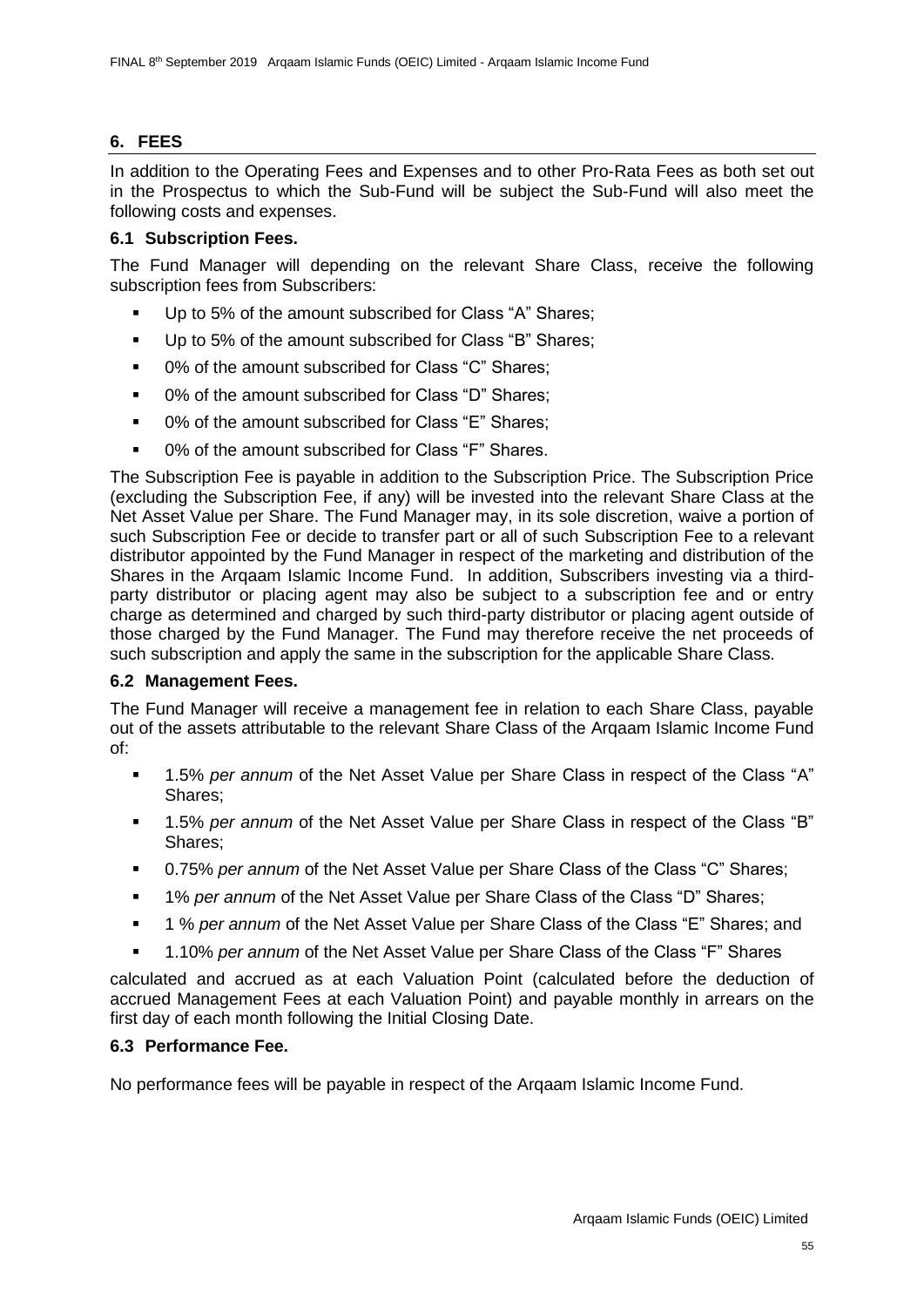# **6.4 Deferred Sales Fee – Class "D" Shares only.**

In relation to the Class "D" Shares there is no upfront Subscription Fee. Instead the Fund will charge a deferred Subscription Fee by way of a deferred sales fee. Subscribers will receive an allotment of Class "D" Shares equivalent to the Subscription Price. The Fund, in relation to the Class "D" Shares only is entitled to charge a deferred sales charge to the holders of the Class "D" Shares equivalent to 2.5% on all subscriptions received during the Initial Offer Period of the Class "D" Shares and subsequent subscriptions after the expiry of the Initial Offer Period. Such deferred sales charge will be payable by the Fund to the Fund Manager from the relevant Subscription Date. Such deferred sales charge will be amortized by the Fund in respect of the Class "D" Shares for a period of three years from the Subscription Date of the Class "D" Shares to which the deferred sales charge relates. The Class "D" Shareholder will only be charged it pro rata amortisation charge up to and including the Redemption Date and the Fund will waive its entitlement to any further deferred sale charge from the Class "D" Shareholder to which it may be entitled from and including the Redemption Date.

# **6.5 Deferred Service Fee – Class D Shares only.**

In relation to the Class "D" Shares there is no upfront Subscription Fee. Instead the Fund will, in accordance with the below, charge a deferred Subscription Fee in relation to the Class "D" Shares by way of a deferred service fee of 2.5% shall apply on the Net Asset Value of the Class "D" Shares due from the holders of the Class "D" Shares on Redemption of their Class "D" Shares. Such deferred service fee will be payable from Redemption proceeds due to the redeeming Class "D" Shareholder by the Fund to the Fund Manager from the relevant Redemption Date. The Fund (and the Fund Manager) undertakes to waive its entitlement to the deferred service fee where, should a Class "D" Shareholder serves a Redemption Request:

- within twelve (12) months of the Subscription Date: 2.5% of the Net Asset Value of the Class D Shares redeemed will be charged.
- after (12) months but within twenty-four (24) months of the Subscription Date: to waive 0.80 % of the deferred service fee of 2.5% so that only a deferred service fee of 1.7% of the Net Asset Value of the Class D Shares redeemed will be charged.
- after twenty-four (24) months but within thirty-six (36) months of the Subscription Date: to waive 1.6 % of the deferred service fee of 2.5% so that only a deferred service fee of 0.90 % of the Net Asset Value of the Class D Shares redeemed will be charged.

After expiry of thirty-six (36) months period from any Subscription Date in respect of such Class D Shares to waive in its entirety the deferred service fee of 2.5 % so that no deferred service fee will be payable.

Where any Shareholder holding Class D Shares elects to redeem within the thirty-six (36) months period no adjustment will be made to the Shareholder to reflect the amortised deferred sales fee.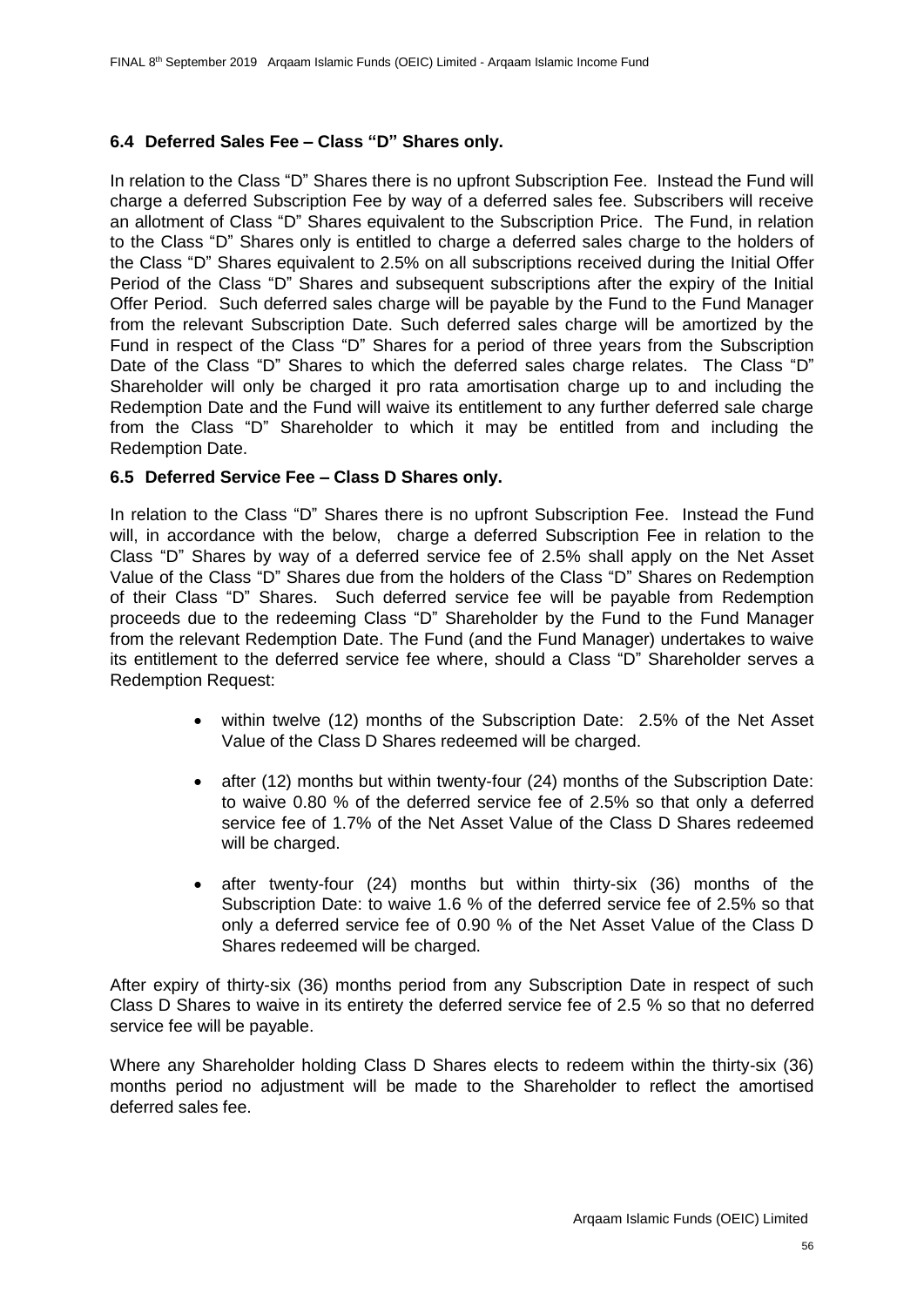Such deferred service fee may be in addition to any other Redemption Costs and Expenses that may be applicable as set out in this Prospectus.

# **6.6 Deferred Sales Fee – Class "E" Shares only.**

In relation to the Class "E" Shares there is no upfront Subscription Fee. Instead the Fund will charge a deferred Subscription Fee by way of a deferred sales fee. Subscribers will receive an allotment of Class "E" Shares equivalent to the Subscription Price. The Fund, in relation to the Class "E" Shares only is entitled to charge a deferred sales charge to the holders of the Class "E" Shares equivalent to 2.5% on all subscriptions received during the Initial Offer Period of the Class "E " Shares and subsequent subscriptions after the expiry of the Initial Offer Period to be paid in full on the Subscription Date. Such deferred sales charge will be amortized by the Fund in respect of the Class "E" Shares for a period of three years from the Subscription Date of the Class "E" Shares to which the deferred sales charge relates.

# **6.7 Redemption Fee – Class E Shares only.**

In relation to the Class "E" Shares there is no upfront Subscription Fee. Instead the Fund will, in accordance with the below, charge a redemption fee in relation to the Class "E" Shares which shall apply on the Net Asset Value of the Class "E" Shares due from the holders of the Class "E" Shares on Redemption of their Class "E" Shares. Such redemption fee will be payable from Redemption proceeds due to the redeeming Class "E" Shareholder and retained by the Fund for the benefit of all the remaining Shareholders in respect of Class "E" Shares still held from the relevant Redemption Date:

- within twelve (12) months of the Subscription Date: 2.5 % of the Net Asset Value of the Class E Shares redeemed will be charged.
- after (12) months but within twenty-four (24) months of the Subscription Date: a deferred service fee of 1.67% of the Net Asset Value of the Class E Shares redeemed will be charged.
- after twenty-four (24) months but within thirty-six (36) months of the Subscription Date a deferred service fee of 0.84 % of the Net Asset Value of the Class E Shares redeemed will be charged.

After expiry of thirty-six (36) months period from any Subscription Date in respect of such Class E Shares no redemption fee will be payable

Such redemption fee may be in addition to any other Redemption Costs and Expenses that may be applicable as set out in this Prospectus.

# **6.8 Deferred Sales Fee – Class "F" Shares only.**

In relation to the Class "F" Shares there is no upfront Subscription Fee. Instead the Fund will charge a deferred Subscription Fee by way of a deferred sales fee. Subscribers will receive an allotment of Class "F" Shares equivalent to the Subscription Price. The Fund, in relation to the Class "F" Shares only is entitled to charge a deferred sales charge to the holders of the Class "F" Shares equivalent to 1.5% on all subscriptions received during the Initial Offer Period of the Class "F" Shares and subsequent subscriptions after the expiry of the Initial Offer Period to be paid in full on the Subscription Date. Such deferred sales charge will be amortized by the Fund in respect of the Class "F" Shares for a period of three years from the Subscription Date of the Class "F" Shares to which the deferred sales charge relates.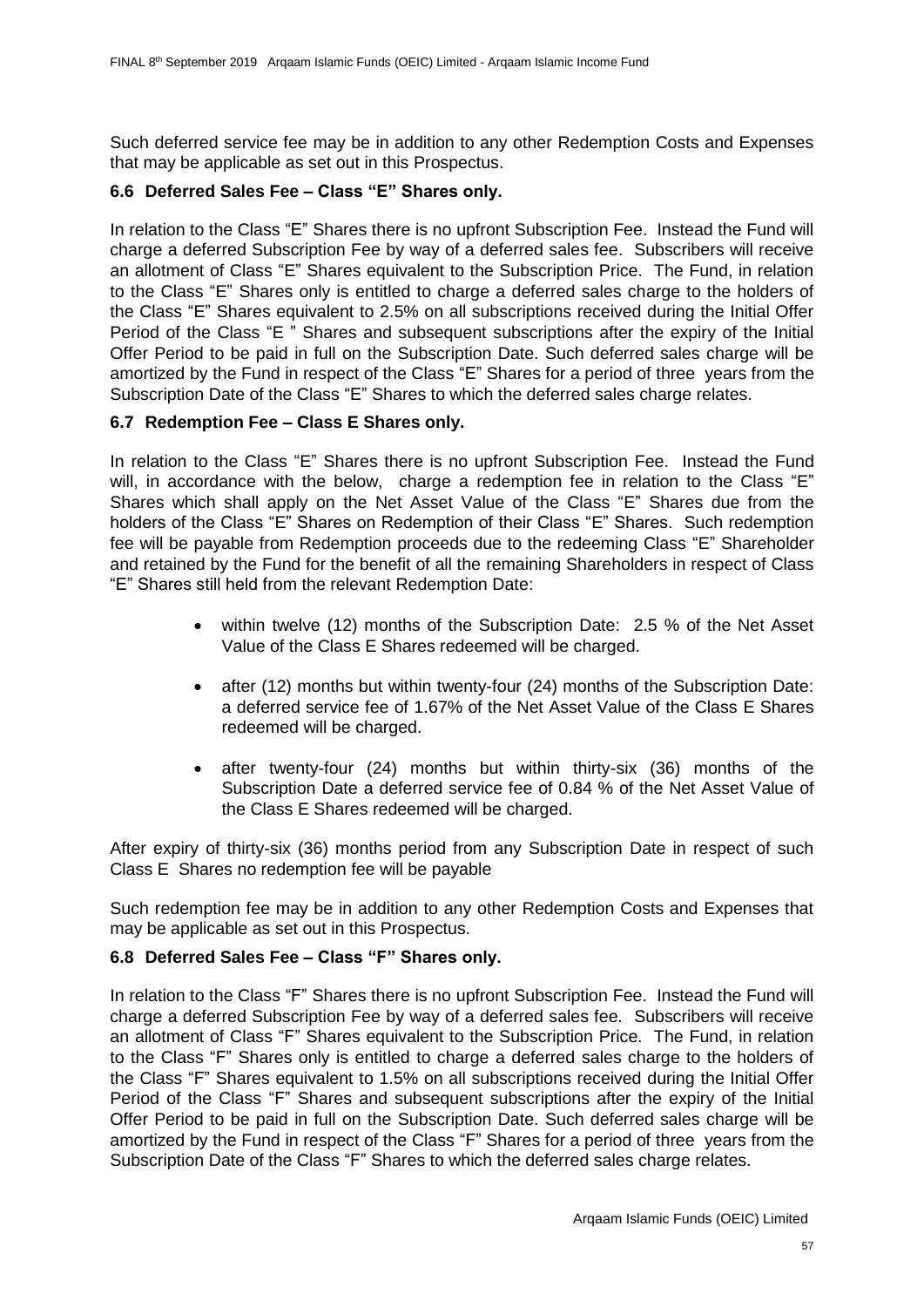# **6.9 Redemption Fee – Class F Shares only.**

In relation to the Class "F" Shares there is no upfront Subscription Fee. Instead the Fund will, in accordance with the below, charge a redemption fee in relation to the Class "F" Shares which shall apply on the Net Asset Value of the Class "F" Shares due from the holders of the Class "F" Shares on Redemption of their Class "F" Shares. Such redemption fee will be payable from Redemption proceeds due to the redeeming Class "F" Shareholder and retained by the Fund for the benefit of all the remaining Shareholders in respect of Class "F" Shares still held from the relevant Redemption Date:

- within twelve (12) months of the Subscription Date: 1.5 % of the Net Asset Value of the Class F Shares redeemed will be charged.
- after (12) months but within twenty-four (24) months of the Subscription Date: a deferred service fee of 1.00 % of the Net Asset Value of the Class E Shares redeemed will be charged.
- after twenty-four (24) months but within thirty-six (36) months of the Subscription Date a deferred service fee of 0.50 % of the Net Asset Value of the Class E Shares redeemed will be charged.

After expiry of thirty-six (36) months period from any Subscription Date in respect of such Class F Shares no redemption fee will be payable.

Such redemption fee may be in addition to any other Redemption Costs and Expenses that may be applicable as set out in this Prospectus

#### **6.10Oversight Committee Fees.**

For the provision of the services by the members of the Oversight Committee the Arqaam Islamic Income Fund will pay its pro rata share of the Oversight committee fee as set out in the Prospectus.

#### **6.11Shari'ah Supervisory Board Fees.**

For the provision of the services by the members of the Shari'ah Supervisory Board the Arqaam Islamic Income Fund will pay its pro rata share of a Shari'ah supervisory fee as set out in the Prospectus.

In addition, the Arqaam Islamic Income Fund will pay:

- a) a one off review fee for the Shari'ah Compliance Report in respect of the Shari'ah compliance review of the Fund, the Prospectus, Articles, the material contracts (referred to in section [15](#page-53-0) ["MATERIAL CONTRACTS, PROCEDURES](#page-53-0) AND [GOVERNING LAW"](#page-53-0) of the Prospectus) and the Investment Objective and Polices of the Sub-Fund of USD 4,000 payable in two instalments;
- b) Fees in relation to the Shari'ah audit of the Fund/relevant Sub-Fund in compliance with the Islamic Finance Rules of USD 2,400 *per annum.*

Such Shari'ah supervisory fees will be prorated for any part year and will be reviewed on an annual basis.

#### **6.12Administration Fee.**

The Fund Administrator, Registrar and Transfer Agent will receive from the assets attributable to the Arqaam Islamic Income Fund an administration fee of not more than 0.05% of the Net Asset Value of the Arqaam Islamic Income Fund per annum subject to a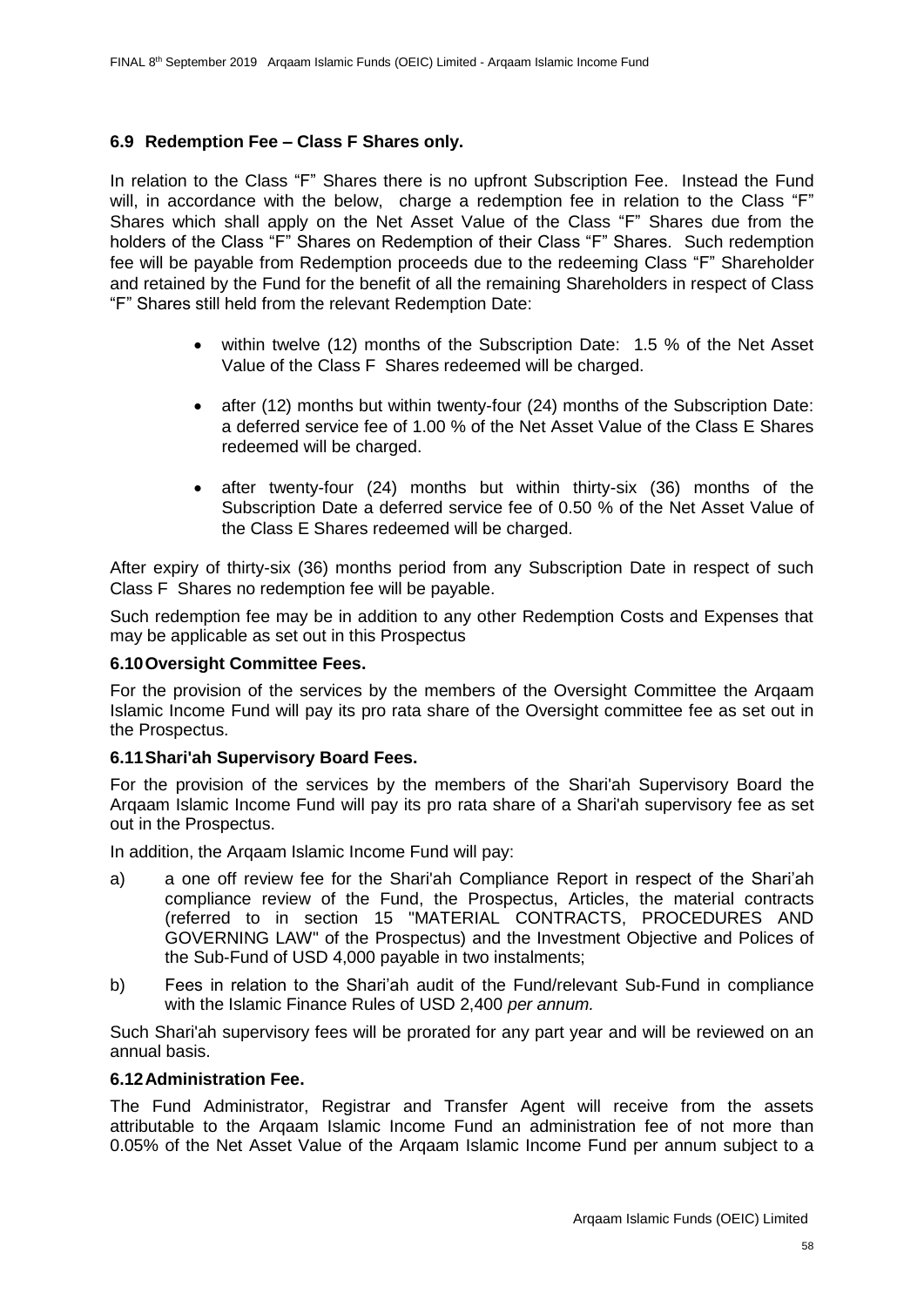minimum fee of not more than USD 4,000 *per month* which is to be calculated and accrued as at each Valuation Point and, in respect of Registrar and Transfer Agent services, USD 1,000 *per month.*

The Fund Administrator, Registrar and Transfer Agent is also entitled to receive from the assets of the Arqaam Islamic Income Fund subscription and redemption fees agreed with the Fund Manager as well as reimbursement of out-of-pocket and third party expenses where these occur.

### **6.13Custodian Fee.**

The Custodian will receive from the assets attributable to the Arqaam Islamic Income Fund a fee for providing custody services in respect of the Arqaam Islamic Income Fund based on a sliding % scale (up to a maximum of 0.1%) of the market value of the securities and instruments held by the Custodian in different jurisdictions in which the Arqaam Islamic Income Fund invests. Such fee will be calculated on a monthly basis and be subject to a minimum fee of USD 1,500 per month. The Custodian is also entitled to receive from the assets of the Arqaam Islamic Income Fund transaction fees and cash services fees agreed with the Fund Manager as well as reimbursement of out-of-pocket and third-party expenses where these occur.

### **6.14On-Boarding Payments.**

The Fund Administrator is entitled to a one-time set-up payment from the assets of the Arqaam Islamic Income Fund of USD 2,500.

### **6.15Zakah.**

Payment of Zakah is the responsibility of the Shareholders in the Arqaam Islamic Income Fund and will not be paid directly out of the assets of the Arqaam Islamic Income Fund. Further information concerning Zakah is available in the annual financial statements of the Fund and of the Arqaam Islamic Income Fund.

# **7. SUBSCRIPTIONS**

# **7.1 Minimum Initial Fund Size.**

The minimum initial size of the Arqaam Islamic Income Fund will be USD 10,000,000 in aggregate of all Share Classes.

#### **7.2 Issue of Shares.**

The Fund will issue Class "A" Shares for the Arqaam Islamic Income Fund to existing and new investors effective as of each Issue Date in accordance with the provisions set out below. The Class "A" Shares will be "accumulation" Shares. Up to 100,000,000 Class "A" Shares are initially available for issue.

The Fund will issue Class "B" Shares for the Arqaam Islamic Income Fund to existing and new investors effective as of each Issue Date in accordance with the provisions set out below. The Class "B" Shares will be "distribution" Shares. Up to 100,000,000 Class "B" Shares are initially available for issue.

The Fund will issue Class "C" Shares for the Arqaam Islamic Income Fund to existing and new investors effective as of each Issue Date in accordance with the provisions set out below. The Class "C" Shares will be "institutional", "accumulation" Shares. Up to 100,000,000 Class "C" Shares are initially available for issue.

The Fund will issue Class "D" Shares for the Arqaam Islamic Income Fund to existing and new investors effective as of each Issue Date in accordance with the provisions set out below. The Class "D" Shares will be "distribution" Shares. Up to 100,000,000 Class "D" Shares are initially available for issue.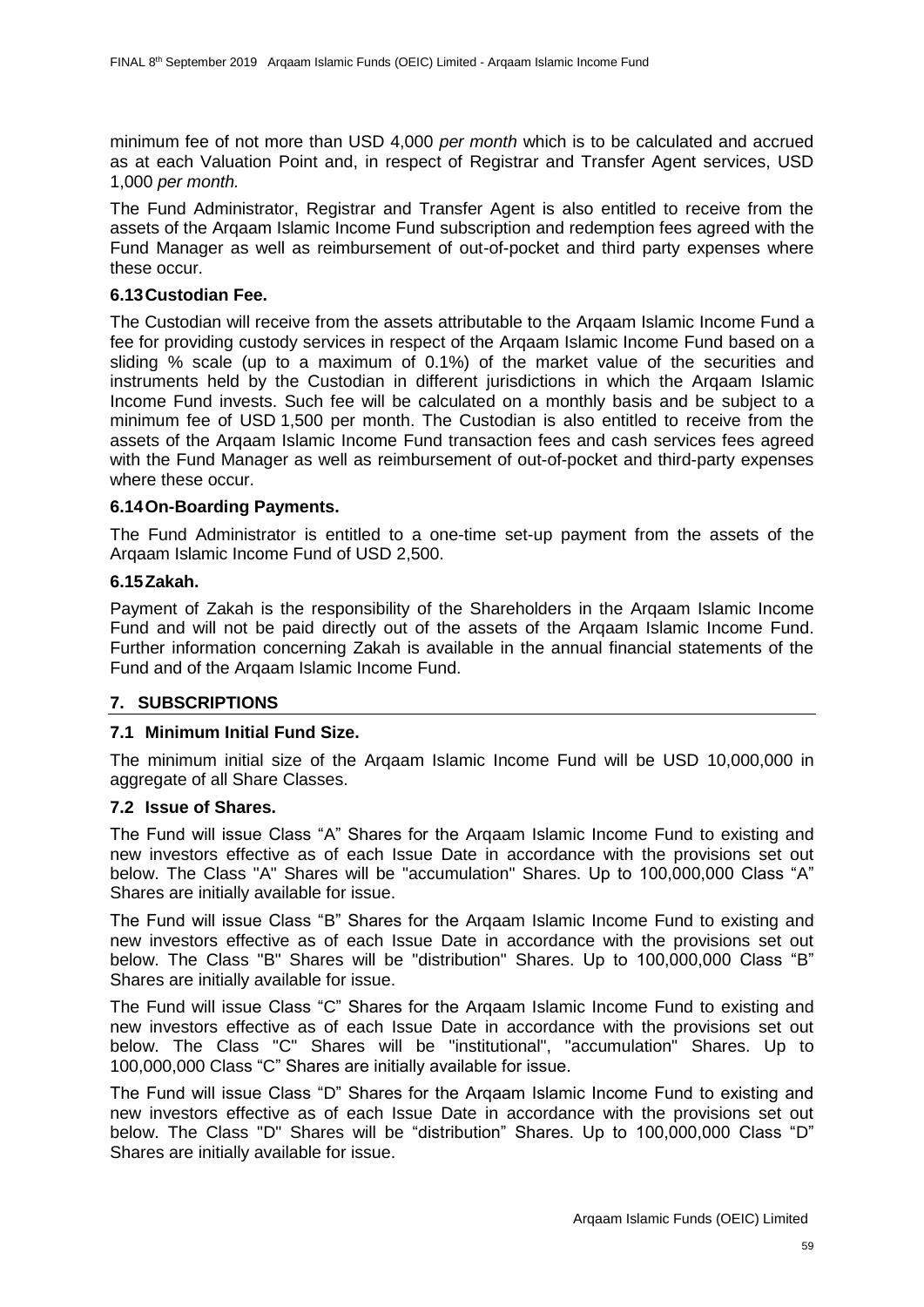The Fund will issue Class "E" Shares for the Arqaam Islamic Income Fund to existing and new investors effective as of each Issue Date in accordance with the provisions set out below. The Class "E" Shares will be "distribution" Shares. Up to 100,000,000 Class "E" Shares are initially available for issue.

The Fund will issue Class "F" Shares for the Arqaam Islamic Income Fund to existing and new investors effective as of each Issue Date in accordance with the provisions set out below. The Class "F" Shares will be "distribution" Shares. Up to 100,000,000 Class "F" Shares are initially available for issue.

# **7.3 Initial Offer Periods.**

The Initial Offer Period for Share Classes "A", "B" and "C" in the Arqaam Islamic Income Fund was 25 Business Days, beginning on 30 July 2017 and ending on 31 August 2017.

The Initial Offer Period for Share Class "D", in the Arqaam Islamic Income Fund was 10 Business Days, beginning on 18 March 2018 and ending on 29 March 2018.

The Initial Offer Period for Share Class "E", in the Arqaam Islamic Income Fund was 10 Business Days, beginning on 24<sup>th</sup> February 2019 and ending on 7<sup>th</sup> March 2019.

The Initial Offer Period for Share Class "F", in the Arqaam Islamic Income Fund is 10 Business Days, beginning on 10<sup>th</sup> September 2019 and ending on 23<sup>rd</sup> September 2019.

The Fund Manager reserves the right to have one or more Initial Offer Periods relating to one or more Share Classes should it decide to do so and to extend or shorten such applicable Initial Offer Period. In such cases the Initial Offer Period in respect of such Share Class, and corresponding Initial Closing Date, will be notified to potential Subscribers and Shareholders.

# **7.4 Minimum Subscription / Additional Subscriptions.**

The minimum initial subscription and holding amount in the Arqaam Islamic Income Fund for each potential Subscriber is:

- USD 3,000 in respect of Class "A" Shares;
- **USD 3,000 in respect of Class "B" Shares;**
- USD 250,000 in respect of Class "C" Shares;
- **USD 3,000 in respect of Class "D" Shares;**
- USD 3,000 in respect of Class "E" Shares; and
- USD 3,000 in respect of Class "F" Shares

Additional subscriptions may be made in increments of USD 3,000 in respect of Class "A" Shares, USD 3,000 in respect of Class "B" Shares, USD 100,000 in respect of Class "C" Shares USD 3,000 in respect of Class "D" Shares , USD 3,000 in respect of Class "E" Shares and USD 3,000 in respect of Class "F" Shares.

The Fund Manager may decrease the minimum initial subscription or holding amount thresholds in relation to the Arqaam Islamic Income Fund in its absolute discretion, subject only to any applicable law and regulation.

Subscriptions are used to purchase the largest number of Shares of the relevant Share Class in the Arqaam Islamic Income Fund possible after deduction of charges (see below). Fractional Shares may be issued up to four decimal places.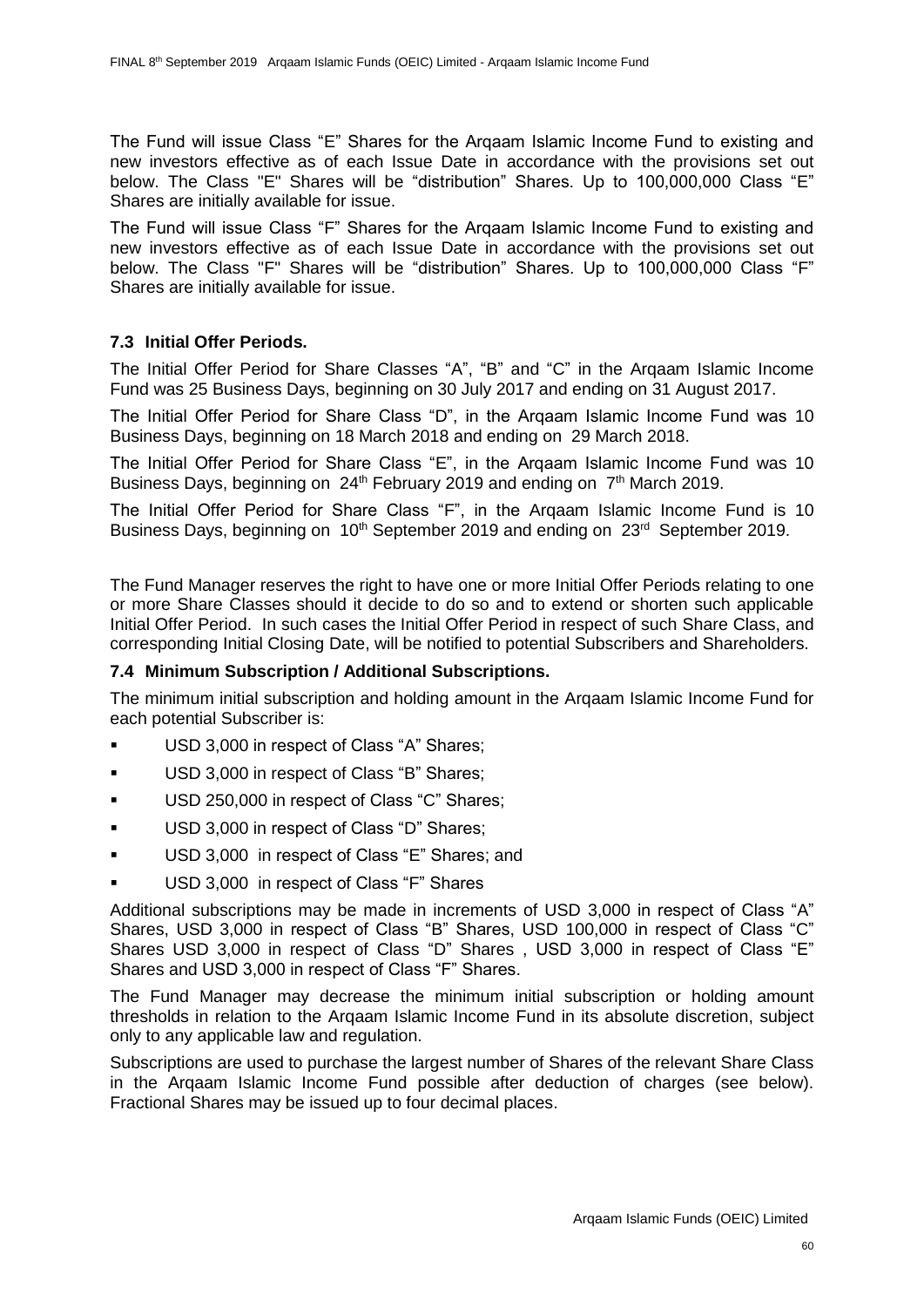# **7.5 Initial Issue Price.**

During the relevant Initial Offer Period, Shares in the Arqaam Islamic Income Fund will be offered for subscription at the Initial Issue Price of USD 100 per Share. The Fund Manager has arbitrarily set the Initial Issue Price.

### **7.6 Subsequent Subscriptions after the Initial Offer Period.**

After the Initial Offer Period, Arqaam Islamic Income Fund Shares will be offered on a continuous basis on each Subscription Date at the applicable Subscription Price.

The Subscription Price will be calculated on the basis of the Net Asset Value per Share on the relevant Subscription Date as determined on the corresponding previous Business Day's Valuation Point.

### **7.7 Subscription Date.**

The Subscription Date (and corresponding Issue Date) for the Arqaam Islamic Income Fund will be each Business Day.

### **7.8 Subscription Procedure.**

Potential Subscribers who wish to subscribe for Shares in the Arqaam Islamic Income Fund must send the Subscription Agreement to the Fund Administrator with a copy to the Fund Manager. For the purpose of the prior notice requirements set out below, all applications for subscriptions shall be deemed to be received at the time they are received by the Fund Manager.

### **7.9 Prior Notice for Subscriptions.**

No application for subscription will be accepted unless the Subscription Agreement and payment of the full Subscription Price (and applicable subscription fee) in immediately available funds (as detailed below) are received at least two Business Days prior to the desired Subscription Date. Applications for subscriptions received after such deadline will be dealt with on the next Subscription Date after the desired Subscription Date. The Fund Manager may in its discretion waive this requirement. The Fund Administrator and the Fund Manager, reserve the right to request receipt of the original Subscription Agreement.

#### **7.10Payment of Subscription Price.**

The full Subscription Price (including any applicable subscription fee) must be received in immediately available funds by the Administrator or its agent at least two Business Days prior to the desired Subscription Date. Applications for subscriptions for which funds are received after such deadline will be dealt with on the next Subscription Date after the desired Subscription Date. The Fund Manager may in its discretion waive this requirement.

# **8. REDEMPTIONS**

#### **8.1 Redemption Date.**

The Redemption Date for the Arqaam Islamic Income Fund will be each Business Day.

#### **8.2 Redemptions.**

Each Shareholder may apply for the redemption of all or part of his Shares or of a fixed United States Dollar amount as of each Redemption Date at the applicable Redemption Price applicable on the Redemption Date less any Redemption Costs and Expenses.

The Redemption Price will be calculated on the basis of the Net Asset Value per Share on the relevant Redemption Date as determined on the corresponding previous Business Day's Valuation Point.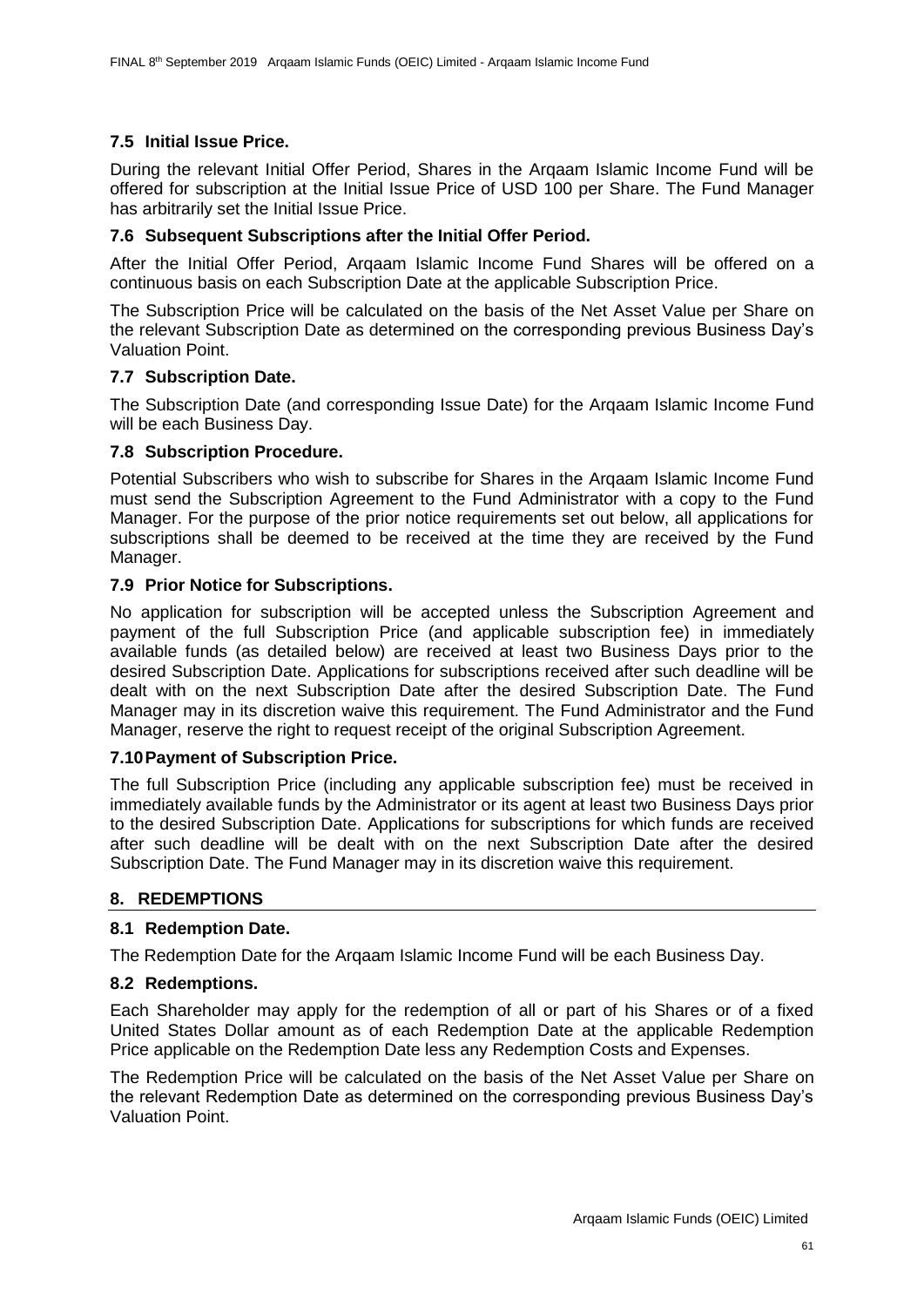If the value of a Shareholder's holding on the relevant Redemption Date is less than the fixed United States Dollar amount which the Shareholder has applied to redeem or if, following the requested redemption a Shareholder will hold Shares in the Arqaam Islamic Income Fund worth less than the minimum holding, the Shareholder will be deemed to have requested the redemption of all his Shares.

### **8.3 Prior Notice Requirement for Redemptions.**

No Redemption Request will be accepted unless the application is received at least two Business Days prior to the desired Redemption Date. Redemption Requests received after such deadline will be dealt with on the next Redemption Date after the desired Redemption Date. The Fund Manager may in its discretion waive this requirement.

### **8.4 Payment of Redemption Proceeds.**

Redemption proceeds, net of any applicable Redemption Costs and Expenses, and, as applicable any Dilution Levy and/or Subscription Fee that may have been deferred will be paid in United States Dollars as soon as reasonably practicable and normally within five Business Days after the Redemption Date. Redemption proceeds will only be paid in favour of the relevant Shareholder and will be paid by electronic transfer (net of the electronic transfer fee) to the account instructed by that Shareholder or, if no account details are held, by cheque mailed to the address of the Shareholder recorded in the Shareholder Register.

Whilst the Fund intends to make all redemptions in cash, if requested by a Shareholder, redemptions may be made in kind (in specie) at the discretion of the Fund Manager. In order to satisfy payment of the redemption proceeds to such Shareholder in kind, the Fund Manager will allocate to the Shareholder investments from the portfolio of assets of the Arqaam Islamic Income Fund equal to the value of the Shares to be redeemed. The nature and type of assets to be transferred in such case shall be determined on a fair and reasonable basis and without prejudicing the interests of the other Shareholders. The valuation used shall be confirmed by a special report of the Registered Auditor. The costs of any such redemptions in kind shall be borne by the redeeming Shareholder.

# **8.5 Transaction Charges Redemption Costs and Expenses.**

If the Arqaam Islamic Income Fund incurs any Redemption Costs and Expenses in respect of any redemption of Shares, or any loss, premium, penalty or expense that may be incurred in liquidating or employing securities, deposits or financing to fund the redemption amount, or Dilution Levy, as noted above, these may be recovered from the redemption amount payable to the redeeming Shareholder.

# **9. VALUATION**

# **9.1 Valuation Point.**

The Valuation Point for the Arqaam Islamic Income Fund will be each Business Day by 5 pm UAE time.

#### **10. DIVIDENDS AND DISTRIBUTIONS**

### **10.1 Class "B" , Class "D" , Class "E" Shares and Class "F" Shares – Distribution Shares.**

The Class "B" Shares, Class "D" Shares ,Class "E" Shares and Class "F" Shares will be "distribution" Shares. The Board does not currently intend to declare cash dividends or other distributions in respect of the Class "A" Shares or Class "C" Shares but reserves the right to do so at any time in its discretion or if such dividends or distributions are necessary in light of prevailing market conditions. The declaration of any dividends or the making of any distributions will be made in accordance with the CIL, the CIR and the Articles.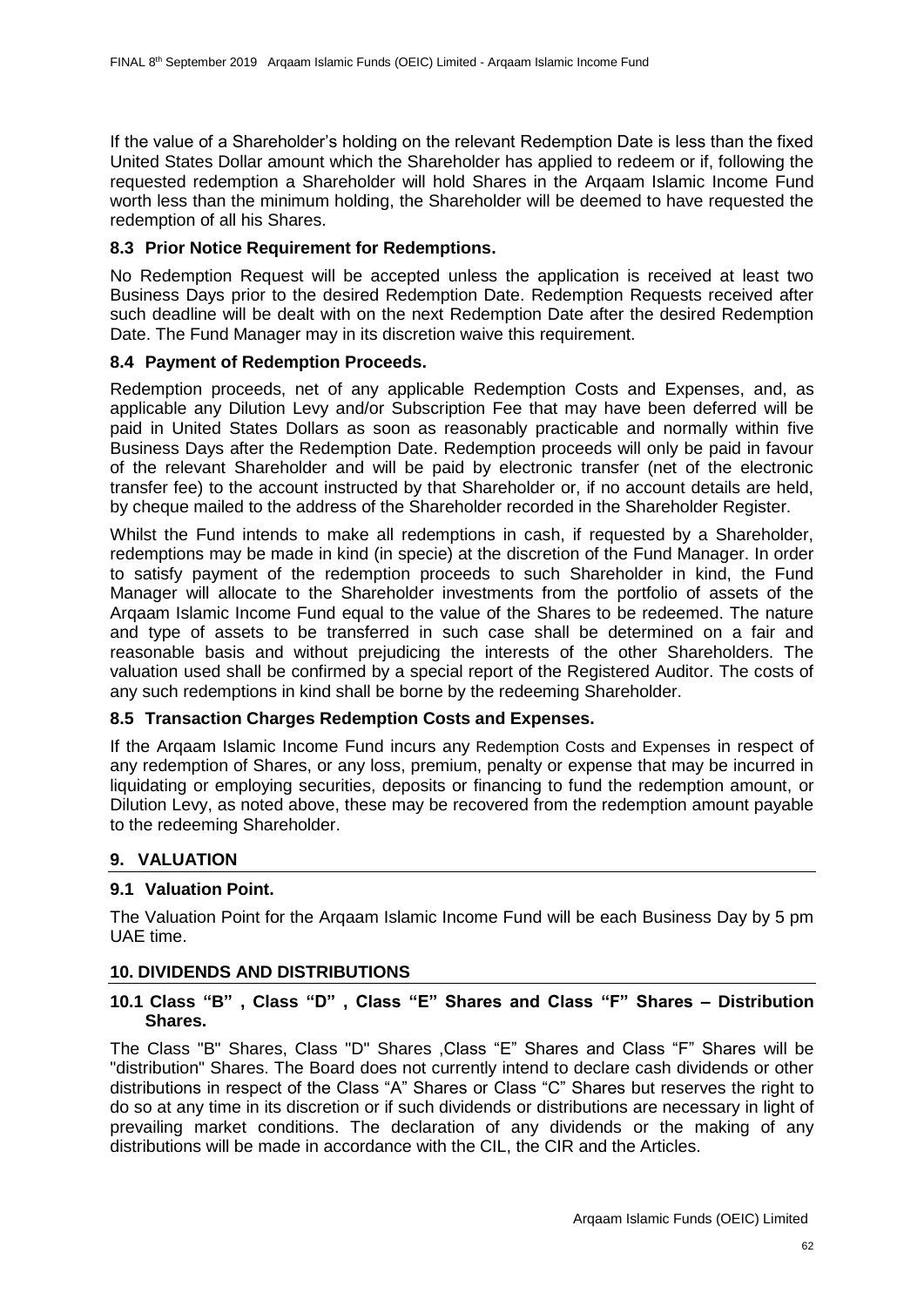#### **10.2 Calculation and Payment of Dividends – Class B Shares, Class D Shares Class "E" Shares and Class "F" Shares**

It is the intention of the Directors in respect of the Sub-fund to make distributions of substantially all income attributable to the Class "B" Shares, Class "D" Shares, Class "E" Shares and Class "F" Shares each quarter and or on a monthly basis and or as the Board may determine on the recommendation of the Fund Manager (calculated from the relevant Initial Closing Date). The Fund reserves the right to make interim distributions and to also withhold distributions and to carry forward any proposed distribution where it is in the interests of the Sub-Fund as a whole to do so.

Distributions will lower the Net Asset Value per Share. It is not the intention to preserve the Net Asset Value per Share above or at a certain amount.

#### **There is no assurance that any distributions will be made either quarterly or at all.**

All Shareholders holding Class "B" Shares and or Class "D" Shares and or Class "E' Shares and or Class "F" Shares recorded in the register of Shareholders at the end of the Record Date (including the Record Date transactions) of each quarter shall be eligible for such dividend. Such distribution will be announced no later than 20 Business Days after the relevant Valuation Point for determining the Net Asset Value per Class "B" Share, Class "D" Shares, Class "E" Shares and Class "F" Shares for the preceding quarter. Distributions will be paid out either via bank transfer or via the issuance of additional Class "B" Shares or Class "D" Shares, Class "E" Shares, or Class "F" Shares, as maybe applicable, to the relevant Shareholders of that Share Class. Shareholders have the option to opt for the method of payment of their choice by way of the submission of their Subscription Agreement, subject to the discretion of the Board, as advised by the Fund Manager.

The selection upon subscription to subscribe for Class "B" Shares or Class "D" Shares or Class "E" Shares or Class "F" Shares may be changed by the relevant Shareholder by giving notice to the Fund Manager no less than 30 days before the relevant Valuation Point for determining the Net Asset Value per Share Class for the Class "B" Shares or the Class "D" Shares and or the Class "E" Shares and or the Class "F" Shares, as applicable, for the preceding quarter. The Fund Manager may waive or reduce such prior notice period to be given by a Shareholder at its own discretion.

Any dividend unclaimed on any Share Class after a period of twelve months from the date of declaration of such dividend will be automatically forfeited and will be donated to a registered charity approved by the Shari'ah Supervisory Board.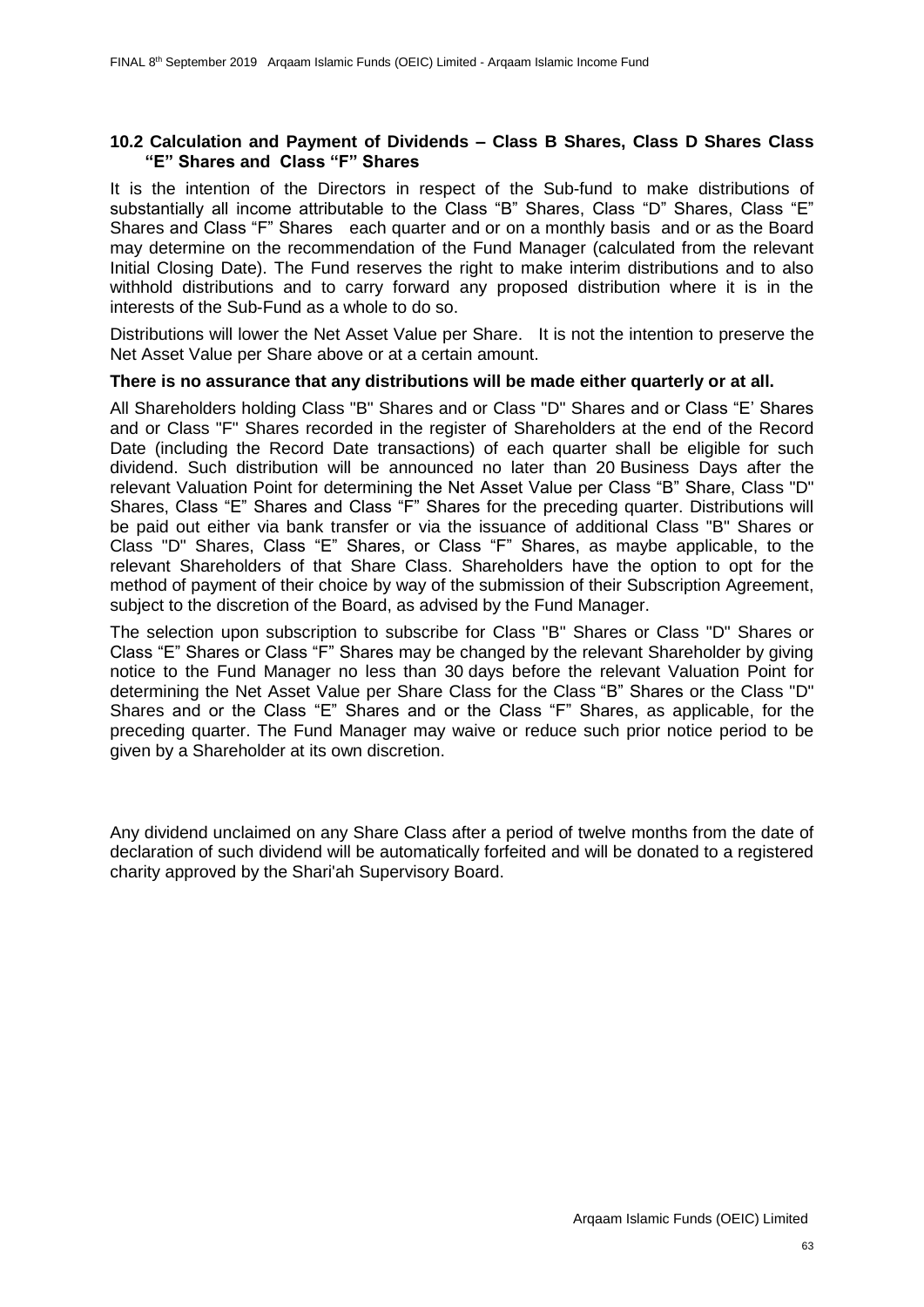# **SCHEDULE 2 – ARQAAM ISLAMIC CURRENT INCOME FUND 2022**



# **Arqaam Islamic Funds (OEIC) Limited ("FUND")** (incorporated as an open-ended investment company in the DIFC)

# **SCHEDULE** relating to the Sub-Fund **Arqaam Islamic Current Income Fund 2022**

# **Fund Manager: Arqaam Capital Limited**

Date 7<sup>th</sup> January 2019

Arqaam Islamic Funds (OEIC) Limited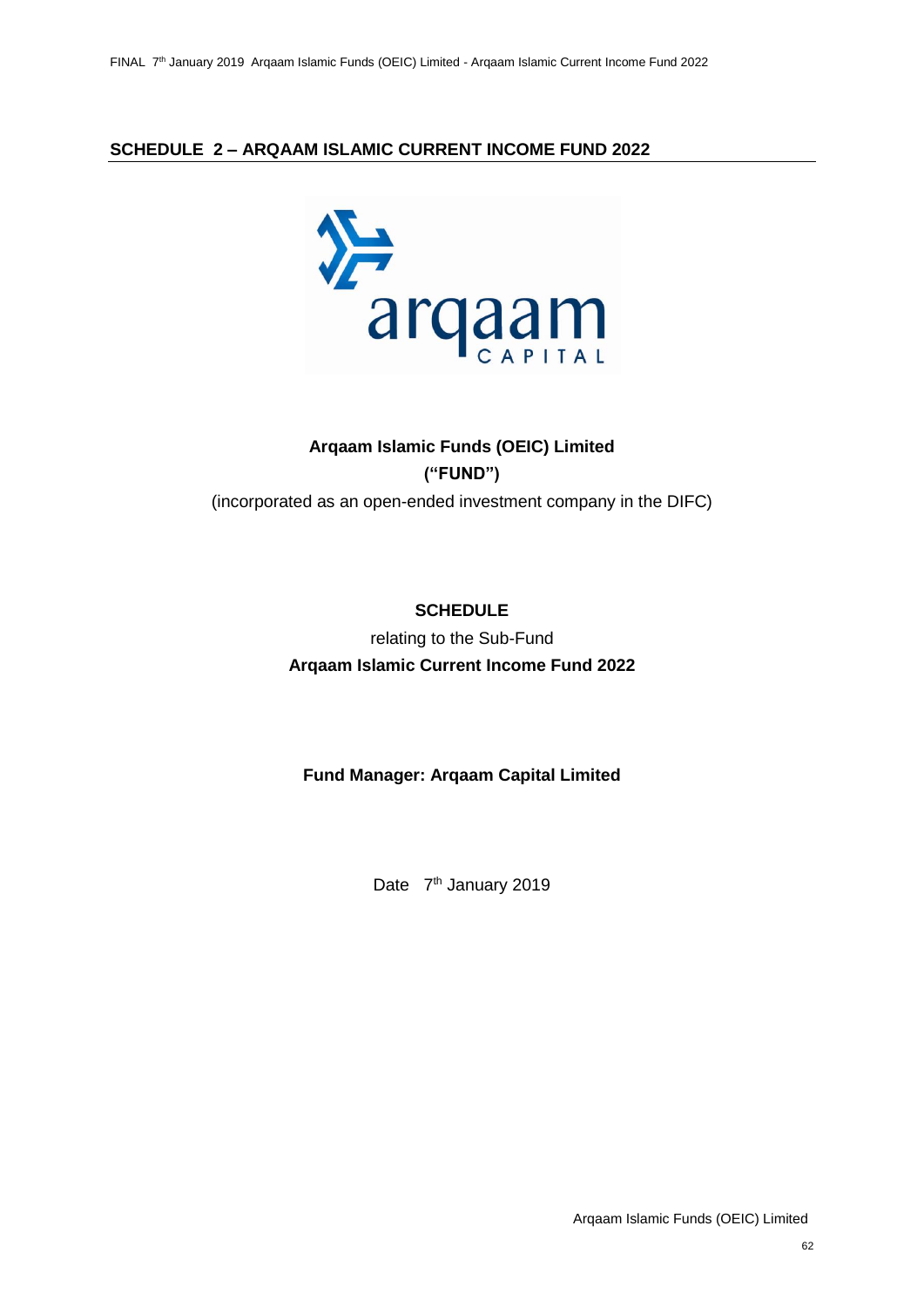This Schedule is dated 7<sup>th</sup> January 2019. This Schedule is valid only if accompanied by the currently valid Prospectus dated 8 th September 2019.

### **1. INVESTMENT OBJECTIVE AND POLICY**

### **1.1 Principal Investment Objective.**

The objective of the Arqaam Islamic Current Income Fund 2022 (or the "**Sub-Fund**") is to provide regular quarterly distributions. The Arqaam Islamic Current Income Fund 2022 will focus on income generation and not on capital appreciation. Accordingly, income attributable to the Share Classes as specified herein will not be re invested but paid out to Shareholders. See Section 11 "**Dividends and Distributions**". The Sub-Fund will adopt a fixed maturity strategy of 4 years from the Initial Closing Date with the objective to provide income over a 4 year cycle. See Section 1.7: "**Term – Investment Horizon"** below.

### **1.2 Investment Policy and risk spreading.**

The Arqaam Islamic Current Income Fund 2022's investment policy and investment restrictions will be as follows:

- (a) All investments made by the Sub-Fund will be in securities and instruments denominated in United States Dollars or in a currency pegged to the United States Dollar.
- (b) The Sub-Fund will primarily invest in Sukuks with no geographical limitation or restriction on the issuer.
- (c) The Sub-Fund will not acquire more than 10% of any outstanding security or instrument by any one single issuing body.
- (d) The Sub-Fund will not invest more than 15% of its Net Asset Value in a single security.
- (e) The Sub-Fund will not invest more than 20% of its Net Asset Value in private placements of securities or instruments.
- (f) There will be no credit rating restrictions in respect of any investment made by the Sub-Fund. However, the Fund Manager will undertake an in-depth credit review of each investment prior to investing in such security or instrument and aim for a weighted average credit weighting of B+ (or better).
- (g) The Sub-Fund will not invest more than 35% of its Net Asset Value in investments with a tenor of more than 4 years.

Cash in the Sub-Fund may be deposited overnight (or longer if required) on a wakala account on terms approved by the Shari'ah Supervisory Board. As the Maturity Date approaches the Fund Manager will seek to hold cash deposits and cash equivalent investments on terms approved by the Shari'ah Supervisory Board to facilitate the net distribution to the Shareholders on the Maturity Date.

Though it is the intention of the Fund Manager to allocate up to 100% of the Sub-Fund in investments with a tenor of 4 years and the Fund Manager will generally seek to match the maturities of its investments to the 4-year term of fixed maturity strategy some or all of the Sub-Fund's investments may mature before or after the Maturity Date (as defined in Section 1.7: "**Term – Investment Horizon"**), and be invested into securities with a tenor of more or less than 4 years, subject to the restriction noted at 1.2 (g) above. In addition, though the intention of the Fund Manager is for the Sub-Fund to hold securities until the Maturity Date, the Fund Manager has the discretion to sell such securities prior to their maturity and/or to replace them with securities that the Fund Manager believes will provide better investment returns to fulfil the principal investment objective.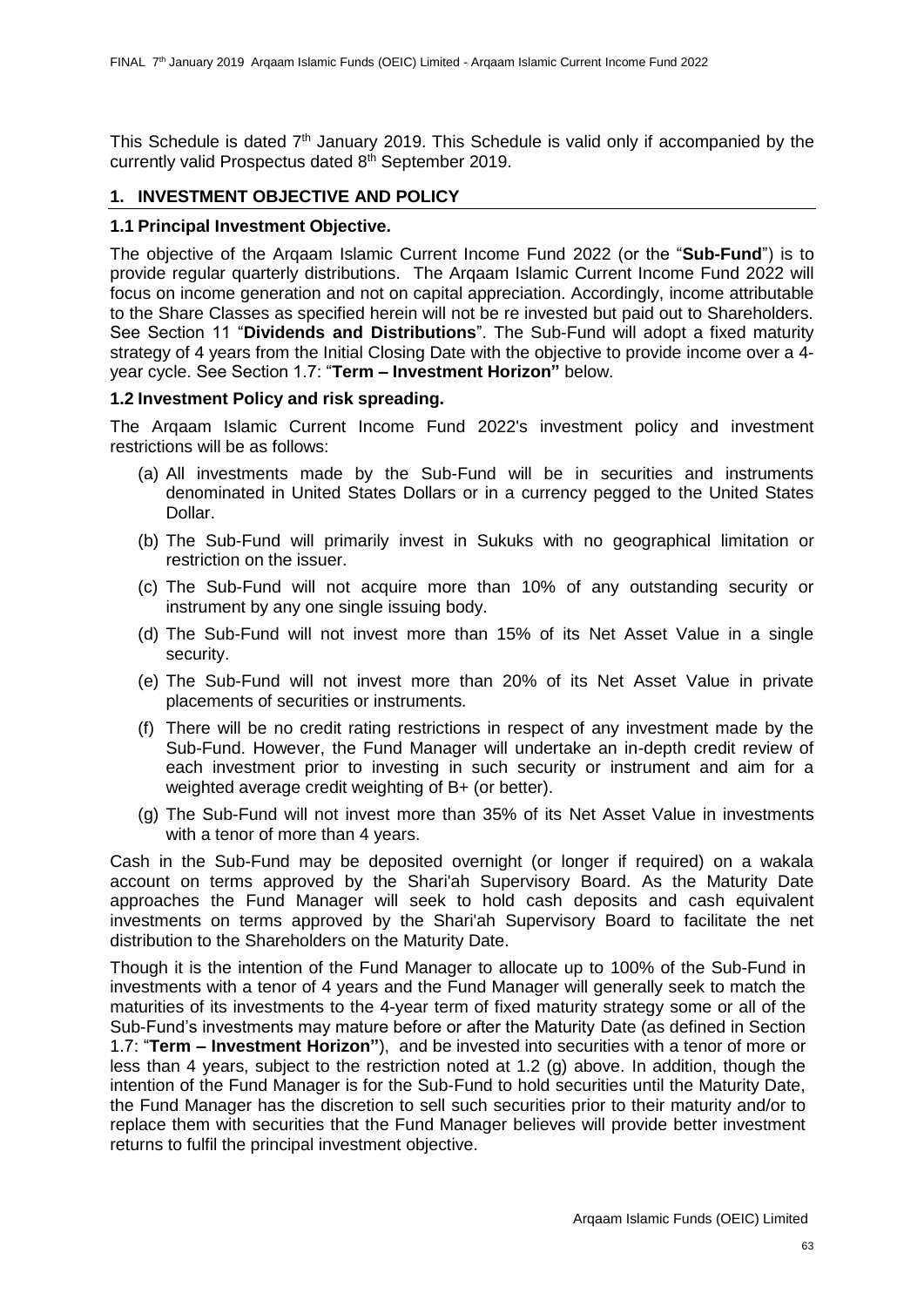# **1.3 Leverage/Financing**

The Sub-Fund will not use leverage.

# **1.4 Derivatives.**

The Sub-Fund will not utilise derivatives, except that it may enter into profit rate swaps for hedging purposes (Tahawwut) but not for speculative purposes. All such transactions will require separate Shari'ah Supervisory Board approval.

# **1.5 Stock Lending.**

The Sub-Fund will not engage in stock lending.

# **1.6 Adjustments.**

The Fund Manager will at all times seek to apply the limits and restrictions set out herein. The limits set out will not be breached as a result of any events or circumstances outside the reasonable control of the Fund Manager, including, but not limited to, changes in the price or value of assets of the securities or instruments brought about solely through movements in the market, or as a result of the exercise of subscription or redemption rights (as may be applicable) in respect of the Sub-Fund or any third party, changes to Net Asset Value and or amendments proposed by the Shari'ah Supervisory Board to the approved securities or instruments on the Approved List (as defined in Section 2: "**Shari'ah Compliance"**) or to changes in any third party indices on which the Fund Manager, in pursuing the investment policy of the Sub-Fund, relies. In such events the Fund Manager will take such corrective action, in its sole discretion, as it deems advisable to remedy the situation, taking into account the interests of the Shareholders, and the advice of the Shari'ah Supervisory Board.

### **1.7 Term - Investment horizon.**

The Arqaam Islamic Currant Income Fund will pursue the principal investment objective via the investment policy for a period of four (4) years from the Initial Closing Date (the "**Maturity Date**"), subject to any adjustments to the Initial Closing Date as provided herein.

The intention of the Fund Manager is to liquidate the Sub-Fund on the Maturity Date and the net proceeds of such liquidation will be distributed to the Shareholders at such date pro rata to the number of Class 'L' Shares and Class 'N' Shares held on such date.

If, on or before the Maturity Date, the Directors believe that it is in the best interests of the Sub-Fund not to liquidate the Sub-Fund, the Directors may (at their sole and absolute discretion) notify the remaining Shareholders setting out the options available to them, in respect of the timing and or continuance of the Sub-Fund, including, but not limited to, a renewal of the Sub-Fund's term (for such period to be proposed by the Directors) and/or a change of the Sub-Fund's investment objective and policy, to the extent that such activities are Shari'ah-compliant. Such a proposal (if any) may be subject to certain terms and conditions, such as a minimum take-up by the remaining Shareholders, and or other conditions as may be required by the Directors. In addition, the Directors may postpone and or bring forward the Maturity Date if the Directors believe it is in the best interests of the Sub-Fund and all the Shareholders in the Sub-Fund.

An investment in the Sub-Fund is not an appropriate vehicle for short-term investment, as its investment objectives are set on a medium to long-term basis with a anticipated term of 4 years from the Initial Closing Date to the Maturity Date.

Although the Sub-Fund will permit redemptions on the terms set out herein (See Section 9: "**Redemptions"**), the Arqaam Islamic Current Income Fund 2022 will be run on a fixed maturity strategy with an investment objective set on a medium to long-term basis with a anticipated term of 4 years from the Initial Closing Date to the Maturity Date.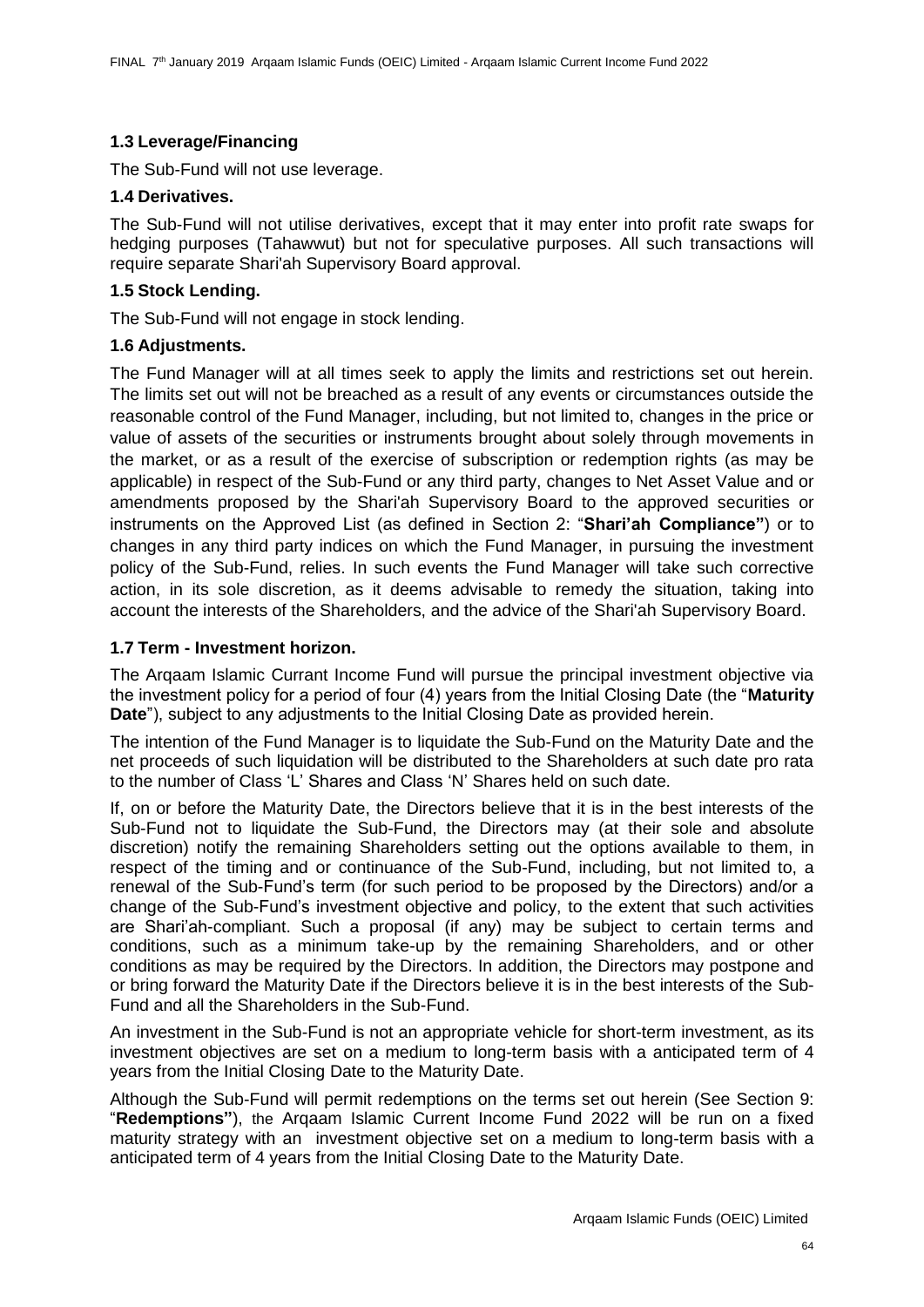The terms of the Sub-Fund have been designed to facilitate the investment objective and to encourage Shareholders to maintain their Shareholding until the Maturity Date. Attention is drawn to the section 7: **"Deferred Service Fee"**, and, in addition to the provisions of the Prospectus relating to Redemption Costs and Expenses, including Dilution Levy which may be applied by the Fund Manager on any Redemption Request(s) prior to the Maturity Date. See Section 9.5 "**Transaction Charges Redemption Costs and Expenses".**

# **2. SHARI'AH COMPLIANCE**

At the inception of the Arqaam Islamic Current Income Fund 2022, and thereafter, the Shari'ah Supervisory Board will approve a list of securities and instruments (including Sukuks) which are deemed to be Shari'ah compliant and have been approved by the Shari'ah Supervisory Board (the **"Approved List"**). The Shari'ah Supervisory Board may add securities (that are permissible to trade) or delete securities (that are not permissible to trade) and instruments (including Sukuks) from the Approved List in its discretion. The Arqaam Islamic Current Income Fund 2022 will only invest in securities and instruments (including Sukuks) which have been approved by the Shari'ah Supervisory Board and are on the Approved List. The Shari'ah Supervisory Board may also, to the extent required, approve the utilisation of the S&P Pan Arab Composite Shari'ah Index.

The investment team will inform the Shari'ah Supervisory Board of any change in the circumstances or underlying securities and instruments (including Sukuks) that might affect the permissibility of trading and investment under the Approved List.

The Shari'ah Supervisory Board will review all investments of the Arqaam Islamic Current Income Fund 2022 on a semi-annual basis. If any investments made by the Sub-Fund are, in the opinion of the Shari'ah Supervisory Board, found not to be Shari'ah compliant, such investments will generally be liquidated within 15 Business Days or such other period approved by the Shari'ah Supervisory Board taking into account the interests of the Shareholders. Any income gain or other profit (including but not limited to dividends or other distributions) designated as requiring purification or cleansing made on such investments will be donated to a registered charity approved by the Shari'ah Supervisory Board.

# **3. INVESTMENT PROCESS**

The Fund Manager follows a top down approach, whereby the investments team of the Arqaam Islamic Current Income Fund 2022 meets on a periodic basis to discuss the macroeconomic outlook. Following the consensus decision by the investment team on the investment outlook, the investment team will select the sectors identified. Once the sector selection is complete, the investment team performs an in-depth credit review of the companies in that sector and the related securities and instruments. The targeted securities and or relevant instruments (including Sukuks) and or relevant indices will be submitted to the Shari'ah Supervisory Board for approval and inclusion on the Approved List. Once approved by the Shari'ah Supervisory Board the investment team of the Fund Manager will exercise its discretion in the exercise of its investment powers in selecting securities and instruments (including Sukuks) from the Approved List in accordance with the investment policy and risk spreading criteria as set out herein. The investment team will seek a written approval from the Shari'ah Supervisory Board for every new addition to the Approved List.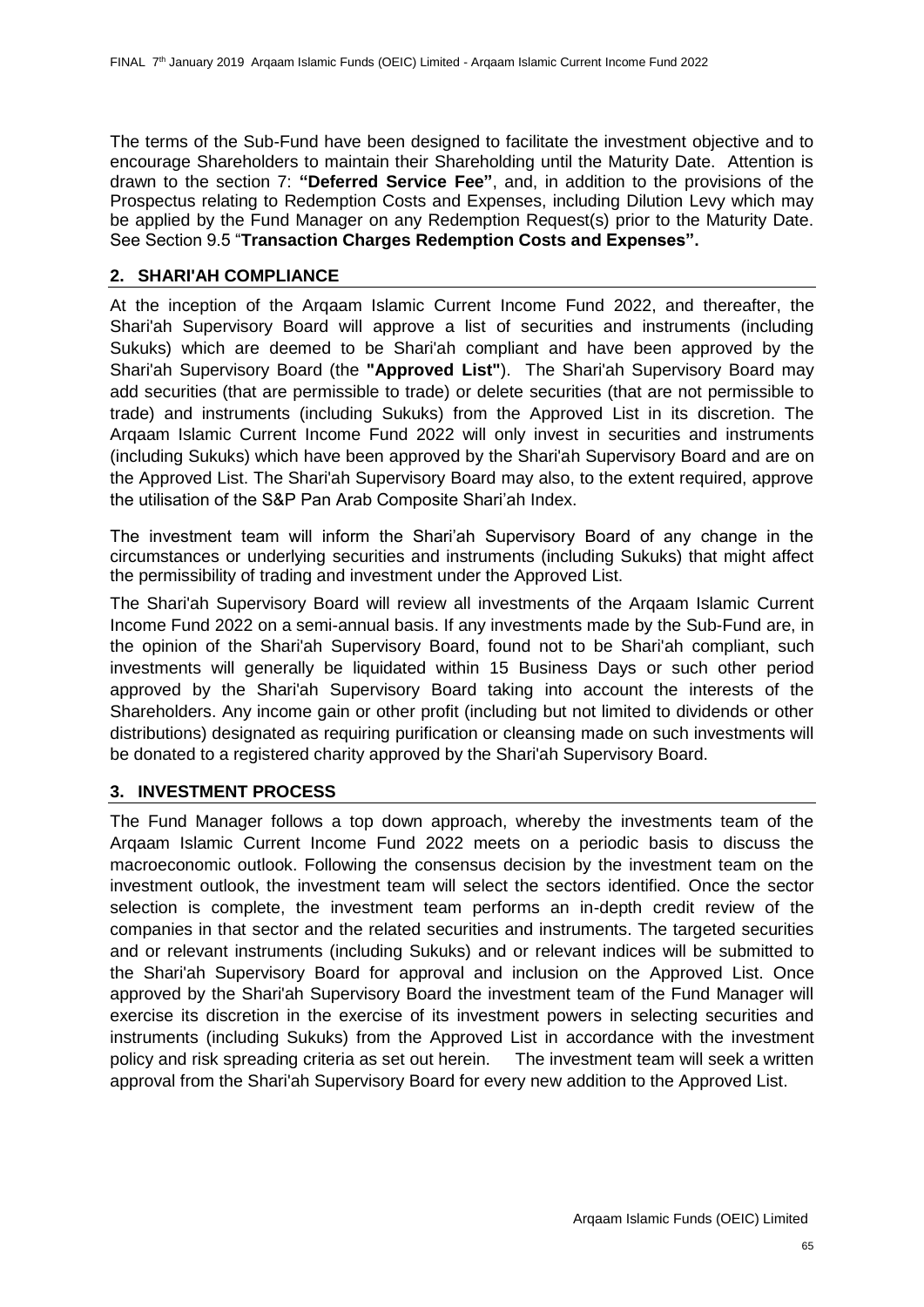# **4. KEY TEAM MEMBERS**

The Arqaam Islamic Current Income Fund 2022 will be co-Managed by Abdul Kadir Hussain who is the Head of Fixed Income Asset Management at Arqaam and by Zeina Rizk, Director of Fixed Income Asset Management at Arqaam.

### **Mr Abdul Kadir Hussain.**

Mr Hussain has 24 years investment experience in the emerging market space, with a 10 year public track record in managing conventional fixed income credit-based funds and a 6 year public track record managing Shari'ah compliant fixed income credit funds. The funds managed by Mr Hussain have won awards in every year since 2010, and the Islamic funds managed by Mr Hussein have been recognized by Bloomberg as the best in the MENA region in 2012, 2014, and 2015. Prior to moving to the UAE, Mr Hussain Global Head of Non-US Credit Research of Credit Suisse where he won 'Best High Yield" analyst in Asia for 3 consecutive years from 2000 to 2003.

### **Ms Zeina Rizk.**

Ms Rizk has over 10 years of investment experience in the global credit market, with a 6-year track record of managing both a conventional global credit fund and a Shari'ah compliant global credit fund. The Shari'ah compliant fund won the best Shari'ah compliant fund award from MENA Fund Manager in 2014 and 2015. During her career Ms Rizk was also fixed income advisor and management team member of a global fixed income fund domiciled in Luxembourg, and has held previous positions as a credit and market risk supervisor, and an associate in securitization.

# **5. BASE CURRENCY**

The base currency of the Sub-Fund is the United States Dollar. Shares in the Sub-Fund will be issued and redeemed in United States Dollars. However, the Arqaam Islamic Current Income Fund 2022's assets may be invested in securities and other investments that are denominated in currencies other than United States Dollars. Accordingly, the value of an investment may be affected favourably or unfavourably by fluctuations in exchange rates. In addition, prospective Subscribers whose assets and liabilities are primarily denominated in currencies other than the United States Dollars should take into account the potential risk of loss arising from fluctuations in the rate of exchange between the United States Dollar and such other currency. The Investment Objectives and Policy does allow for the Investment Team to enter into Shari'ah compliant currency hedging transactions but the Investment Team will not actively seek to hedge such exposure to currency fluctuations as part of their day to day management of the Sub-Fund.

See also Section 8 below: **"Redemptions".**

# **6. SHARE CLASSES**

The Arqaam Islamic Current Income Fund 2022 will, as at the date of this Schedule, issue two Share Classes, comprising Class 'L' Shares and Class 'N' Shares. The Sub-Fund reserves the right to issue further additional Share Classes whose terms may differ from the Class 'L' Shares or the Class 'N' Shares before and or on the Initial Closing Date - in such circumstances an updated Schedule for the Sub-Fund will be circulated to all Shareholders.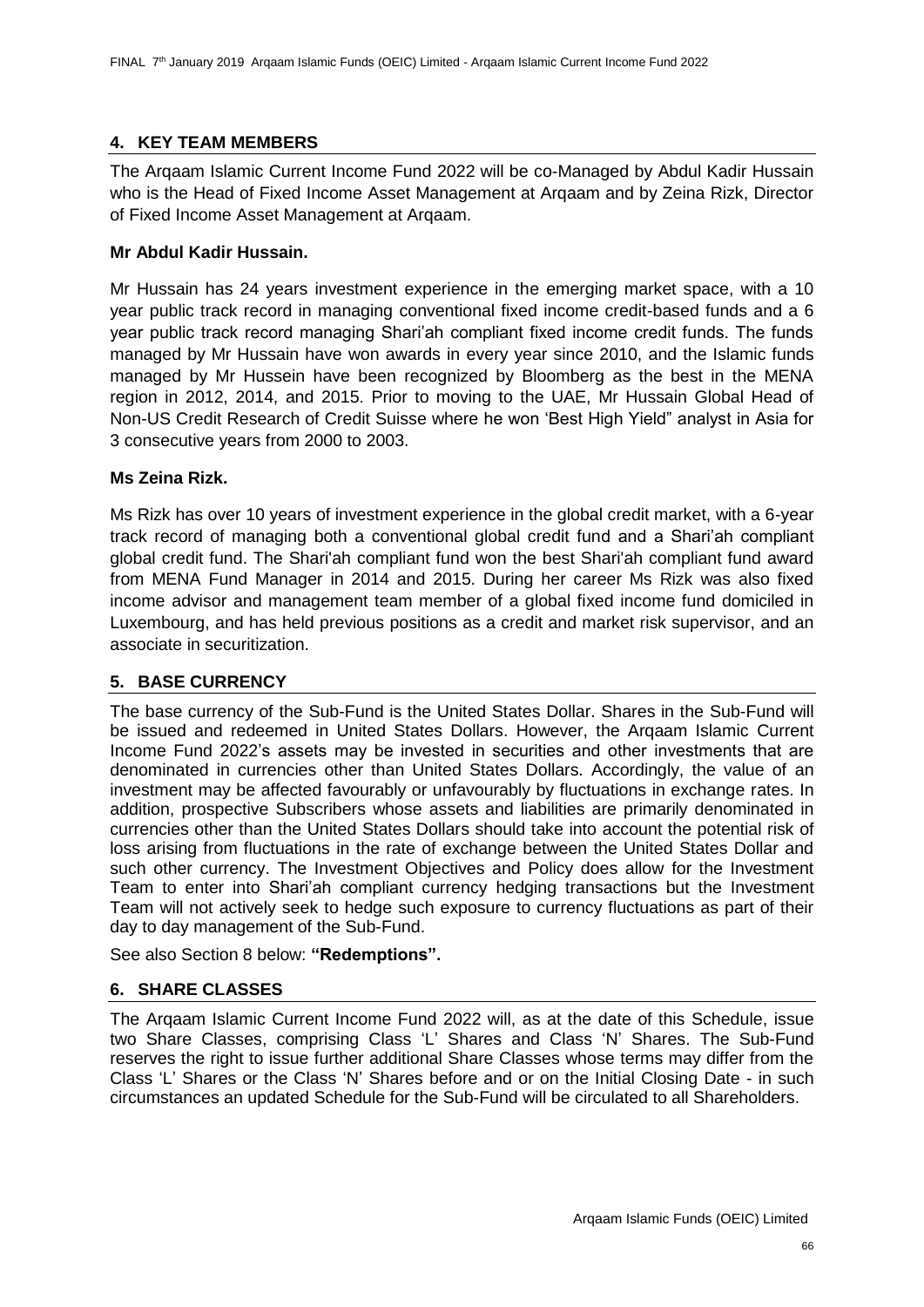# **7. FEES**

In addition to the Operating Fees and Expenses and to other Pro-rata Fees as both set out in the Prospectus to which the Sub-Fund will be subject the Sub-Fund will also meet the following costs and expenses.

## **7.1 Subscription Fees.**

The Fund Manager will itself not charge a Subscription Fee to Subscribers in respect of the Class 'L' Shares. However, Subscribers investing via a third-party distributor or placing agent may be subject to a subscription fee and or entry charge of up to 3% charged to the Subscriber by such third-party distributor or placing agent. The Fund will receive the net proceeds of such subscription amount (after the deduction of the subscription fee and or entry charge of up to 3% charged by third-party distributor or placing agent) and apply the same in the subscription for Class 'L' Shares as set out herein.

The Fund Manager will not charge an upfront Subscription Fee to Subscribers in respect of the Class 'N' Shares.

## **7.2 Management Fees.**

The Fund Manager will receive a Management Fee in relation to each Share Class, payable out of the assets attributable to the relevant Share Class of the Arqaam Islamic Current Income Fund 2022 of:

- 0.20% *per annum* of the Net Asset Value per Share Class in respect of the Class "L' Shares
- 0.20 % *per annum* of the Net Asset Value per Share Class in respect of the Class "N' **Shares**

calculated and accrued as at each Valuation Point (calculated before the deduction of accrued Management Fees and Share Service Fee at each Valuation Point) and payable monthly in arrears on the first day of each month following the Initial Closing Date.

## **7.3 Performance Fee.**

No performance fees will be payable in respect of the Class 'L' Shares and Class 'N' Shares in the Arqaam Islamic Current Income Fund 2022.

## **7.4 Deferred Sales Fee – Class 'N' Shares only**

In relation to the Class 'N' Shares there is no upfront Subscription Fee. Instead the Sub-Fund will charge a deferred Subscription Fee by way of a deferred sales fee. Subscribers will receive an allotment of Class 'N' Shares equivalent to the Subscription Price. The Sub-Fund, in relation to the Class 'N' Shares is entitled to charge a deferred sales fee to the holders of the Class 'N' Shares equivalent to 1.5% on all subscriptions received during the Initial Offer Period of the Class N Shares. Such deferred sales charge will be payable by the Sub-Fund to the Fund Manager from the relevant Subscription Date. Such deferred sales charge will be amortized by the Sub-Fund in respect of the Class 'N' Shares for a period of 4 years from the Initial Closing Date of the Class N Shares until the Maturity Date. The Class 'N' Shareholder will only be charged it pro rata amortisation charge up to and including the Redemption Date and the Sub-Fund will waive its entitlement to any further deferred sale charge from the Class 'N' Shareholder to which it may be entitled from and including the Redemption Date.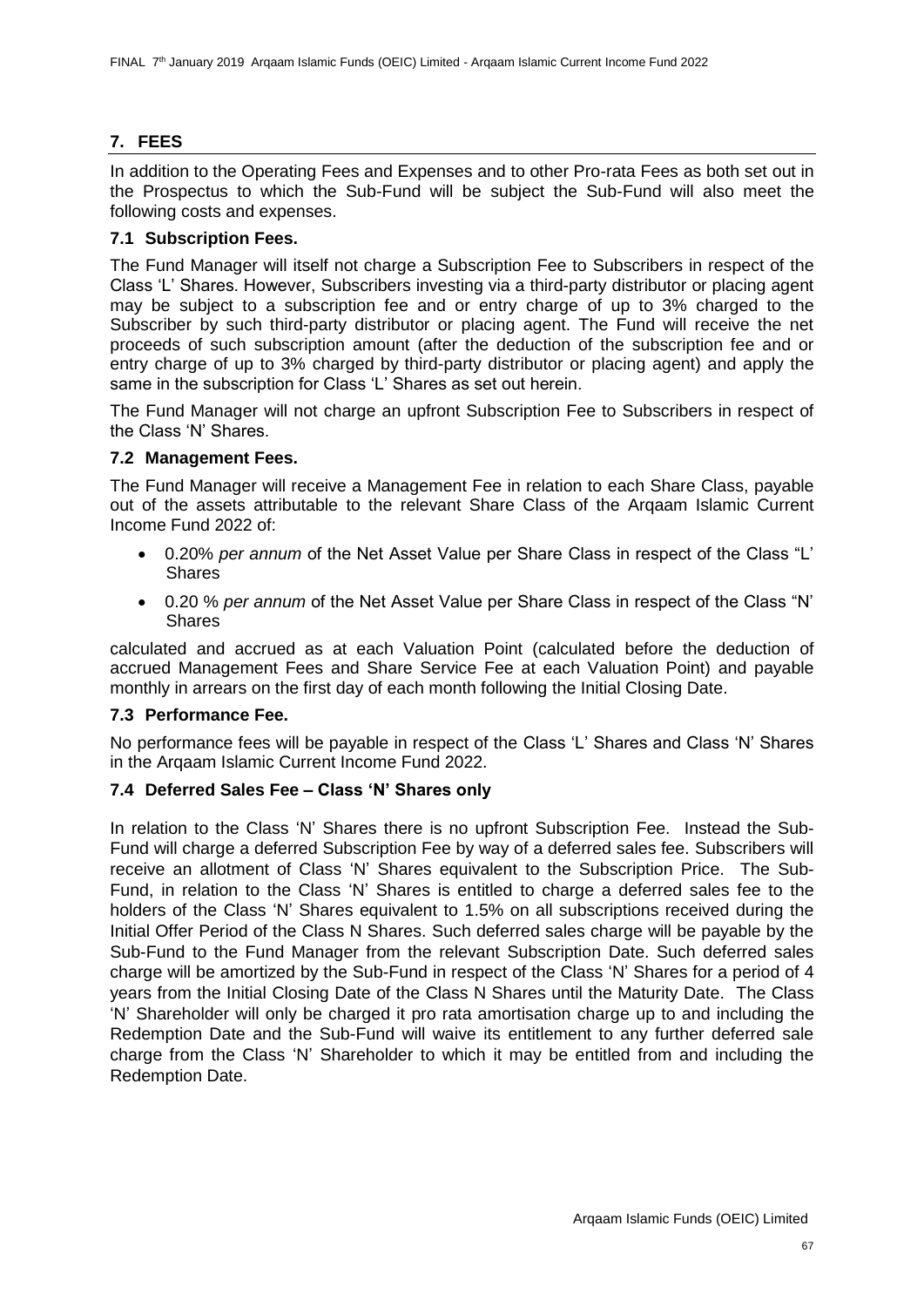## **7.5 Deferred Service Fee – Class 'N' Shares only**

In relation to the Class 'N' Shares there is no upfront Subscription Fee. Instead the Fund will, in accordance with the below, charge a deferred Subscription Fee in relation to the Class 'N' Shares by way of a deferred service fee of 1.5% which shall apply on the Net Asset Value of the Class 'N' Shares due from the holders of the Class 'N' Shares on Redemption of their Class N Shares. Such deferred service fee will be payable from the Redemption proceeds due to the redeeming Class N Shareholder by the Fund to the Fund Manager from the relevant Redemption Date. The Fund (and the Fund Manager) undertakes to waive its entitlement to the deferred service fee where, should a Class 'N' Shareholder serve a Redemption Request:

- within twelve (12) months of the Subscription Date: 1.5% of the Net Asset Value of the Class 'N' Shares redeemed will be charged.
- after (12) months but within twenty-four (24) months of the Subscription Date: to waive 0.40 % of the deferred service fee of 1.5% so that only a deferred service fee of 1.10% of the Net Asset Value of the Class 'N' Shares redeemed will be charged.
- after twenty-four (24) months but within thirty-six (36) months of the Subscription Date: to waive 0.80 % of the deferred service fee of 1.5% so that only a deferred service fee of 0.70 % of the Net Asset Value of the Class 'N' Shares redeemed will be charged.
- After of thirty-six (36) months but within forty-eight (48) months period from any Subscription Date in respect of such Class 'N' Shares to waive 1.20% of the deferred service fee of 1.5 % so that only a deferred service fee of 0.30% of the Net Asset Value of the Class 'N' Shares redeemed will be charged.

After expiry of forty-eight (48) months period from any Subscription Date (and or the Maturity Date if earlier) in respect of such Class 'N' Shares to waive in its entirety the deferred service fee of 1.5 % so that no deferred service fee will be payable.

Where any Shareholder holding Class 'N' Shares elects to redeem within the forty-eight (48) months period (and or prior to the Maturity Date as the case may be) no adjustment will be made to the Shareholder to reflect the amortised deferred sales charge.

Such deferred service fee may be in addition to any other Redemption Costs and Expenses and Dilution Levy that may be applicable as set out in this Schedule and in the Prospectus.

## **7.6 Share Service Fee – Class 'L' Shares and Class 'N' Shares**

The Fund Manager will charge an immediate Share service fee of:

- 0.25 % *per annum* of the Net Asset Value per Share Class in respect of the Class "L' Shares
- 0.25 % *per annum* of the Net Asset Value per Share Class in respect of the Class "N' **Shares**

calculated and accrued as at each Valuation Point (based on the adjusted opening Net Asset Value on that Valuation Point) and payable monthly in arrears on the first day of each month following the Initial Closing Date.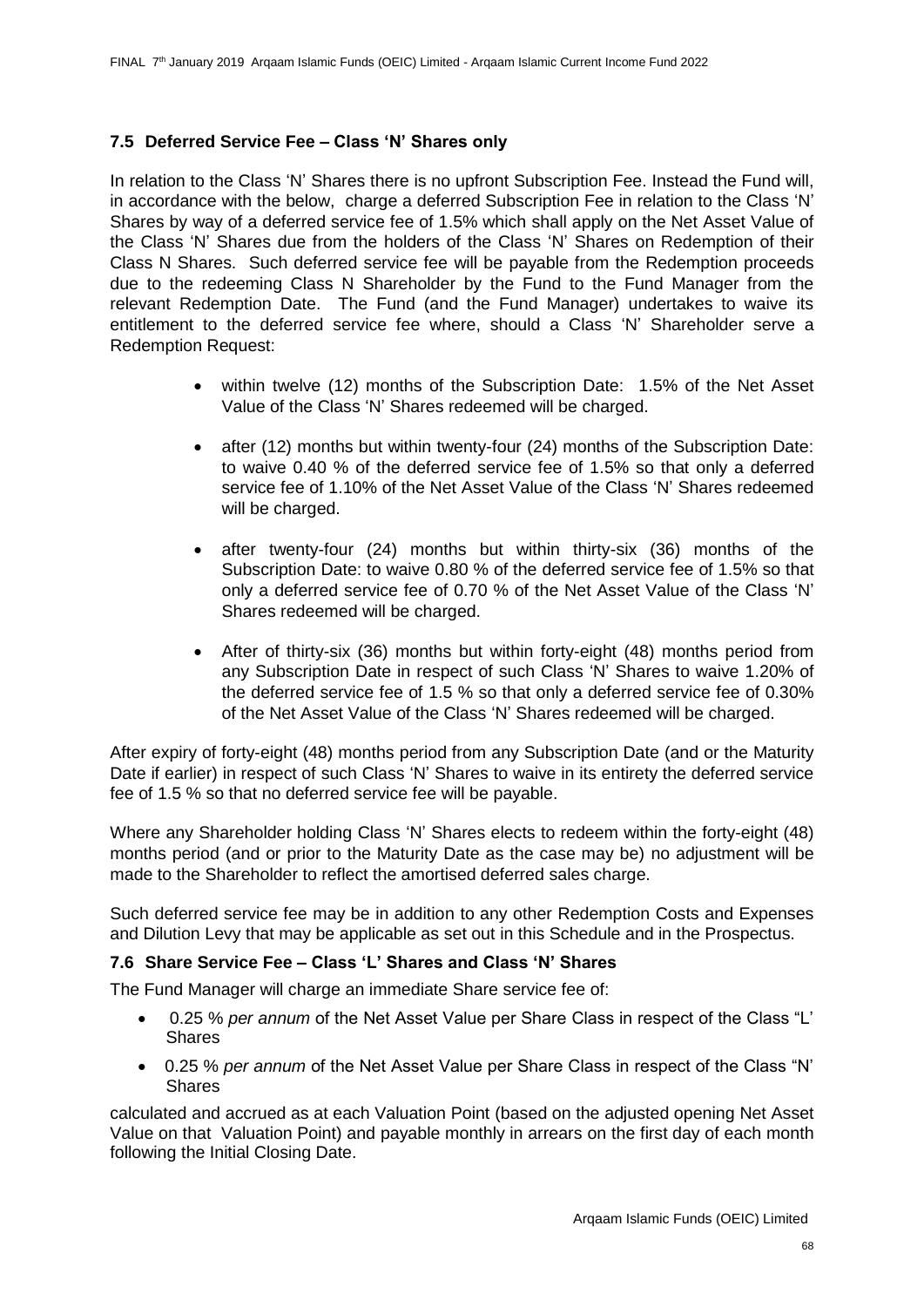## **7.7 Oversight Committee Fees.**

For the provision of the services by the members of the Oversight Committee the Sub-Fund will pay its pro rata share of the annual Oversight committee fee as set out in the Prospectus.

## **7.8 Shari'ah Supervisory Board Fees.**

For the provision of the services by the members of the Shari'ah Supervisory Board the Sub-Fund will pay its pro rata share of the annual Shari'ah supervisory fee as set out in the Prospectus.

In addition, the Sub-Fund will pay:

- a) An annual review fee for the Shari'ah Compliance Report in respect of the Shari'ah compliance review of the Sub-Fund, the Prospectus, Articles, the material contracts (referred to in section 15 of the Prospectus) and the Investment Objective and Polices of the Sub-Fund of USD 4,000 payable in two instalments; and
- b) Fees in relation to the Shari'ah audit of the Sub-Fund in compliance with the Islamic Finance Rules of USD 2,400 per annum.

Such Shari'ah supervisory fees will be prorated for any part year and will be reviewed on an annual basis.

### **7.9 Fund Administrator Fee.**

The Fund Administrator, Registrar and Transfer Agent will receive from the assets attributable to the Arqaam Islamic Current Income Fund 2022 an administration fee and in respect of Registrar and Transfer Agent services, of not more than 0.05% of the Net Asset Value of the Arqaam Islamic Current Income Fund 2022 per annum subject to a minimum fee of not more than USD 2,300 per month which is to be calculated and accrued as at each Valuation Point.

The Fund Administrator, Registrar and Transfer Agent is also entitled to receive from the assets of the Sub-Fund subscription and redemption fees agreed with the Fund Manager as well as reimbursement of out-of-pocket and third-party expenses where these occur.

#### **7.10 Custodian Fee.**

The Custodian will receive from the assets attributable to the Arqaam Islamic Current Income Fund 2022 a fee for providing custody services in respect of the Sub-Fund based on a sliding % scale (up to a maximum of 0.1%) of the market value of the securities and instruments held by the Custodian in different jurisdictions in which the Sub-Fund invests. Such fee will be calculated on a monthly basis and is not subject to a minimum fee. The Custodian is also entitled to receive from the assets of the Sub-Fund transaction fees and cash services fees agreed with the Fund Manager as well as reimbursement of out-of-pocket and third-party expenses where these occur.

#### **7.11 On-Boarding Payments.**

The Fund Administrator is entitled to a one-time set-up payment from the assets of the Arqaam Islamic Current Income Fund 2022 of USD 2,000.

## **7.12 Expenses Cap**

In respect of the Arqaam Islamic Current Income Fund 2022 the Fund Manager has elected to apply an expenses cap in respect of the aggregate of the Management Fee, Fund Administrator Fee, Custodian Fee and Share service Fee (collectively, the "**Expenses**") as specified in this Schedule as they relate to the Sub-Fund, which will be capped at 0.50% per annum of the Net Asset Value of per Share Class of both the Class 'L' Shares and the Class 'N' Shares in the Arqaam Islamic Current Income Fund 2022 (individually and collectively, the "**Cap**"), calculated and accrued as at each Valuation Point, so that where the Arqaam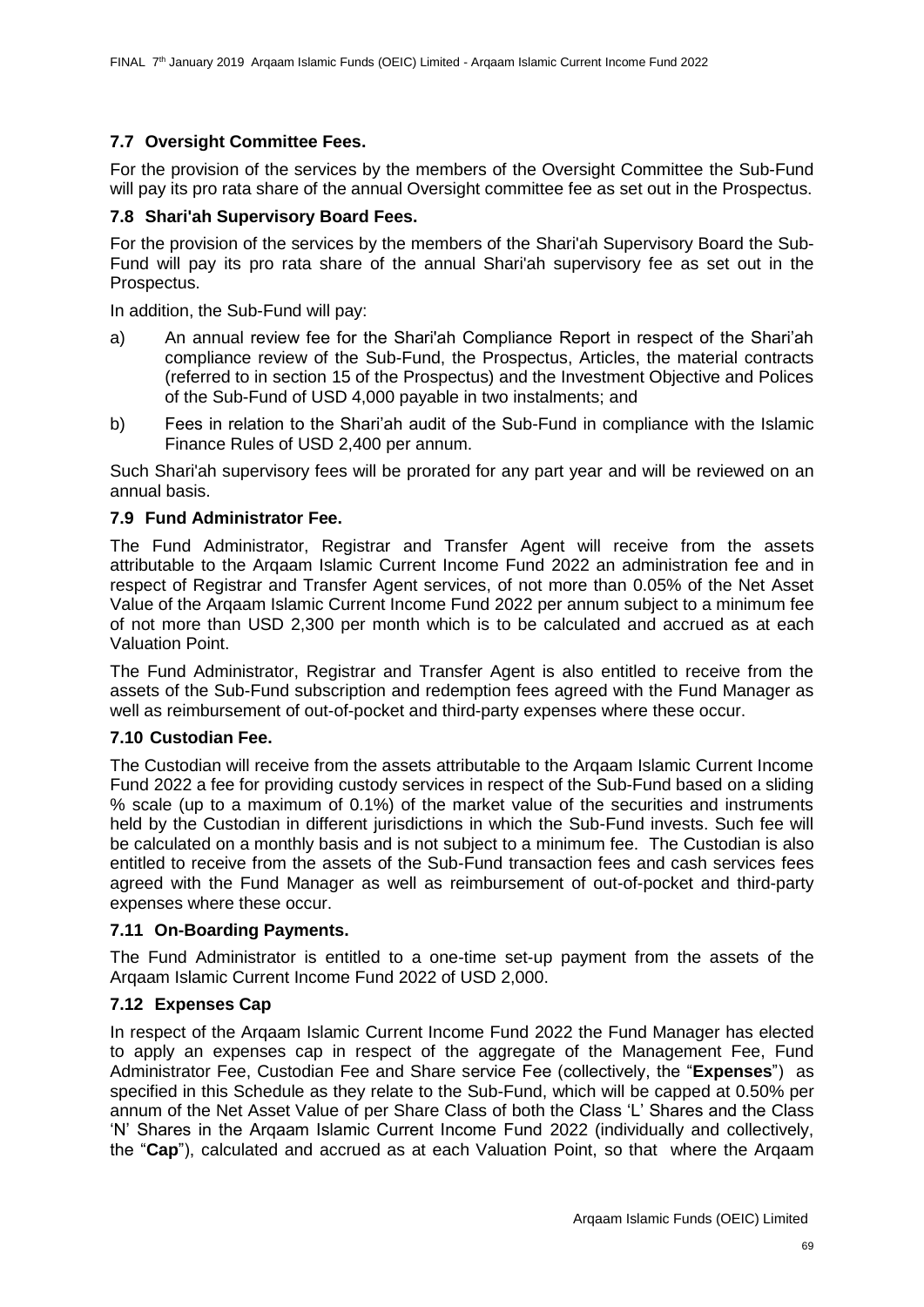Islamic Current Income Fund's Expenses are in excess of the Cap, such excess amount will be met by the Fund Manager and or its Affiliates. Where the Sub-Fund's Expenses do not exceed the Cap the Fund Manager, and/or its Affiliates may, at their sole discretion, at any time seek reimbursement from the Sub-Fund for amounts they have borne in excess of the Cap.

## **7.13 Establishment Expenses**

The total cost and expenses of establishing the Arqaam Islamic Current Income Fund (as at the date of this Schedule and including legal, finance administrative support as well as registration and filing fees) is estimated at (and will be capped at) USD 15,000 and will be paid by the Sub-Fund out of proceeds of the issue of Shares.

### **7.14 Zakah.**

Payment of Zakah is the responsibility of the Shareholders in the Arqaam Islamic Current Income Fund 2022 and will not be paid directly out of the assets of the Sub-Fund. Further information concerning Zakah is available in the annual financial statements of the Sub-Fund.

## **8. SUBSCRIPTIONS**

## **8.1 Minimum Initial Sub-Fund Size.**

The target minimum size of the Arqaam Islamic Current Income Fund 2022 will be USD 25 million in aggregate of all Share Classes. Following the expiry of the Initial Offer Period, the Directors will declare, if the target minimum size of the Sub-Fund has been reached, an Initial Closing Date. Where the total Subscriptions received during the Initial Offer Period are less than the target minimum size noted above the Directors, on the advice of the Fund Manager, may elect not to declare an Initial Closing Date (or otherwise in their sole discretion). Where the Directors do not declare an Initial Closing Date all subscription monies received from Subscribers during the Initial Offer Period will be returned to Subscribers (without deduction) within ten (10) Business Days.

## **8.2 Issue of Shares.**

The Fund will issue Class "L" Shares for the Arqaam Islamic Income Fund to investors effective as of the Issue Date in accordance with the provisions set out below. The Class "L" Shares will be "institutional" "distribution" Shares. Up to 100,000,000 Class "L" Shares are initially available for issue.

The Fund will issue Class "N" Shares for the Arqaam Islamic Income Fund to investors effective as of the Issue Date in accordance with the provisions set out below. The Class "N" Shares will be **"**institutional" "distribution" Shares. Up to 100,000,000 Class "N" Shares are initially available for issue.

### **8.3 Initial Offer Period.**

The Initial Offer Period for Class 'L' Shares and Class 'N' Shares in the Arqaam Islamic Current Income Fund 2022 will be 19 Business Days, beginning on  $17<sup>th</sup>$  September 2018 and ending on 11th October 2018 (the "**Initial Closing Date**"), subject to the discretion of the Fund Manager to extend or shorten such Initial Offer Period and to receipt of total target Subscriptions as noted above.

The Fund Manager reserves the right to extend or shorten such applicable Initial Offer Period for each of the Share Classes. In such cases the Initial Offer Period and corresponding Initial Closing Date (as may be applicable) will be notified to potential Subscribers.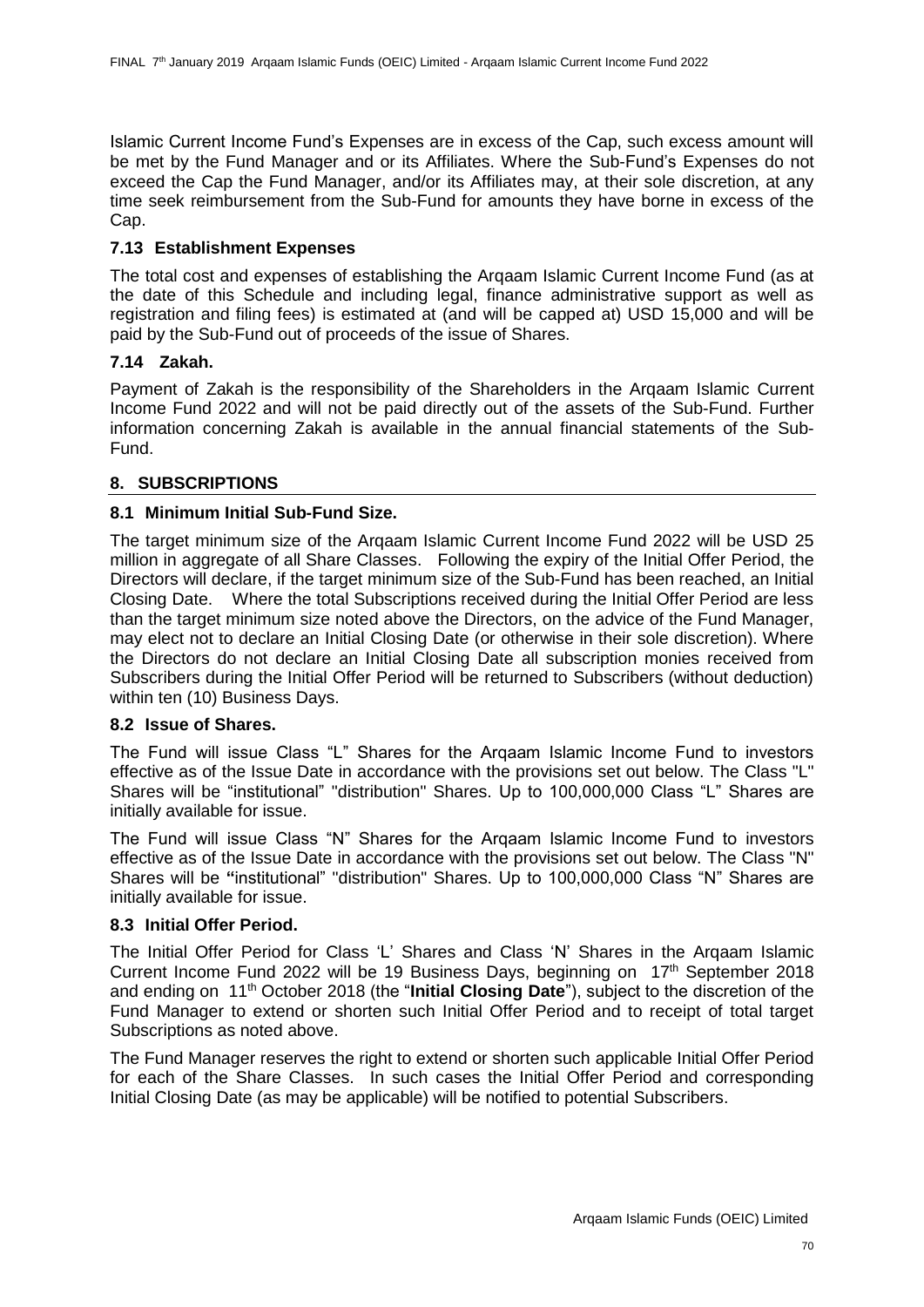### **8.4 Minimum Subscription.**

The minimum initial subscription and holding amount in the Arqaam Islamic Current Income Fund 2022 for each potential Subscriber is respect of Class "L" Shares and the Class "N" Shares is USD 3,000.

The Fund Manager may decrease the minimum initial subscription or holding amount thresholds in relation to the Sub-Fund in its absolute discretion, subject only to any applicable law and regulation.

Subscriptions amounts received by the Fund are used to purchase Class 'L' Shares and Class 'N' Shares at the Initial Issue Price. Fractional Shares may be issued up to four decimal places.

#### **8.5 Initial Issue Price.**

During the Initial Offer Period, Class 'L' Shares and Class 'N' Shares in the Arqaam Islamic Current Income Fund 2022 will be offered for subscription at the Initial Issue Price of USD 100 per Share. The Fund Manager has arbitrarily set the Initial Issue Price.

### **8.6 Subsequent Subscriptions after the Initial Offer Period.**

After the Initial Offer Period, Class 'L' Shares and Class 'N' Shares will not be offered.

### **8.7 Subscription Date.**

The Subscription Date (and corresponding Issue Date) for the Sub-Fund will be the Business Day falling after expiry of the Initial Closing Date.

#### **8.8 Subscription Procedure.**

Potential Subscribers who wish to subscribe for Class "L" Shares and Class "N" Shares in the Arqaam Islamic Current Income Fund 2022 must send the Subscription Agreement to the Fund Administrator with a copy to the Fund Manager. For the purpose of the prior notice requirements set out below, all applications for subscriptions shall be deemed to be received at the time they are received by the Fund Administrator.

#### **8.9 Prior Notice for Subscriptions.**

No application for subscription will be accepted unless the Subscription Agreement and payment of the full Subscription Price (and applicable Subscription Fee if any) in immediately available funds (as detailed below) are received in accordance with the terms agreed in the Subscription Agreement.

Applications for subscriptions received after such deadline will be returned. The Fund Manager may in its discretion waive this requirement. The Fund Administrator and the Fund Manager reserve the right to request receipt of the original Subscription Agreement.

#### **8.10Payment of Subscription Price.**

The full Subscription Price (including any applicable Subscription Fee) must be received in immediately available funds by the Fund Administrator or its agent at least one Business Days prior to the desired Subscription Date as set out herein. The Fund Manager may in its discretion waive this requirement.

#### **9. REDEMPTIONS**

#### **9.1 Redemption Date.**

The Redemption Date for the Arqaam Islamic Current Income Fund 2022 will be the last Business Day of each calendar week.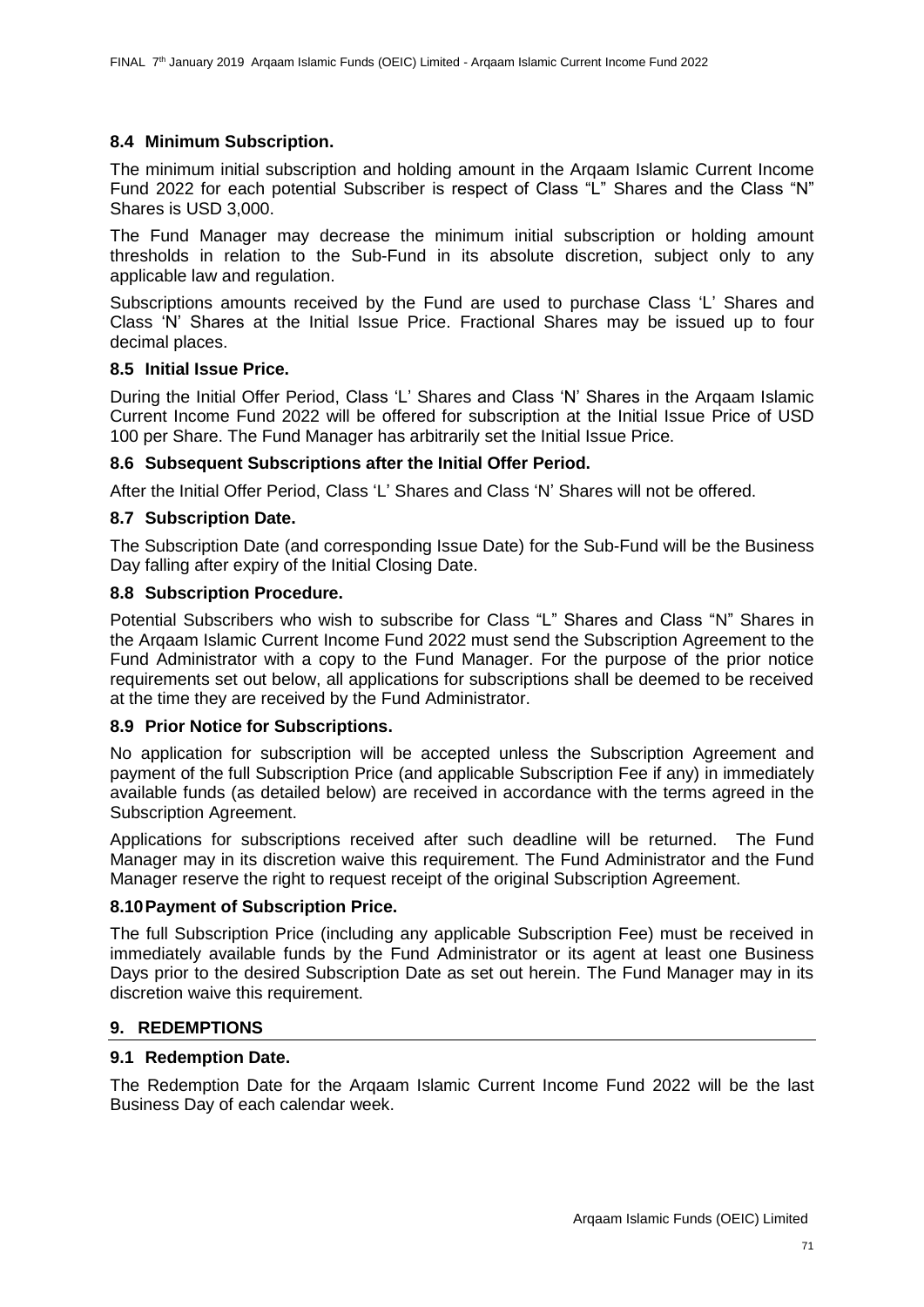### **9.2 Redemptions.**

Each Shareholder may apply for the redemption of all or part of his Shares or of a fixed United States Dollar amount as of each Redemption Date at the applicable Redemption Price applicable on the Redemption Date less any Redemption Costs and Expenses.

The Redemption Price will be calculated on the Net Asset Value per Share on the relevant Redemption Date as determined on the corresponding previous Business Day's Valuation Point.

If the value of a Shareholder's holding on the relevant Redemption Date is less than the fixed United States Dollar amount which the Shareholder has applied to redeem or if, following the requested redemption a Shareholder will hold Shares in the Sub-Fund worth less than the minimum holding (USD 3,000) the Fund Manager may elect to redeem of all of the Shares of such Shareholder applying for the redemption. Your attention is drawn to Section 1.7 "**Term – Investment Horizon**" in respect of the possible consequences of redemption prior to the Maturity Date.

### **9.3 Prior Notice Requirement for Redemptions.**

No Redemption Request will be accepted unless the application is received at least two (2) Business Days prior to the desired Redemption Date. Redemption Requests received after such deadline will be dealt with on the next Redemption Date after the desired Redemption Date. The Fund Manager may in its discretion waive this requirement.

### **9.4 Payment of Redemption Proceeds.**

Redemption proceeds, net of any applicable Redemption Costs and Expenses, and, as applicable any Dilution Levy and/or Deferred Service Fee will be paid in United States Dollars as soon as reasonably practicable and normally within five Business Days after the Redemption Date. Redemption proceeds will only be paid in favour of the relevant Shareholder and will be paid by electronic transfer (net of the electronic transfer fee) to the account instructed by that Shareholder or, if no account details are held, by cheque mailed to the address of the Shareholder recorded in the Shareholder Register.

Whilst the Sub-Fund intends to make all redemptions in cash, if requested by a Shareholder, redemptions may be made in kind (in specie) at the discretion of the Fund Manager. In order to satisfy payment of the redemption proceeds to such Shareholder in kind, the Fund Manager will allocate to the Shareholder investments from the portfolio of assets of the Arqaam Islamic Current Income Fund 2022 equal to the value of the Shares to be redeemed. The nature and type of assets to be transferred in such case shall be determined on a fair and reasonable basis and without prejudicing the interests of the other Shareholders in the Sub-Fund. The valuation used shall be confirmed by a special report of the Registered Auditor. The costs of any such redemptions in kind shall be borne by the redeeming Shareholder.

## **9.5 Transaction Charges Redemption Costs and Expenses.**

If the Sub-Fund incurs any Redemption Costs and Expenses in respect of any redemption of Shares, or any loss, premium, penalty or expense that may be incurred in liquidating or employing securities, deposits or financing to fund the redemption amount, or Dilution Levy, as noted above, these may be recovered from the redemption amount payable to the redeeming Shareholder.

## **10. VALUATION**

#### **10.1Valuation Point.**

The Valuation Point for the Arqaam Islamic Current Income Fund 2022 will be by 5 pm UAE time on the Business Day immediately preceding a Redemption Date.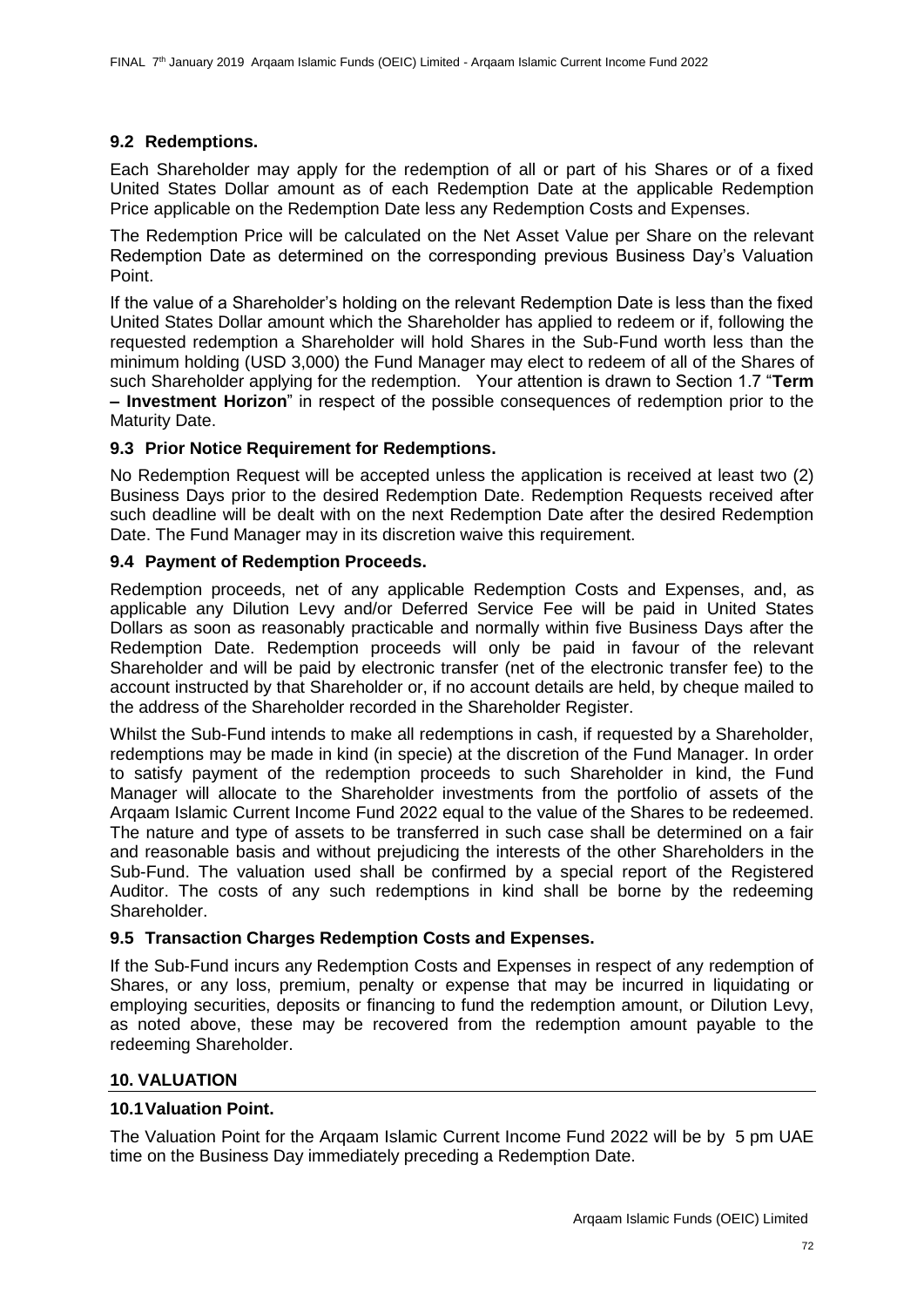## **11. DIVIDENDS AND DISTRIBUTIONS**

### **11.1 Class L and Class N – Distribution Shares.**

The Class "L" Shares and Class "N" Shares will be "distribution" Shares. The declaration of any dividends will be made in accordance with the CIL, the CIR and the Articles.

## **11.2 Calculation and Payment of Dividends Class "L" Shares and Class "N" Shares.**

It is the intention of the Directors in respect of the Sub-Fund to make a distribution of substantially all income attributable to the Class "L" Shares and Class "N" Shares each quarter (calculated from the Initial Closing Date). The Sub-Fund's Investment Objective and Policy is to make such distributions in respect of the Class "L" Shares equalling an annual target distribution rate of 5**%.** (the "**Class L Target Return**") and for the Class "N" Shares equalling an annual target distribution rate of 5%. (the "**Class N Target Return**"). The Fund reserves the right to make interim distributions and to also withhold distributions and to carry forward any proposed distribution where it is in the interests of the Sub-Fund as a whole to do so.

Distributions will lower the Net Asset Value per Share. It is not the intention to preserve the Net Asset Value per Share above or at a certain amount.

### **There is no assurance that the Class L Target Return and or Class N Target Return will be achieved and or any distributions will be made either quarterly or at all.**

All Shareholders holding Class "L" Shares and or Class "N" Shares recorded in the register of Shareholders at the end of the Record Date (including the Record Date transactions) of each quarter shall be eligible for such dividend. Such distribution will be announced no later than 20 Business Days after the relevant Valuation Point for determining the Net Asset Value per Class "L" Share and Class "N" Shares for the preceding quarter. Distributions will be paid out either via bank transfer or via the issuance of additional Class "L" Shares or Class "N" Shares, as maybe applicable, to the relevant Shareholders of that Share Class. Shareholders have the option to opt for the method of payment of their choice by way of the submission of their Subscription Agreement, subject to the discretion of the Board as advised by the Fund Manager.

The selection upon subscription to subscribe for Class "L" Shares or Class "N" Shares may be changed by the relevant Shareholder by giving notice to the Fund Manager no less than 30 days before the relevant Valuation Point for determining the Net Asset Value per Share Class for the Class "L" Shares or Class "N" Shares, as applicable, for the preceding quarter. The Fund Manager may waive or reduce such prior notice period to be given by a Shareholder at its own discretion.

Any dividend on any Share Class unclaimed after a period of twelve months from the date of declaration of such dividend will be automatically forfeited and will be donated to a registered charity approved by the Shari'ah Supervisory Board.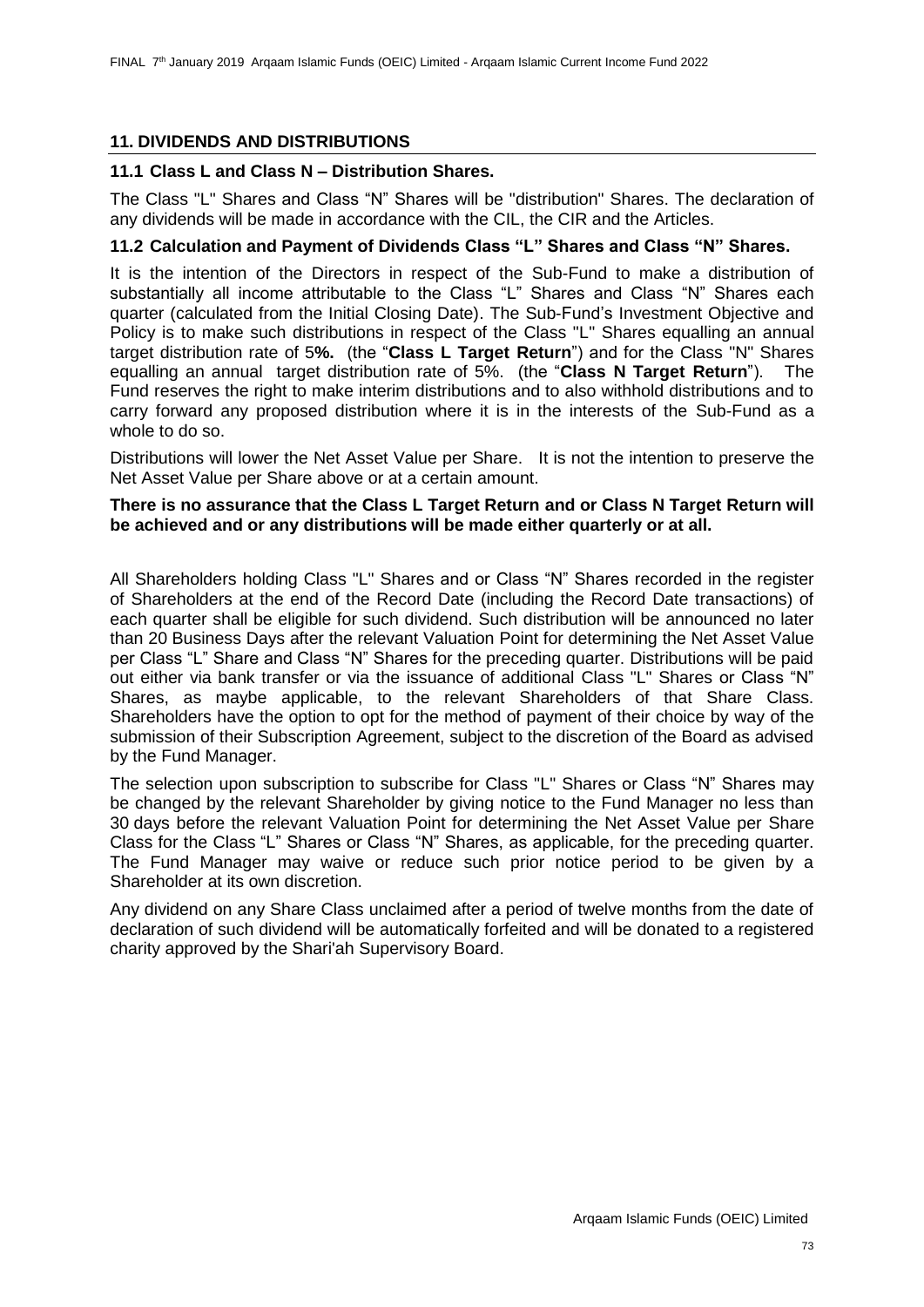## **ANNEX 1 - RISK FACTORS**

**Prospective Subscribers should be aware that an investment in the Fund and or the relevant Sub-Fund involves significant risks which prospective Subscribers should consider before participating in the Fund.** 

**There can be no assurance that the Investment Objective and Polices of one or more Sub-Funds, as may be set out in the relevant Schedule, will be successful and that any rate of return will be realised or that significant capital losses will not occur.**

**In evaluating the merits and suitability of an investment in the Shares of the Fund, prospective Subscribers should give careful consideration to the following risk factors, and any other risks discussed elsewhere in this Prospectus. However, this list is not, and is not intended to be, an exhaustive list or a comprehensive description of the types of risks that any prospective Subscriber or Shareholder in the Fund and or the relevant Sub-Fund may encounter, and other risks and conflicts not discussed below may arise in connection with the management and operation of the Fund and or the relevant Sub-Fund.** 

### **1. General**

**General**: Prospective Subscribers and Shareholders should carefully consider the Investment Objective and Investment Policies as set out in this Prospectus and relevant Schedule. Prospective Subscribers and Shareholders should note that the relevant Sub-Fund's investment strategy involves certain risks and can therefore be volatile. Accordingly, investment results may vary substantially over time and the value of a Shareholders' investment in the Sub-Fund may substantially decline as well as substantially appreciate. There is no guarantee, nor can any assurance be given that the targeted returns of the relevant Sub-Fund will be met, that any other strategic objectives of the Sub-Fund will be achieved, or that Shareholders will receive a return of all or any part of their investment. Shareholders may receive less than the amount invested upon redemption of one or more Share Classes or the termination of the Fund or Sub-Fund. Accordingly, an investment in the Fund and the relevant Sub-Fund should be made only by those persons who could sustain a loss of their entire investment.

**Tax Treatment and Elections**: There may be changes in tax laws, treaties and regulations, or interpretations of such tax laws, treaties and regulations that are adverse to the Fund and or the relevant Sub-Fund or the Shareholders. There can be no assurance that the structure of the Fund or of any investment will be tax-efficient for any particular Shareholder. Prospective Subscribers are urged to consult their own tax advisors with reference to their specific tax situations and any special issues that an investment in the Fund and or the relevant Sub-Fund may raise for such Shareholders.

In addition, the Board in conjunction with the Fund Manager may make such tax elections as they, in their absolute discretion consider appropriate in any applicable jurisdiction and shall not be required to consider the impact of such election on any individual Shareholders or group of Shareholders for the purposes of such election.

**Past Performance:** The past investment performance of the Fund Manager and any of the principals and or the investment team responsible for the implementation of the Investment Objective and Investment Policies of the relevant Sub-Fund and/or any entities with which it has been associated, should not be construed as an indication of the future results of an investment in the relevant Sub-Fund. The relevant Sub-Fund's investment programme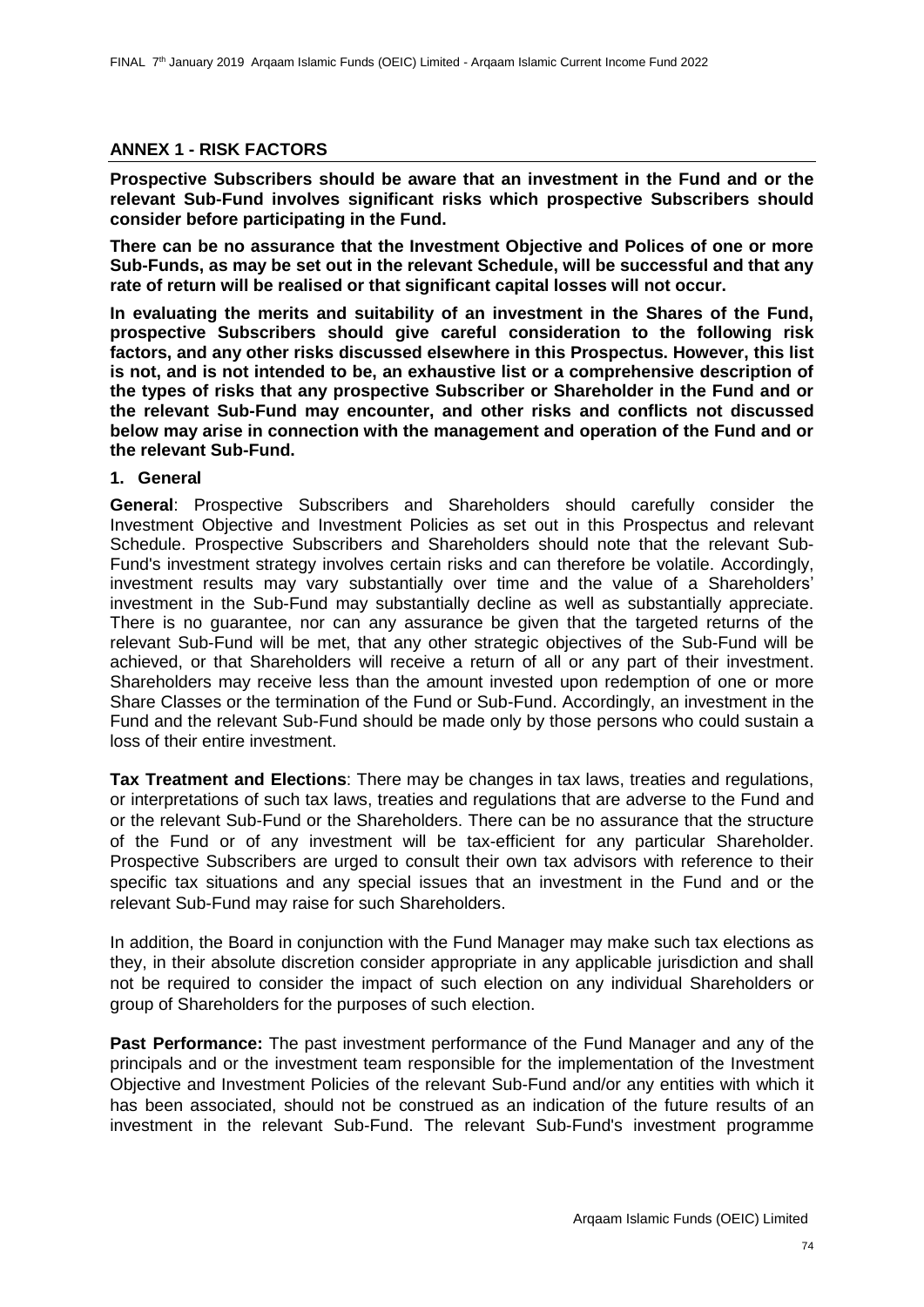should be evaluated on the basis that there can be no assurance that the Fund Manager's assessments of the short-term or long-term prospects of investments will prove accurate.

**Disclosure of the Sub-Fund Property:** The composition of the Fund's and or the relevant Sub-Fund's investment portfolio comprising the relevant Sub-Fund's Property is subject to confidentiality provisions with the Fund Manager. The Fund believes that disclosure of the composition of the Sub-Fund's investment portfolio comprising the relevant Sub-Fund's Property could be disadvantageous to the Fund Manager and the Shareholders, for instance by increasing competition for limited investment capacity. Accordingly, as is common with certain funds, the Fund intends only to disclose a general performance review, commentaries on and highlights of the performance of Sub-Funds, certain sensitivity measures regarding the Fund's and relevant Sub-Funds investment portfolio comprising the relevant Sub-Fund's Property and a summary of historical returns, all of which the Fund intends to publish and supply in accordance with the requirements of the CIL, CIR and Islamic Finance Rules.

**Investment Selection:** The Fund Manager selects investments on the basis of information and data made directly available to the Fund Manager by the issuers of the securities and other instruments or through sources other than the issuers. Although the Fund Manager evaluates all such information and data and seeks independent corroboration when it considers it appropriate and when it is reasonably available, the Fund Manager is not in a position to confirm the completeness, genuineness or accuracy of such information and data.

### **2. Risks relating to the use of Leverage**

**Use of Leverage:** Each Schedule attached here to provides details of the use and permitted level or cap and methodology to calculate such leverage exposure that may apply to each Sub-Fund in respect of the use of leverage and or other financing techniques. As such, and as set out in the applicable Schedule, a Sub-Fund may engage in any form of borrowing to finance operations and use forms of financial leverage. Such actions may include the pledge of assets or the Sub-Fund Property in order to be able to borrow for investment purposes in pursuing the Investment Objective and Policy of the applicable Sub-Fund. Such amount of leverage outstanding at any time may, subject to the limitations and restrictions set out in the relevant Schedule, be significant in relation to the available capital of the applicable Sub-Fund and or the Net Asset Value of a particular Share Class, as the case may be.

**Risk of Leverage**: Generally, the use of leverage may enhance total investment returns and increase the potential returns in respect of one or more Sub-Funds and one or more Share Classes therein or Sub-Classes hereof. Conversely, any adverse external event that may affect the value of an investment into which the Sub-Fund has invested may magnify and or increase any potential loss and or decrease such total investment return due to such leverage.

## **3. Risks relating to the Structure of the Fund**

**Cross Sub-Funds Liability:** As at the date of this Prospectus, the Fund only has one Sub-Fund operating. However, the Fund may launch further Sub-Funds in the future as well as different Share Classes and Sub-Classes. The Articles provide for the manner in which the liabilities are to be attributed across the various Share Classes relating to one or more Sub-Funds (liabilities are to be attributed to the specific Share Class in respect of which the liability was incurred). However, the Fund is a single legal entity. Shareholders of one or more Share Classes in one or more Sub-Funds may be compelled to bear the liabilities incurred in respect of other Share Classes in one or more Sub-Funds which such Shareholders do not themselves own if there are insufficient assets in that other class to satisfy those liabilities regardless of whether these are attributable to a particular Sub-Fund. Accordingly, there is a risk that liabilities of one class may not be limited to that particular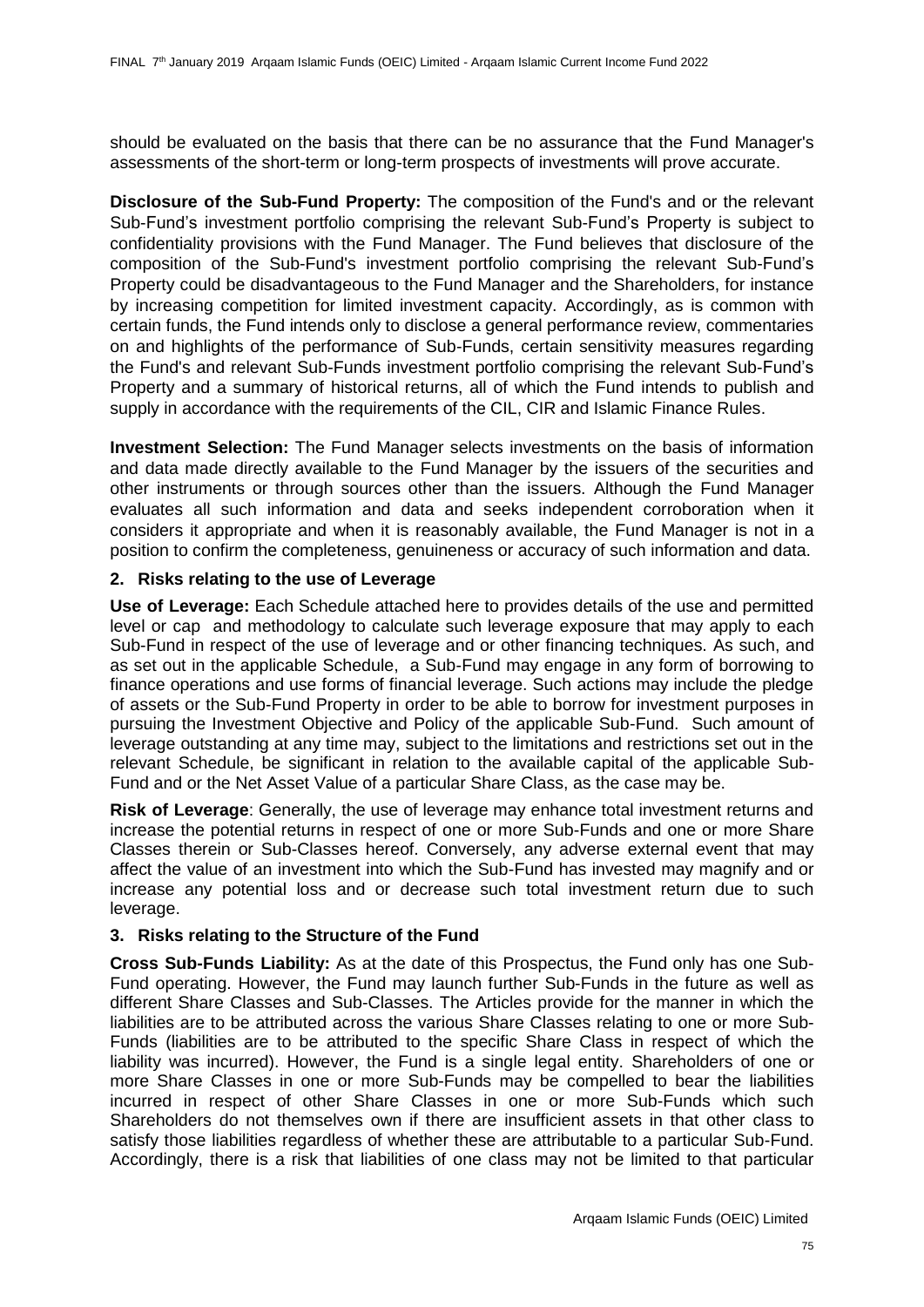Share Class in one or more Sub-Funds and may be required to be paid out of one or more other Share Classes in one or more Sub-Funds.

In practice, cross class liability will usually only arise where a particular Sub-Fund becomes insolvent or exhausts its assets and is unable to meet all of its liabilities. In this case, some or all of the assets of the Fund attributable to the other Sub-Funds may be applied to cover the liabilities of the insolvent Sub-Fund.

**Nature of an investment Fund:** Shares in the Fund and or the relevant Sub-Fund are not deposits or other obligations of any bank or other financial institution, and are not guaranteed by any bank or other financial institution, including Arqaam or the Arqaam Group. Any investment in the Fund and or the relevant Sub-Fund is therefore subject to investment risks, including the possible loss of the amount invested.

**No Secondary or Public Market:** The Shares cannot be assigned, transferred, pledged, or otherwise encumbered except on the terms and conditions set forth in the Prospectus, and there is and will be limited (if any) secondary or public market for the Shares. It is not the intention of the Board or the Fund Manager to seek any listing as at the date of this Prospectus. Subject to certain conditions and restrictions, Shareholders may require the Fund to redeem all or part of their Shares as of each Redemption Date.

**Redemptions:** Limits apply to the timing of redemption of Shares and redemptions generally. Additionally, the Fund Manager has the discretion to satisfy redemptions in kind (in specie). Accordingly, Shareholders, on such redemptions, may be allocated assets and not cash, the value of which may go up and down until such assets are ultimately realised.

**Limitation of Recourse:** The Fund Manager may but is not required to attempt to recover losses from brokers or counter-parties. The Fund Manager is not liable to the Fund for losses caused by brokers or counter-parties unless caused by the Fund Manager's own gross negligence or wilful default, or by a combination of gross negligence or wilful default of the broker or counter-party and the Fund Manager. The Fund Manager will be liable to the Fund for acts that constitute gross negligence or wilful default, in the event that the Fund Manager failed to act in good faith in the reasonable belief that such actions were in, or not opposed to, the best interests of the Fund, or if the Fund Manager is liable to the Fund for damages under the securities laws of the UAE. Shares in the Fund are only available for subscription by investors who understand that they and the Fund are waiving potential claims for damages arising from the operation of the Fund and expect some execution losses to the Fund.

**Non-Participation in Management:** Shareholders in the Fund will have no right or power to participate in the management of the Fund or of any Sub-Fund Property, subject to the provisions of the Articles. All aspects of management of the relevant Sub-Fund Property are entrusted to the Fund Manager. Shareholders will have no opportunity to control the day-today operation of the Fund and or the relevant Sub-Fund, including the investment and disposition decisions.

**Operating Fees and Expenses:** The Operating Fee and Expenses of the Fund and or applicable Sub-fund which include, amongst other items, brokerage commissions and other trading expenses, valuation fees, investment expenses, as well as specific fees, charges and expenses attributable to a specific Sub-Fund (including but not limited to Pro-Rata Fees, administrative, custodial, legal, accounting, audit and reporting expenses, are expected to equal a substantial percentage of the Fund's and or applicable Sub-Fund assets each year. In addition, certain costs and charges may also be applicable as disclosed in a relevant Schedule relating to a specific Share Class. Further, in certain circumstances additional to such fees, charges and or expenses the Fund and or applicable Sub-Fund may charge other Redemption Costs and Expenses and or, applicable a Dilution Levy. These expenses are in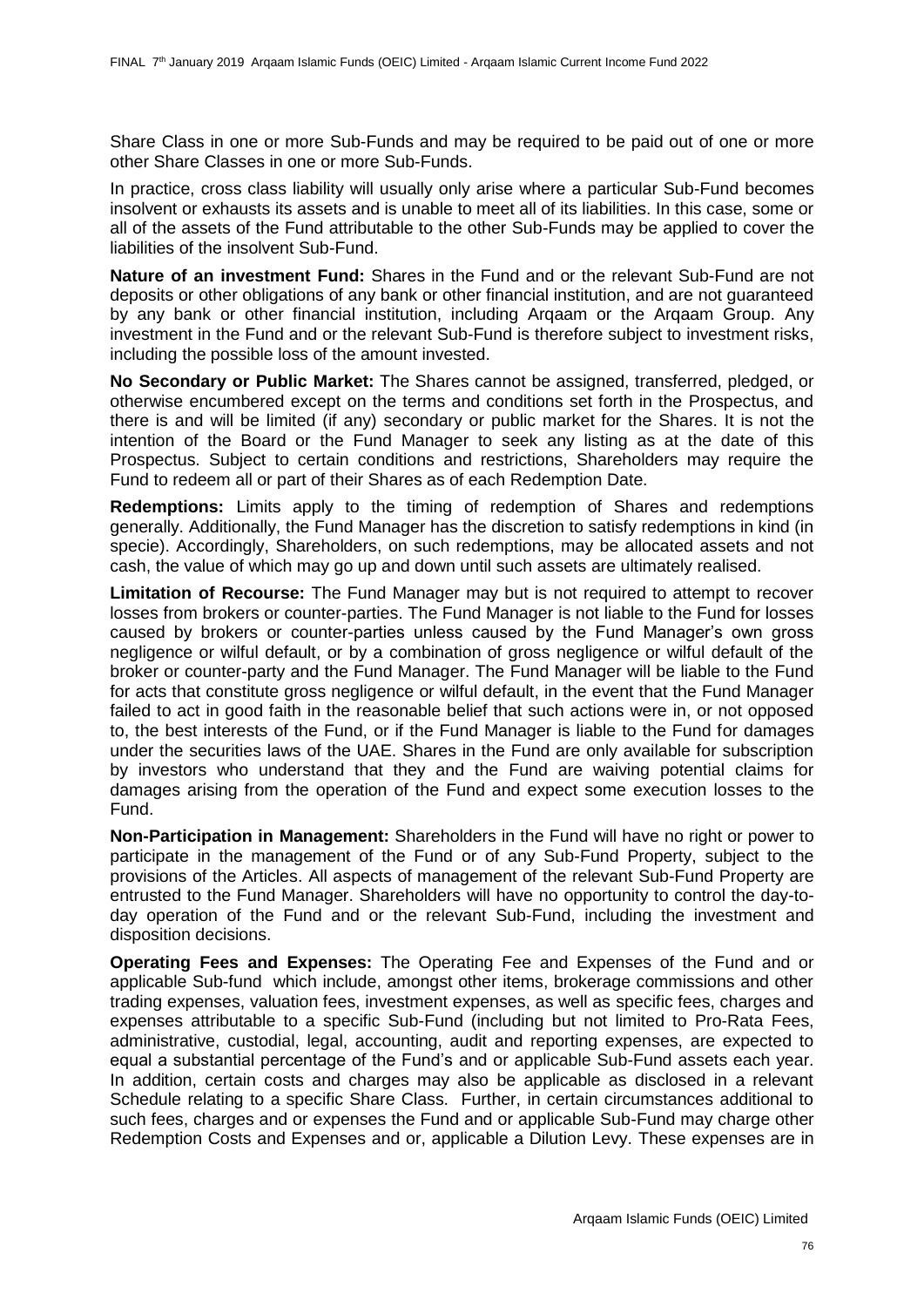addition to the management fees payable by the Fund, and the amounts of all such expense will be set out in the Fund's annual report available from the Fund Manager.

## **4. Shari'ah Compliance**

**Reliance on Shari'ah Supervisory Board:** The Shari'ah Supervisory Board does not monitor investment performance of the Fund or the relevant Sub-Fund but the Fund and the relevant Sub-Fund's compliance with the Shari'ah Supervisory Procedures and the Islamic Finance Rules. The Shari'ah Supervisory Board has no discretionary management or investment advisory role in respect of the Fund or a relevant Sub-Fund. The Shari'ah Supervisory Board has the right or ability to require the Fund Manager to make changes to the composition of a relevant Sub-Fund Property if such changes are required so that the Fund and or the relevant Sub-Fund is in compliance with the Shari'ah Supervisory Procedures and the Islamic Finance Rules. Prospective Subscribers and Shareholders should be aware that compliance with Shari'ah Supervisory Procedures and the Islamic Finance Rules, since the Shari'ah Supervisory Board function is not to monitor investment performance of the Fund and or the relevant Sub-Funds, does not ensure the Investment Objective and Investment Policies and or any target returns will be achieved.

**Shari'ah Compliance:** It is possible that, subsequent to an investment being made by a Sub-Fund that it is determined that part or all of that investment was not, or due to a change in circumstances, is no longer, Shari'ah compliant. In the event of such an occurrence the Fund Manager, with the assistance of the Shari'ah Supervisory Board, will determine what action should be taken to liquidate such investment and/or purify the Sub-Fund. Purification may involve the payment to a charity selected by the Fund Manager (on the advice of the Shari'ah Supervisory Board) of moneys arising from or which is related to a non-Shari'ah compliant activity or circumstance. In addition, subsequent to an investment being made by a Sub-Fund that it is determined that part or all of that investment was not, or due to a change in circumstances, is no longer, Shari'ah compliant such determination may adversely affect the ability of the Arqaam Islamic Income Fund to realise such investment arising from such determination in relation to the enforceability of the rights of the Sub-Fund as a securityholder in such companies and could therefore expose the Arqaam Islamic Income Fund to a loss on such investment or interest.

## **5. Risks relating to the assets comprising the Sub-Fund Property.**

**Credit Trends:** The value of specific investments may decline due to developments in the trends of particular industries and/or the financial conditions of the credit parties underlying the Sukuk. These conditions may result in the Fund sustaining loss on certain investments, particularly if the Fund is required to liquidate investments during adverse markets conditions.

**Investment in Emerging Countries and Markets:** Investment in securities and markets in emerging countries and markets, may be subject to different and greater risks than investments in more developed countries and markets because of a variety of factors, including currency controls and the fluctuation of currency exchange rates, changes in governmental administration or economic or monetary policy or changed circumstances in dealings between nations. Other factors include high rates of inflation and the potential for substantial depreciation in the value of local currencies.

In many cases, the economies of emerging countries are heavily dependent upon international trade and, accordingly, have been, and may continue to be, adversely affected by trade barriers, exchange controls, managed adjustments in relative currency values and other protectionist measures imposed or negotiated by the countries with which they trade. These economies also may have been, and may continue to be, adversely affected by economic conditions in the countries with which they trade.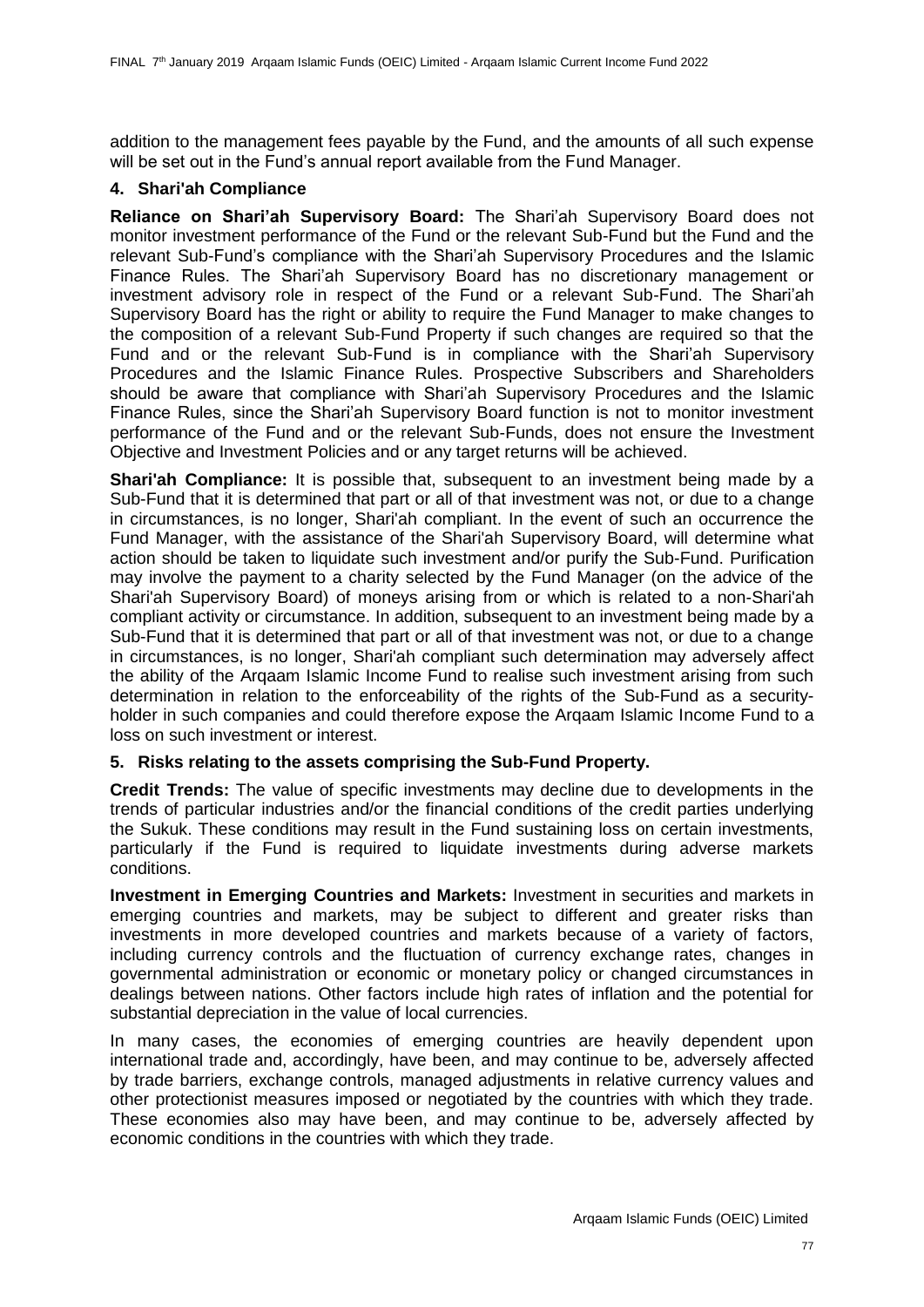There may be less publicly available information about emerging countries and markets, and issuers in these countries and markets may not be subject to uniform accounting, auditing, and financial reporting standards and requirements comparable to those for issuers in more developed countries and markets. Securities of some issuers in emerging countries and markets are less liquid and more volatile than securities of comparable issuers in more developed countries and markets and brokerage commissions may be higher. Securities markets in emerging countries may also be less liquid and more volatile than those in more developed countries. Moreover, there may be less governmental supervision and regulation of securities markets, brokers, and securities issuers than in more developed countries and markets.

**Currency Risks:** The base currency of the Arqaam Islamic Income Fund is the United States Dollar. Shares in the Arqaam Islamic Income Fund will be issued and redeemed in the United States Dollar. However, the Arqaam High Income Fund's assets may be invested in securities and other investments that are denominated in currencies other than United States Dollars and the income and gains received may be denominated in several different currencies. Accordingly, the value of an investment may be affected favourably or unfavourably by fluctuations in exchange rates which may cause the value of investments to go up or down and may have an adverse effect on the price and value of, and income from, investments. The Investment Objectives and Policy of the Sub-Fund does allow for the Investment Team to enter into Shari'ah compliant currency hedging transactions but the Investment Team will not actively seek to hedge such exposure to currency fluctuations as part of their day to day management of the Sub-Fund. In addition, prospective Subscribers whose assets and liabilities are primarily denominated in currencies other than the United States Dollar should take into account the potential risk of loss arising from fluctuations in the rate of exchange between the United States Dollar, Euro and such other currencies.

**Illiquidity of Securities and Markets in Emerging Countries:** Securities in which the Fund may invest may include those that are either listed on one or more stock exchanges or traded over the counter, as well as those that are not publicly traded. In the case of securities that are listed or traded on organised exchanges or other markets, there may be less market liquidity than would typically be available for companies of comparable size that are traded in the securities markets of developed countries. This reduced liquidity may diminish the Fund's ability to act on investment information and research in both buying and selling securities. In addition, it may limit the size of investments and increase the cost of transacting in such markets.

Securities that are not publicly traded may be resold in privately negotiated transactions, but they may be less liquid than publicly traded securities and the prices realised upon their resale may be less than those that could be realised if the securities were publicly traded. Furthermore, companies whose securities are not publicly traded may be in early stages of development, which may involve substantial business and financial risks. Such companies may not be subject to the disclosure and other investor protection requirements that may apply in the case of publicly traded securities. If such securities are required to be registered under the securities laws of one or more jurisdictions before being sold, the expenses of such registration may be chargeable against the proceeds of the sale.

**Term of Investment:** Specific terms of one or more Sub-Funds as set in out in the relevant Schedule may specify strategies and investment objectives and/ or restrictions to which an investor should take note. Such strategies may indicate that the applicable Sub-Fund's portfolio will be concentrated in securities with a view to medium to long-term capital increases or appreciation or income generation or a mixture thereof across one or more Share Classes. Accordingly, an investor should generally consider such investment objectives and strategies and should note, for example, the possible consequences of early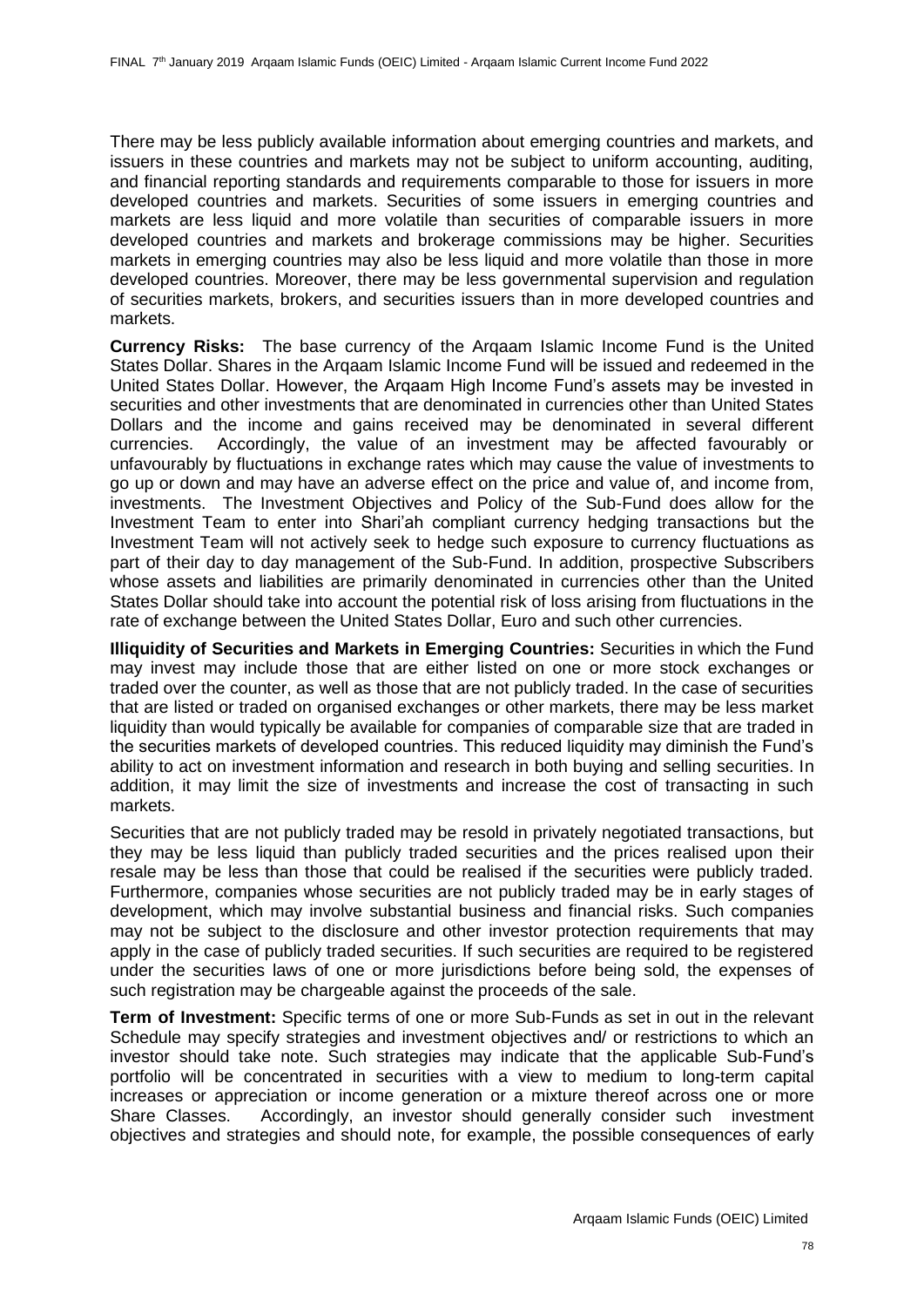redemption where the investment strategy of an applicable Sub-Fund is medium to long term or a fixed maturity product.

**Trading Strategy of the Fund:** The Fund will purchase approved Shari'ah Compliant Fixed Income securities on a primarily buy and hold basis. Prior to purchase a full review of the value of these investments will be made. Trading in the securities will only occur when value targets have been achieved.

**Execution Risks and Fund Manager Error:** In order to seek positive returns in global markets, the Fund Manager's trading and investment for the Fund involves multiple portfolio managers, multiple instruments, multiple brokers and counter-parties, and multiple strategies. In each case, the Fund Manager seeks best execution and has trained execution and operational staff devoted to executing, settling, and clearing trades. Any slippage, errors, and miscommunications with brokers and counter-parties may result in losses to the Fund. Such losses may be caused by the Fund's brokers and counter-parties or by the Fund Manager or by a combination of the broker or counter-party and the Fund Manager.

### **6. Legal and Regulatory Risks**

**Political and Legal Factors:** The Fund may invest in emerging countries where there is a high potential return on invested capital but also a high degree of either political or economic risk, or both, or where existing regulations may impede repatriation of investment capital or earnings. In such cases, the potential return may be offset, or more than offset, as a result of adverse political or other developments. In that regard, it is generally the case that investments in any emerging country could be affected by factors such as nationalisation, expropriation without just compensation, exchange control, confiscatory taxation, political changes, governmental regulation, social, political, or diplomatic instability (including military or other internal political coups, insurrections and wars), and potential difficulties in enforcing contractual obligations.

In addition, the legal systems in emerging countries are often not as sophisticated as those in developed nations and it may be difficult to predict with any degree of assurance the resolution of legal questions presented in adjudications or other governmental proceedings. In addition, the availability of judicial and other remedies may, as a practical matter as well as a legal matter, be far more restricted than in developed countries. These factors may adversely affect the companies in which the Fund invests as well as the enforceability of the rights of the Fund as a security-holder in such companies.

**Investment and Repatriation Restrictions:** Some emerging countries have laws and regulations that preclude direct foreign investment in the securities of their companies. In certain emerging countries, however, indirect foreign investment in the securities of companies listed and traded on the stock exchanges in those countries is permitted through investment funds that have been specifically authorised. The Fund may invest in these investment funds and, in such a case, the Fund will bear its proportionate share of the expenses of the investment fund.

In addition, in some emerging countries, prior governmental approval for foreign investments may be required under certain circumstances. Moreover, the extent of foreign investment in domestic companies may be limited. Foreign ownership limitations also may be imposed by the charters of individual companies in emerging countries to prevent, among other concerns, violation of foreign investment limitations.

Repatriation of investment income, capital, and the proceeds of sales by foreign investors may require governmental registration and/or approval in some emerging countries. The Fund could be adversely affected by delays in or a refusal to grant and required governmental registration or approval for such repatriation or by withholding taxes imposed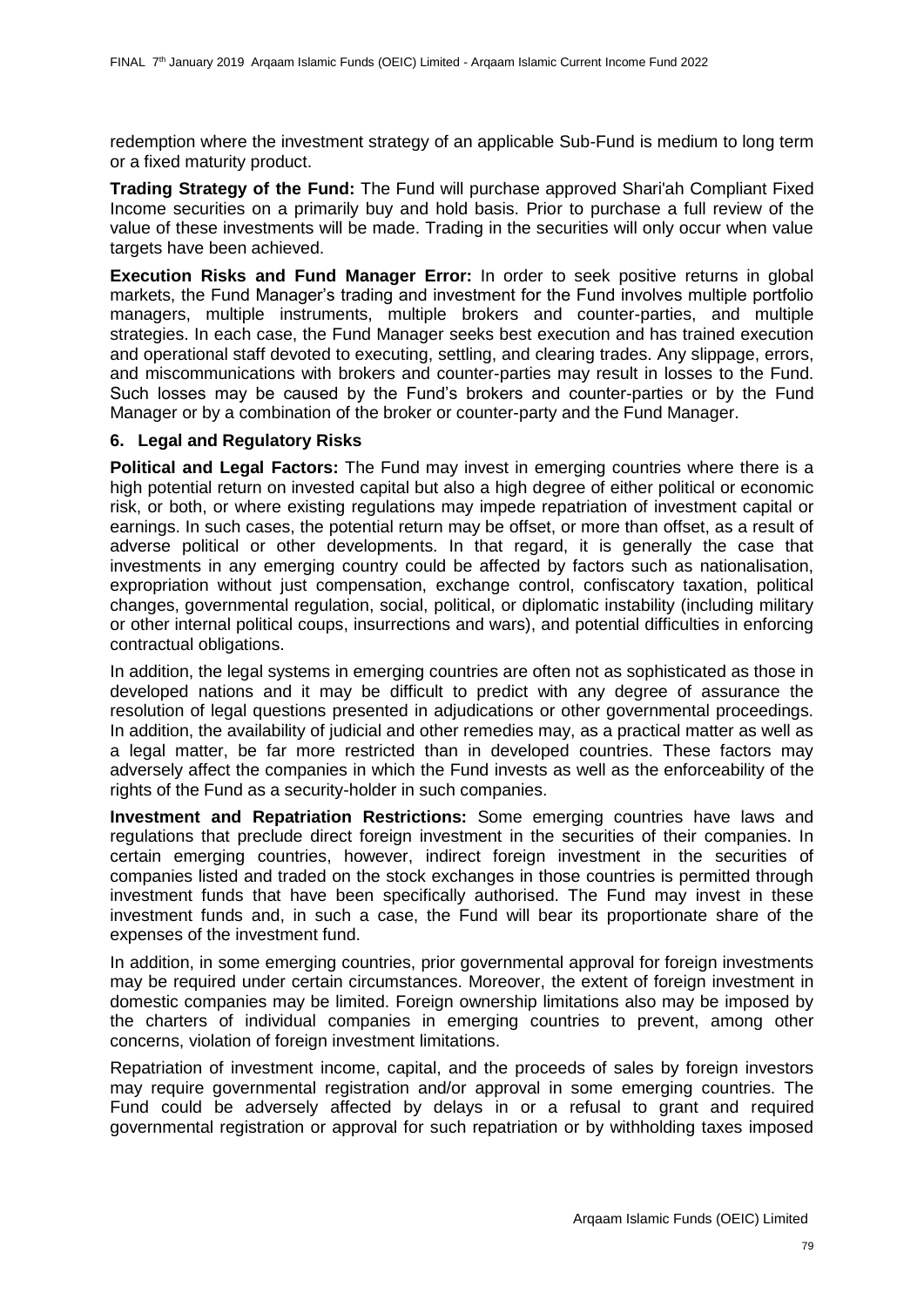by emerging countries on profit or dividends paid on securities purchased by the Fund or gains from the disposition of such securities.

**Regulations:** Future developments in relevant government or central bank regulations and supervision may adversely affect securities markets in the region, by imposing restrictions on trading or transferring securities. Restrictions may also be imposed by relevant securities authorities and stock exchanges.

Additionally, despite legislation to encourage foreign investment, the legal systems in some emerging markets are undergoing rapid change and in others remains underdeveloped, leading to significant risks for investors, including risks relating to the ownership and transferability of assets and the enforcement of proprietary rights.

**Poor corporate governance:** The Fund intends to make investments in countries or economies considered to be emerging markets. Some emerging markets have suffered from poor corporate governance characterized by a lack of transparency, absence of accurate disclosures, irregularity in public accountability, inferior institutional quality and inefficiency in internal control systems. In the absence of a proper regulatory framework, it becomes more difficult to control accounting manipulation, reduce unethical behaviour and prevent fraudulent conduct. In the past, the shortfall and/or the absence of robust regulatory scrutiny have led to large corporate failures.

**Taxation:** Prospective investors should consult legal advisors in the countries of their citizenship, residence and domicile to determine the possible tax or other consequences of purchasing, holding and redeeming Shares under the laws of their respective jurisdictions.

Although currently no tax will be levied on the income or capital gain earned by the Fund in the DIFC, any change in tax laws and subsequent levying of tax on income or capital gains will impact the performance of the Fund. It is currently anticipated that VAT will be introduced in the GCC countries in 2018 and, accordingly, VAT may be added to services provided to the Fund or any relevant Sub-Fund. Any VAT that becomes payable on any payments by the Fund or on behalf of the relevant Sub-Fund may be grossed up, deducted or accounted for, as applicable, and will, as a consequence, be at the expense of the Fund and/or the relevant Sub-Fund.

## **7. Risks relating to the Fund Manager and other service providers**

**Reliance on Fund Manager Expertise:** The success of the Fund, and its ability to generate profits, depends on the management and the financial and managerial expertise of the Fund Manager. Investors will not be permitted to evaluate investment opportunities or relevant business, economic, financial or other information that will be used by the Fund Manager in making investment decisions.

Investors are required to conduct their own due diligence before committing themselves to this investment opportunity.

**Other Activities of the Fund Manager:** The Fund Manager currently manages and intends to manage other customer accounts in the future. Orders for such accounts similar to those of the Fund may occur contemporaneously. There is no specific limit as to the number of accounts which may be managed by the Fund Manager. The performance of the Fund's investments could be adversely affected by the manner in which particular orders are entered for all such accounts. See further section [6.10](#page-28-0) ["Conflicts of Interest."](#page-28-0) of the Prospectus.

**Attraction and Retention of Key Personnel:** The failure to attract and retain key personnel could significantly affect the business. The success of companies in the private investment and investment banking industry depends to a considerable extent on the skills and knowledge of the key personnel.